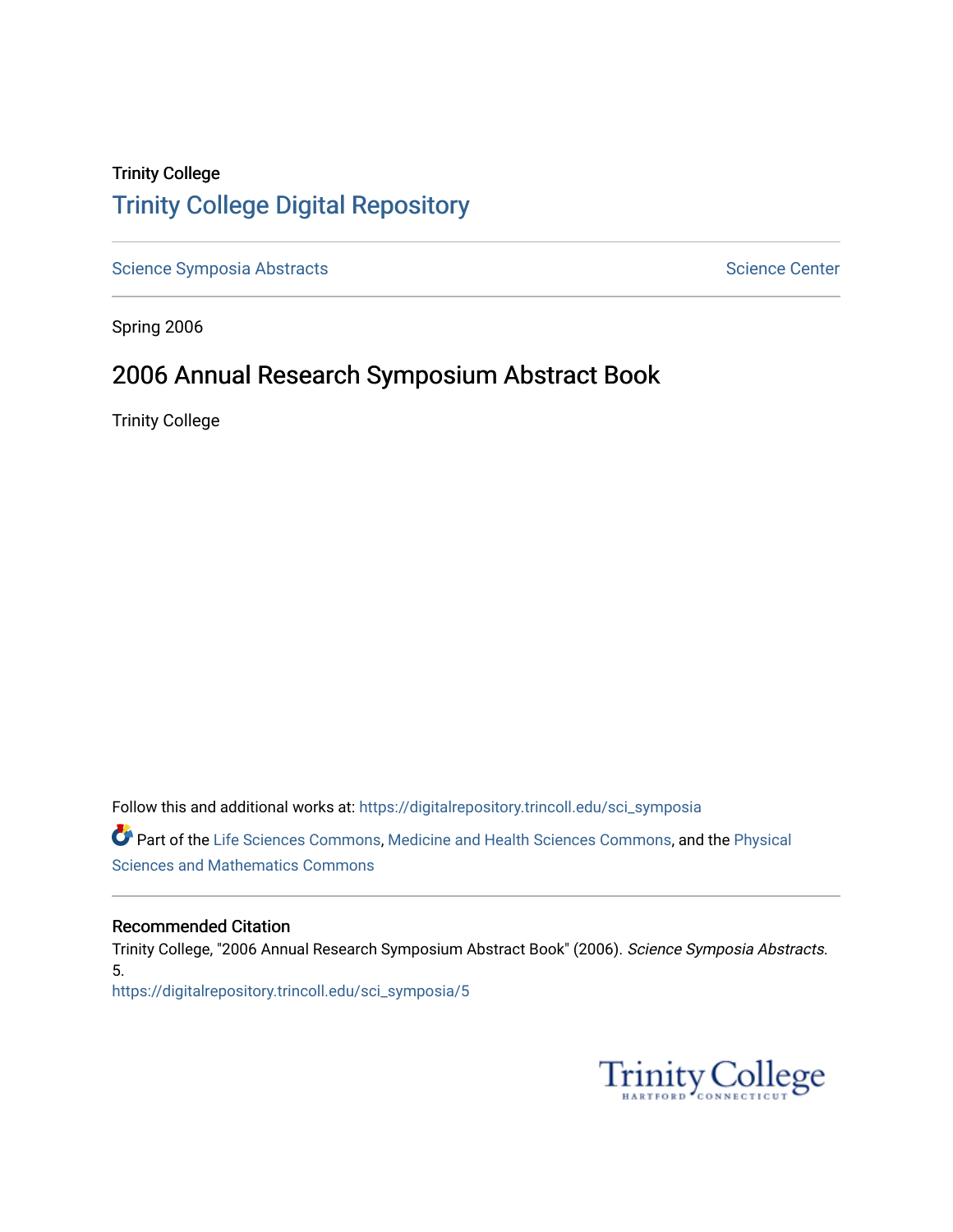## **NINETEENTH ANNUAL SYMPOSIUM OF TRINITY COLLEGE UNDERGRADUATE RESEARCH**

## **TABLE OF CONTENTS**

**Poster # Title Page #**

## **BIOLOGY**

| 1. | <b>EFFECTS OF AZOLE ANTIFUNGAL DRUGS ON MYCOBACTERIA</b><br>Lydia Ansen-Wilson '07                                                                    | 15 |  |
|----|-------------------------------------------------------------------------------------------------------------------------------------------------------|----|--|
| 2. | <b>DUVANE DITERPENES ACCOUNT FOR THE DEFENSIVE ACTIVITY OF</b><br>HAIR-BORNE DROPLETS IN TOBACCO BUDWORM (HELIOTHIS<br><b>VIRESCENS) CATERPILLARS</b> |    |  |
|    | Sarah Arnold '06                                                                                                                                      | 15 |  |
| 3. | ANALYSIS OF TIRE RUBBER LEACHATE WITH A BACTERIAL<br><b>MUTAGENESIS ASSAY</b>                                                                         |    |  |
|    | Sara Benevento '06                                                                                                                                    | 16 |  |
| 4. | <b>GLANDULAR HAIR SECRETIONS IN LARVAE AND PUPAE OF THE</b><br><b>BEETLE DELPHASTUS: CHEMICAL COMPOSITION AND ECOLOGICAL</b><br><b>ROLE</b>           |    |  |
|    | Laura Eckman '09                                                                                                                                      | 16 |  |
| 5. | OBSERVING PHAGOCYTIC MEMBRANES WITH THE FLUORESCENT DYE<br><b>FM4-64</b>                                                                              |    |  |
|    | Emily Eisenberg '06                                                                                                                                   | 17 |  |
| 6. | <b>MODIFICATION OF DROSOPHILA SERRATE- NOTCH INTERACTION BY</b><br><b>SPECIFIC INHIBITION OF O-FUCOSYLATION</b>                                       |    |  |
|    | David Frederick '06                                                                                                                                   | 17 |  |
| 7. | <b>CHEMICALLY PROTECTED INSECTS IN THE DIET OF THE NORTHERN</b><br><b>CRESTED CARACARA</b>                                                            |    |  |
|    | Isabel Gottlieb '09                                                                                                                                   | 18 |  |
| 8. | THE AMPLIFICATION OF CHLOROPLAST DNA IN THE GREEN ALGA<br>CODIUM FRAGILE USING CHLOROPHYTA UNIVERSAL PRIMERS                                          |    |  |
|    | Paula Guzman '06                                                                                                                                      | 18 |  |
| 9. | <b>EFFECTS OF SUPPLEMENTAL FEEDING ON BEHAVIOR OF FREE-</b><br><b>RANGING WHITE-TAILED DEER</b>                                                       |    |  |
|    | Desiree Hernandez '06                                                                                                                                 | 19 |  |
|    |                                                                                                                                                       |    |  |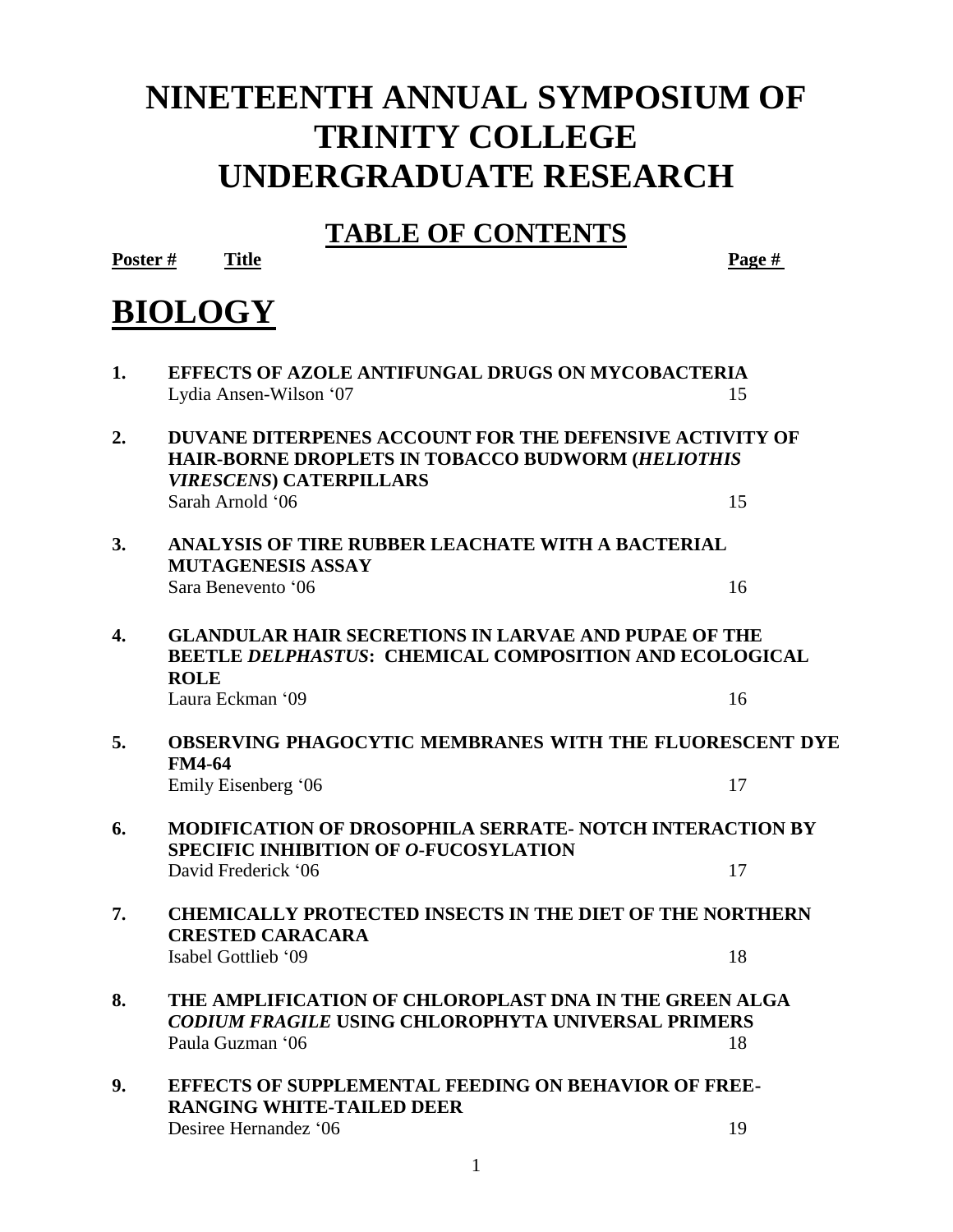**Poster # Title Page # 10. CYTOCHROME P450 MONOOXYGENASES IN** *M. TUBERCULOSIS* Corazón Irizarry '09 19 **11. NOTCH REGULATION BY SERRATE MOLECULE** Rachel Reece '09, Rumen Vasilev '09 20 **12. USING MOLECULAR SCATOLOGY TO DISCRIMINATE BETWEEN THE SYMPATRIC EASTERN COTTONTAIL (***SYLVILAGUS FLORIDANUS***) AND NEW ENGLAND COTTONTAIL (***S. TRANSITIONALIS***) IN CONNECTICUT** Kevin Scesa '06 20 **13. DIFFERENCES IN THE DIET OF BREEDING AND NON-BREEDING CRESTED CARACARAS IN FLORIDA**  Stephen Sullivan '09 21 **14. THE EFFECT OF PREDATION RISK ON SMALL MAMMAL ACTIVITY** Elisabeth Treado '06 21 **15. ASSESSING CHLOROPLAST DAMAGE THROUGH USE OF TRYPAN BLUE** Muhammed Umair '09 22 **16. A TAXONOMIC, CHEMICAL, AND ECOLOGICAL STUDY OF GLANDULAR HAIRS IN CARERPILARS OF TWO COLIADINE BUTTERFLY SPECIES** Laurel Valchuis '07, Francis Sullivan '06 22 **CHEMISTRY 17. ANALYSIS OF FLUORIDE AND CHLORIDE CONTENT IN HARTFORD COUNTY DRINKING WATER** Nicole Benjamin '08, Julianne Boccuzzi '08, Emmy Handy '08 23

- **18. NEW SYNTHETIC ROUTE TO (S)-5,5'-D-TERT-BUTYL-N-(9- FLUORENYLMETHYLOXYCARBONYL)-4-CARBOXYGLUTAMATE** Nick Callahan '06, Frank Mieles '07 23
- **19. DEVELOPMENT OF THE SUPERCRITICAL FLUID EXTRACTION AND QUANTIFICATION OF ROTENONE IN HAIR TO ASSESS OCCUPATIONAL EXPOSURE** Joseph Cavar '06 24
- **20. SYNTHESIS OF TRIPEPTIDE BOC-LYS(CBZ)-ALA-LYS(CBZ)-NHCH3** Neena Chakrabarti '09 24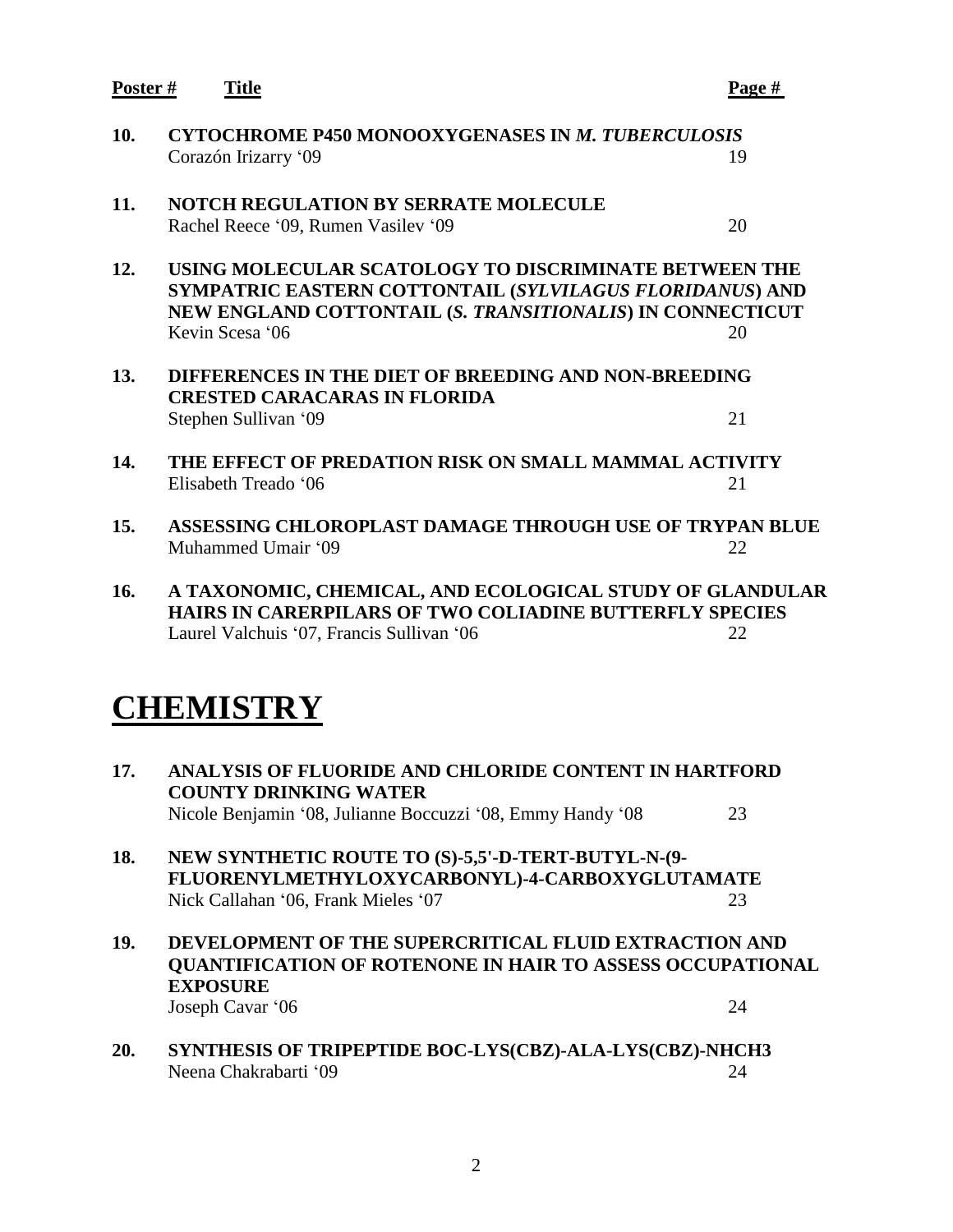**Poster # Title Page #**

| 21. | INDIUM-PROMOTED COUPLING OF HEPT-2-YNAL ALDEHYDE WITH<br><b>CINNAMYL BROMIDE</b>                                                                                                  |    |
|-----|-----------------------------------------------------------------------------------------------------------------------------------------------------------------------------------|----|
|     | Kwame Frimpong '08                                                                                                                                                                | 25 |
| 22. | IN VITRO DEGREDATION OF COCAINE, MORPHINE,<br>METHAMPETHAMINE, AND PCP BY TYPICAL PUTREFACTIVE BACTERIA<br>Katharine Harte '08, Kathryn McColl '08, Jordan Fisher '08             | 25 |
| 23. | ANALYSIS OF ARCHAEOLOGICAL CERAMICS VIA SCANNING<br><b>ELECTRON MICROSCOPY</b><br>Adam Hill, '08                                                                                  | 26 |
| 24. | TEMPERATURE AND SOLVENT EFFECTS UPON THE REGIOCHEMISTRY<br>AND RATE OF INDIUM PROMOTED COUPLING REACTIONS BETWEEN<br>PROPARGYL ALDEHYDES AND CROTYL BROMIDE<br>Kristin Kremer '07 | 26 |
|     |                                                                                                                                                                                   |    |
| 25. | CASCADE REACTIONS ENROUTE TO META-SUBSTITUTED BENZENE<br><b>RINGS</b>                                                                                                             |    |
|     | Claire Lawlor '06                                                                                                                                                                 | 27 |
| 26. | <b>INDIUM MEDIATED PETERSON OLEFINATION</b><br>Jacqueline McKenna '06                                                                                                             | 27 |
| 27. | <b>CURRENT RESEARCH ON THE SHOCK TUBE</b><br>Scott Mussmann '09                                                                                                                   | 27 |
| 28. | <b>INDIUM-MEDIATED COUPLING ALDEHYDE REACTIONS</b><br>Jonathan Nyce '09                                                                                                           | 28 |
| 29. | ASSESSING THE PURITY OF TUNGSTEN-ALKYNYLPEPTIDE COMPLEXES<br>Sarah Pitts '07                                                                                                      | 28 |
| 30. | NITRATE-NITRITE LEVELS IN CONNECTICUT WELL WATER<br>Sarah Pitts '07, Jon Weiss '07                                                                                                | 29 |
| 31. | ANALYTICAL EXAMINATION OF THE FAT CONTENT IN MAYONNAISE<br>Kelly Rice '06, Sarah Sweatt '07                                                                                       | 29 |
| 32. | SYNTHESIS OF BETA-TURNS USING 1,1'-FERROCENEDICARBOXYLIC<br><b>ACID</b>                                                                                                           |    |
|     | Andrew Rosenau '07                                                                                                                                                                | 29 |
| 33. | DETERMINATION OF ETHANOL CONTENT IN VARYING BRANDS AND<br><b>STYLES OF BEER BY GAS CHROMATOGRAPHY</b>                                                                             |    |
|     | Andrew Rosenau '07, Adrian Estepa '07                                                                                                                                             | 30 |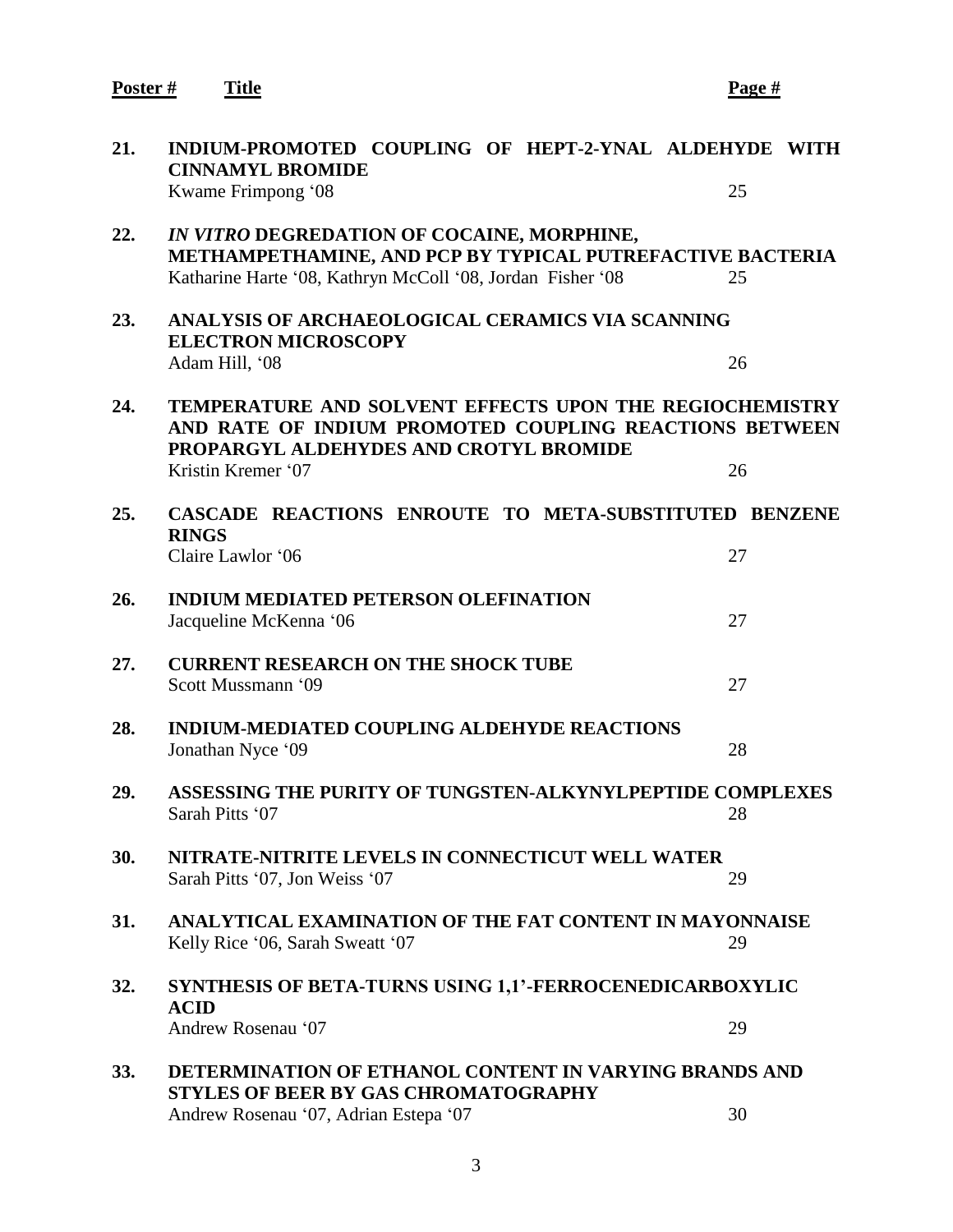**Poster # Title Page #**

| 34. | TOWARD THE SYNTHESIS OF THE HOMOCONJUGATED CAGE $C_{30}H_{18}$ :<br><b>MODEL STUDIES FORMING UNSYMMETRICAL DIYNES</b><br>Daniel Shepherd '06                | 30 |
|-----|-------------------------------------------------------------------------------------------------------------------------------------------------------------|----|
| 35. | DETERMINATION OF LOCATION AND EFFECTS OF METAL ION<br><b>INTERACTIONS ON DNA THROUGH ANALYSIS OF CHEMICAL SHIFTS IN</b><br><sup>31</sup> P NMR SPECTROSCOPY |    |
|     | David Slatkin '08                                                                                                                                           | 30 |
| 36. | <b>SYNTHESIS OF SYMMETRIC ALKYNYLPEPTIDES AND COORDINATION</b><br><b>TO TUNGSTEN COMPLEXES</b>                                                              |    |
|     | Whitney Smith '07                                                                                                                                           | 31 |
| 37. | <b>SYNTHESIS OF HYDROCARBON CAGES AS PRECURSORS TO FULLERENE</b><br><b>FORMATION</b>                                                                        |    |
|     | Katharine Spencer '08                                                                                                                                       | 31 |
| 38. | HIGH-PERFORMANCE LIQUID CHROMATOGRAPHY DETERMINATION<br>OF CAFFEINE LEVELS IN POPULAR COFFEES                                                               |    |
|     | Jeffrey Sullivan '07, Jessica Leandre '07                                                                                                                   | 31 |
| 39. | THE SYNTHESIS OF PROPARGYL BENZENE AND OTHER ALKYNES<br>TOWARDS THE FORMATION OF FULLERENE HYDROCARBON CAGES                                                |    |
|     | Zuleyka Torres-Morales '06                                                                                                                                  | 32 |
| 40. | STUDY OF CHRONIC PESTICIDE EXPOSURE BY HAIR<br>Bennett Walker '06                                                                                           | 32 |
| 41. | <b>CROSSLINKING PEPTIDE SIDE CHAINS USING A FERROCENE LINKER</b><br>David Webster '06                                                                       | 32 |
| 42. | CREATING BETA-TURNS USING 1,1' FERROCENEDICARBOXYLIC ACID<br><b>AS A TEMPLATE</b>                                                                           |    |
|     | Jonathan Weiss '07                                                                                                                                          | 33 |
| 43. | <b>COPE REARRANGEMENTS AND LACTOL FORMATIONS: INDIUM METAL</b><br>PROMOTED COUPLINGS WITH VERSATILITY                                                       |    |
|     | Joe Wzorek '06                                                                                                                                              | 33 |
| 44. | SIDE-CHAIN TO SIDE-CHAIN METALLACYCLICPEPTIDES USING<br>TUNGSTEN-ALKYNE COORDINATION                                                                        |    |
|     | Craig Yennie '06                                                                                                                                            | 34 |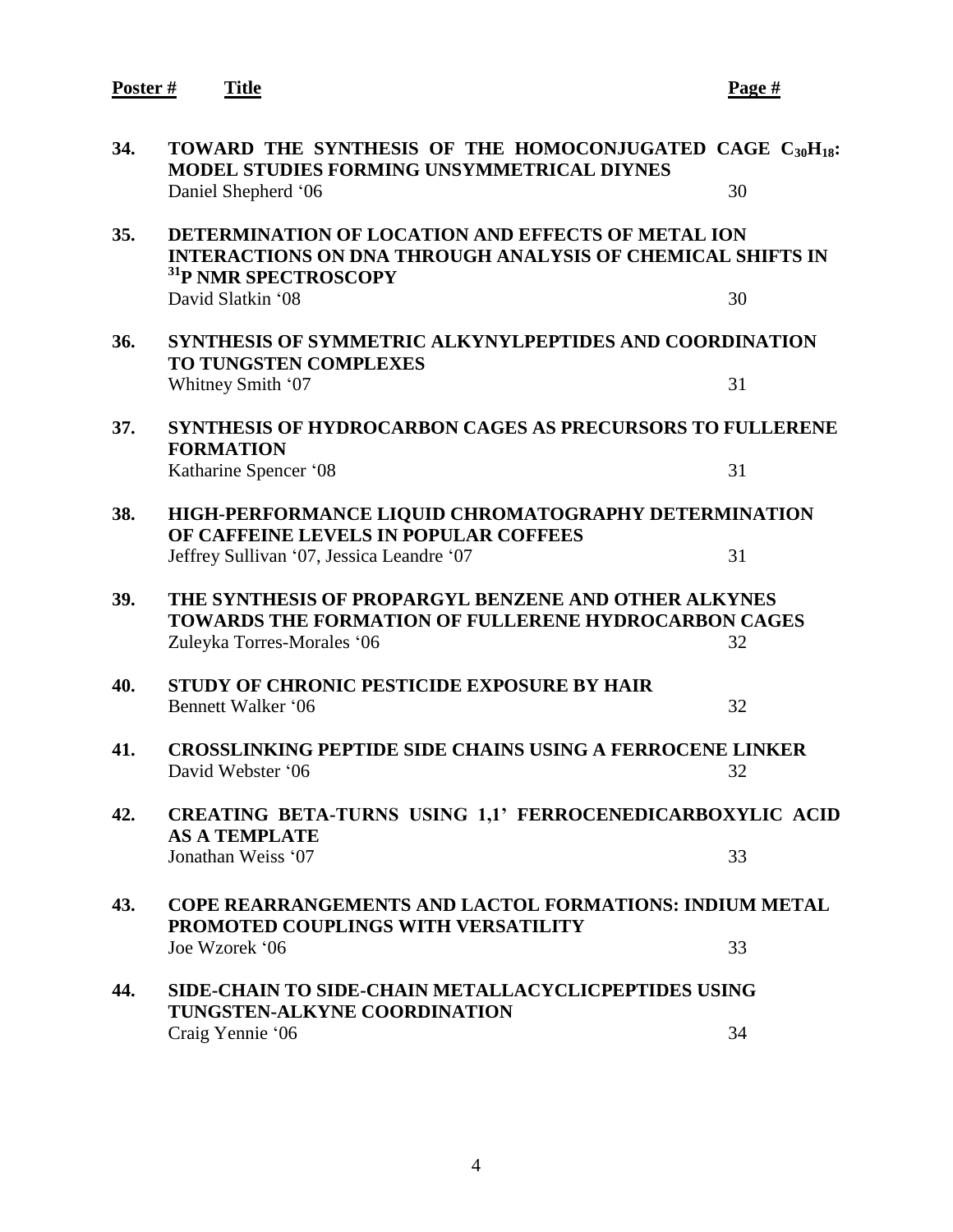## **COMPUTER SCIENCE**

| 45. | AN ANALYSIS OF RANDOM NUMBER GENERATOR ALGORITHMS                                                                                    |    |  |
|-----|--------------------------------------------------------------------------------------------------------------------------------------|----|--|
|     | Matthew Coraccio '06                                                                                                                 | 35 |  |
| 46. | <b>FLASHDANCE</b><br>Emily Foster '06                                                                                                | 35 |  |
| 47. | <b>COMPARISON OF DISTANCE-BASED PHYLOGENETIC TREE CREATION</b>                                                                       |    |  |
|     | Alicia Morelli '06                                                                                                                   | 35 |  |
| 48. | <b>INVESTIGATING ARTIFICIAL INTELLIGENCE TECHNIQUES FOR</b><br><b>FINANCIAL PREDICTION</b>                                           |    |  |
|     | Alec Schmid '06                                                                                                                      | 36 |  |
| 49. | A COMPARISON OF A NEURAL NETWORK ENGLISH-GERMAN VERB<br><b>TRANSLATOR AND A KNOWLEDGE-BASED WEB TRANSLATOR</b><br>William Servos '06 | 36 |  |
|     |                                                                                                                                      |    |  |
| 50. | THE STAR FILE RETRIEVAL SYSTEM (SFRS), A STAR TREK WEB-<br><b>DATABASE</b>                                                           |    |  |
|     | Michael Sollami '06                                                                                                                  | 37 |  |
| 51. | USING BAYES' THEOREM AND ANALYSTS' OPINIONS TO PREDICT THE<br><b>STOCK MARKET</b>                                                    |    |  |
|     | Shon Urbas '06                                                                                                                       | 37 |  |
| 52. | <b>IMPLEMENTATION OF A PUBLIC-KEY CRYPTOSYSTEM</b><br>William Zeller '06                                                             | 38 |  |
| 53. | PITCH-BASED TUNE IDENTIFICATION<br>William Zeller '06                                                                                | 38 |  |
|     | <b>ENGINEERING</b>                                                                                                                   |    |  |
| 54. | <b>REAL-TIME HUMAN PERFORMANCE MEASUREMENT</b><br>Anthony Angelo '06                                                                 | 39 |  |

**55. AUTONOMOUS ROBOT NAVIGATION USING VISION AND SENSORS BASED ALGORITHM** Susmita Bhandari '07, Sam Lin '07, Allison Mathis '07, Kashif Mohiuddin '08, David Pietrocola '08, Maria Restrepo '06 39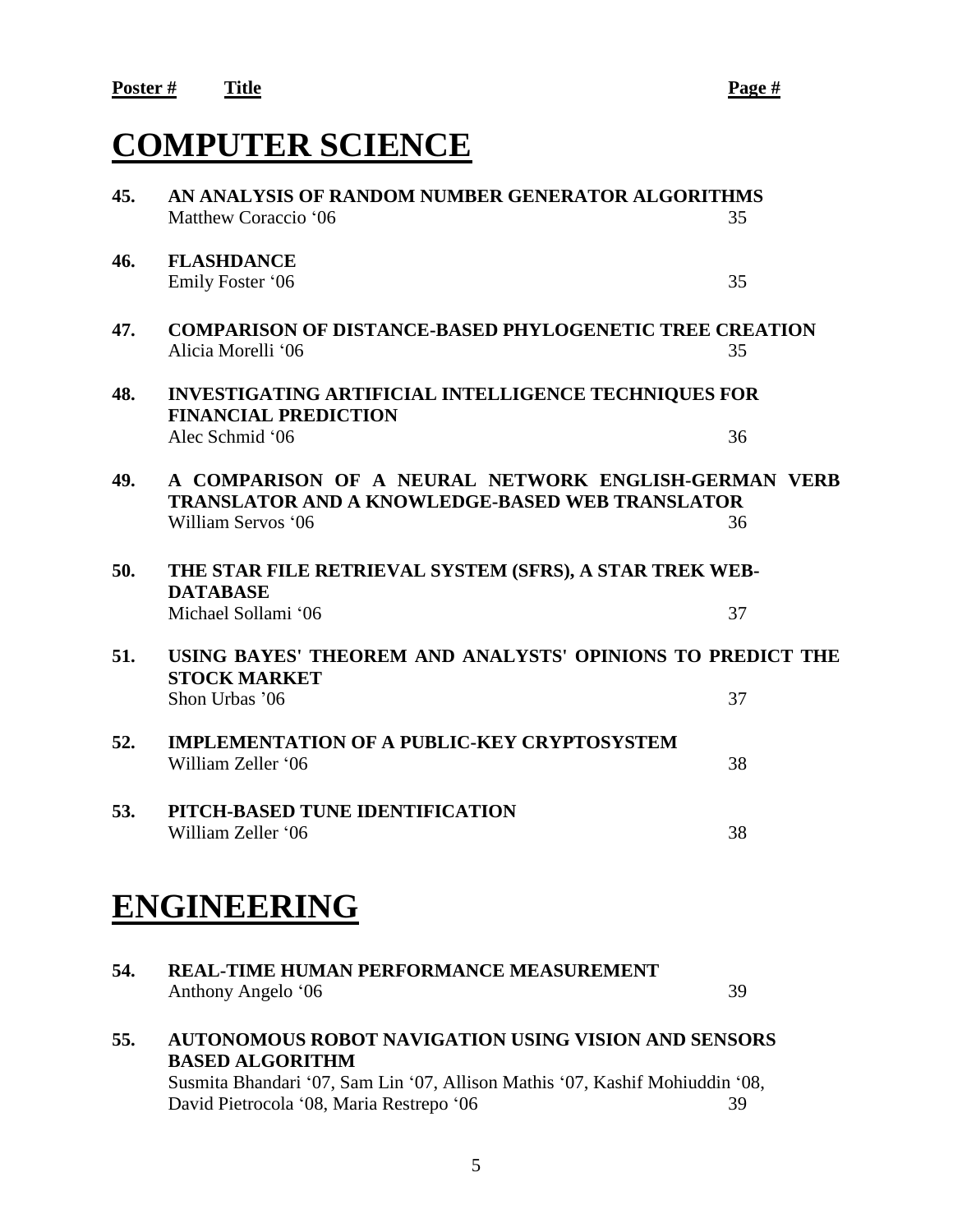| Poster# | <u>Title</u>                                                                                                                                               | <u>Page #</u> |
|---------|------------------------------------------------------------------------------------------------------------------------------------------------------------|---------------|
| 56.     | <b>MULTI-COMPONENT FORCE BALANCE FOR AERODYNAMIC TESTING</b><br>Stephen Doherty '06, Edward Wellington '06                                                 | 40            |
| 57.     | <b>DESIGN OF A JAUS COMPLIANT REMOTELY CONTROLED ROBOT</b><br><b>ARCHITECHURE</b>                                                                          |               |
|         | Kevin Harder '06                                                                                                                                           | 40            |
| 58.     | <b>TRINTIY COLLEGE PARKING STRUCTURE</b><br>Walter Hartnett '06                                                                                            | 41            |
| 59.     | <b>DESIGN OF A VOCAL TUNER</b><br>Emily Hubert '06                                                                                                         | 41            |
| 60.     | <b>IMPEDANCE DEFINED FLOW IN ARTERIAL SYSTEMS</b><br>Casper Livie '06                                                                                      | 42            |
| 61.     | DESIGN OF AN AUTONOMOUS WALKING ROBOT<br>Allison Mathis '07, Peter Dacey '07, Nabil Imam '06, Kumud Nepal '08,<br>Sagar Bhandari '08, Michael Teesdale '08 | 42            |
| 62.     | DESIGN OF A DYNAMIC EXHAUST SYSTEM AND INERTIAL<br><b>DYNAMOMETER</b><br>Thomas Menke '06, Sebastian Rubbo '06                                             | 43            |
| 63.     | <b>MATHEMATICAL MODELING OF AN ACTIVE NEURAL NETWORK USING</b><br><b>MATLAB AND SIMULINK</b>                                                               |               |
|         | Kristin Nassar '06, Katrina Voorhees '06                                                                                                                   | 43            |
| 64.     | <b>DESIGN OF A COLORIMETER</b><br>Maria Restrepo '06                                                                                                       | 44            |
| 65.     | <b>DESIGN AND PRELIMINARY VIBRATION ANALYSIS OF A SMALL SCALE</b><br>STATIONARY SERVO-FLAP DUAL BLADE ROTOR                                                |               |
|         | Cal Sargent '06                                                                                                                                            | 44            |
| 66.     | RF COMMUNICATION SYSTEM FOR A HEART RATE MONITOR<br>Reg Schonborn '06                                                                                      | 45            |
| 67.     | DEVELOPMENT OF A FAMILY OF FITTINGS FOR A MULTI USE<br><b>AEROSPACE INSTRUMENTATION SEALING METHOD</b>                                                     |               |
|         | Christopher Sherman '06                                                                                                                                    | 45            |
| 68.     | <b>RESEARCH ABSTRACT FOR ROBOTICS</b><br>Michael Teesdale '09, Kumud Nepal '09                                                                             | 46            |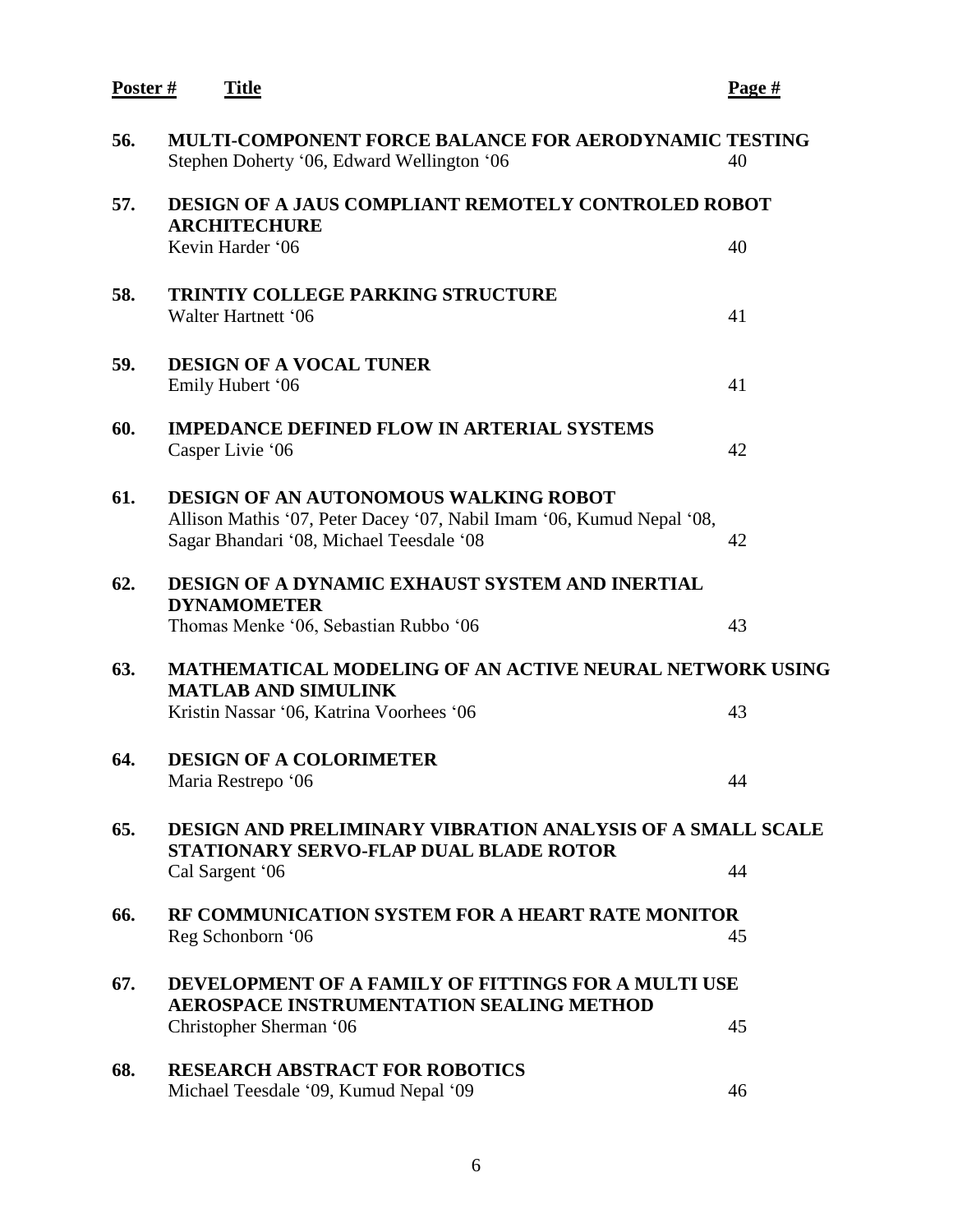**Poster # Title Page #**

**69. TORQUE AND HORSEPOWER** O'Rayan Velarde '09 46

## **ENVIRONMENTAL SCIENCE**

| 70. | <b>LOSS ON IGNITION ANALYSIS OF A CORE SAMPLE FROM MUDGE POND</b><br><b>IN SHARON, CT</b>           |    |  |
|-----|-----------------------------------------------------------------------------------------------------|----|--|
|     | Paul Baumgartner '06, Emil Crystal-Ornelas '07                                                      | 47 |  |
| 71. | TIRE RUBBER LEACHATE INHIBITS SNAIL (PHYSA HETEROSTROPHA<br>SAY) GROWTH AND REPRODUCTION            |    |  |
|     | Mosammat Fatema '06                                                                                 | 47 |  |
| 72. | <b>INVESTIGATION OF PINGO SCARS IN WETHERSFIELD, CT</b><br>Courtney Hugo '08                        | 48 |  |
| 73. | X-RAY DIFFRACTION ANALYSIS OF MUD-04-F FROM MUDGE POND,<br><b>SHARON, CT</b>                        |    |  |
|     | Courtney Hugo '08, Zachary Spielman '08                                                             | 48 |  |
| 74. | TOXICITY OF HISTAMINE ANTAGONISTS ON AQUATIC ORGANISMS<br>Nikki LaBella '06                         | 49 |  |
| 75. | LOSS OF OPEN SPACE IN WETHERSFIELD, CT<br>James Gary Moffat '08                                     | 49 |  |
| 76. | ARM SAMPLING DETERMINES THE HISTORIC MAGNETIC LEVELS IN<br><b>SOIL AT A POND IN NORTHWESTERN CT</b> |    |  |
|     | Michael Ottariano '07, William Strong '06                                                           | 50 |  |
| 77. | <b>INVESTIGATION INTO THE DYNAMICS OF FINFISH FISHERY IN SOUTH</b><br><b>CAICOS</b>                 |    |  |
|     | Kelly Rice '06                                                                                      | 50 |  |
| 78. | PETROGRAPHIC ANALYSIS OF LAKE CORE FROM MUDGE POND,<br><b>SHARON CT</b>                             |    |  |
|     | Michelle Smith '08, Lorenzo Bellard '07                                                             | 51 |  |
| 79. | A PALEOMAGNETIC ANALYSIS OF FIDDLER LAKE, WIND RIVER RANGE,                                         |    |  |
|     | <b>WYOMING</b><br>Jacques Swanepoel '07                                                             | 51 |  |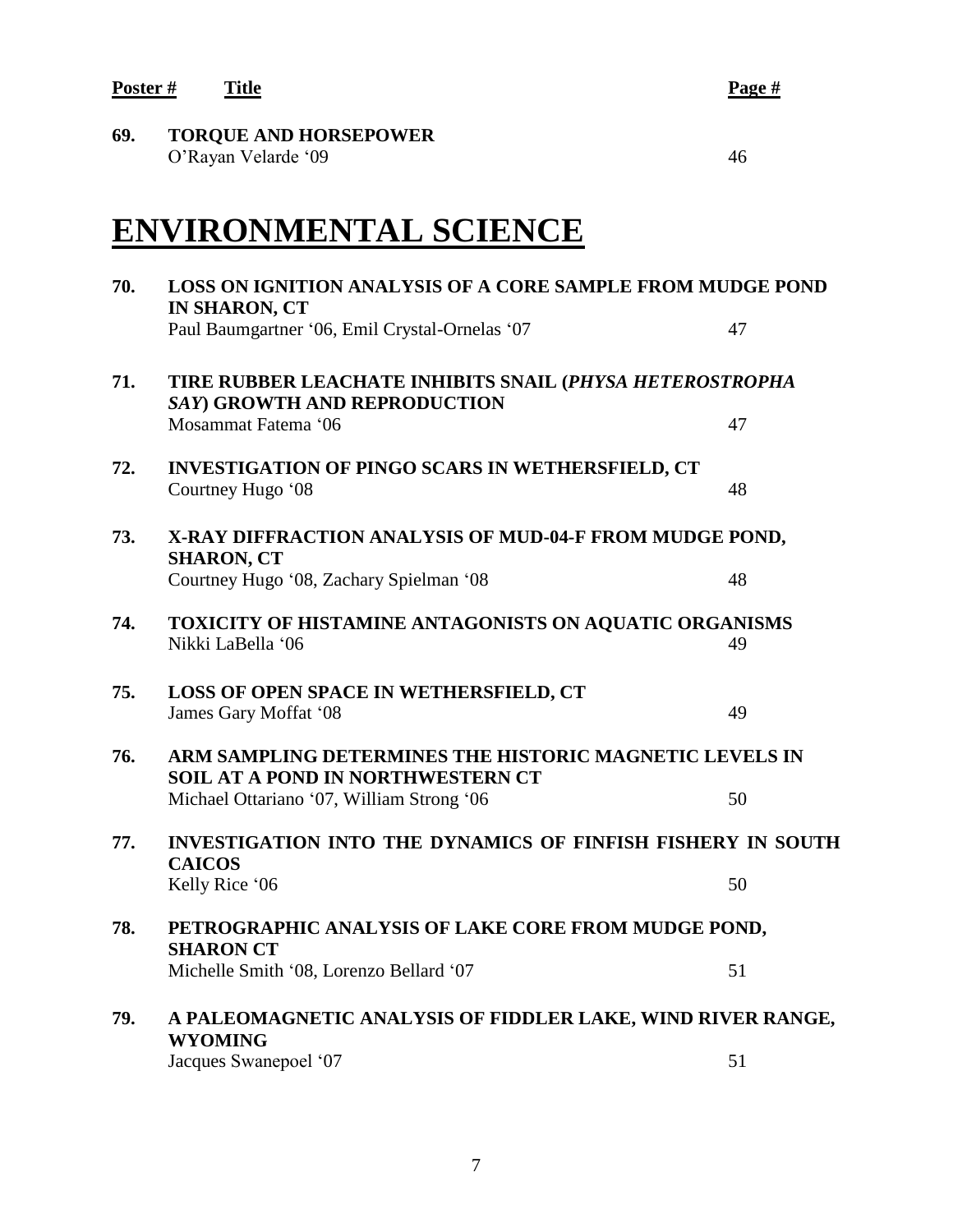## **HEALTH FELLOWS**

| 80. | THE GEOGRAPHIC DISTRIBUTION OF MILD-SEVERE PERSISTENT<br>PEDIATRIC ASTHMA IN HARTFORD PATIENTS OF THE CONNECTICUT                                                                                           |    |  |
|-----|-------------------------------------------------------------------------------------------------------------------------------------------------------------------------------------------------------------|----|--|
|     | <b>CHILDREN'S MEDICAL CENTER</b>                                                                                                                                                                            |    |  |
|     | Scott Dale '07                                                                                                                                                                                              | 52 |  |
| 81. | THE CORRELATION OF BLOOD PRESSURE ELEVATION TO SEVERITY OF<br>ILLNESS IN CHILDREN WITH GUILLAIN-BARRÉ SYNDROME                                                                                              |    |  |
|     | Carrie Edwards '08                                                                                                                                                                                          | 52 |  |
| 82. | QUALITY OF LIFE IN THE FIRST YEAR FOLLOWING DIAGNOSIS OF<br>PEDIATRIC INFLAMMATORY BOWEL DISEASE: EFFECT OF A POSITIVE<br><b>FAMILY HISTORY</b>                                                             |    |  |
|     | Abigail Garrity '07                                                                                                                                                                                         | 53 |  |
| 83. | AMYGDALA ACTIVATION DURING UNCERTAINTY IN FEAR<br><b>CONDITIONING</b>                                                                                                                                       |    |  |
|     | Becket Greten-Harrison '07, Seth Shipman, Institute of Living                                                                                                                                               | 54 |  |
| 84. | <b>MOTIVATING FACTORS BEHIND THE DECISION TO MOVE INTO</b><br><b>ASSISTED LIVING: A SURVEY OF CONNECTICUT ASSISTED LIVING</b><br><b>RESIDENTS</b>                                                           |    |  |
|     | Jacquelyn Harvey '06                                                                                                                                                                                        | 54 |  |
| 85. | <b>FACTORS CONTRIBUTING TO POST-PARTUM HYPOTHERMIA IN VERY</b><br>LOW BIRTH WEIGHT (VLBW) INFANTS                                                                                                           |    |  |
|     | Todd Morrison '07                                                                                                                                                                                           | 55 |  |
| 86. | RELATIONSHIP BETWEEN OBSESSIVE BELIEFS IN OCD AND<br><b>TREATMENT OUTCOME</b>                                                                                                                               |    |  |
|     | Karen E. Mulak '06                                                                                                                                                                                          | 55 |  |
| 87. | <b>CHILDHOOD COUNSELING OF VITAMINS AND MINERALS: HOW WELL</b><br>DO CONNECTICUT'S PEDIATRICIANS, FAMILY PRACTITIONERS AND<br><b>NURSE PRACTITIONERS FOLLOW CURRENT RECOMMENDATIONS?</b><br>Sara Thiede '06 | 56 |  |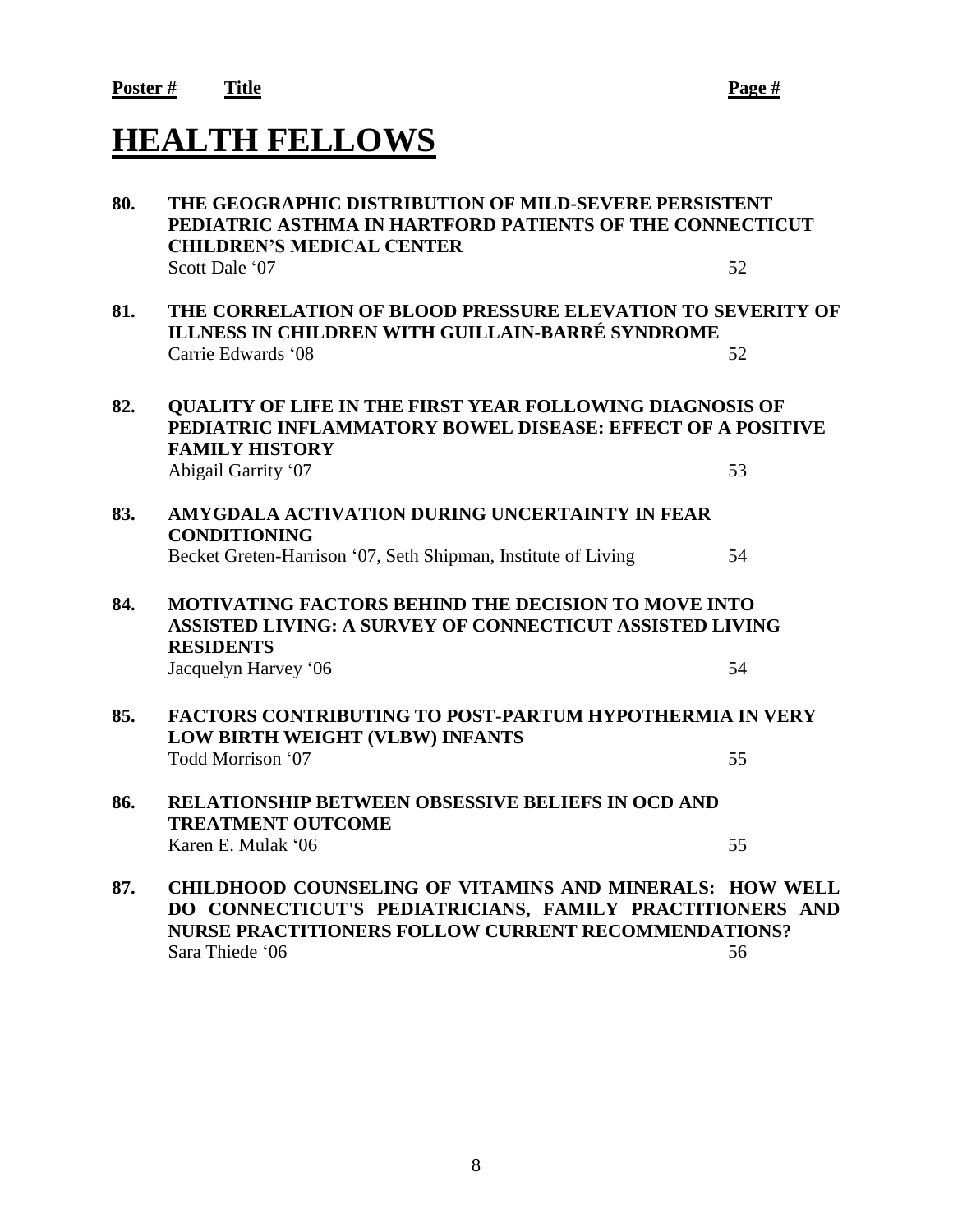## **MATHEMATICS**

| 88. | <b>THREE COUNTRY ARMS RACE</b><br>Douglas Goodman '06, Jacob Becker '06                                      | 57 |  |
|-----|--------------------------------------------------------------------------------------------------------------|----|--|
| 89. | LOCATION MODEL: AN ANALYSIS OF STRATEGIC PLACEMENT OF<br>DAIRY QUEENS IN CANCUN, MEXICO<br>Jennifer Kern '07 | 57 |  |
| 90. | <b>MONTE CARLO SIMULATION OF THE NBA LOTTERY DRAFT</b><br>Jaclyn Kupper '06, Matthew Anderson '08            | 57 |  |
| 91. | <b>EASTER ISLAND PREDATOR-PREY MODEL</b><br>Yang Liu '08                                                     | 58 |  |
| 92. | <b>AREA FIRE MODEL</b><br>Matthew Miller '09                                                                 | 58 |  |

## **NEUROSCIENCE**

| 93. | EFFECTS OF NEONATAL ISOLATION ON BIDIRECTIONAL PLASTICITY IN<br>THE BASOLATERAL AMYGDALA-DENTATE GYRUS SYNAPSE OF FREELY<br><b>MOVING RATS</b>                            |    |
|-----|---------------------------------------------------------------------------------------------------------------------------------------------------------------------------|----|
|     | Urey Chow '09, Kaitlin Haines '09                                                                                                                                         | 59 |
| 94. | VISION, HEARING, AND TOUCH BASED ON SIGNAL & TACTILE<br>TRANSDUCTION PATHWAYS ACTIVATED BY AUDITORY & VISUAL<br><b>SIGNALS FROM THE ENVIRONMENT</b>                       |    |
|     | Vashon Donique '06                                                                                                                                                        | 59 |
| 95. | THE EFFECTS OF NEONATAL ISOLATION ON BIDIRECTIONAL<br>PLASTICITY OF THE BASOLATERAL AMYGDALA-DENTATE GYRUS<br><b>PATHWAY IN FREELY BEHAVING RATS</b><br>Emily Dorward '06 | 60 |
| 96. | <b>BRAIN MAP ANALYSIS OF THE RELATIONSHIP BETWEEN POST-</b><br><b>TRAUMATIC STRESS DISORDER, ALCOHOLISM, AND SCHIZOPHRENIA</b><br>Emily Dorward '06                       | 60 |
| 97. | ERRORS, ALCOHOL, AND TEMPORALITY<br>Alexander Fredell '07                                                                                                                 | 61 |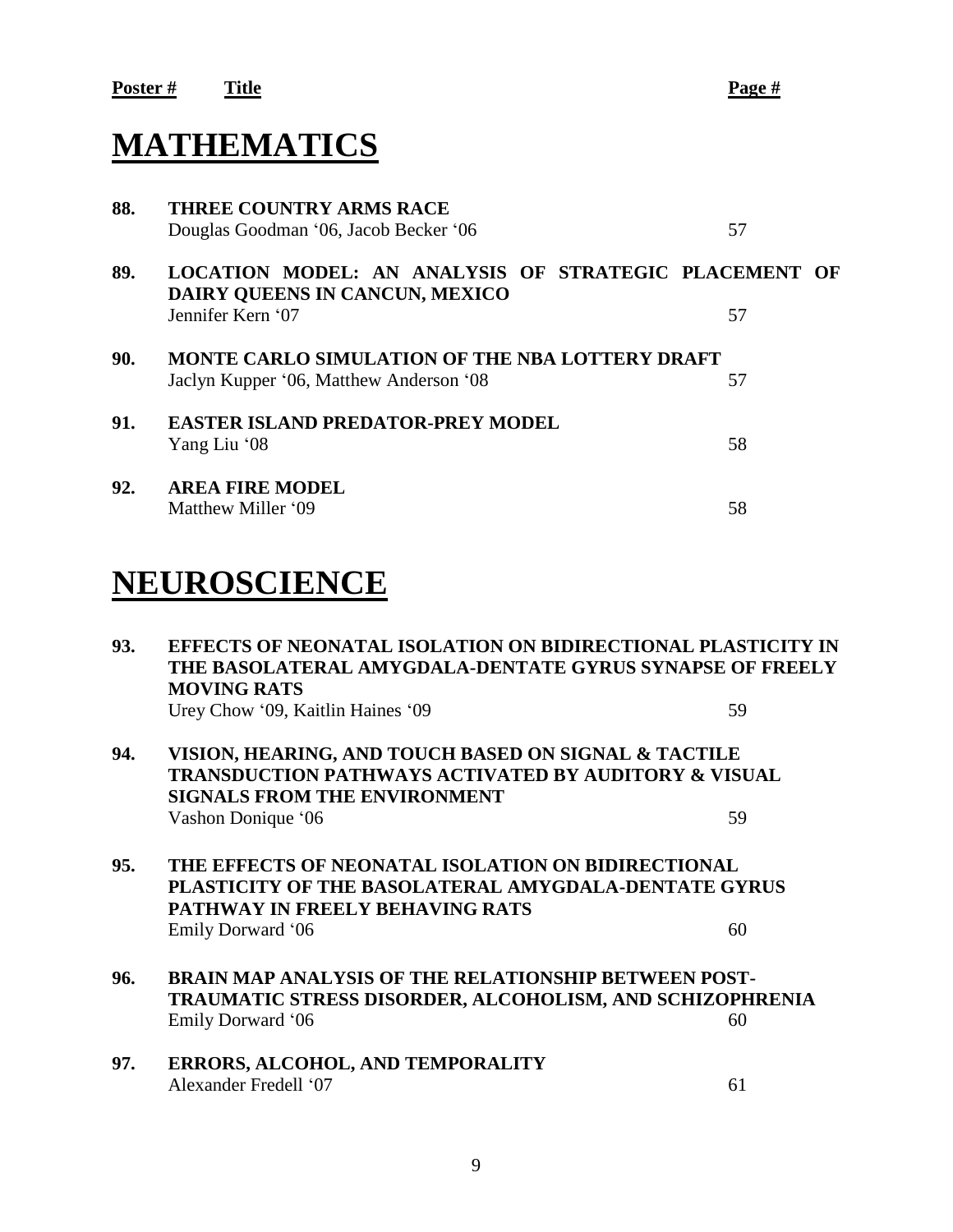**Poster # Title Page # 98. ANALYSIS OF PRACTICE ON BRAIN ACTIVITY AND PERFOMANCE IN SIMULATED DRIVING TASK** Josh Gaston '09 61 **99. ANALYSIS OF BRAIN ACTIVITY IN DRUNK & SOBER DRIVING** Elijah Heckstall '08, Owen Cahill '08 62 **100. DRIVING TO DISTRACTION: THE NEUROLOGICAL EFFECT OF A BLINKING LIGHT ON DRIVING MISTAKES IN fMRI**  Alexandra Hoffmann '08 62 **101. THE EFFECTS OF DEPRESSION ON NEUROCOGNTION IN PATIENTS WITH SCHIZOPHRENIA**  Elizabeth Jones '06 63 **102. DECONSTRUCTING SPATIAL NAVIGATION IN AN EVENT-RELATED fMRI VIRTUAL MORRIS WATER MAZE TASK** Juli Martha '06 63 **103. NEUROSCIENTIFIC INVESTIGATION OF PHENOMENOLOGICAL TEMPORALITY** John Meyer '07 64 **104. THE NEUROPROTECTIVE EFFECTS OF CHRONIC ADENOSINE A1 ANTAGONISM** Reid Offringa '06 65 **105. RECONCILING MITOSIS AND NEURITE GROWTH: A STUDY INTO SH-SY5Y DEVELOPMENTAL PATTERNS** Reid Offringa '06 65 **106. BI-DIRECTIONAL SYNAPTIC PLASTICITY IN FREELY BEHAVING ADENOSINE A1 RECEPTOR-DEFICIENT MICE** Natalie Phouyaphone '06 66 **107. THE ROLES PLAYED BY ADENOSINE A<sup>1</sup> AND A2A RECEPTORS IN THE EFFECT OF TEMPERATURE ON ADENOSINE-MEDIATED SYNAPTIC TRANSMISSION** Laura Pomeroy '09 66 **108. TEMPERATURE DEPENDANT MODULATION OF SYNAPTIC TRANSMISSION: THE ROLE OF ADENOSINE A<sup>1</sup> & A2A RECEPTOR POTENTIATION** Charles Psoinos '06 67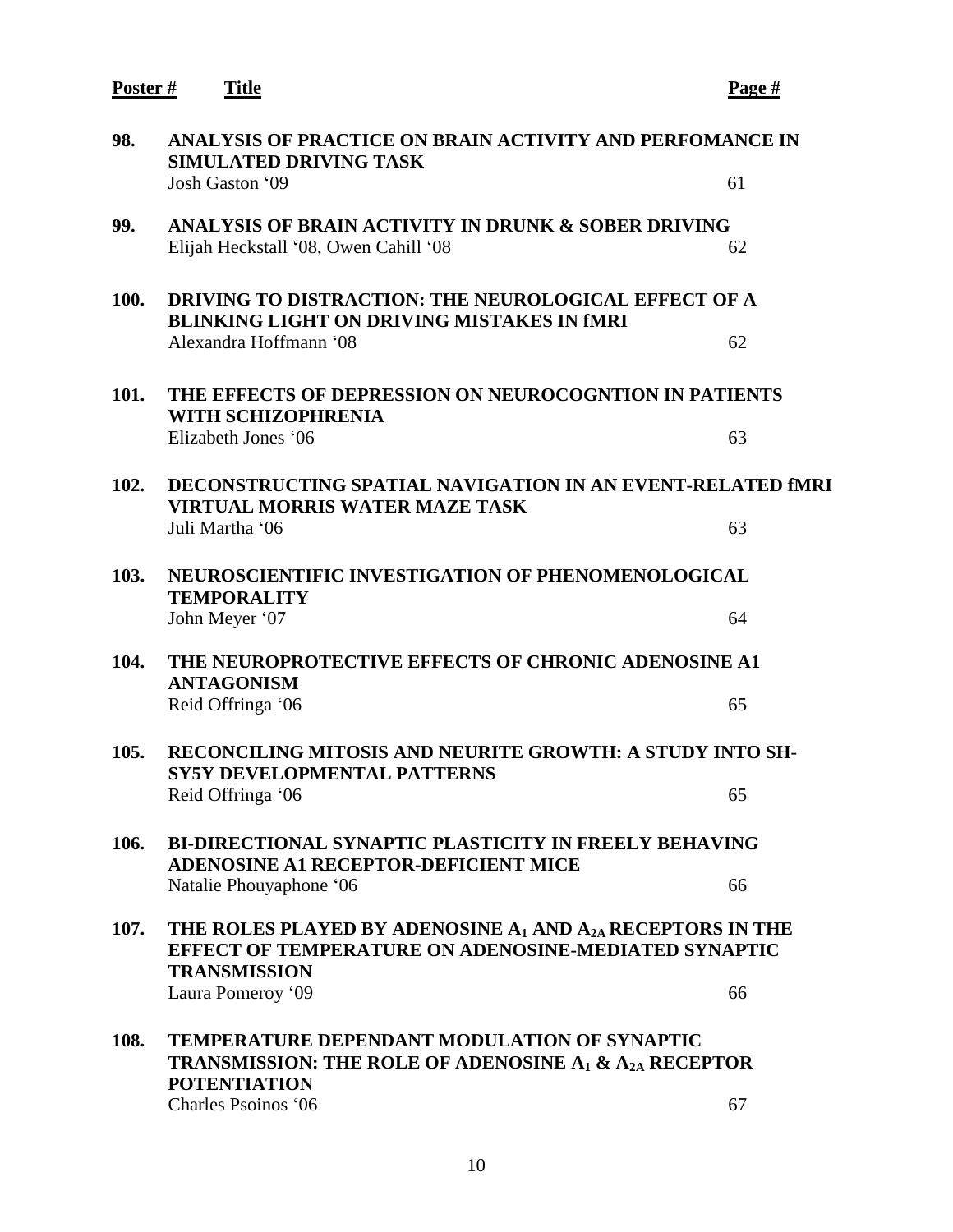**Poster # Title Page #**

| 109.        | QUANTITATION OF URIC ACID IN ALLOPURINOL-TREATED CELL<br><b>CULTURES VIA HIGH-PERFORMANCE LIQUID CHROMATOGRAPHY</b><br>Jeffrey Sullivan '07 | 67 |
|-------------|---------------------------------------------------------------------------------------------------------------------------------------------|----|
| 110.        | ANALYSIS OF HOW A FIXATION PERIOD EFFECTS TEMPORALITY<br>Tyler Triggs '09                                                                   | 68 |
| 111.        | <b>TEMPORAL PROTENTION DURING DRIVING STUDY</b><br>Cristina Wheeler Castillo '08                                                            | 68 |
| 112.        | <b>MEASUREMENT OF PROSPECTIVE MEMORY</b><br>Miriam Zichlin '06                                                                              | 69 |
|             | <b>PHYSICS</b>                                                                                                                              |    |
| 113.        | <b>SEISMIC REFRACTION STUDY OF THE TRINITY COLLEGE CAMPUS</b><br>Emily Allen '08, Bryan Crabtree '06, Margaux Morrison '06                  | 70 |
| 114.        | <b>CHARACTERIZATION OF PACVD DIAMOND FILMS</b><br>Matthew Bermudez '09                                                                      | 70 |
| 115.        | <b>OPTICAL PUMPING</b><br>Bryan Crabtree '06                                                                                                | 71 |
| <b>116.</b> | QUANTIFICATION OF ULTRA-FINE MAGNETIC GRAINS IN SOILS<br>Tamara Machac '06                                                                  | 71 |
| 117.        | THE FRAGMENTATION OF RUPERT'S TEARS<br>Margaux Morrison '06                                                                                 | 72 |
| <b>118.</b> | <b>SELF-ORGANIZED CRITICALITY IN CELLULAR AUTOMATON AS A</b><br>POSSIBLE MODEL FOR EVOLUTION                                                |    |
| <b>119.</b> | Bao Pham '06<br>DETERMINING THE MAGNETIC MINERALOGY OF BASALT SAMPLES                                                                       | 72 |
|             | <b>FROM SUMMIT STREET</b><br>Ryo Saotome '08, Russell Adler '08                                                                             | 73 |
| <b>120.</b> | ANALYSIS OF MCCOOK GROUND TEMPERATURE<br>Valentina Zhelyazkova '08, Tamara Machac '06                                                       | 73 |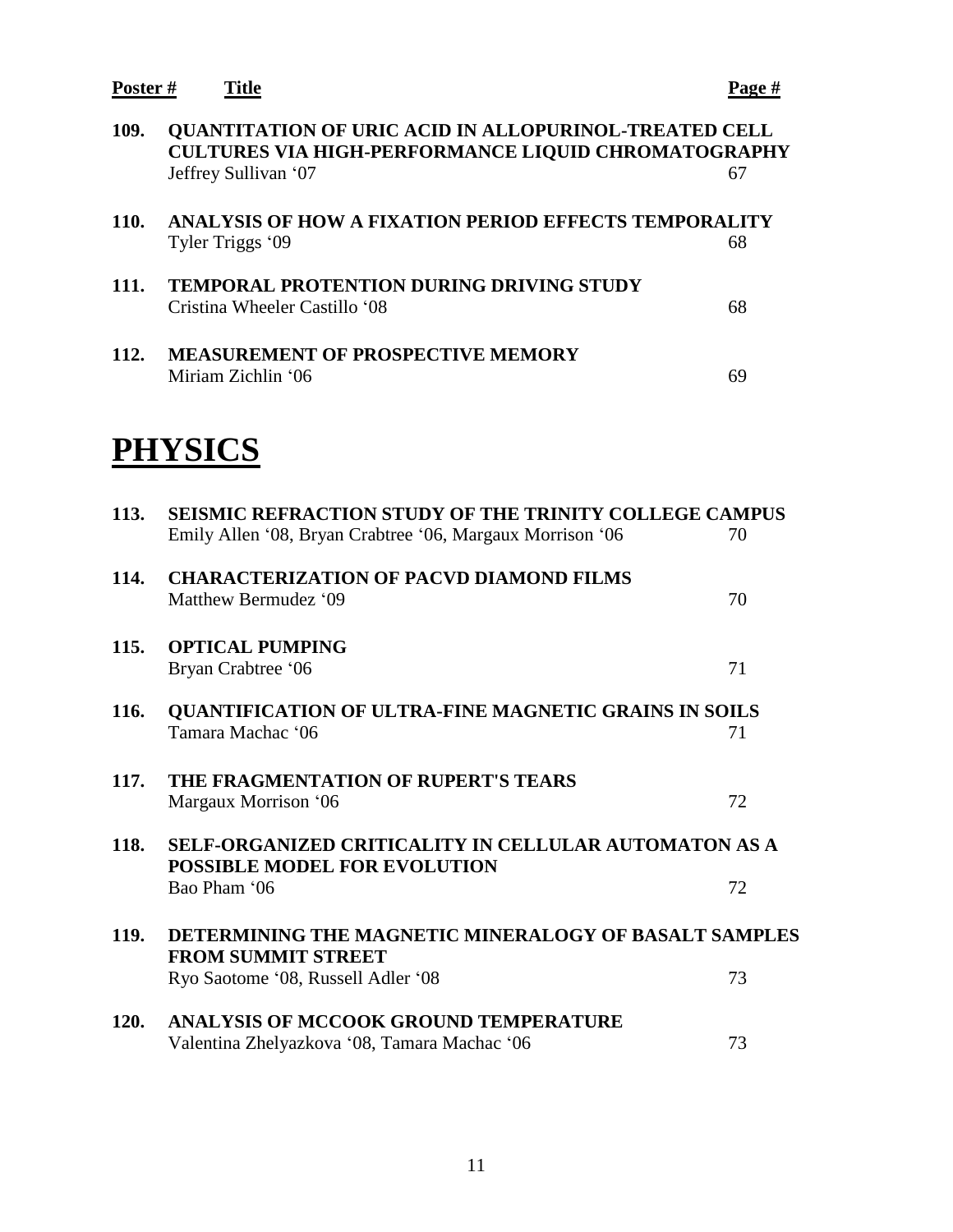## **PSYCHOLOGY**

| 121.        | <b>EFFECTS OF PARENT ACADEMIC VALUES AND BELIEFS ON THE RACIAL</b><br><b>ACADEMIC ACHIEVEMENT GAP IN MIDDLE AND HIGH SCHOOL</b><br><b>STUDENTS</b>                              |    |  |
|-------------|---------------------------------------------------------------------------------------------------------------------------------------------------------------------------------|----|--|
|             | Katherine Berkenbush '06                                                                                                                                                        | 74 |  |
| 122.        | THE INTERRELATIONSHIPS AMONG PERFECTIONISM, DEPRESSION,<br>AND SOCIAL ANXIETY: A LONGITUDINAL STUDY                                                                             |    |  |
|             | Alexander Bruce '06                                                                                                                                                             | 74 |  |
| 123.        | TRINITY COLLEGE STUDENTS AND THEIR VIEWS ON HOMOSEXUALITY:<br><b>SOCIAL CONSTRUCTIONISM VS. ESSENTIALISM</b><br>Joanna Confalone '06, Alexandra Miller '07, Christine Grant '08 | 75 |  |
|             |                                                                                                                                                                                 |    |  |
| 124.        | <b>SENSORY INTEGRATION DYSFUNCTION IN CHILDREN WITH AND</b><br><b>WITHOUT AUTISM</b>                                                                                            |    |  |
|             | Kwame Dance '06                                                                                                                                                                 | 75 |  |
| 125.        | EFFECTS OF PARENTAL INVOLVEMENT ON THE ACHIEVEMENT GAP                                                                                                                          |    |  |
|             | Katherine DellaSelva '06                                                                                                                                                        | 76 |  |
| 126.        | <b>EFFECT OF SEX ON CLASS PARTICIPATION IN COLLEGE STUDENTS</b><br>Lesya Gaynor '08, Stephanie Gonzalez '08, Alexandra Puleo '08,                                               |    |  |
|             | Elena Wetmore '06                                                                                                                                                               | 76 |  |
| 127.        | <b>GENDER ROLE BEHAVIOR IN TELEVISION SERIES</b>                                                                                                                                |    |  |
|             | Jonathan Grabowski '07, Tyler Simmons '07, Jessica Piervicenti '07,<br>Jane Shiverick '08                                                                                       | 76 |  |
| 128.        | RACE, PERCEPTIONS OF RACIAL CLIMATE, AND THE ACHIEVEMENT<br>GAP                                                                                                                 |    |  |
|             | Elizabeth Gutterson '06                                                                                                                                                         | 77 |  |
| 129.        | <b>MARRIAGE AND CAREER ASPIRATIONS OF TRINITY COLLEGE</b><br><b>STUDENTS</b>                                                                                                    |    |  |
|             | Katharine Hancock '06, Sarah Purvis '06, Tina MacDonald '06,<br>Max Weisz '07                                                                                                   | 77 |  |
| <b>130.</b> | <b>EFFECT OF PESTICIDE EXPOSURE ON NEUROPSYCHOLOGICAL</b><br><b>FUNCTIONING OF FOREIGN-BORN FARMWORKERS</b>                                                                     |    |  |
|             | Jesse Hansen '06, Lauren Farrer '08                                                                                                                                             | 78 |  |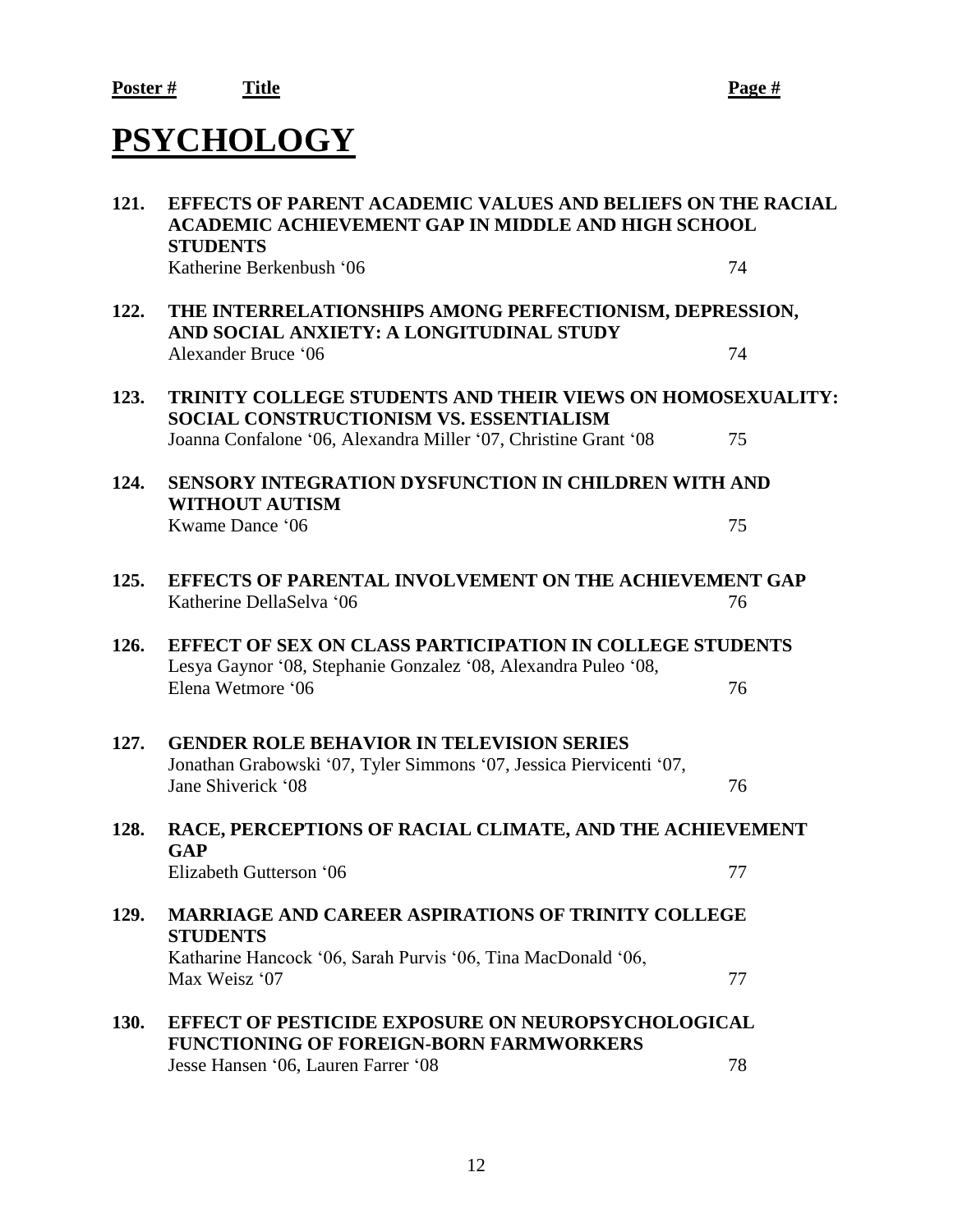| Poster $#$ | <b>Title</b>                                                                                                                                                                                          | Page # |
|------------|-------------------------------------------------------------------------------------------------------------------------------------------------------------------------------------------------------|--------|
| 131.       | <b>FAMILY COMMUNICATION AND HAPPINESS</b><br>Paul Jarboe '07, Kate McEachern '07, Erin Michelson '06,<br>Christine Myksin '07                                                                         | 78     |
| 132.       | <b>BODY PERCEPTION IN ANIMISTIC AND SCIENTIFIC CULTURES</b><br>Lindsey Jordan '06                                                                                                                     | 79     |
| 133.       | <b>GENDER ROLES AND RELATIONSHIPS: A CROSS-CULTURAL</b><br><b>COMPARISON</b>                                                                                                                          |        |
|            | Lindsey Jordan '06, Lilia Vazova '06, Matthew Krant '06,<br>Kelly Mearns '08                                                                                                                          | 79     |
| 134.       | ASSESSING THE RELATIONSHIP BETWEEN SEXUAL RECIDIVISM, HARE<br>PSYCHOPATHY CHECKLIST-REVISED, AND STATIC-99                                                                                            |        |
|            | Hoa Lam '06                                                                                                                                                                                           | 79     |
| 135.       | <b>HOW DEEP IS YOUR TAN? THE ROLE OF HEALTH AND APPEARANCE</b><br>BELIEFS, RISK-TAKING PROPENSITY, AND SELF-ESTEEM IN ARTIFICIAL<br>TANNING BEHAVIOR AMONG COLLEGE STUDENTS                           |        |
|            | Tina MacDonald '06                                                                                                                                                                                    | 80     |
| 136.       | <b>SEXUAL ATTITUDES ACROSS GENERATIONS</b><br>Elizabeth Maynard '07, Melanie Levy '07, Stacy Hills '07                                                                                                | 81     |
| 137.       | ASSESSING THE RACE ACHIEVEMENT GAP: THE RELATIONSHIP<br>BETWEEN PARENTS' EDUCATIONAL ASPIRATIONS, CHILDREN'S<br>EDUCATIONAL ASPIRATIONS, AND PRO-ACADEMIC PEER NORMS<br>Molly McGuinness '06          | 81     |
| 138.       | MUSICAL RHYTHM, EMOTION, AND HEART RATE VARIABILITY:<br><b>COHERENT HEART RATE VARIABILITY (HRV) PATTERNS INDICATE</b><br>POSITIVE EMOTIONAL STATES AFTER EXPOSURE TO REGGAE<br>Jennifer Mingrino '07 | 82     |
| 139.       | ADOLESCENTS AND THEIR PARENTS VIEWS ON CHILDREN'S RIGHTS,<br>ADOLESCENT DECISION-MAKING AND PARENTING STYLE<br>Elizabeth Reichert '06, Naralys Estevez '06                                            | 82     |
|            |                                                                                                                                                                                                       |        |
| 140.       | <b>GENDER, SEX, AND ALTRUISM</b><br>Steven Schmidt '08, Megan Fallon '08, Kelly Howard '08                                                                                                            | 83     |
| 141.       | <b>INFLUENCE OF STEREOTYPE THREAT AND FAMILY ACADEMIC VALUES</b><br>ON THE RACE GAP IN ACHIEVEMENT                                                                                                    |        |
|            | Alyssa Shuman '06                                                                                                                                                                                     | 83     |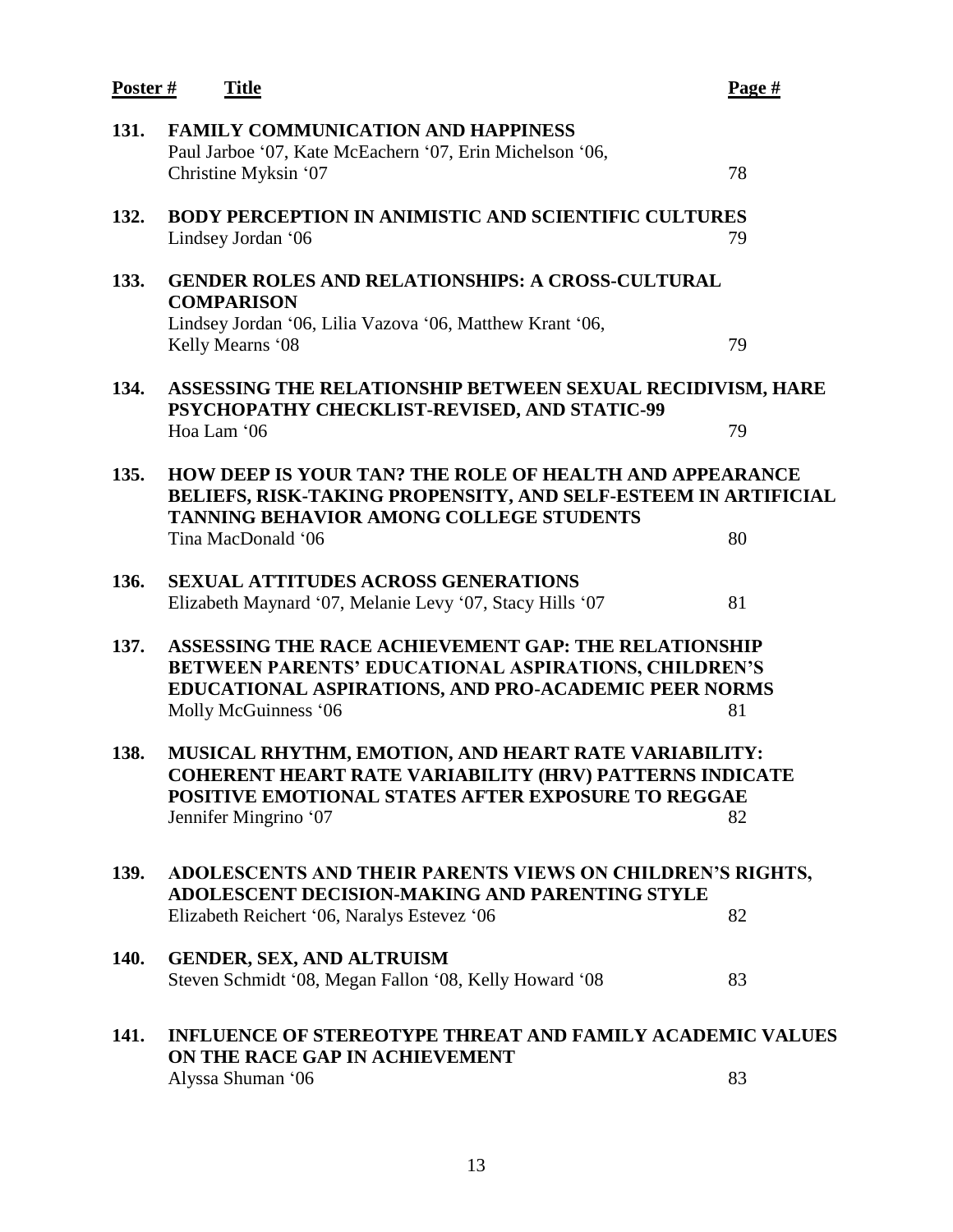| Poster#   | <b>Title</b>                                                                                                                                                                                                 | Page # |  |
|-----------|--------------------------------------------------------------------------------------------------------------------------------------------------------------------------------------------------------------|--------|--|
| 142.      | STUDENT IDEAS ABOUT THEIR OWN AND THEIR PARENT'S VIEWS<br>REGARDING INTER-RELIGIOUS, INTER-RACIAL, AND SAME-SEX DATING<br><b>AND MARRIAGE</b><br>Samantha Strauss '06, Sydney Meckler '08, Marissa Zanno '08 | 84     |  |
| 143.      | THE EFFECTS OF HEALTH, MOBILITY, AND SOCIO-ECONOMIC STATUS<br><b>FACTORS ON THE RACE GAP IN ACHIEVEMENT</b>                                                                                                  |        |  |
|           | Rebecca Wetzler '06                                                                                                                                                                                          | 84     |  |
| 144.      | DISSIMILAR EFFECTS OF POSITION AND DIRECTION IN FORWARD AND<br><b>BACKWARD SERIAL RECALL</b>                                                                                                                 |        |  |
|           | Rachel Nies '06                                                                                                                                                                                              | 84     |  |
| 145.      | <b>SERIAL POSITION EFFECT OF LATENCIES IN DIRECTIONAL RECALL: A</b><br><b>LATERAL INHIBITION NETWORK MODEL</b>                                                                                               |        |  |
|           | William Chapman '06                                                                                                                                                                                          | 85     |  |
| 146.      | <b>SUBJECT PREFERENCE FOR ANTICIPATION ERRORS IN SERIAL RECALL</b>                                                                                                                                           |        |  |
|           | Brendan Murray '06                                                                                                                                                                                           | 85     |  |
| 147.      | <b>ITEM STRENGTH AND DISPLACEMENT DEGREE: THE TWO</b><br>DETERMINANTS OF ERROR RESPONSE TIMES IN SERIAL RECALL                                                                                               |        |  |
|           | Lilia Vazova '06                                                                                                                                                                                             | 86     |  |
|           |                                                                                                                                                                                                              |        |  |
| SOCIOLOGY |                                                                                                                                                                                                              |        |  |
|           |                                                                                                                                                                                                              |        |  |

| 148. | THE RESTRUCTURING OF COMPANIES AND ITS EFFECT ON<br><b>CORPORATE CRIME</b> |    |
|------|----------------------------------------------------------------------------|----|
|      | Ashley Plosky '06                                                          | 87 |

**149. CLASS AT COLLEGE: THE EFFECT OF SOCIAL CLASS ON STUDENTS' COLLEGE**  Jessi Streib '06 87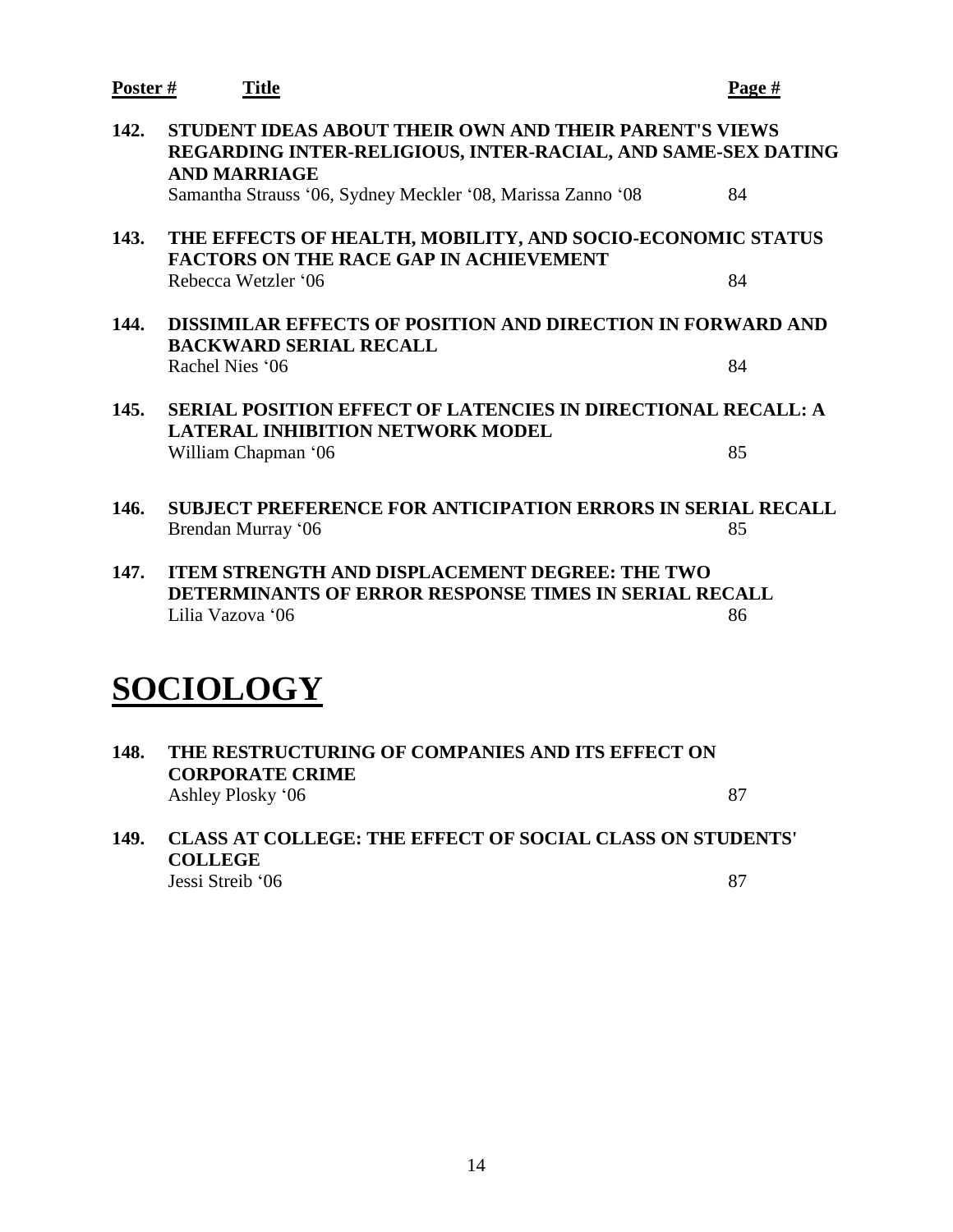# **BIOLOGY**

## **EFFECTS OF AZOLE ANTIFUNGAL DRUGS ON MYCOBACTERIA**

Lydia Ansen-Wilson '07 Faculty Sponsor: Lisa-Anne Foster

Using *M. bovis and M. smegmatis* as model organisms for *Mycobacterium tuberculosis,* the effect of azole antifungal drugs, specifically econazole, on growth is being investigated. Multiple dose response experiments were performed for both organisms using concentrations of econazole between 2.5  $\mu$ M and 25  $\mu$ M. The growth patterns were then compared to controls with no drugs and two concentrations (0.025  $\mu$ g/ml and 0.045  $\mu$ g/ml) of the traditional drug used to treat *M. tuberculosis* infections, isoniazid. Dose response experiments were also performed using combinations of econazole and isoniazid. Since econazole is a very potent inhibitor of growth, no statistically significant synergistic effect between the two drugs has been observed thus far. However, we anticipate that future modifications to our experimental protocol, such as inoculating bacterial cultures with drugs during log phase rather than lag phase, will provide a way to more accurately determine if synergy between econazole and isoniazid exists in regards to growth inhibition. Future dose response studies will also use macrophages harvested from mice to provide a more relevant model of drug action in vivo. Previous research showed the probable protein in mycobacteria targeted by azole antifungal drugs is CYP51, a cytochrome P450. To test this hypothesis, we are currently working to construct an *M. smegmatis* CYP51 deletion mutant by preparing a shuttle phasmid packed in phage heads for delivering the knock out gene to bacteria. Recombinant DNA techniques are being employed to attempt to ligate left and right fragments of the CYP51 gene into endonuclease-digested p0004S plasmid fragments.

### **2.**

**1.**

## **DUVANE DITERPENES ACCOUNT FOR THE DEFENSIVE ACTIVITY OF HAIR-BORNE DROPLETS IN TOBACCO BUDWORM (***HELIOTHIS VIRESCENS***) CATERPILLARS**

Sarah Arnold '06 Faculty Sponsor: Scott Smedley Frank Schroeder PhD, Department of Chemistry and Chemical Biology, Cornell University

Insects rely on a wide range of physical and chemical defenses against predators. Hairs on the body surface of tobacco budworm (*Heliothis virescens*) larvae bear droplets after the caterpillars feed on their host plant, tobacco (*Nicotiana tabacum*). I provide conclusive evidence that these droplets are obtained through direct contact of the hairs with tobacco trichome secretion rather than through ingestion of the secretion. In bioassays with the predatory ant *Crematogaster lineolata*, I show that the main constituents of the droplets, tobacco-derived duvane diterpenes, account for previous demonstration of the larval droplets' defensive activity. I also demonstrate in a choice experiment that *H. virescens* larvae tend to prefer wild type tobacco leaves (with trichomes that bear secretion) over dropless mutant tobacco leaves (with trichomes that do not bear secretion). Although ingestive sequestration of host plant defensive chemicals by insect herbivores is common, this appears to be the first example of an herbivore benefiting from external anointment of such substances.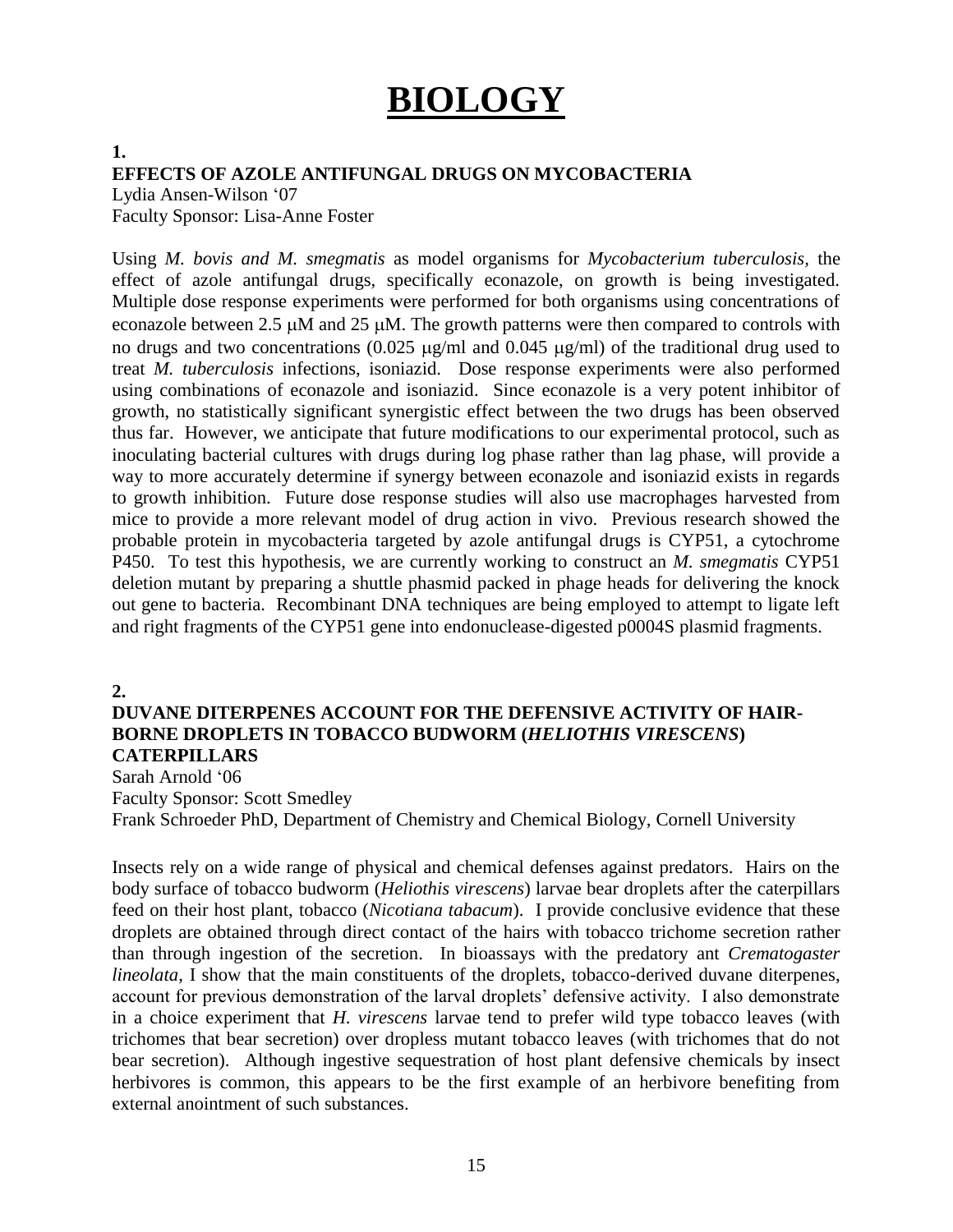## **3. ANALYSIS OF TIRE RUBBER LEACHATE WITH A BACTERIAL MUTAGENESIS ASSAY**

Sara Benevento '06 Faculty Sponsor: Alison Draper

Rubber particles from automobile tires wear off with use and contribute to water pollution as they leach harmful chemicals into the environment. In an effort to examine the effects of these water-soluble chemicals, *Salmonella typhimurium* was used to assess the mutagenicity of tire rubber leachate. Tire tread particles were leached in hard water for 10 days at room temperature with constant agitation, filtered through a 0.45 µm nylon membrane and stored at 4<sup>o</sup>C until use. The leachate was concentrated 10- and 100-fold with a C-18 solid phase extraction column, extracted into hexane, dried under  $N_2$  and reconstituted in DMSO. Bacterial mutagenesis assays using Ames strains TA 1535 and TA 1538 were performed according to Standard Methods. Briefly, bacteria were pre-incubated in nutrient broth for 12 hr at 37°C with shaking. Then, 0.1 ml of test material (in DMSO), 0.5 ml of rat liver S-9 mixture, and 2.5 ml of melted top agar were added. After 20 min additional incubation, the contents were vortexed, poured on minimal agar plates, and incubated at 37°C for 60 hr before being scored. Revertant colonies were counted and scored against negative control plates (DMSO), and diagnostic mutagens analyzed with each experiment served as positive controls. Evidence suggests that tire rubber leachate requires metabolism to induce mutation and may be mutagenic at elevated concentrations. While no mutagenesis was detected with unconcentrated tire rubber leachate, proportional mutagenesis was observed with 10:1 and 100:1 concentration. With a growing number of automobiles on the road there is a marked increase in the amount of tire rubber particles entering the environment: collecting on roadways as dust and eventually being washed into local waterways. Further work will be directed towards identifying the mutagenic chemical(s) in these particles and may suggest the elimination of toxic compounds in future tire production.

### **4.**

## **GLANDULAR HAIR SECRETIONS IN LARVAE AND PUPAE OF THE BEETLE**  *DELPHASTUS***: CHEMICAL COMPOSITION AND ECOLOGICAL ROLE**

Laura Eckman '09

Faculty Sponsor: Scott Smedley

Frank Schroeder PhD, Department of Chemistry and Chemical Biology, Cornell University

Glandular hairs, cuticular structures with droplets at the tip, are present in certain insect species. In some cases, secretions from glandular hairs serve a role in deterring predators. Analyses of several of these secretions from butterfly caterpillars and beetle pupae have led to the discovery of novel chemicals. Whereas previously studied beetle species possess secretory hairs only in the pupal stage, these hairs are found in both the larval and the pupal stages of ladybird beetles in the genus *Delphastus.* The chemical makeup and ecological function of *Delphastus* secretions is unknown. To investigate *Delphastus* glandular hairs, these beetles will be raised in the lab on whiteflies, a common agricultural pest. The whiteflies will be grown on collards, tobacco, and kidney beans. Nuclear Magnetic Resonance (NMR) will allow us to determine the chemical composition of *Delphastus* secretions from both the larval and the pupal stages. It is possible that the secretions have a unique composition in each the larval and the pupal stage; additionally, each could contain novel chemicals. To determine whether these secretions deter predators, bioassays involving beetles with and without droplets will be performed using the predatory ant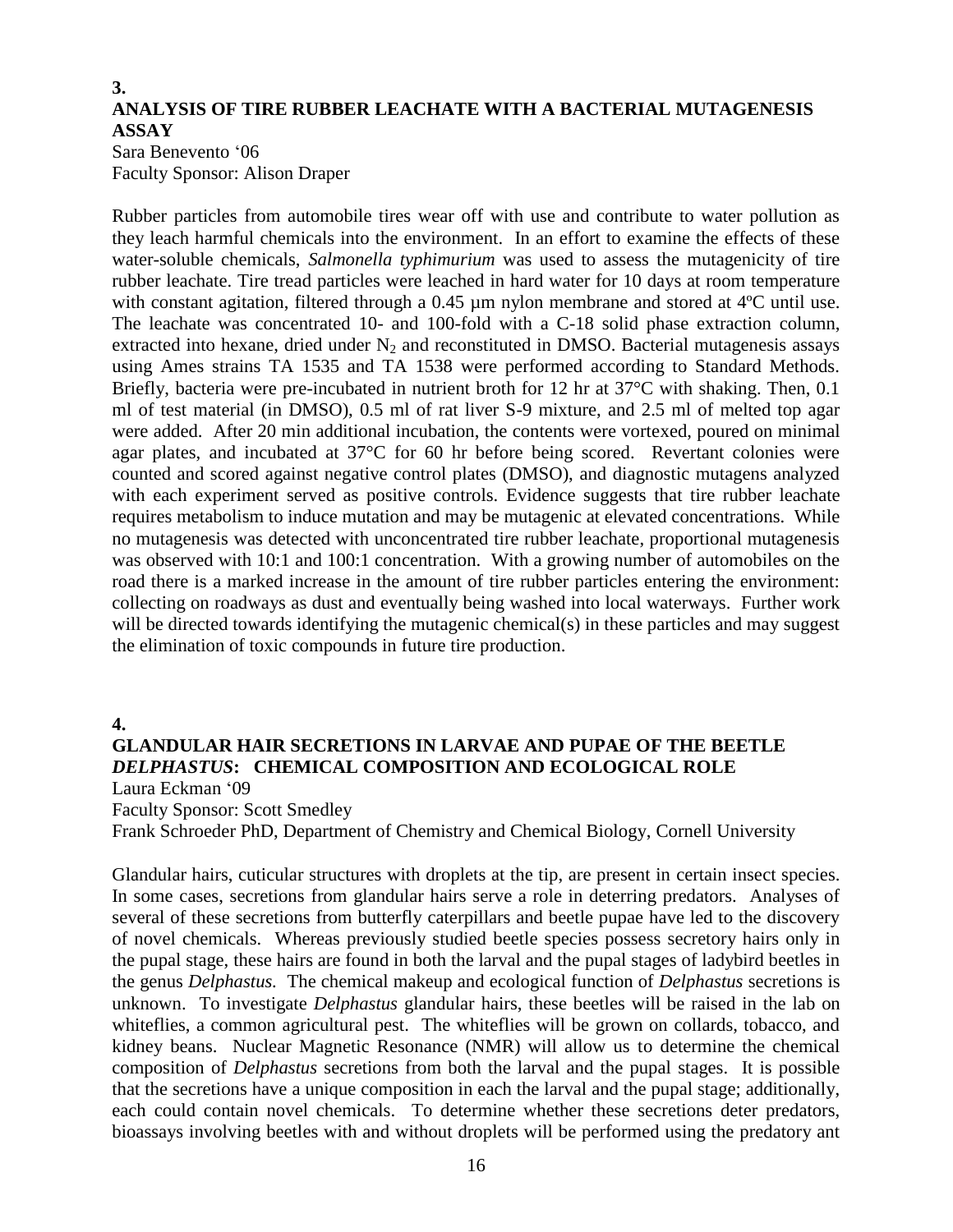*Crematogaster lineolata.* Further information regarding these secretions may be used to understand topics including the ecology of predator-prey relationships, the use of *Delphastus* as a biological control agent, and insect evolution.

## **5. OBSERVING PHAGOCYTIC MEMBRANES WITH THE FLUORESCENT DYE FM4-64**

Emily Eisenberg '06 Faculty Sponsor: Kathleen Archer

In *Elysia chlorotica* sea slugs, chloroplasts from the alga *Vaucheria litorea* are retained in the slug's digestive cells and continue to photosynthesize for up to 9 months. Slug digestive cells phagocytose ingested algal material and the phagosomes fuse with lysosomes to be digested, yet this does not occur with chloroplasts. The absence of a phagocytic membrane surrounding the chloroplasts inside the digestive cells may explain why the chloroplasts are not digested with the rest of the algal cell. We tested the red fluorescent dye FM4-64 as a phagocytic membrane indicator. *Tetrahymena*, a protist that is simpler than *E. chlorotica*, was used to establish the FM4-64 staining technique. *Tetrahymena* were starved and stained with FM4-64 and fed 3.5% India ink. *Tetrahymena* ingested ink particles, making it easy to see when phagocytosis had occurred. We took fluorescent photographs to determine whether FM4-64 staining was consistent with phagocytosed ink. FM4-64 staining was found to be consistent with ink vacuoles in *Tetrahymena*, suggesting that FM4-64 is a viable method for detecting phagocytic membranes in *E. chlorotica.*

**6.**

## **MODIFICATION OF DROSOPHILA SERRATE- NOTCH INTERACTION BY SPECIFIC INHIBITION OF** *O***-FUCOSYLATION**

David Frederick '06 Faculty Sponsor: Robert Fleming

The Notch pathway is a signal transduction pathway involved in the regulation of cell fate decisions during the development of many organisms. Activation of the Notch receptor by the ligands Delta and Serrate is known to be regulated by a number of glycosyltransferase enzymes, which add oxygen-linked glycans to repeating EGF-like regions of these proteins. In an effort to determine the significance of specific O-fucosylation sites to Notch activation by Serrate, modifications were made to the *serrate* gene in *Drosophila melanogaster*, eliminating the fucosylation site on EGF 12. The *serrate* cDNA was digested with various restriction endonuclease enzymes in order to isolate the region coding for EGF 12, in which one codon was altered by PCR mutagenesis. Standard techniques were used to clone the plasmids within *Escherichia coli*. The modified gene was then ligated back together and placed in a *Drosophila* transformation vector, which will be injected into embryos and expressed in transformant flies. The larval imaginal wing discs of the transformants will be dissected and assayed for modified Serrate signaling. Results are pending.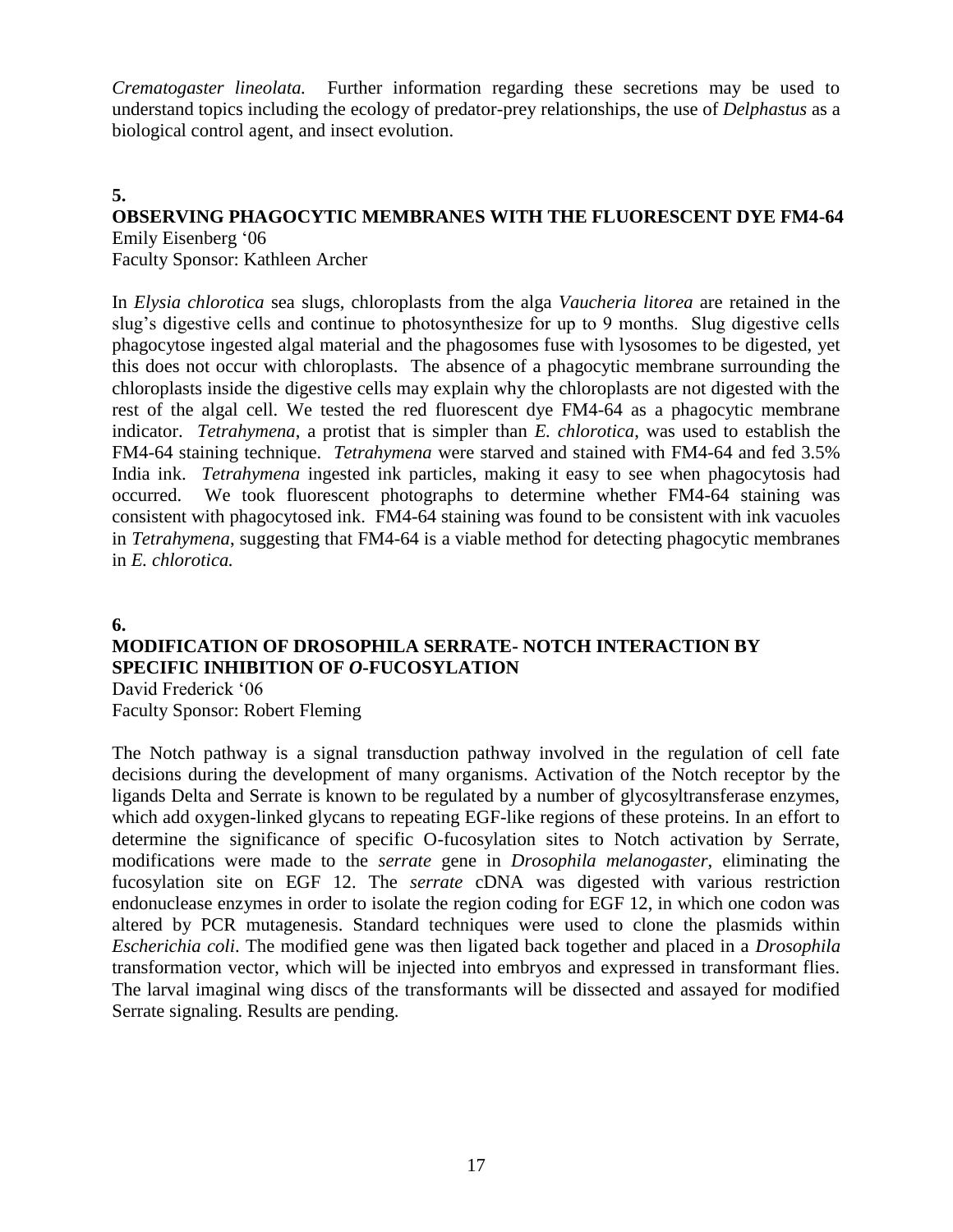## **7. CHEMICALLY PROTECTED INSECTS IN THE DIET OF THE NORTHERN CRESTED CARACARA**

Isabel Gottlieb '09 Faculty Sponsor: Joan Morrison

The Northern crested caracara (*Caracara cheriway*) ranges throughout Central and South America and occurs in an isolated population in south-central Florida. The caracara is an opportunistic forager, feeding on live prey as well as carrion, where they potentially ingest a variety of chemically protected insects that are commonly associated with carrion. Caracaras, like other raptors, regurgitate indigestible prey remains in the form of pellets. We studied the potential relationship between the presence of chemically protected insects and plant material in the pellets of the Northern crested caracara in Florida. We dissected 116 pellets collected at 49 caracara nests between 1994 and 1999, and 200 pellets collected from non-breeding caracaras at a communal roost in 2001. Insects were identified by heads, elytra and pronota, and plant content was recorded using five categories indicating general percent cover. Preliminary data analysis of pellets collected form breeding birds suggests a weak positive relationship between average number of chemically protected insects whose protective chemicals are known and percent plant content. However, when all insects thought to be chemically protected but whose protective chemicals are unknown were included in analysis, a stronger positive relationship was found. These findings suggest a possible role of plants in counteracting the toxins contained within chemically protected insects ingested by caracaras. Further research is suggested to understand how the caracara is able to tolerate these chemical substances and the possible role of plant material.

**8.**

## **THE AMPLIFICATION OF CHLOROPLAST DNA IN THE GREEN ALGA** *CODIUM FRAGILE* **USING CHLOROPHYTA UNIVERSAL PRIMERS**

Paula Guzman '06 Faculty Sponsor: Kathleen Archer

Sea slugs in the genus *Elysia* feed on algae, digesting everything except the chloroplasts. *Elysia chlorotica* is known to consume the alga *Vaucheria litorea* and maintain the chloroplasts in a symbiotic relationship and use them to harvest energy. This sea slug is found at Menemsha Pond in Martha's Vineyard and while most of the slugs are found entangled within *Vaucheria* filaments, some are found in a part of the pond where only *Ulva clathrata* is found. In order to assess whether the slugs consume this other alga, we chose to perform a molecular analysis of diagnostic DNA sequences for *Ulva* and *Vaucheria*, using PCR to amplify the regions of interest. Since *Ulva* is a green algae, we used universal primers for Chlorophyta (green algae) developed by Provan. However, before using the primers on chloroplasts extracted from sea slugs, we wanted to verify that our system worked by amplifying DNA from an algal species used by Provan. We also tested 3 separate methods of preparing algal DNA for the PCR reaction and tested a range of annealing temperatures. Experiments are in progress.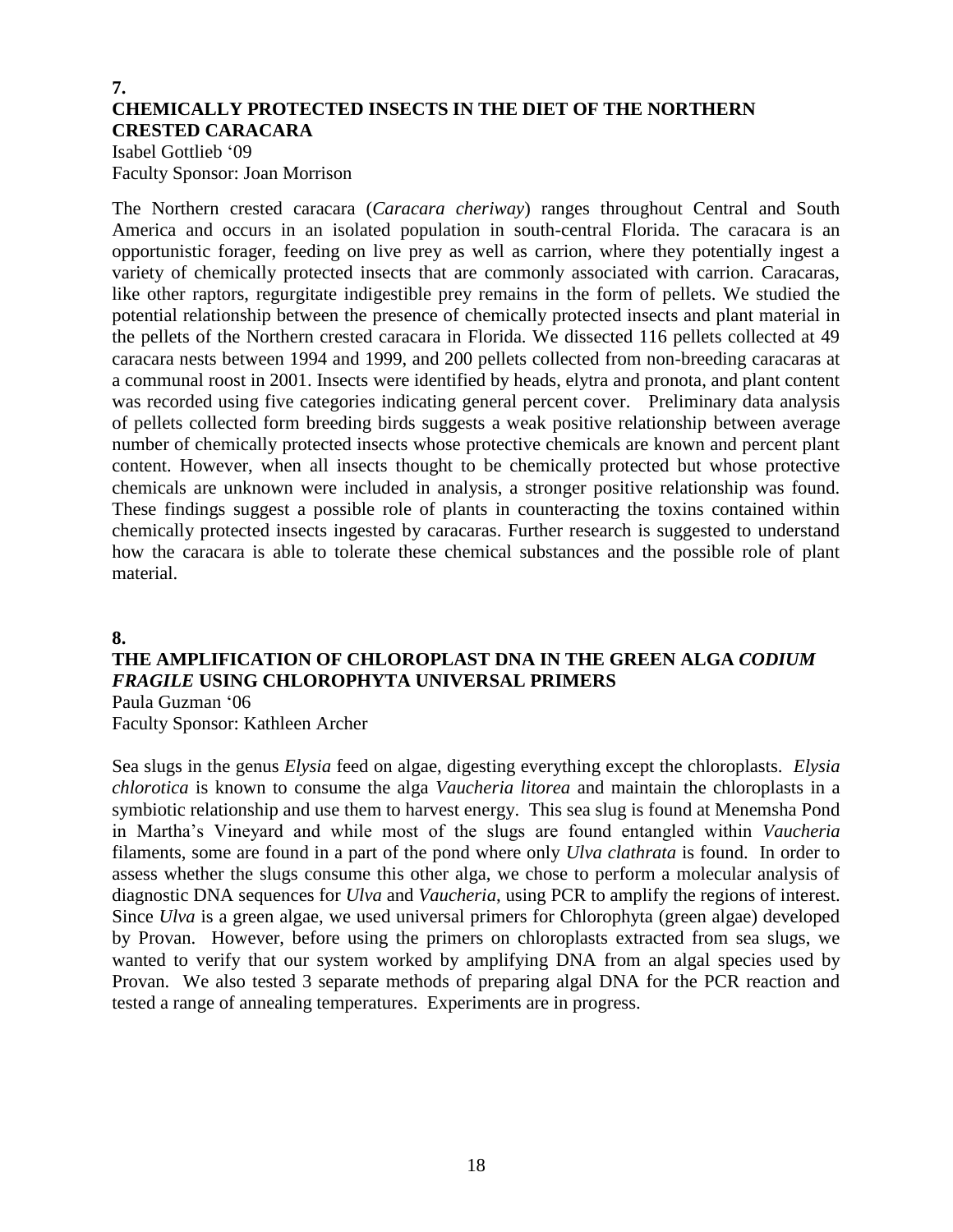## **9. EFFECTS OF SUPPLEMENTAL FEEDING ON BEHAVIOR OF FREE-RANGING WHITE-TAILED DEER**

Desiree Hernandez '06 Faculty Sponsor: Michael O'Donnell

Supplemental feeding of deer creates a concern because it could affect deer behavior in ways that might increase the risk of disease transmission by congregating deer at high densities. To test whether supplemental feeding leads to behaviors that increase disease transmission, we used infrared motion sensor cameras to observe deer at a control site and two experimental feeding sites at the Trinity College Field Station. The two feeding treatments were provision of 7.5 kg loose corn and 30 kg of loose corn, each for a two-week time period. Analysis of preliminary results show that supplemental feeding had no significant effect on whether deer visited the feed sites, or on whether they congregated at higher than normal numbers, however there was a significant increase in visits by other small mammals. The mean number of deer per feeding event did not differ among the three feeding treatments. Preliminary analysis suggests that supplemental feeding does not significantly affect deer feeding behavior. As more data are obtained, further data analysis will be performed and those results will be presented in this poster.

## **10. CYTOCHROME P450 MONOOXYGENASES IN** *M. TUBERCULOSIS* Corazón Irizarry '09

Faculty Sponsor: Hebe Guardiola-Diaz

Drug-resistant strains of *Mycobacterium tuberculosis* have quickly developed, and are increasingly difficult to treat. It is imperative that research continues into the genome of *M. tuberculosis* to find new targets in order to produce new drug therapies. In an attempt to develop the tools necessary to study CYP140, one of twenty cytochrome P450 proteins in *M. tuberculosis*, DNA samples of *Mycobacterium tuberculosis* genomic DNA were used as template for amplification through a Polymerase Chain Reaction (PCR). Three solutions of  $200 \mu l$  were prepared for the PCR: one with the two primers necessary to complete the reaction and two controls, each containing only one of the two primers. Aliquots of  $16 \mu l$  of each solution were set up into three rows of twelve reaction tubes. The PCR was run at temperatures ranging from 60 to 70ºC. The reaction products were resolved in an agarose gel and separated by electrophoresis. Digital photographs of the gels showed no product; none of the four PCRs was successful, despite volume variations for the buffer,  $MgCl<sub>2</sub>$  and primers. The current focus is on using cosmids, fractions of the genome, of *M. tuberculosis* that encode the CYP140 protein and all other CYPs in the *M. tuberculosis* genome instead of the entire genome to amplify the sequence of DNA that encodes for these proteins. If the amplification succeeds, the product will be inserted into an expression plasmid to be introduced into *Escherichia coli*, where the protein could then be synthesized to study its biochemical properties and function in *Mycobacterium tuberculosis*. A critical role for this protein, or any of the remaining cytochrome P450s, in the pathogen could enable the development of a new tuberculosis treatment.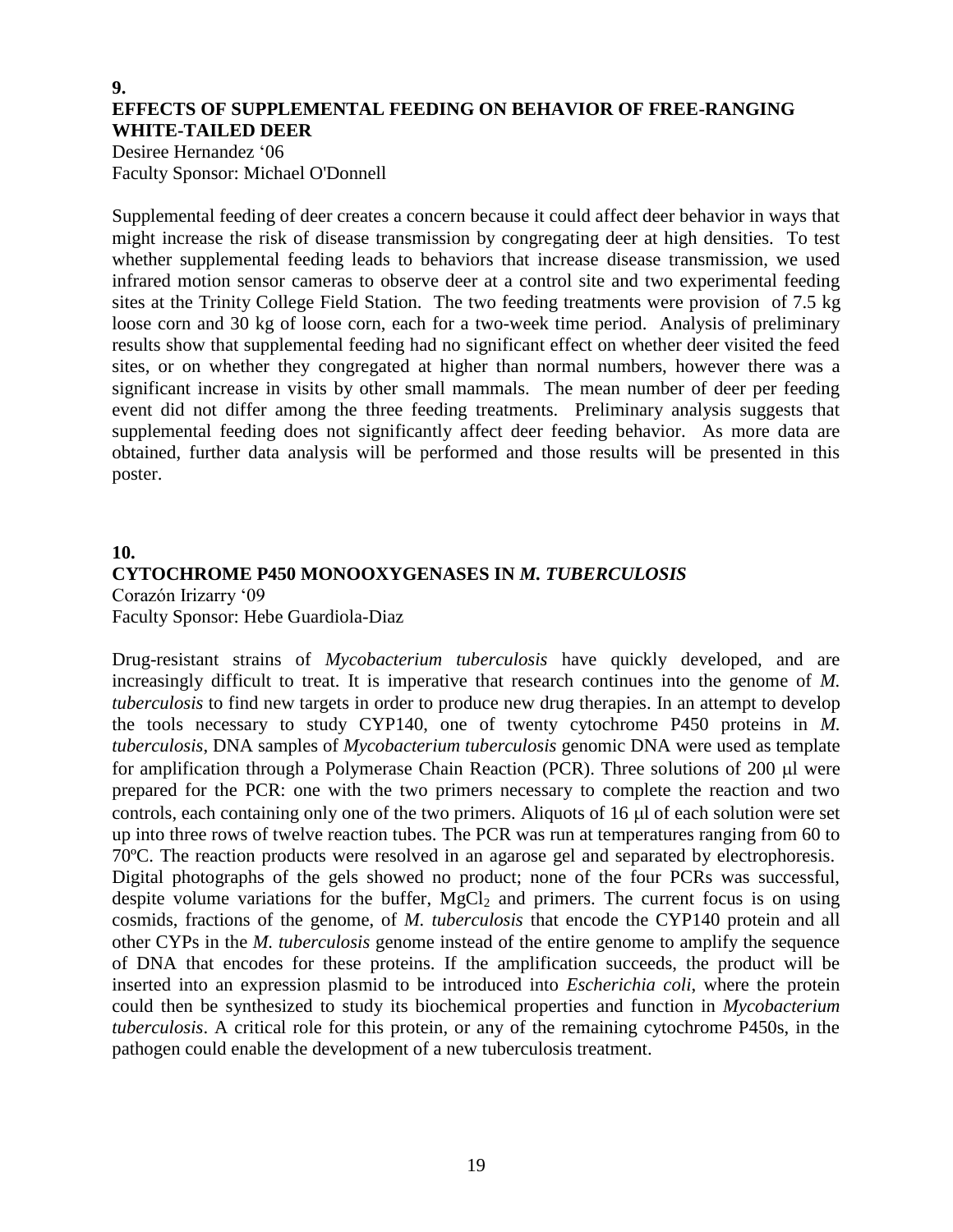## **11. NOTCH REGULATION BY SERRATE MOLECULE** Rachel Reece '09, Rumen Vasilev '09 Faculty Sponsor**:** Robert Fleming

The Notch signaling pathway is an evolutionarily conserved cell-to-cell communication system which is involved in the differentiation of tissues in a variety of organisms. In Drosophila, the Serrate molecule, a ligand for the Notch system, has been found to regulate Notch activity. Previous work suggested that a deletion of a hydrophobic region and a part of the 5th and 6th EGF repeats in the Serrate molecule alters the way Serrate regulates Notch. Serrate can either activate Notch on adjacent cells or inhibit Notch when both are expressed on the same cells. However, the mutant form no longer inhibits Notch on the same cells. In order to confirm the actions of the mutant, the mutant construct was moved from the third chromosome to the second chromosome, through a series of genetic crosses. The pure homozygous line showed that the expression of Notch on the second chromosome, with a deletion of the hydrophobic region and the 5th and 6th EGF repeats, caused the same expression of Notch as when it was located on the third chromosome. This suggests that the modified Notch activity is caused by a mutation in the gene and not the location of the insert. Furthermore, another project is underway to test the previous result by using recombinant DNA technology to create a modified Serrate molecule. In this new molecule only the entire 6th EGF repeat, where the hydrophobic region is located, is removed. By discovering more about how the Notch signaling pathway works in segregating every tissue type, drugs and treatments can be targeted for diseases caused by defects in Notch signaling.

**12.**

## **USING MOLECULAR SCATOLOGY TO DISCRIMINATE BETWEEN THE SYMPATRIC EASTERN COTTONTAIL (***SYLVILAGUS FLORIDANUS***) AND NEW ENGLAND COTTONTAIL (***S. TRANSITIONALIS***) IN CONNECTICUT** Kevin Scesa '06

Faculty Sponsor: Michael O'Donnell

The Eastern cottontail (*Sylvilagus floridanus*) was introduced into the Northeast in the early 20th century. The New England cottontail (*S. transitionalis)* was originally not affected by this introduction due to the abundance of early successional habitat, but in the second half of the century this once abundant native cottontail became displaced by the Eastern. Consequently, the New England cottontail has gained the status of a species of "special concern". There have been surveys that identified populations of New England cottontails in eastern Connecticut. Consequently, the goal of this experiment was to determine if New England cottontails are present at the Trinity College Field Station (TCFS). Unfortunately, monitoring cottontails proves to be quite difficult, not only because they are elusive, but also because alive, they are morphologically quite similar, and can only truly be differentiated upon postmortem skull analysis. However, the use of cottontail fecal pellets, also morphologically indistinguishable, provides a non-invasive way to obtain the defecator's DNA to ultimately determine species of origin. Pellets were obtained after snowfalls throughout the winter from either TCFS or the CT-DEP. Additionally, cameras were placed in quadrants at TCFS with known cottontail activity with lettuce/carrot mixture coated with rabbit lure. The pellets were then frozen until DNA extraction was performed with the Qiagen stool mini kit. Following extraction a 565bp fragment of mtDNA was amplified via PCR that utilized primers that annealed to the threonine tRNA gene (L15934) and the conserved sequence block of the D-Loop (H16498). A known restriction site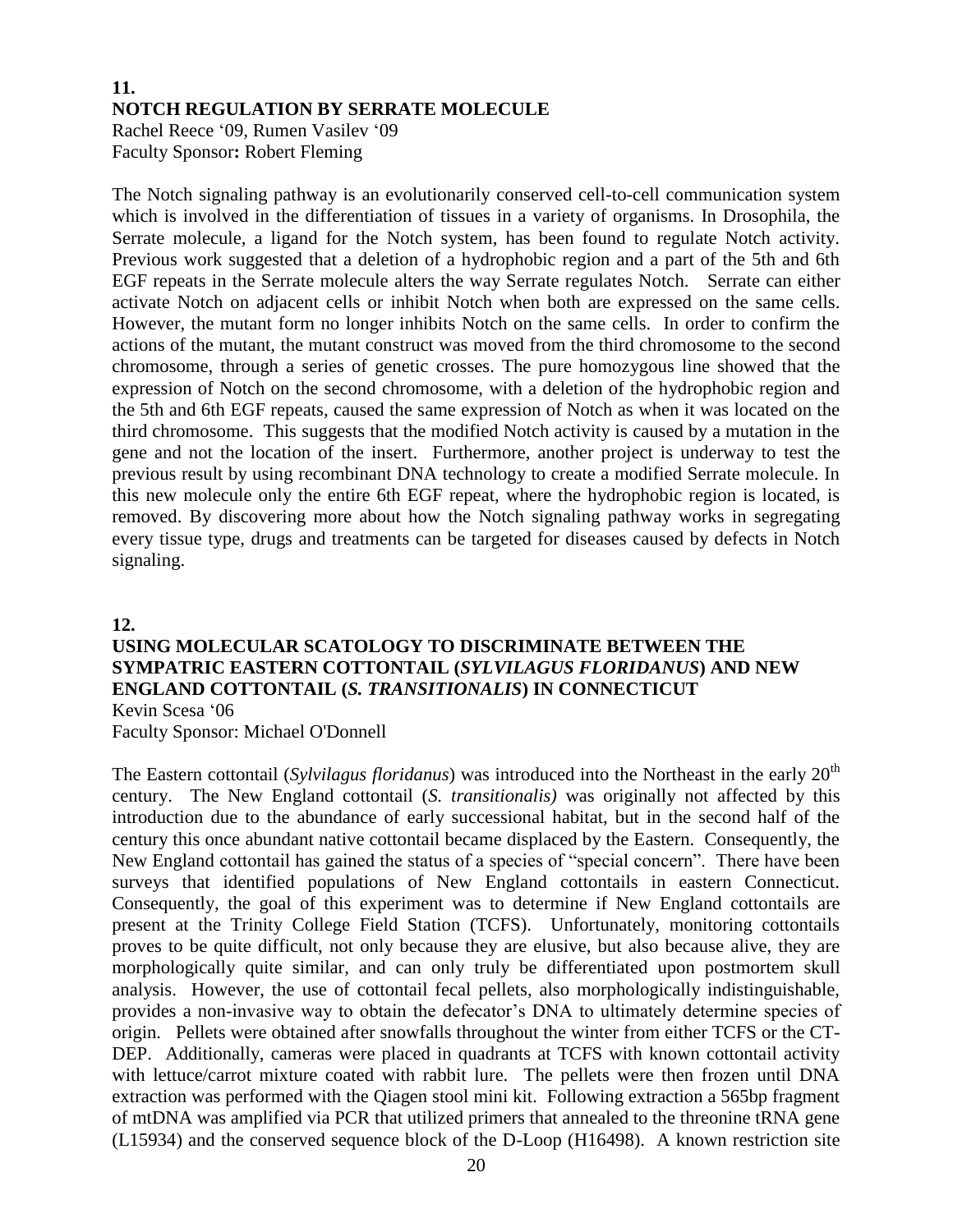for *NlaIII* in the PCR product was exploited for differentiation between species. Thus, we present the results of DNA extraction from fecal pellets and the subsequent amplification. The banding pattern resulting from the restriction enzyme digest allows for the differentiation between an Eastern and a New England cottontail fecal pellet.

## **13. DIFFERENCES IN THE DIET OF BREEDING AND NON-BREEDING CRESTED CARACARAS IN FLORIDA**

Stephen Sullivan '09 Faculty Sponsor: Joan Morrison

The Northern Crested Caracara (*Caracara cheriway*) is a raptor that occurs widely in South and Central America and also occurs as a small and isolated population in south-central Florida. Although the caracara's reproductive biology is generally understood, information on its diet is limited to types of vertebrate prey consumed during the breeding season. We investigated types and abundances of insects in the diet of caracaras in the Florida population during the breeding and non-breeding seasons. Like other raptors, caracaras regurgitate the indigestible parts of prey in the form of pellets. We dissected 200 pellets from non-breeding caracaras collected at a communal roost and 116 pellets collected from 49 nests during the breeding season over 3 years, and insect remains were identified. The insect community in pellets from breeding Caracaras was more diverse, but contained fewer insect families than the insect community in pellets from non-breeding Caracaras. Although more insect families were represented in pellets from nonbreeding birds, this community was dominated by high abundances of *Scarabaeidae*, a beetle commonly associated with carrion. This finding suggests that non-breeding birds may be foraging opportunistically in less optimal habitats thus rely more heavily on carrion. The lower abundance of *Scarabaeidae* in pellets of territorial breeding caracaras suggests that they are feeding on more live prey and less carrion because the young require fresher food. Although these results contribute to a better understanding of the Crested Caracara's diet, more research is needed to better understand these diet differences.

## **14.**

### **THE EFFECT OF PREDATION RISK ON SMALL MAMMAL ACTIVITY**

Elisabeth Treado '06

Faculty Sponsor: Michael O'Donnell

Predation risk can affect small mammal community structure, by affecting prey behavior, or prey population dynamics. Small mammals may change their every day behavior with the addition of predation risk. My experiment was testing the effect of perceived predation risk on rodent activity. Predation risk was manipulated by adding predator urine. The goals of my experiment were to assess predation risk on small mammal behavior by using commercially bought predator urine. I also wanted to find out whether track tubes can be used to assess changes in behavior of rodents. I set up three double transects in three areas (grids) of Church Farm, located in Ashford, Connecticut. Each double transect consisted of 10 track tubes, placed approximated 20 meters apart. The four treatments were: control (no urine), bobcat urine, red fox urine and fisher urine. Results showed that the rodents were unaffected by the predator urine. There were many possible explanations for why the experiment showed the results it did. One explanation was that the experiment was not sensitive enough, and that maybe three double transects were not enough. Another possible explanation is that the rodent population is far too high to show changes due to predator urine.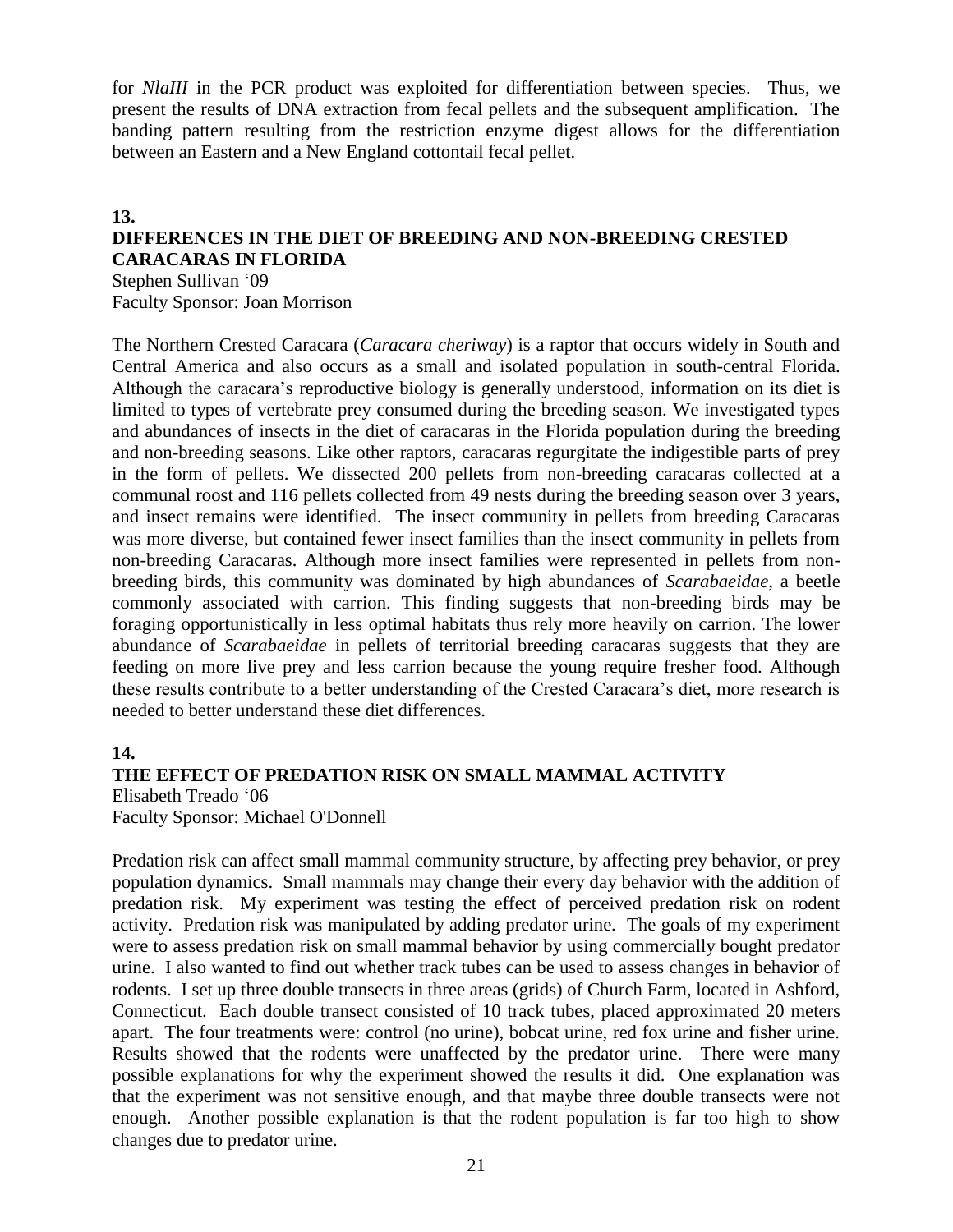### **15. ASSESSING CHLOROPLAST DAMAGE THROUGH USE OF TRYPAN BLUE** Muhammed Umair '09

Faculty Sponsor: Kathleen Archer

A family of sea slugs called *Elysiidae* are able to incorporate chloroplasts from a variety of algae in the sea and become photosynthetic. In order to find how these sea slugs are capable of accomplishing such a task, many researchers have been collecting the slugs and dissecting them in order to see what type of digestive components the slugs have. However, there haven't been any studies done on chloroplast integrity or the ability of plastids to withstand the digestive processes against the sea slug's digestive system. In order to test this, chloroplast will be subjected to harsh treatment which can result in the chloroplast breaking open. Trypan Blue is a dye that can quench the fluorescence of chlorophyll, a protein in chloroplast that usually fluoresces when light hits it. By extracting chloroplast and submerging them in Trypan Blue dye solution, we can apply the treatment then evaluate how many chloroplast survive based on their ability to fluoresce. To examine this effect, chloroplasts from the algae *Bryopsis hypnoides* were extracted in extraction buffer, which contained a 0.4% concentration of Trypan Blue Dye in the solution. Once the chloroplasts were extracted, the entire solution was centrifuged for one minute at 10,000 rpm. The supernatant was discarded and the chloroplasts were resuspended once again into the extraction buffer containing 0.4% Trypan Blue dye. Types of treatments that were carried out include a water treatment and a freeze treatment. Using these treatments, the structural integrity of the chloroplasts was tested by assessing whether or not Trypan Blue was able to quench the fluorescence of chlorophyll, which was accomplished with the use of a fluorescent microscope. The experiment results show that Trypan Blue is an excellent indicator of damaged chloroplast

### **16.**

## **A TAXONOMIC, CHEMICAL, AND ECOLOGICAL STUDY OF GLANDULAR HAIRS IN CARERPILARS OF TWO COLIADINE BUTTERFLY SPECIES**

Laurel Valchuis '07, Francis Sullivan '06

Faculty Sponsor: Scott Smedley

Frank C. Schroeder, Cornell University, Department of Chemistry and Chemical Biology

Caterpillars often defend themselves against predators by means of chemicals. Glandular hairs are one form of delivery for chemical defenses. These hairs are hollow extensions of the insect's cuticle and bear a droplet at the tip. Prior studies in our lab have shown certain species in the lepidopteran family Pieridae posses these glandular hairs that produce novel chemicals. We are currently examining two species of the pierid subfamily Coliadinae, *Phoebis sennae and Eurema nicippe.* For these two species, our goal is to determine the presence or absence of secretory hairs. If present, we will then determine the secretions' chemical composition and biological function. For both species, we photodocumented each instar (developmental stage between molts). We found that *Phoebis sennae* had glandular hairs from the second through the fifth instar, while *Eurema nicippe* possessed them in all five instars. To determine the respective secretion's chemical composition, we collected 4 whole body samples (totaling 230 larvae) for *P. sennae* and 6 samples (totaling 646 larvae) for *E. niccipe*. The molecular structure of components will be determined by NMR. To determine if these droplets provide a means of chemical protection we will conduct bioassays of the caterpillars with the predatory ant *Crematogaster lineolata*. Our results will be compared to those for other species in the family Pieridae.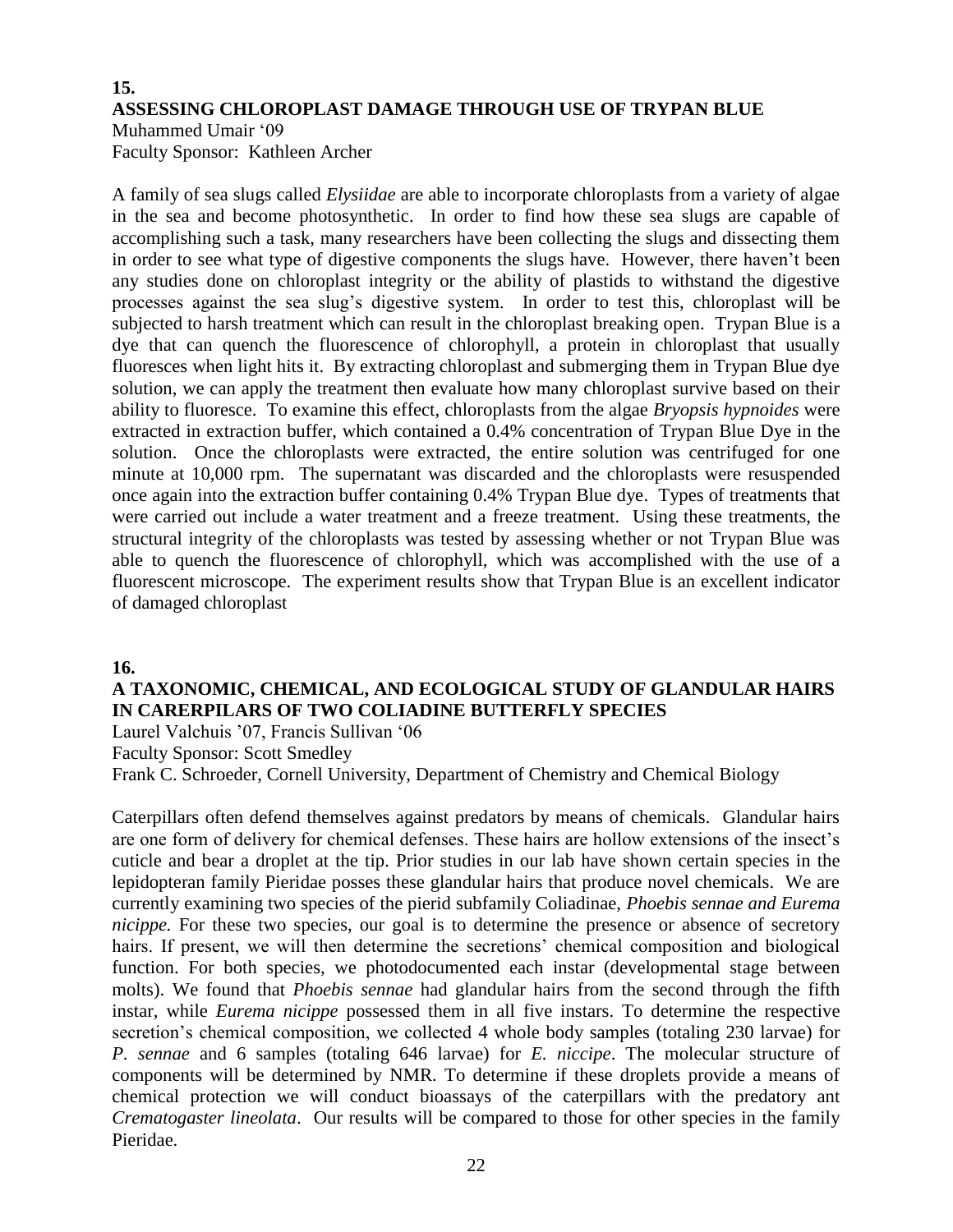# **CHEMISTRY**

#### **17.**

### **ANALYSIS OF FLUORIDE AND CHLORIDE CONTENT IN HARTFORD COUNTY DRINKING WATER**

Nicole Benjamin '08, Julianne Boccuzzi '08, Emmy Handy '08 Faculty Sponsor: David Henderson

Water purification plants add chemicals in varying concentrations to drinking water for health and safety reasons. Two inorganic anions commonly found in drinking water are chloride and fluoride. While maximum contaminant levels are set by law, the concentration of these anions varies depending on location (i.e. what treatment facility the water comes from). To determine the varying concentrations of fluoride and chloride in cities and towns throughout Hartford County, water samples were collected from the following 20 towns or cities: Hartford, Manchester, East Hartford, West Hartford, Farmington, Newington, Avon, Wethersfield, Glastonbury, Bloomfield, Windsor, South Windsor, East Windsor, Windsor Locks, Enfield, Simsbury, and New Britain. The water samples collected were filtered and analyzed by ion chromatography and compared to the calibration curve to determine the fluoride and chloride anion concentration.

#### **18.**

## **NEW SYNTHETIC ROUTE TO (S)-5,5'-D-TERT-BUTYL-N-(9- FLUORENYLMETHYLOXYCARBONYL)-4-CARBOXYGLUTAMATE** Nick Callahan '06, Frank Mieles '07 Faculty Sponsor: Richard Prigodich

Solid-phase peptide synthesis is an important source of biologically active peptides. Peptides that include unusual amino acids are expensive to produce due to the high cost of purchasing Nterminal- and side-chain-protected rare amino acids. 4-Carboxyglutamic acid (gla) is such a rare amino acid. There are two published synthetic approaches to synthesizing 4-carboxyglutamic acid in the appropriately protected form for use in solid-phase synthesis. One method activates the hydroxyl side chain of L-serine rendering it as a suitable leaving group for attack of the 3 position with a malonate anion. The other method starts with D-serine. The 1-carboxylate is reduced to an aldehyde then attacked with malonate anion. The hydroxyl group at the 3-position is oxidized to a carboxylic acid. These two methods were studied and a comparison of the mechanisms and relative utility of the two approaches was made. Based on the shortcomings of these approaches a new synthetic route was devised. This new route uses a reaction of protected malonic acid with 2-bromomethyl-1,3-dioxolane to create the backbone gla structure. The 2 carbon of the dioxolane becomes the gla-carbon. This carbon is converted in turn into an aldehyde, imide, cyanoamine and finally the protected gla amino acid, (S)-5,5'-D-tert-butyl-N-(9 fluorenylmethyloxycarbonyl)-4-carboxyglutamate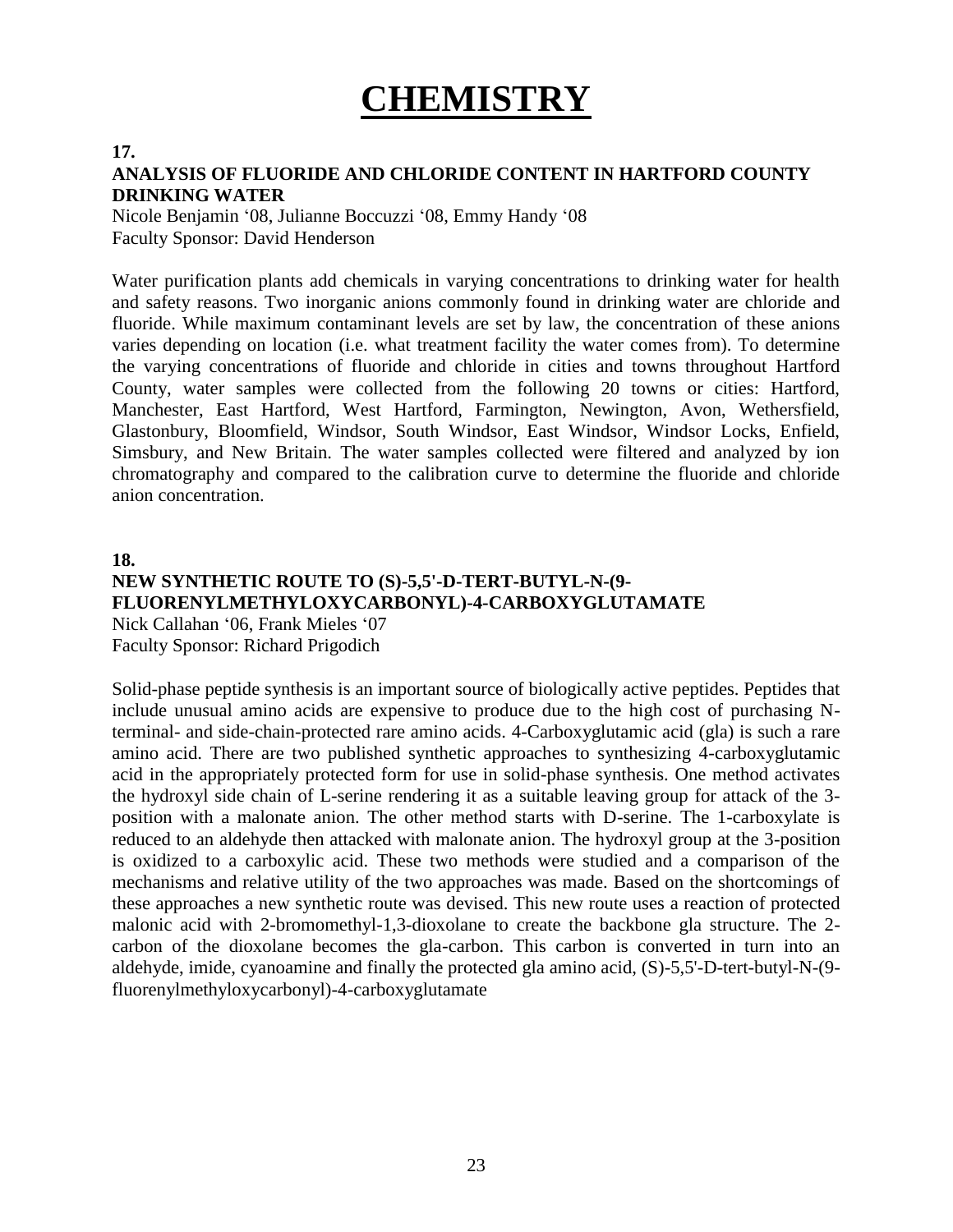## **19. DEVELOPMENT OF THE SUPERCRITICAL FLUID EXTRACTION AND QUANTIFICATION OF ROTENONE IN HAIR TO ASSESS OCCUPATIONAL EXPOSURE**

Joseph Cavar '06 Faculty Sponsor:Janet Morrison

Rotenone is a naturally occurring compound extracted from the roots of leguminous plants which is incorporated into various botanical pesticide formulations for use in gardens and on food crops. Recent animal studies have suggested a link between long-term exposure to rotenone and the development of symptoms consistent with Parkinson's Disease. The aim of the present study is the development of an analytical method to assess rotenone exposure through hair analysis. Hair provides a non-invasive testing medium for evaluating chronic exposure to toxins, and has been used as a toxicological specimen to detect chronic illicit drug use due to its wide detection window and the ease and safety associated with sample collection, storage, and transport. A supercritical fluid extraction (SFE) method was developed and optimized for isolation of rotenone. Analyte quantification was performed by reverse phase HPLC and LC-MS with external standard calibration. SFE recovery data is presented for (1) initial spike-recovery experiments designed to optimize SFE conditions of temperature, pressure, fluid composition, and extractant volume and maximize rotenone solubility from an inert matrix; (2) spike-recovery experiments from negative human hair designed to evaluate matrix effects and identify potentially interfering hair coextractables; (3) application of optimized extraction conditions to drug-fortified hair; and, finally (4) analysis of hair obtained from rats subjected to chronic rotenone exposure. Future work will focus on reducing detection limits through the use of LC-MS, with the ultimate goal of assessing exposure in humans who are at especially high risk of environmental contamination through occupational contact.

#### **20.**

#### **SYNTHESIS OF TRIPEPTIDE BOC-LYS(CBZ)-ALA-LYS(CBZ)-NHCH3** Neena Chakrabarti '09

Faculty Sponsor: Timothy Curran

The coupling of transition metals with peptides can result in the formation of secondary structures. The ability to predict the formation of these secondary structures and define the shapes of the peptides may aid in the creation of proteins which might bind to DNA and fight terminal illnesses, such as cancer. The goal of this step in research is to successfully couple tungsten to a tripeptide and analyze the resulting structure of the peptide. In order to begin this secondary structure analysis, a tripeptide was synthesized using Boc-Lys(Cbz)-OSu, a lysine derivative, as the starting material. A series of reactions were run in which the amino acid derivatives Boc-Ala-OSu and Boc-Lys(Cbz)-OSu were used to create the Boc-Lys(Cbz)-Ala-Lys(Cbz)NHCH3 tripeptide. Subsequently, the tripeptide was hydrogenated for 48 hours with the catalyst palladium on carbon, in order to remove the two Cbz groups. The most recent reaction involved the replacement of the Cbz groups with Poc groups. Although it is predicted that the coupling of this tripeptide with tungsten will result in a gamma turn, this part of the procedure has not been carried out yet. Future work will be directed toward improving the synthesis of the tripeptide and completing the metal coupling procedure in order to analyze the resulting secondary structure of the peptide.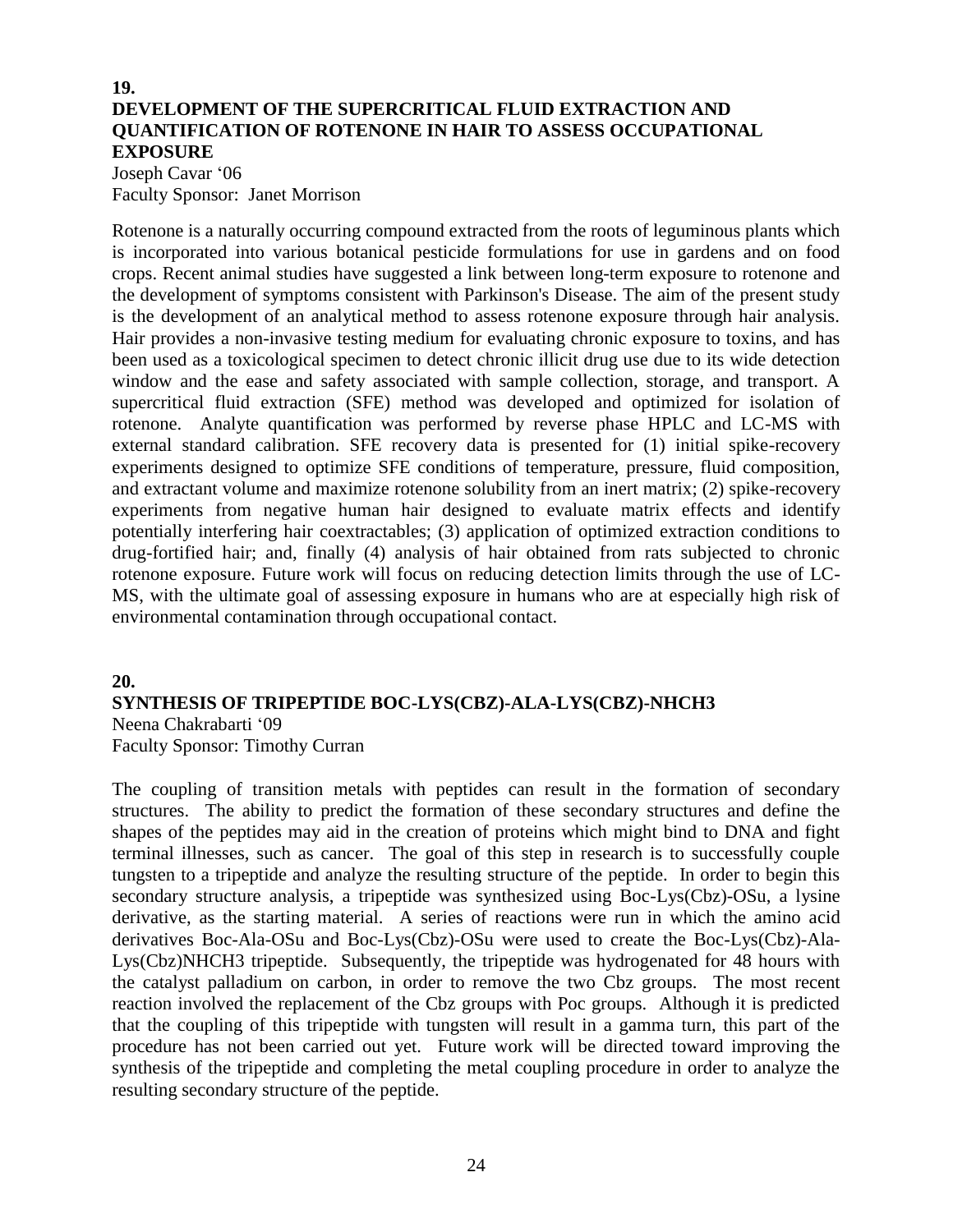## **21. INDIUM-PROMOTED COUPLING OF HEPT-2-YNAL ALDEHYDE WITH CINNAMYL BROMIDE**

Kwame Frimpong '08 Faculty Sponsor: Thomas Mitzel

Knowledge of flow of electrons during synthetic reactions is crucial in chemistry as it helps construct models that predict product formation. This study involved indium-promoted coupling of hept-2-ynal aldehyde with cinnamyl bromide using a variety of solvents and reaction conditions. In addition, the kinetics (rates) of the reaction is being studied to determine when the reaction goes to completion. The general reaction is shown below:



This poster will describe the methods used, products obtained and the electronic models derived from the data collected.

### **22.**

## *IN VITRO* **DEGREDATION OF COCAINE, MORPHINE, METHAMPETHAMINE, AND PCP BY TYPICAL PUTREFACTIVE BACTERIA**

Katharine Harte '08, Kathryn McColl '08, Jordan Fisher '08 Faculty Sponsor:Janet Morrison Robert Powers PhD, Connecticut Department of Public Safety

The postmortem fate of drugs-of–abuse in decomposing bodies is not clearly understood. During autopsy, the investigator screens for the typical parent drugs and known metabolites. Many of the typical bacterial species which are present during the putrefactive interval of decomposition are capable of catabolizing a variety of organic species; consequently, it is hypothesized that drugsof-abuse which may be present at the time of death may be similarly degraded by these bacterial species. Such post-mortem bacterial drug metabolism could significantly alter the expected profile of human drug metabolites that are routinely screened for during toxicological analysis of autopsy specimens. The fundamental goal of the present project is to investigate the *in vitro* degradation of cocaine, methamphetamine, morphine, and PCP by typical putrefactive bacteria. Specific underlying goals include the quantitation of drug loss as a function of time and the identification of non-typical (non-human) metabolic products which could serve as marker compounds for the target drugs-of-abuse.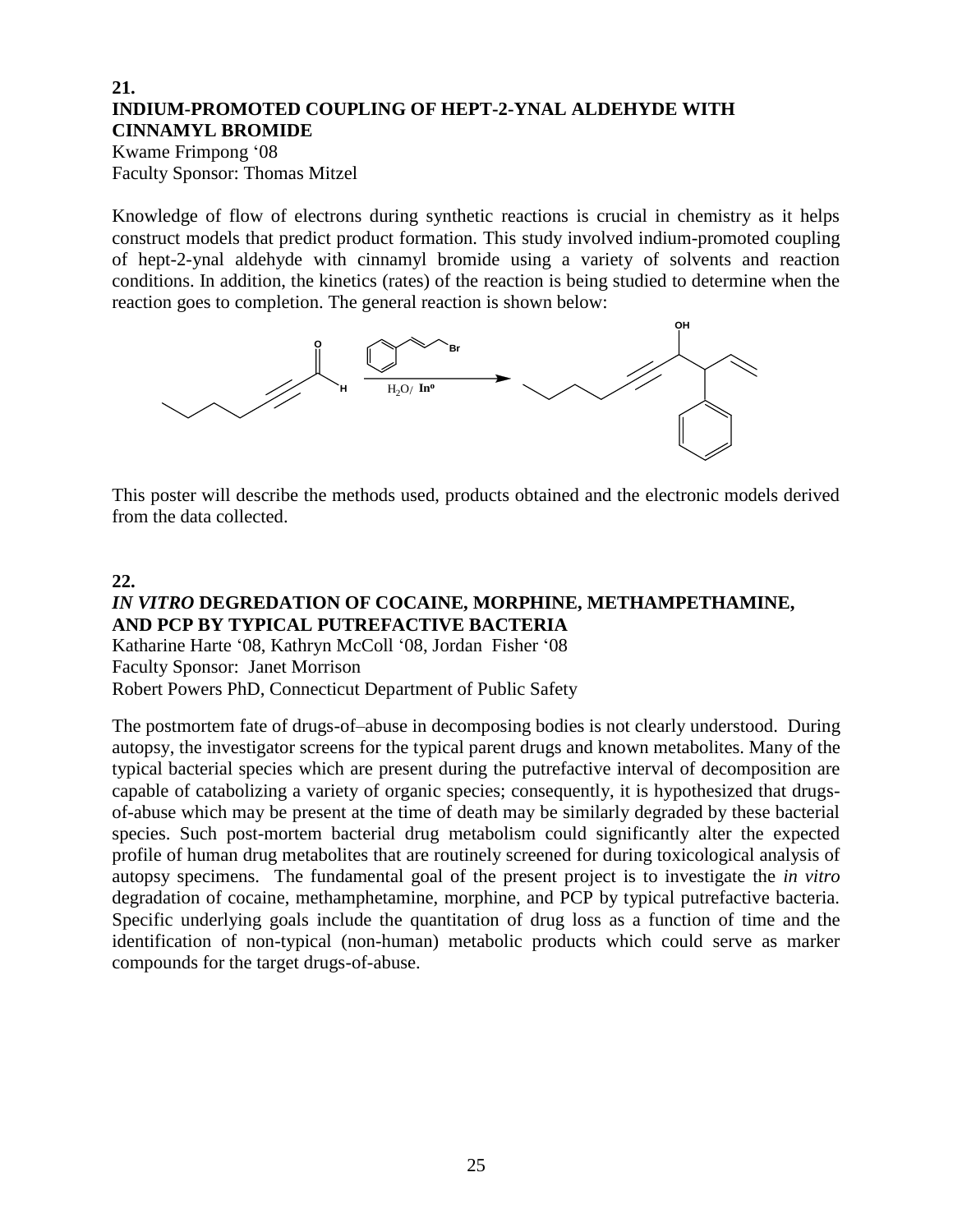## **23. ANALYSIS OF ARCHAEOLOGICAL CERAMICS VIA SCANNING ELECTRON MICROSCOPY**

Adam Hill, '08 Faculty Sponsors: Ann Lehman, Maria Parr

Archaeometry is the science of history. It is the application of the physical sciences to the study of artifacts. While some understanding of an object comes from how people used it, or its significance to a culture as a whole, much of this knowledge is lost with the march of time. The amount that can be learned from a careful examination of the physical properties and structure of an artifact is astounding, be it the methods of construction, the conditions of the local soil, or the skills of the artisans of the period.

In this project, a number of archaeological pottery fragments were examined using a scanning electron microscope (SEM) equipped with an X-ray energy dispersive spectrometer (EDS). The SEM/EDS analysis served two purposes: the samples were imaged in great detail and their elemental compositions were obtained. The data showed differences between ancient and relatively modern ceramics, both in the composition of the aluminosilicate matrix and the size and type of temper material employed (e.g.  $SiO<sub>2</sub>$  or  $CaCO<sub>3</sub>$ ) in the construction of each piece. In addition, analysis of the surface pigment of one fragment showed the presence of lead, which is most likely indicative of "lead white,"  $2Pb(CO_3)_2 Ph(OH)_2$ , a pigment common in ancient times.

**24.**

## **TEMPERATURE AND SOLVENT EFFECTS UPON THE REGIOCHEMISTRY AND RATE OF INDIUM PROMOTED COUPLING REACTIONS BETWEEN PROPARGYL ALDEHYDES AND CROTYL BROMIDE**

Kristin Kremer '07 Faculty Sponsor: Thomas Mitzel

The stereoselectivity and reaction pathway of the indium promoted coupling reaction involving crotyl bromide and propargyl aldehyde were studied using different temperatures and solvents. The reaction yielded a high amount of the diastereomer product. Based upon the solvent and temperature conditions used, the reaction may have proceeded as a 1,2 or a 1,4 Michael Addition. Water and NMF were the solvents used. At room temperature the reaction rate in both solvents was the same, but when run at 0°C in NMF, the rate of the reaction increased. When the reaction was run at 50°C the rate of the reaction also increased slightly. Data acquired from the GC-MS was used to follow the progress of the reaction.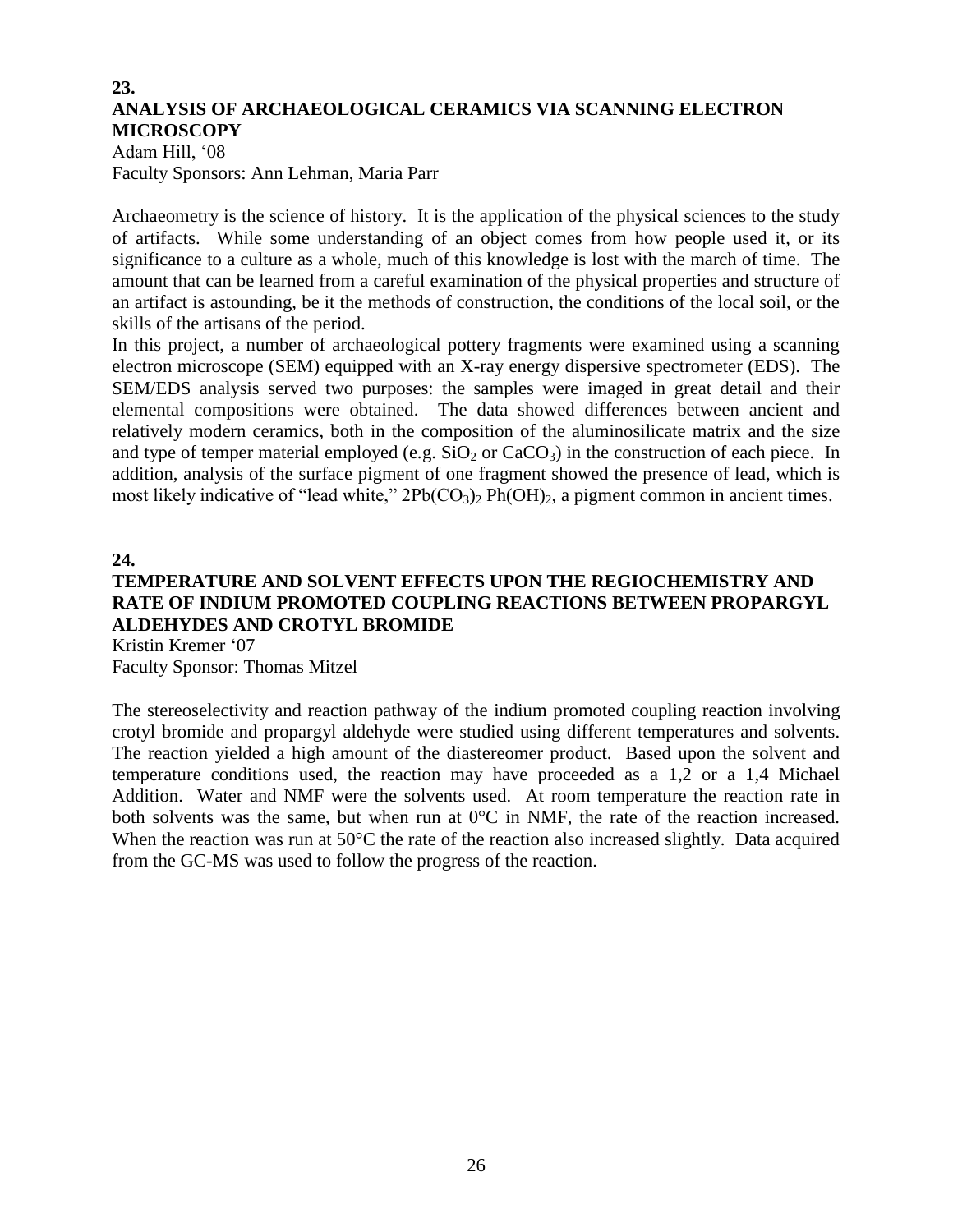## **25. CASCADE REACTIONS ENROUTE TO META-SUBSTITUTED BENZENE RINGS**

Claire Lawlor '06 Faculty Sponsor: Thomas Mitzel

Previous studies in our laboratory have shown that allyl-indium metal organometallic complexes add 1,2- to propargyl aldehydes. Studies have also shown that these systems may rearrange via a Cope pathway to give an alpha, beta-unsaturated aldehyde as shown in Scheme 1. In an effort to increase the efficiency of the Cope rearrangement, 1,3-dihalopropene moieties were utilized as

nucleophilic species in system. Introduction of the dihalo species resulted in the formation of a substituted benzene structure when NMF was chosen as the solvent. These reactions, along with the mechanistic pathways of their formation, will be discussed.



## **26. INDIUM MEDIATED PETERSON OLEFINATION** Jacqueline McKenna '06

Faculty Sponsor: Thomas Mitzel

The Peterson olefination is an important organic reaction, which transforms carbonyl groups into alkenes by taking advantage of the strength of silicon-oxygen bonds. Furthermore, the stereochemistry of the resulting alkene can be easily controlled by treatment with either acid or base. However, this reaction requires fairly harsh conditions since a Grignard reaction is used to form the alpha-silyl carbanion. In this study, the use of indium in replacement of magnesium for the formation of the alpha-silyl carbanion was studied. Anhydrous conditions may be unnecessary for the completion of this reaction, since indium can react under aqueous conditions.

## **27. CURRENT RESEARCH ON THE SHOCK TUBE** Scott Mussmann '09

Faculty Sponsor: John Mertens

Intro: This research project focuses on two objectives: learning about how shock tubes work and doing computational work involving gas chemistry. A shock tube is a device that heats gases up nearly instantaneously to a controlled temperature using supersonic shockwaves.

Methods: Given test gas initial temperatures, pressures, and shock wave velocities, final temperatures and pressures were calculated using conservation of mass, momentum, and energy equations for a compressible fluid. In other computational work, the computer program Chemkin – a differential equation solver– was used to model shock tube reactions involving combustion of hydrocarbons. Graphs were then plotted to determine which species demonstrated growth or decay over time. The reaction pathways of carbon and hydrogen forming carbon dioxide and water were also examined. The time of ignition of a reaction – the time at which the pressure increases dramatically – was also calculated with Chemkin.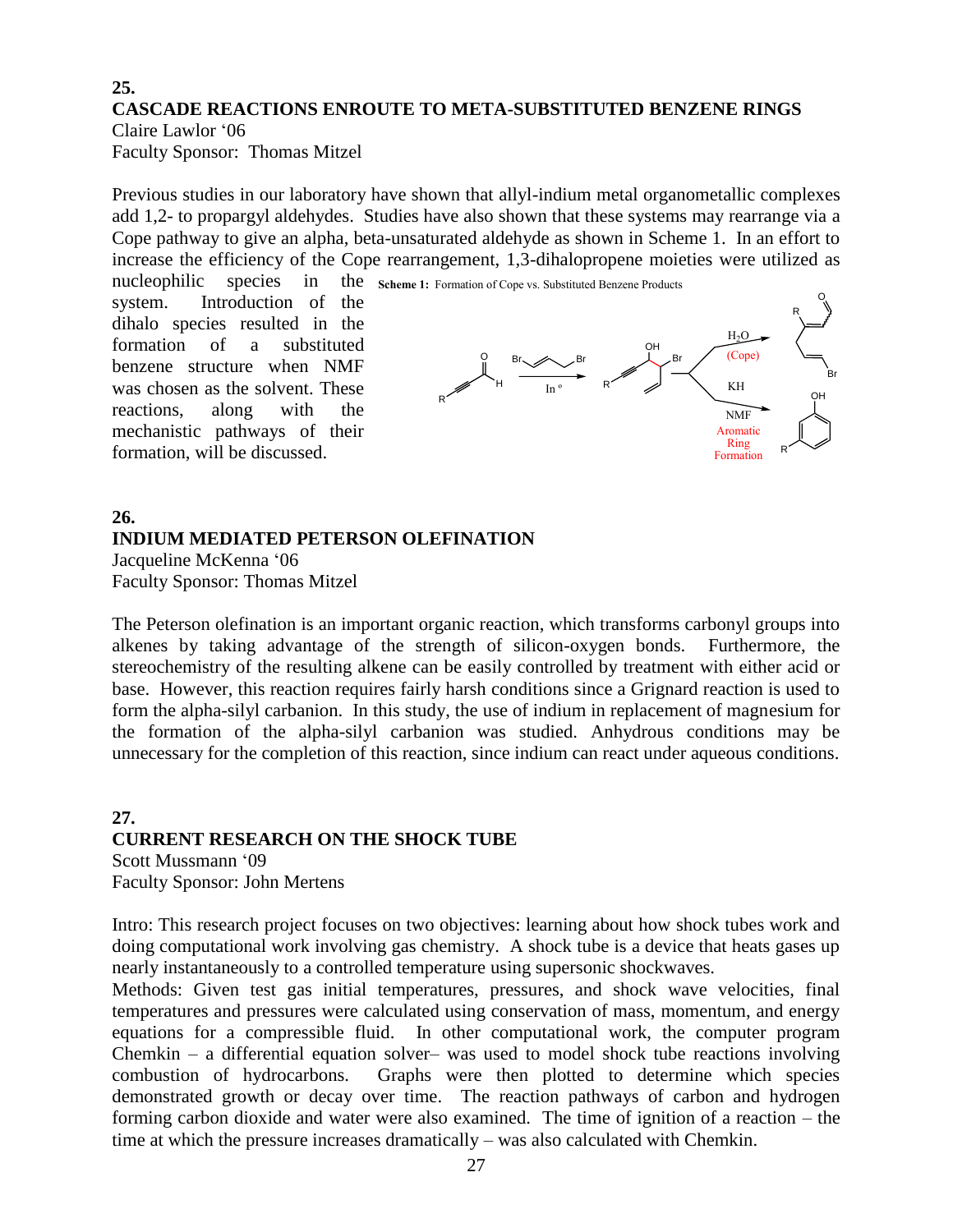Sample Results: Argon at an initial pressure of 0.02 atm and temperature of 300K shock-heated by a wave velocity of 1100 m/s produces a final pressure and temperature of 1.32 atm and 2759K respectively. The figure below shows a typical ignition calculation for Syngas, a mixture of  $H_2$ 

and CO produced from coal. The calculated time of ignition below is 630 μsec.

Discussion and broader implications: Syngas can be a clean and domestically available source of energy in the future. Design of detailed models of its combustion process will aid future design of Syngas power plants.



## **28.**

## **INDIUM-MEDIATED COUPLING ALDEHYDE REACTIONS**

Jonathan Nyce '09 Faculty Sponsor: Thomas Mitzel

Indium metal is becoming very popular for use as a catalyst in Barbier reactions because of its utility in stereo- and regio-selectivity under mild conditions. Past research using nmethylformamide has shown that polar solvents tend to yield high stereoselectivity in product formation. Dimethylsulfoxide is also a very polar solvent and has the potential to promote stereoselectivity. This poster will describe the use of dimethylsulfoxide as a solvent in the indium promoted coupling reactions of propargyl aldehydes and allyl bromide. Regio- and stereoselectivity in product formation as a consequence of the solvent use will be discussed. The use of lewis Acid catalysts and their effects on product formation will also be shown.

## **29.**

## **ASSESSING THE PURITY OF TUNGSTEN-ALKYNYLPEPTIDE COMPLEXES**

Sarah Pitts '07 Faculty Sponsor: Timothy Curran

In many experiments synthesis of a new molecule is only half of the battle. After synthesis the new compound must be purified, and the structure of the compound must be determined. Both thin layer chromatography and high performance liquid chromatography can be used to asses the purity of a product. If a product is determined to be impure, the various components can sometimes be separated using flash chromatography. After separation the structure of the individual components can be analyzed using NMR, and it is possible to determine if the product of a synthesis is the desired product. In this series of experiments the purity of tungstenalkynlypeptide complexes previously synthesized was determined.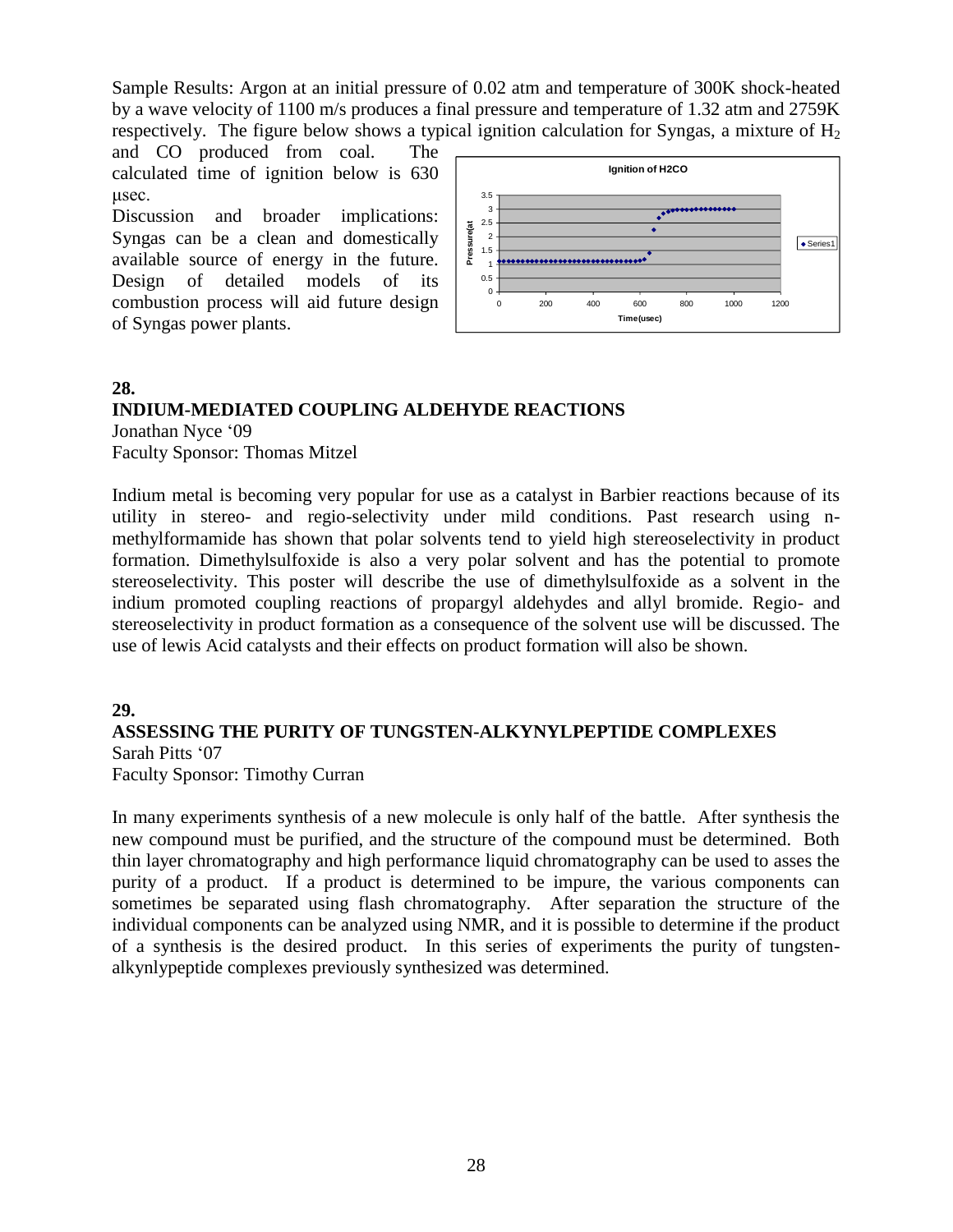## **30. NITRATE-NITRITE LEVELS IN CONNECTICUT WELL WATER** Sarah Pitts '07, Jon Weiss '07 Faculty Sponsor: David Henderson

Nitrate and nitrite molecules can cause severe health problems in infant children. They are commonly found in many agricultural products including fertilizer. The chemicals can migrate from lawns and crops to well water. Samples from wells of Connecticut residences were analyzed in order to determine the levels of nitrate and nitrite present using ion chromatography. These results were compared to the EPA regulations to ensure they meet the national safety standards. Our findings will be presented.

**31.**

### **ANALYTICAL EXAMINATION OF THE FAT CONTENT IN MAYONNAISE** Kelly Rice '06, Sarah Sweatt '07 Faculty Sponsor: David Henderson

Saturated fats are known to increase blood cholesterol levels. Increased blood cholesterol levels are the root or coronary heart disease caused by athlersclerosis. In addition, the excessive intake of saturated fats is linked to many chronic health conditions such as obesity, and certain types of cancer. This research sought to analyze and compare the fats in mayonnaise and what are advertised as healthier mayonnaise substitutes. Extraction of fats from samples was accomplished by supercritical fluid extraction (SFE) with CO2 solvent. The extracted fats were then methylated and run through gas chromatography (GC). The GC analysis will determine how much saturated, unsaturated, and polyunsaturated fat is present in the samples. In addition to analyzing the fat components of mayonnaise samples this study attempted to compare the SFE method to simple solvent extraction. The anticipated results for this experiment include fat contents correlating to the advertised nutrition facts for each sample. We further hope to support previous studies suggesting SFE is an accurate and efficient method for fat analysis in food products such a mayonnaise.

## **32.**

## **SYNTHESIS OF BETA-TURNS USING 1,1'-FERROCENEDICARBOXYLIC ACID** Andrew Rosenau '07 Faculty Sponsor: Timothy Curran

Beta-turns are believed to nucleate the formation of beta-sheets which make up large portions of proteins. Being able to control and predict beta-turns has many applications in protein chemistry including advancements in dug development. In order to form a beta-turn on small amino acid chains we had to hold the structure rigid; 1,1'-ferrocenedicarboxylic acid was used. We sought to determine if this template would potentially lead to formation of a beta-turn.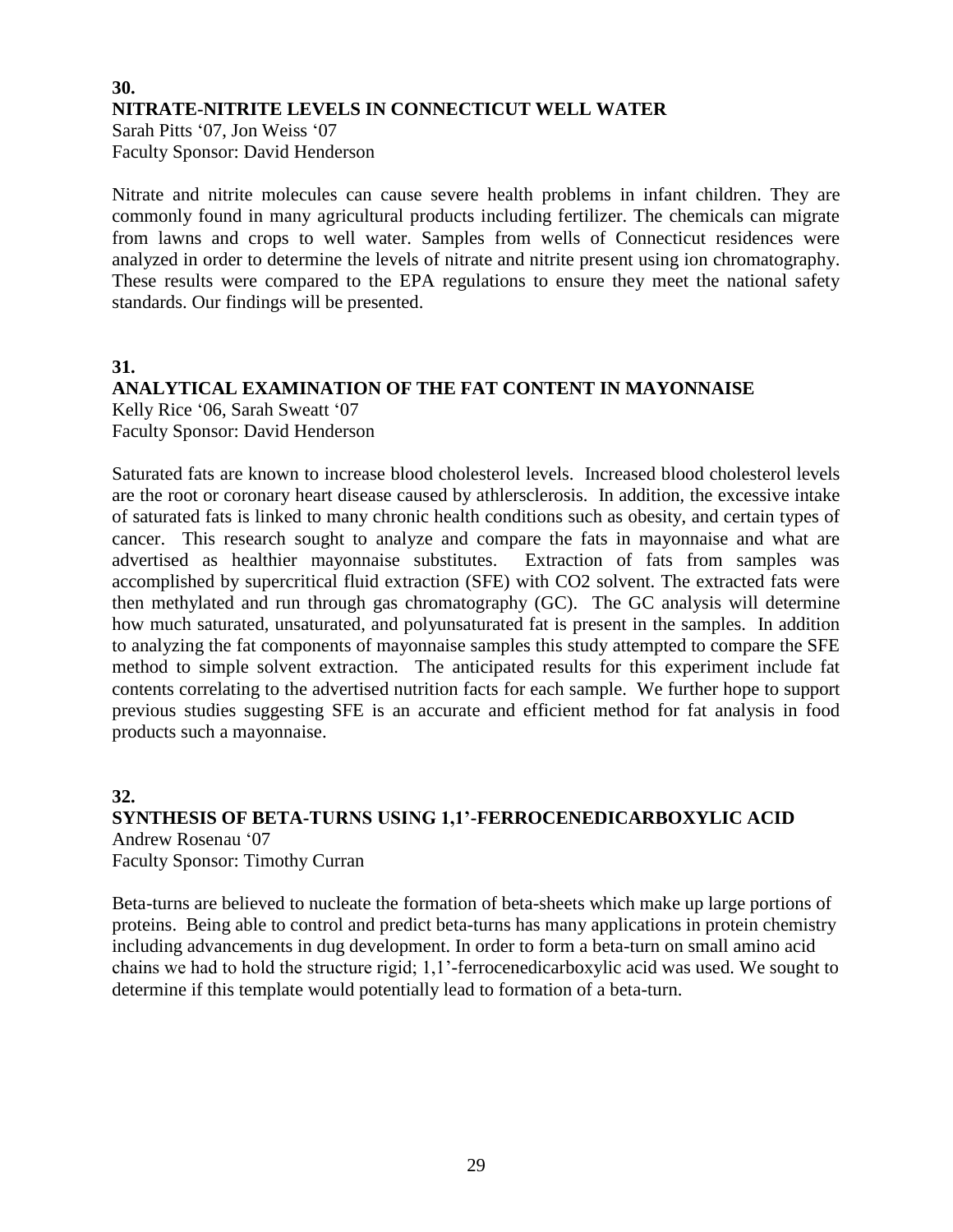### **33. DETERMINATION OF ETHANOL CONTENT IN VARYING BRANDS AND STYLES OF BEER BY GAS CHROMATOGRAPHY**

Andrew Rosenau '07, Adrian Estepa '07 Faculty Sponsor: David Henderson

The objective of this experiment is to determine the ethanol content in various brands of beer (i.e Keystone, Sam Adams, Coors) as well as various styles of beer (i.e light, lager, ale). By creating a dilute solution of decarbonated beer (done by filtering several times) with deionized water and a n-propanol standard, the beer was analyzed by gas chromatography to determine the relative amount of ethanol. Once all beers have been analyzed, a comparison can be made between the amount of ethanol that was discovered in the various beers, the reported amount of ethanol on the packages of the beers, and the most popular consumed beers studied. It is expected that the lagers and heavier beers will contain more ethanol than the light beers.

#### **34.**

#### **TOWARD THE SYNTHESIS OF THE HOMOCONJUGATED CAGE C30H18: MODEL STUDIES FORMING UNSYMMETRICAL DIYNES Figure 1.**  $C_{30}H_{18}$

Daniel Shepherd '06 Faculty Sponsor: Thomas Mitzel

The cyclophane  $C_{30}H_{18}$  (Figure 1) exhibits homoconjugation in three dimensions. This electron delocalization, coupled with the ability of the molecule to trap electrophilic guest atoms, may impart interesting properties such as superconductivity, making this an interesting synthetic target. This poster will describe our studies towards the synthesis of  $C_{30}H_{18}$  using unsymmetrical diynes.



## **35.**

## **DETERMINATION OF LOCATION AND EFFECTS OF METAL ION INTERACTIONS ON DNA THROUGH ANALYSIS OF CHEMICAL SHIFTS IN <sup>31</sup>P NMR SPECTROSCOPY**

David Slatkin '08 Faculty Sponsor: Richard Prigodich

At present there has been an influx of interest into antisense oligonucleotides as a theoretical form of treatment for genetic disorders, but very little research has been conducted into the interactions betwixt oligonucleotides and metal ions. In this experiment twelvemer oligonucleotides will be synthesized with a 3'-methylene-modified oligonucleotide as a marker for determination of location and effect of magnesium metal interactions with the twelvemer oligonucleotide. Through this it is possible that we can gain better insight into oligionucleotide and metal interactions resulting in a better model for antisense oligonucleotide drug synthesis. This study has thus far focused on refining the experimental protocol in relation to the final

synthetic step of creation of 3'-methylene-modified oligonucleotide using the simplified system of grignard formation between ethyl iodide and magnesium metal. The general mechanism is illustrated below. This poster will focus on the design and background of this project from research conducted up to this point.

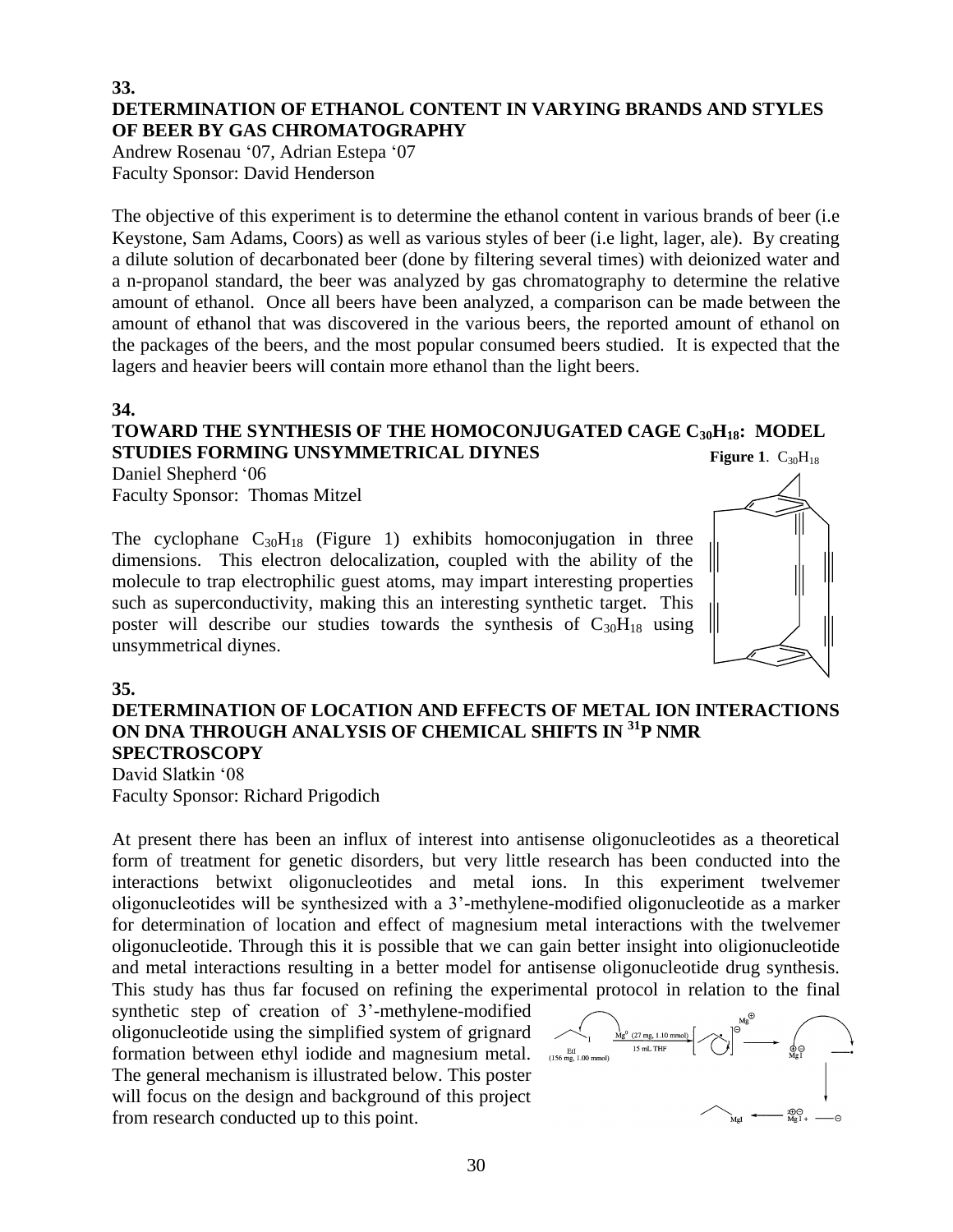### **36. SYNTHESIS OF SYMMETRIC ALKYNYLPEPTIDES AND COORDINATION TO TUNGSTEN COMPLEXES**

Whitney Smith '07 Faculty Sponsor: Timothy Curran

Previous research done in our lab has proven that alkynylpeptides react with the tungsten complex  $(W(CO)3(dmtc)2)$ , dmtc = dimethylthiocarbamate). The product of this reaction is a tungsten bis-alkynylpeptide complex. This year I prepared the corresponding monoalkynylpeptide complexes using symmetrical alkynylpeptides. The results of this work will be presented.

#### **37.**

## **SYNTHESIS OF HYDROCARBON CAGES AS PRECURSORS TO FULLERENE FORMATION**

Katharine Spencer '08 Faculty Sponsor: Thomas Mitzel

Fullerenes have the desirable ability to form endohedral complexes with the inclusion of a "guest" molecule. The size of this guest atom is limited by the size of the individual rings of the fullerene, and requires a significant amount of energy to enter. The synthesis of a hydrocarbon cage as a precursor to Buckminsterfullerene allows for a guest molecule to be incorporated into the cage as it forms, and thus eliminates much of the size and energy requirements needed for traditional methods of forming such complexes. The goal of this research was to continue perfecting the method by which a diyene precursor to the hydrocarbon cage was made. Fullerenes have a largely untapped potential in many fields such as industry and medicine and

further research in the rational synthesis of fullerenes with or without a guest molecule will lead to breakthroughs and progress in both fields.



### **38.**

## **HIGH-PERFORMANCE LIQUID CHROMATOGRAPHY DETERMINATION OF CAFFEINE LEVELS IN POPULAR COFFEES**

Jeffrey Sullivan '07, Jessica Leandre '07 Faculty Sponsor: David Henderson

Seven different types of coffee readily available on campus were characterized for their caffeine content by a quick and efficient HPLC protocol using a 90:10 deionized water/acetonitrile mobile phase. Minimal preparation was performed so as to limit the number of outside factors that could influence the caffeine concentration of the samples. For purposes of ensuring accuracy and reliability of results, quantitation was carried out using both the calibration curve and standard addition methods, with the calibration samples each being submitted for HPLC analysis three times. Weighted to a mean 8 oz. serving size, the coffees were found to have a very broad range of caffeine levels.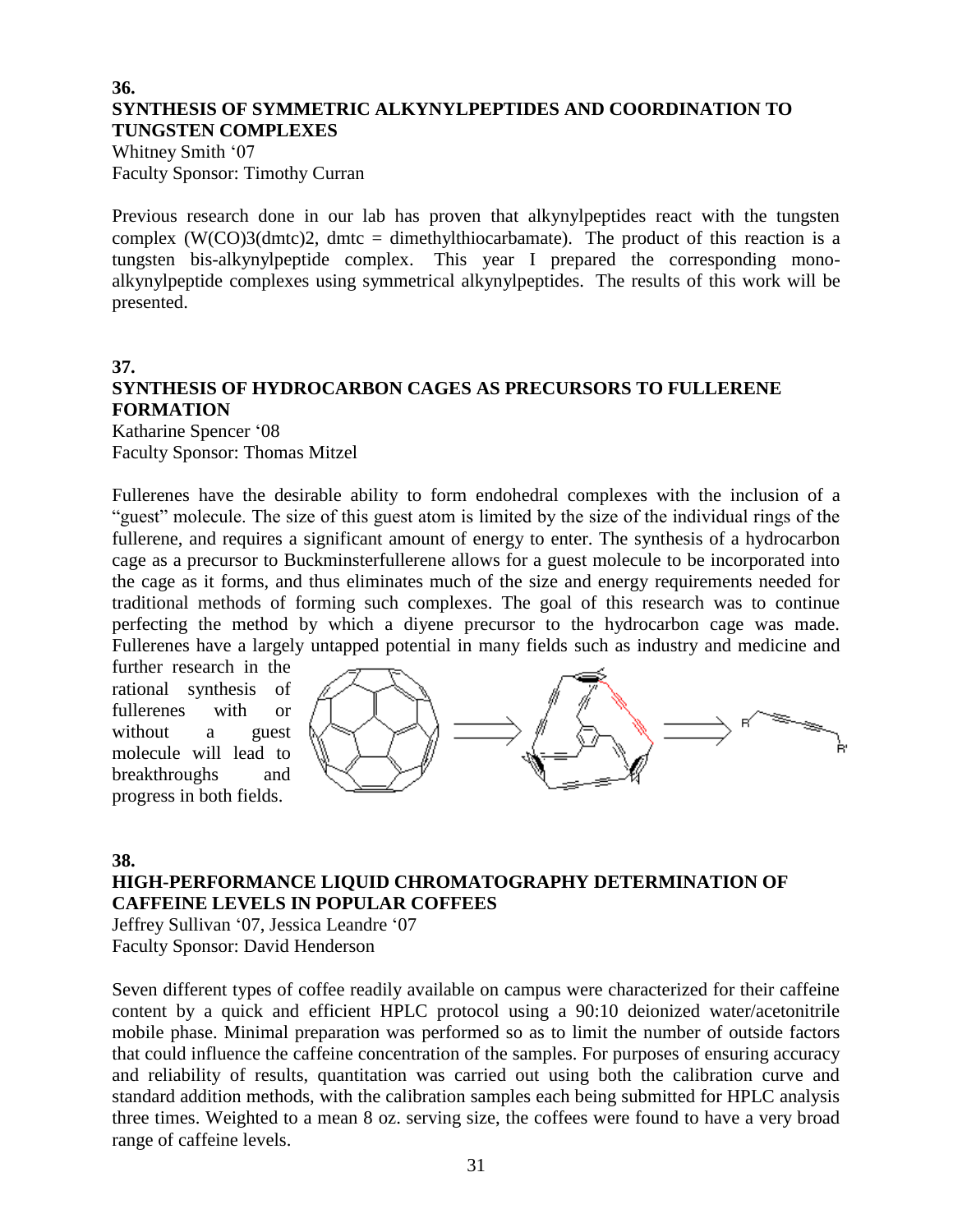## **39. THE SYNTHESIS OF PROPARGYL BENZENE AND OTHER ALKYNES TOWARDS THE FORMATION OF FULLERENE HYDROCARBON CAGES**

Zuleyka Torres-Morales '06 Faculty Sponsor: Thomas Mitzel

In the past, hydrocarbon cages have been formed as precursors to the formation of Buckminsterfullerene, a molecule resembling the structure of a soccer ball. Although the formation of hydrocarbon cages has been successful, it has been performed at high costs. Simpler model systems have been developed to form hydrocarbon cages utilizing less expensive and more simplistic reactions. This poster will describe synthetic methods utilized towards the synthesis of these hydrocarbon cages and Buckminsterfullerene.

#### **40.**

## **STUDY OF CHRONIC PESTICIDE EXPOSURE BY HAIR**

Bennett Walker '06 Faculty Sponsor:Janet Morrison

Research suggests that pesticides such as 2,4-dicholorophenoxyacetic acid (2,4-D) can result in Parkinsonian like symptoms. However, the research chronically exposed laboratory rats to the pesticides. If humans could be exposed similarly to rats, then they too could develop the same symptoms. In collaboration with Imperial Nurseries in Granby, CT, it was decided that seasonal workers would be tested for chronic exposure to 2,4-D. Testing hair samples for chronic exposure was determined to be the most effective method mainly due to the hair's long detection window and simplicity. In an effort to examine the effects of 2,4-D with the seasonal workers, an experimental procedure had to be developed and optimized for the most accurate and efficient results. The methods needed for development were collection, extraction and analysis of hair. To collect the hair samples, a preparation hair cutting kit was assembled. Once the hair was collected, the most efficient method of extraction was determined to be supercritical fluid extraction (SFE). The extraction method was chosen because of the superior efficiency possible with SFE. However, in order to obtain the best results, optimization of temperature, pressure, fluid composition and volume was required. Once extracted, an analysis technique needed to be developed. GC-MS proved to be the best method for analysis due to its accurate qualitative ability. Because of 2,4-D's polarity, pentafluorobenzyl bromide was used as a derivatizing agent, allowing the 2,4-D derivative to run through the column. After completing the development and optimization techniques, the seasonal farm hands from Imperial Nurseries will be tested for chronic exposure to the pesticide 2,4-D. Final analysis will give definitive results to the hazards of long term exposure of 2,4-D.

### **41.**

## **CROSSLINKING PEPTIDE SIDE CHAINS USING A FERROCENE LINKER**

David Webster '06 Faculty Sponsor: Timothy Curran

Peptide chemists have long sought workable models for β-sheets that would facilitate an understanding of how sheets are formed and stabilized. Most β-sheet models that have been explored rely on a β-turn element for enforcing the close proximity of the two peptide strands in a β-sheet. A possible alternative approach for generating β-sheet models is to covalently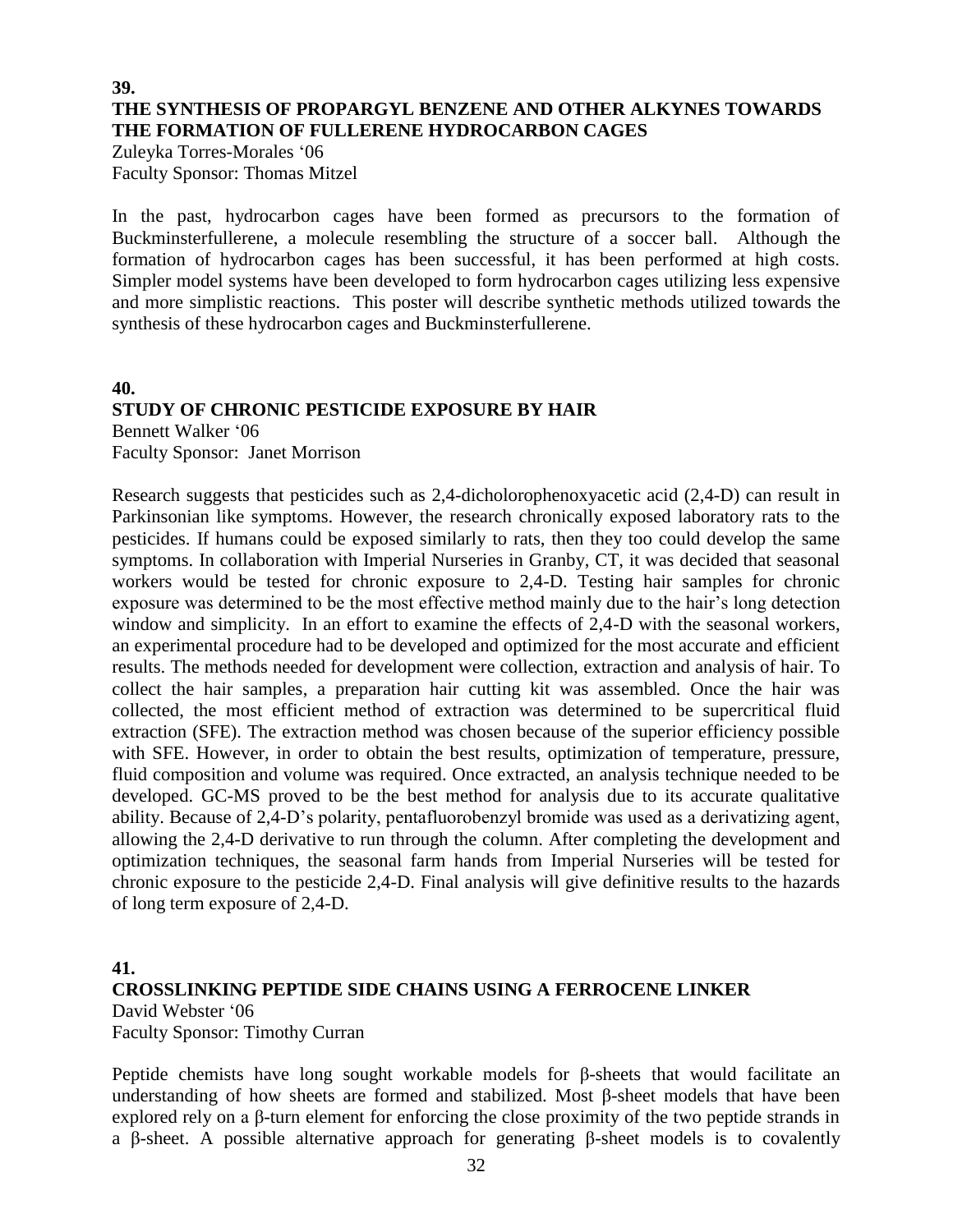crosslink an amino acid on one strand with another amino acid on the second strand; this approach does not require the use of a β-turn element. In our laboratory we have been exploring the use of 1,1'-ferrocenedicarboxylic acid as the crosslinking agent. In this presentation, first, the synthesis of peptides that are crosslinked by reaction of 1,1'-ferrocenedicarboxylic acid chloride with amino acid residues possessing side chain amines will be given. Second, the conformational behavior of the ferrocene-crosslinked peptides will be delineated.

### **42.**

### **CREATING BETA-TURNS USING 1,1' FERROCENEDICARBOXYLIC ACID AS A TEMPLATE** Jonathan Weiss '07

Faculty Sponsor: Timothy Curran

Secondary structure is very important to protein behavior. Proteins are made of polypeptide chains, which can form beta-sheets from hydrogen bonding. Based on previous research in our lab, 1,1' ferrocenedcarboxylic acid was used to create a beta-turn in a dipeptide molecule by cross-linking the side chains of two consecutive aminoalanines. The conformation of the resulting cyclicpeptide will be analyzed using 1H NMR with DMSO titrations. Once the cyclicpeptide incorporating the ferrocene is synthesized additional amino acids can be attached to create a beta-sheet. Progress towards the synthesis of this molecule will be presented.

### **43.**

## **COPE REARRANGEMENTS AND LACTOL FORMATIONS: INDIUM METAL PROMOTED COUPLINGS WITH VERSATILITY**

Joe Wzorek '06 Faculty Sponsor: Thomas Mitzel

Formation and control of carbon-carbon bonds are an essential part of organic synthesis. The ability to also dictate regioselectivity during these formations is an important step in controlling the structure of natural products and synthetic templates. Indium metal has historically shown to add preferentially to unsaturated carbonyl moieties with 1,2- preference over a 1,4-addition pathway. This poster will address studies in our laboratory revealing that indium promoted couplings to propargyl **Scheme 1:**Control of Product Formation in Indium Promoted Couplings

aldehydes may be controlled to give the  $1,2$ -, or  $1,4$ addition product. Slight modifications to these conditions also allow formation of the 6-membered ring lactol as shown in Scheme 1.

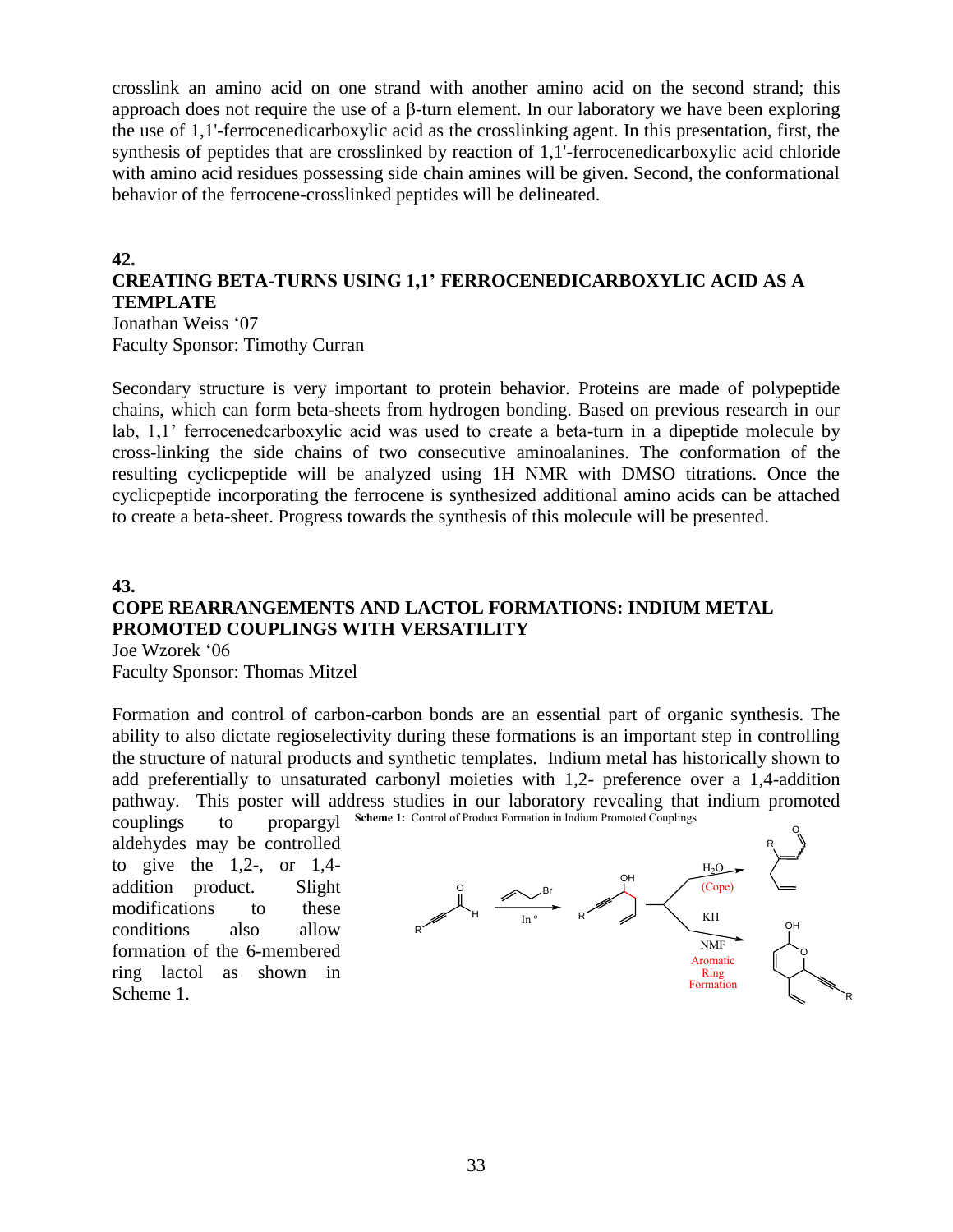## **44. SIDE-CHAIN TO SIDE-CHAIN METALLACYCLICPEPTIDES USING TUNGSTEN-ALKYNE COORDINATION**

Craig Yennie '06 Faculty Sponsor: Timothy Curran

Peptide chemists have sought to limit the conformational freedom of peptides by covalently linking two sites on a polypeptide. An alternate approach for introducing conformational constraints in a polypeptide is to coordinate two or more ligands on the peptide to a transition metal, forming a metallacyclicpeptide. In our laboratory we have been exploring the use of tungsten-alkyne coordination as a simple means for introduction of an organometallic constraint. In this presentation the synthesis of peptides having an alkynes appended to the side chain amines of two lysine residues will be given. Further, the synthesis and characterization of the metallacyclicpeptides derived from reaction of the dialkynylpeptides with the tungsten precursor will be given. Finally, the conformational behavior of the metallacyclicpeptides will be delineated.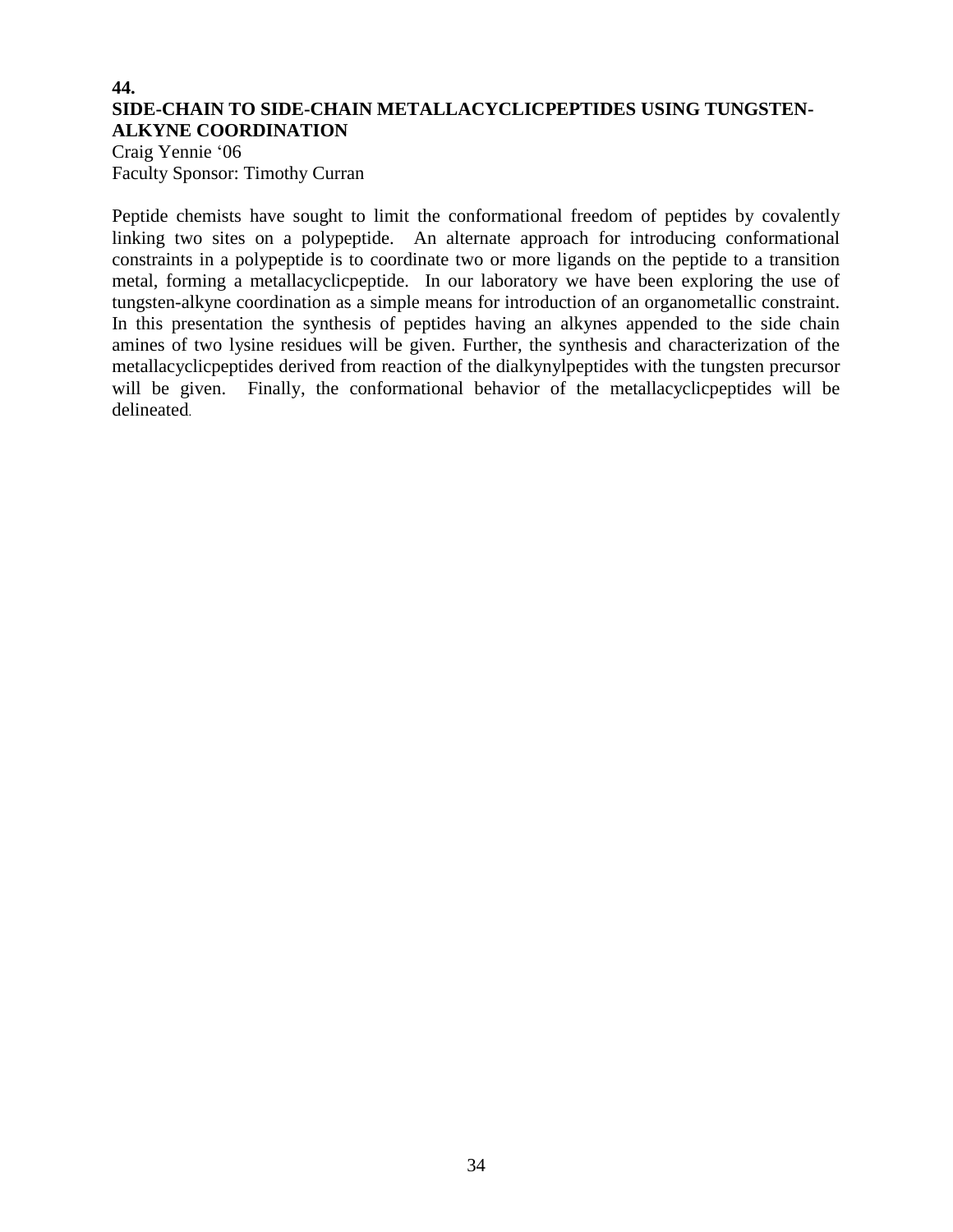# **COMPUTER SCIENCE**

#### **45.**

### **AN ANALYSIS OF RANDOM NUMBER GENERATOR ALGORITHMS**

Matthew Coraccio '06 Faculty Sponsor: Ralph Morelli

A random number generator is an algorithm that generates pseudo-random numbers. They are important in many different applications, from statistical sampling and games to cryptography and computer simulation. Most programming languages include functions that act as random number generators, which usually return a floating point value between zero and one, but because these functions are deterministic, they are not truly random. After a number of iterations, these functions will eventually return to a previous state where it will repeat indefinitely. Using Pearson's Chi-Square Test for uniform distribution and the Wilcoxon Signed-Rank Test for interdependency of successive values, a number of different algorithms for generating "random" numbers are tested. These algorithms include Linear Congruential generators, Lagged Fibonacci generators, Linear Feedback Shift registers, the Mersenne Twister, Blum Blum Shub, and the RANDU algorithm.

## **46. FLASHDANCE** Emily Foster '06 Faculty Sponsor: Madalene Spezialetti

My project is an interactive webpage aimed at teaching beginner dancers how to dance basic combinations in Salsa. The user by selecting various options will be able to see visual directions for each dance tailored to what is most useful for them. Each basic step can be shown as directions, animated foot placements, animated cartoons or real time video. Each is shown at a different angle depending on the user's gender. There will also be an option to select combinations of moves in order to create a dance routine. All of this is done using Flash and coding with ActionScript in addition to video and various editing programs.

## **47.**

## **COMPARISON OF DISTANCE-BASED PHYLOGENETIC TREE CREATION**

Alicia Morelli '06 Faculty Sponsor: Ralph Morelli

A phylogenetic tree depicts the relationships between different species or classes of organisms. In a phylogenetic tree species are represented by leaves, common ancestors between species are represented by nodes, and relationships between species are represented by branches. With the advent of bioinformatics, phylogenetic tree creation is done using algorithms that analyze biological data to find relationships between organisms. Distance based tree creation algorithms use distance data between pairs of species to determine tree topology. In this study three different distance-based tree-building algorithms were implemented: UPGMA, Neighbor's Relation, and Neighbor Joining. Algorithms were tested and compared on simulated data. Comparisons were made based on how often the algorithms produced trees of the same topology from identical data.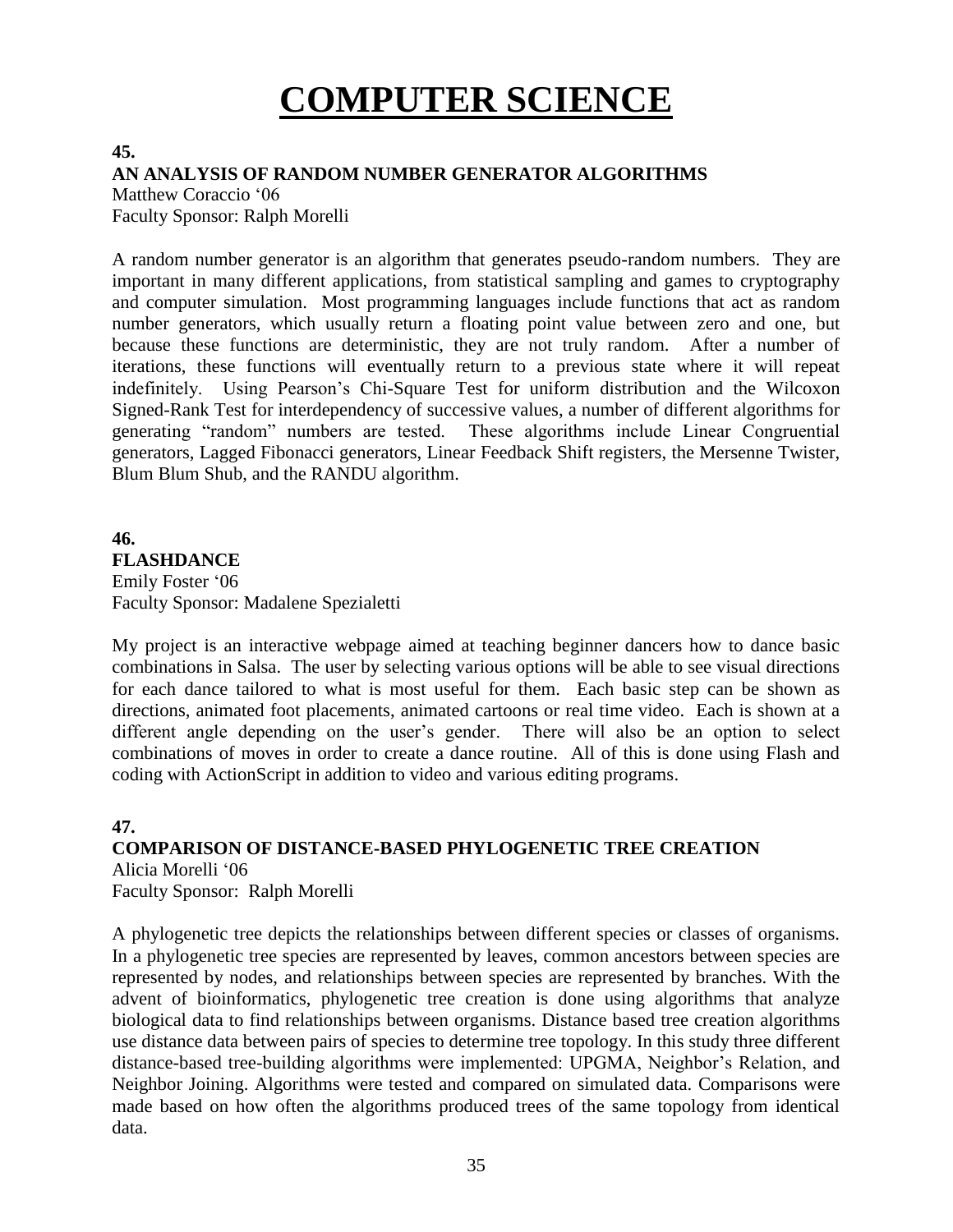#### **48. INVESTIGATING ARTIFICIAL INTELLIGENCE TECHNIQUES FOR FINANCIAL PREDICTION**

Alec Schmid '06 Faculty Sponsor: Ralph Morelli

Financial Market analysis is a field that uses a variety of techniques over large amounts of data to try and determine the best course of action given the current status of the market. This project looks at two different methods of analysis that can be automated to return analysis on a current situation given the historical data of the market. A Naïve Bayes classifier was used as the primary method of comparison, where prior data is used in a probabilistic fashion to determine the most likely next occurrence of the data. The secondary method used is a neural network, which takes a series of inputs, modifies them using weights for each input, and then uses a sigmoid function, also called an activation function to set the output of the network. The data is approximately two years of financial data, selected at random by the classifier to create different environments for the training and testing of both of the techniques. The Bayesian Classifier is the easier of the two to implement, since it forms its own biases on the importance of each data attribute on the resulting classification. While design of the classifier must best try and describe the situation, the design of the neural network requires much more knowledge of the given data. The results of the study will compare which classifier more accurately represents the data, and outcome.

#### **49.**

#### **A COMPARISON OF A NEURAL NETWORK ENGLISH-GERMAN VERB TRANSLATOR AND A KNOWLEDGE-BASED WEB TRANSLATOR** William Servos '06 Faculty Sponsor: Ralph Morelli

This research into the application of a Neural Network to natural language seeks to establish a new method of accurate dictionary free translation for verbs. Specifically in this case the

translation of English regular verbs to German. The Neural Network has been tested against a knowledge based system, SYSTRAN, which is used commonly for everyday translation services. The focus of the project is to try and develop a Neural Network to translate exclusively from one language to another, without the use of dictionaries. Neural Networks represent the closest artificial duplication of brain function to date, and natural language, being a construct of the brain, seems a good test of their limitations. The strength of Neural Networks lies in their ability to learn based on usage data, formulating a solution based only on the input, without any dictionaries and are used primarily in pattern recognition problems. Utilizing the Java Object Oriented Neural Engine (JOONE) as the basis for the Network, has simplified much of the process by allowing spreadsheet file input and a graphical representation of the networks. The SYSTRAN 5.0 translation engine, serves as the alternative to the NN form of translation. Acting as a control to both of these systems is the WordChamp website, which provides an academically verified natural translation of the test verbs. Testing has shown expected high success rates for the SYSTRAN system, though synonyms and double meanings seem to prevent full accuracy in all instances. The Neural Networks have proven less effective than anticipated, encountering difficulties at a variety of sizes and depths. The number of artificial neurons within each layer, and the number of layers within the network alter the number of connections and calculations, allowing for more complexity in larger volumes.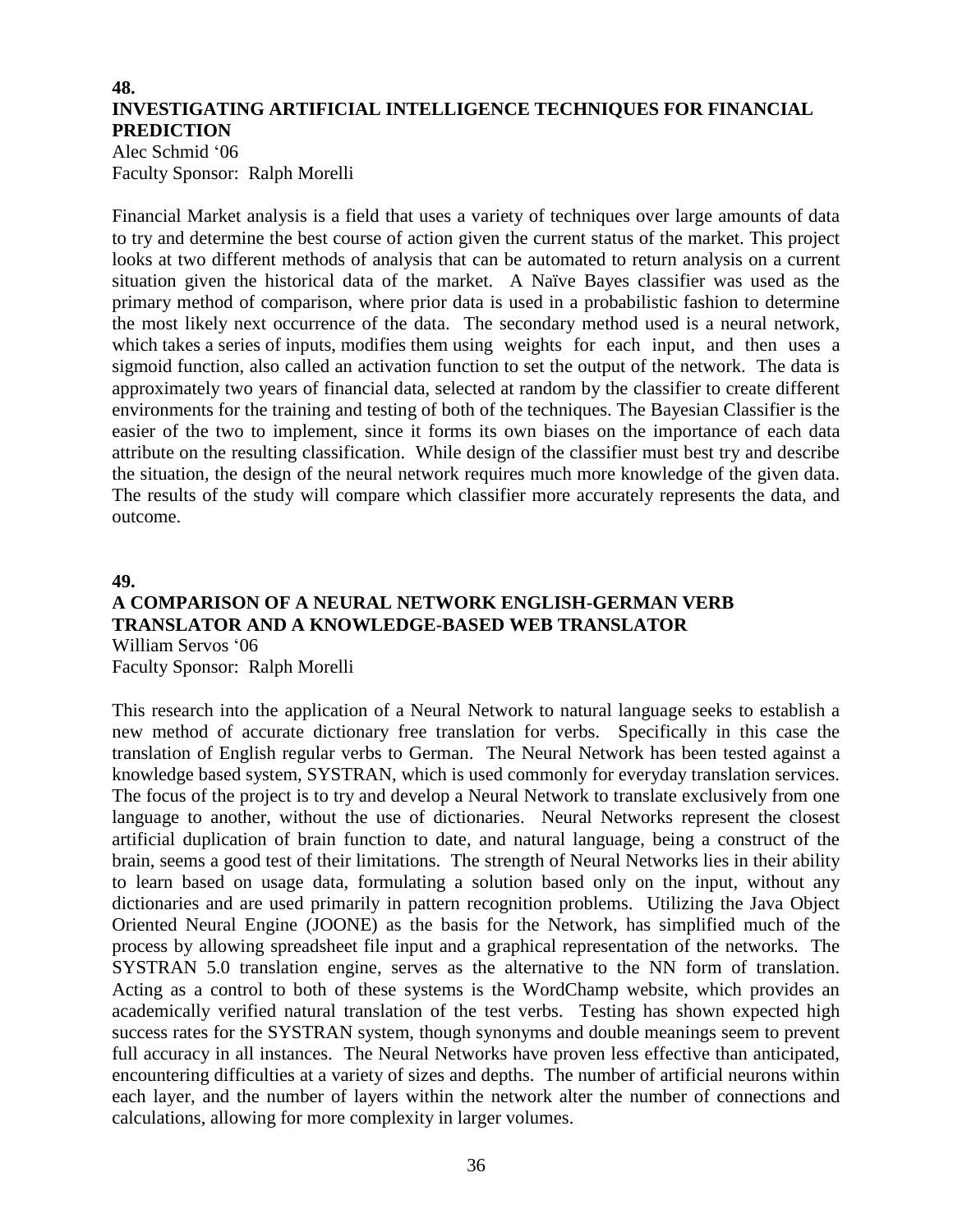## **50. THE STAR FILE RETRIEVAL SYSTEM (SFRS), A STAR TREK WEB-DATABASE**

Michael Sollami '06 Faculty Sponsor: Peter Yoon, Ralph Morelli

The Star File Retrieval System (SFRS) is a web-accessible database that manages information related to Star Trek history and facts. Such information includes episode, ship, planetary, and character data. SFRS is implemented with the Apache supported scripting language PHP, and uses the MySQL database system to store the data. The website was constructed with HTML and javascript and was designed to satisfy the guidelines and standards of Library Computer Access and Retrieval System (LCARS), the 24th century computer system of the Star Trek Universe. The MySQL database provides different query and result support, including a fulltext indexing, to access and retrieve desired data from the tables. The implementation of this system was an opportunity to develop a fun working application but it was also an opportunity to master coding in PHP, XHTML, and MySQL.

#### **51.**

## **USING BAYES' THEOREM AND ANALYSTS' OPINIONS TO PREDICT THE STOCK MARKET**

Shon Urbas '06 Faculty Sponsor: Ralph Morelli

Bayes' Theorem is a powerful tool for classifying information. It provides an ability to quantify a belief in something. In this project Bayes' Theorem is used to predict the stock market. The expert opinions of analysts from various brokerage firms were used and the performance of the stock to form a single, more informed opinion about whether a stock will go up, down, or remain the same. Bayes' Theorem is a way of relating past evidence of a hypotheses being true to the chances of it being true now, given some new evidence. In this study the Naive Bayesian classifier and the Full Bayesian classifier were used. The difference in the two is in the former conditional independence of the evidence is assumed, while in the latter it is not. An objectoriented program was created that calculates all the necessary probabilities from data about the stocks fed into it. It then outputs a prediction about the next movement of the stock based on each classifier. These predictions are compared to one another and against the actual movements of the stock.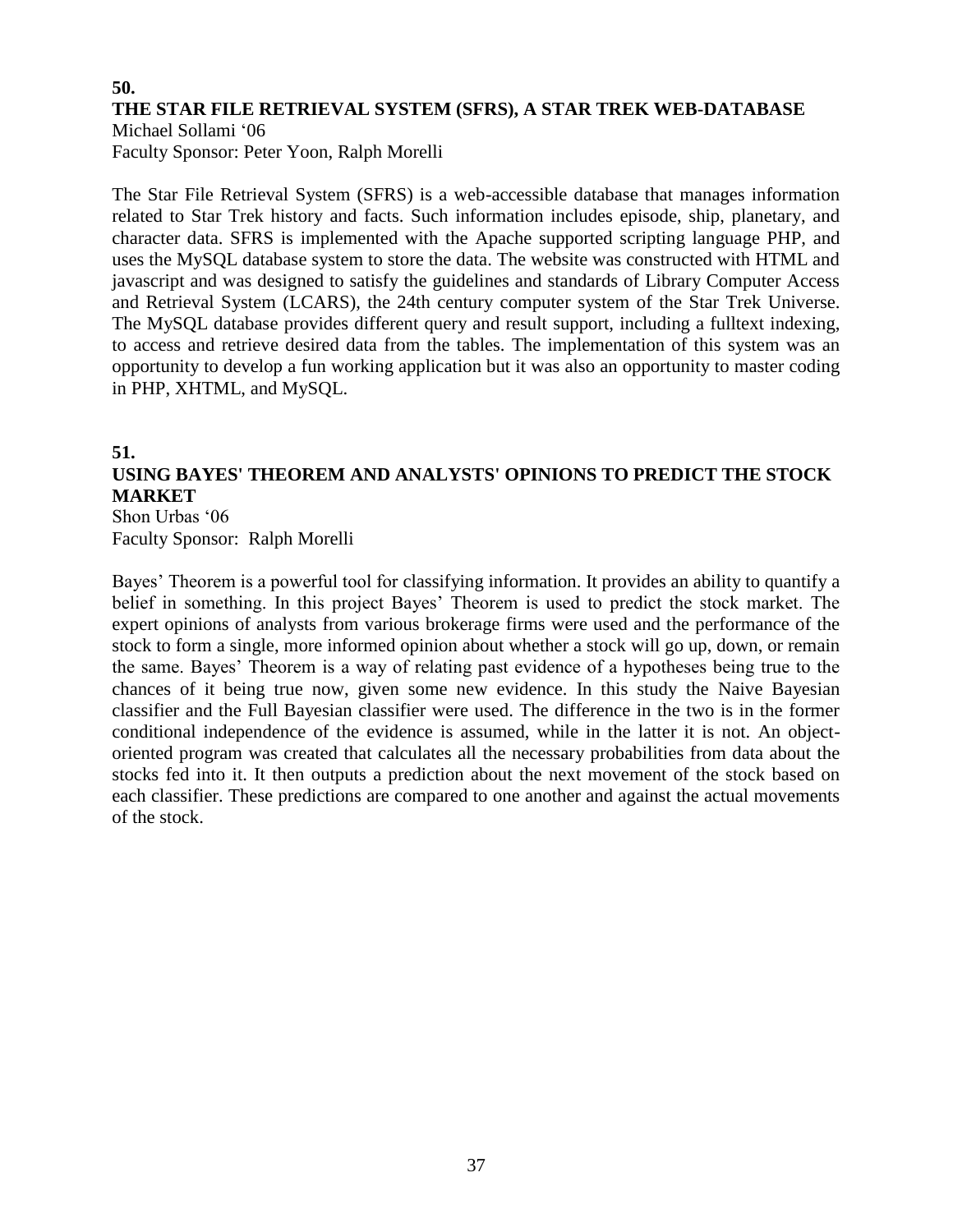#### **52. IMPLEMENTATION OF A PUBLIC-KEY CRYPTOSYSTEM** William Zeller '06 Faculty Sponsor: Takunari Miyazaki

Public-key cryptography is widely used today to protect sensitive information transferred over the Internet from those able to intercept these communications. RSA is a type of public-key cryptosystem and is based on the assumption that the product of two primes is computationally very difficult to factor. The project implemented an RSA cryptosystem using an object oriented big number library. The project included multiple methods of performing various mathematical operations, an efficient algorithm to test whether or not a given integer is prime, and factoring algorithms. The source code of this library was published online and a website was created with instructions and tutorials on how to use the library with the hope that it will be used in real-world applications. Documentation and usability was improved with the goal of creating a simple user experience.

## **53. PITCH-BASED TUNE IDENTIFICATION**

William Zeller '06 Faculty Sponsor: Takunari Miyazaki

A program allowing a user to hum a tune and identify that tune would be useful for times when one can only remember the melody of a song and not the title or lyrics. This program will allow a user to enter pitch information (in both a phone and web-based interface) and will search a database of melodies for tunes with similar pitch. This program has a variety of elements to it, such as pitch extraction from a database of melodies, storing pitch information, searching pitch information, pitch detection (from user input) and user interface issues. Pitch will be extracted from RTTTL files and encoded using Parson's code, a simple system where only the relative pitches are stored, not the pitches themselves. Monophonic pitch detection will be used to extract pitch information from the user. This pitch information will be converted to Parson's code and used to search the database of melodies. Using the web interface, the user will be able to enter a Parson's code directly, be able to hum a tune into a microphone and be able to play a tune on a virtual piano keyboard. The user will also be able to use a phone to hum a tune. The phone interface will be created using VoiceXML (an XML extension created specifically for voice applications). The web interface will use the PHP scripting language and MySQL as the backend server.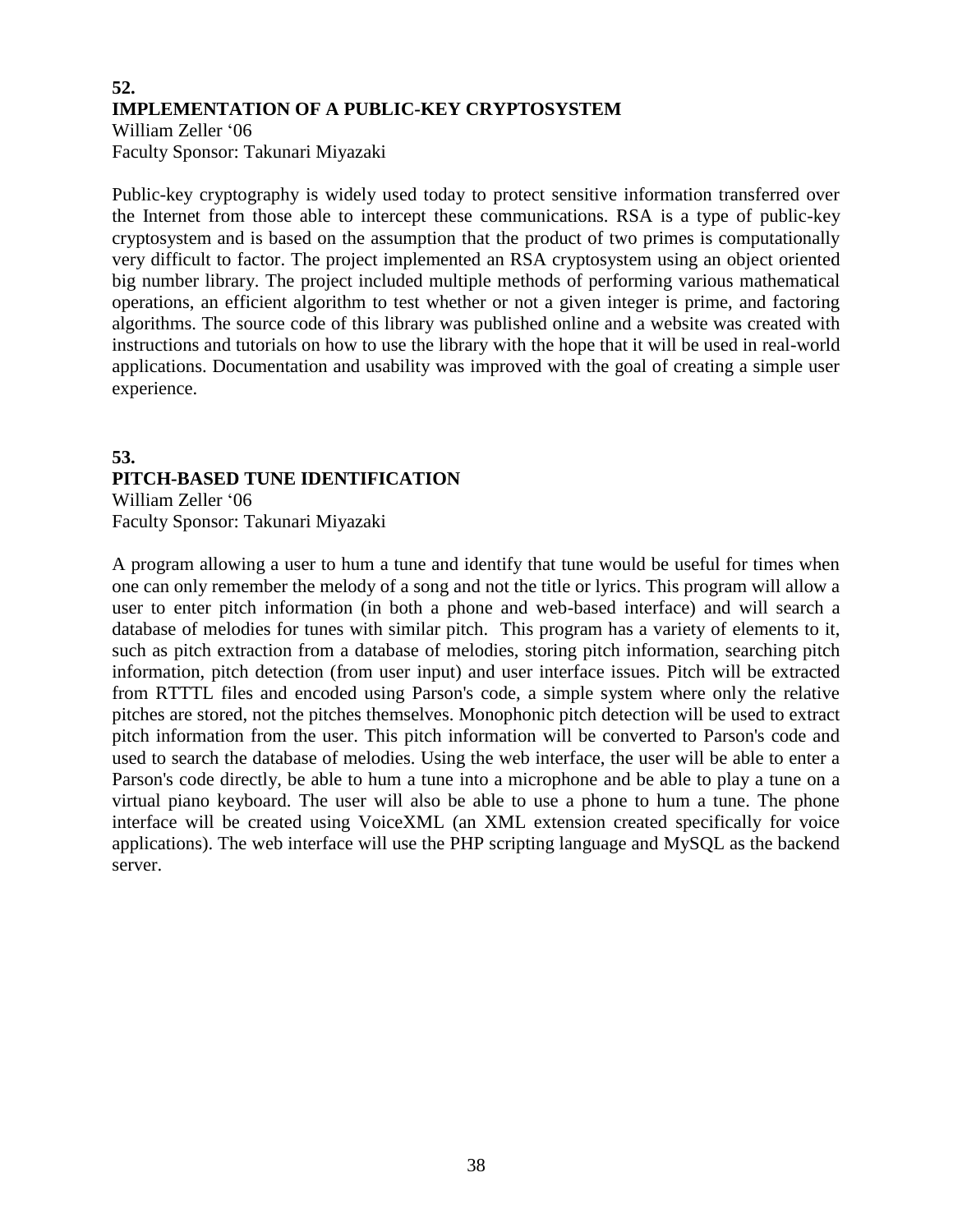## **ENGINEERING**

#### **54. REAL-TIME HUMAN PERFORMANCE MEASUREMENT**

Anthony Angelo '06 Faculty Sponsor: Joseph Palladino Kevin Ball PhD, Physical Therapy, University of Hartford

This study uses a new motion capture laboratory at the University of Hartford to measure how humans lose and regain their balance. It is a normative study using elementary school children and college-aged adults. Subjects will be asked to maintain balance while performing a cognitive task. It is hypothesized that the younger children will have more difficulty maintaining balance while performing the cognitive task compared to the older adults. This study will eventually be performed on the elderly to better identify the balance characteristics of falling. In order to perform this study, a support frame for the motion capture camera and two electrical components specifically for the study had to be constructed. The support frame is capable of lifting an 80 lbs camera using a hand winch and can be transported between the two laboratories where the camera would be used. An electrical biofeedback system resembling a traffic light and a custom touch sensor were built to interact with the performance measurement program written by Dr. Ball. The biofeedback system is used to notify the subject that 1) he/she is out of position, 2) he/she is in position, or 3) they may start the study. These lights turn on and off depending on whether or not the subject is within study parameters specified by the researcher. The custom touch sensor was made to simulate natural destabilization of balance. The sensor is placed outside the subject's reach, requiring them to destabilize their own balance to depress it and then regain their balance afterwards.

#### **55.**

#### **AUTONOMOUS ROBOT NAVIGATION USING VISION AND SENSORS BASED ALGORITHM**

Susmita Bhandari '07, Sam Lin '07, Allison Mathis '07, Kashif Mohiuddin '08, David Pietrocola '08, Maria Restrepo '06 Faculty Sponsor: David Ahlgren

ALVIN-VII is an autonomous vehicle designed to compete in the Intelligent Ground Vehicle Competition. The competition consists of Autonomous and Navigation challenges. Using triprocessor control architecture the information from various components such as sonar sensors, cameras, GPS and compass is effectively integrated to map out the path of the robot. In Autonomous challenge, the real time data from two IEEE Pyro cameras and an array of four sonar sensors is plotted on a custom defined polar grid to identify the position of the robot with respect to the obstacles in its path. Depending on the position of the obstacles in the grid, a state number is determined and a command of action is retrieved from the state table. The image processing algorithm comprises of a series of steps involving plane extraction, morphological analysis, edge extraction and interpolation, all of which are statistically based allowing optimum operation at varying ambient conditions. In the Navigation challenge, data from GPS and sonar sensors is integrated on a polar grid with flexible distance thresholds and a state table approach is used to drive the robot to the waypoint while avoiding obstacles. Both algorithms are developed and implemented using National Instrument's (NI) LabView platform. The task of collecting and processing information in real time can be time consuming and hence not reactive enough for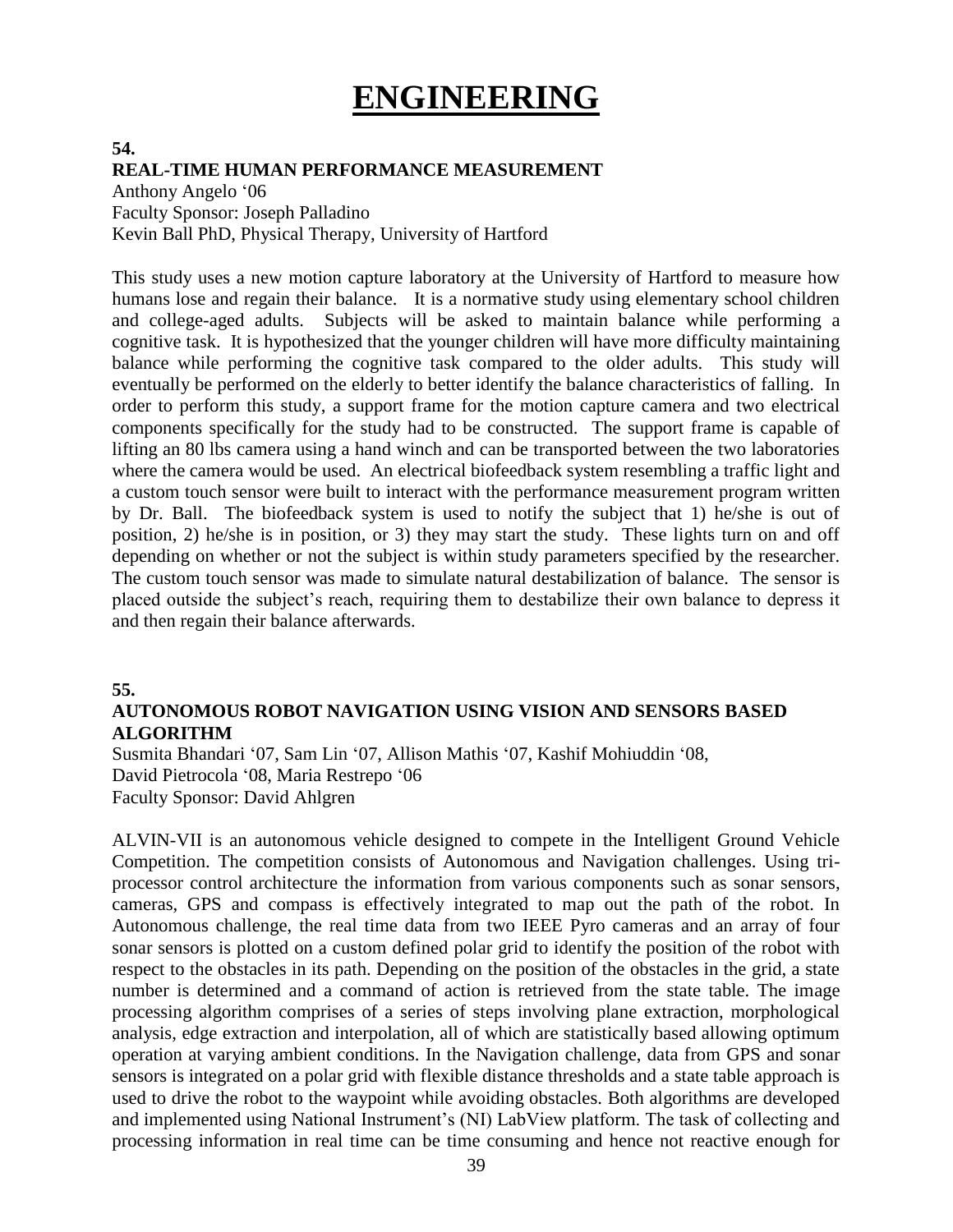moving robots. Using three controllers, the image processing is done separately for each camera while a third controller integrates the data received through Ethernet connection. Currently, research and testing is underway to implement fuzzy logic controller for integration of processed data.

#### **56.**

#### **MULTI-COMPONENT FORCE BALANCE FOR AERODYNAMIC TESTING**

Stephen Doherty '06, Edward Wellington '06 Faculty Sponsor: Joseph Palladino

A force balance is an instrument used to measure various aerodynamic forces on a model in a wind or water tunnel. Forces experienced by the model are precisely quantified into useful engineering data. Typical applications of this data include designing airfoils to produce maximum lift or designing a vehicle to minimize drag. The force balance for Trinity College's Aerolab wind tunnel is not currently producing reliable data. In order to remedy this problem, a new force balance was developed utilizing the resistive properties of strain gages. Strain gages are silicon resistors which, when affixed to a flexing metal beam, can be used to produce a voltage proportional to the strain on the surface of the beam. In this case, a hydrodynamic force on a model causes a beam to bend, producing a voltage proportional to that force. LabVIEW software converts the voltage reading to an accurate force measurement using equations developed from calibrating the transducer.

#### **57. DESIGN OF A JAUS COMPLIANT REMOTELY CONTROLED ROBOT ARCHITECHURE** Kevin Harder '06 Faculty Sponsor: David Ahlgren

The purpose of this project is to develop the software architecture for a remotely controlled robot as well as the accompanying user interface which comply with the Department of Defense's Joint Architecture for Unmanned Systems (JAUS) standard. JAUS is a component based messaging protocol created as a common interface for all types of unmanned systems: ground, air and under water. A JAUS compliant architecture allows for complete vehicle interoperability and compatibility independent of platform or specific system hardware. National Instruments LabVIEW graphical programming language was used to create both the JAUS robot architecture as well as the user interface. A LabVIEW written JAUS architecture is directly compatible with the Trinity College Robot Study Team's autonomous robot ALVIN and will allow for JAUS compliance in future competitive autonomous robots.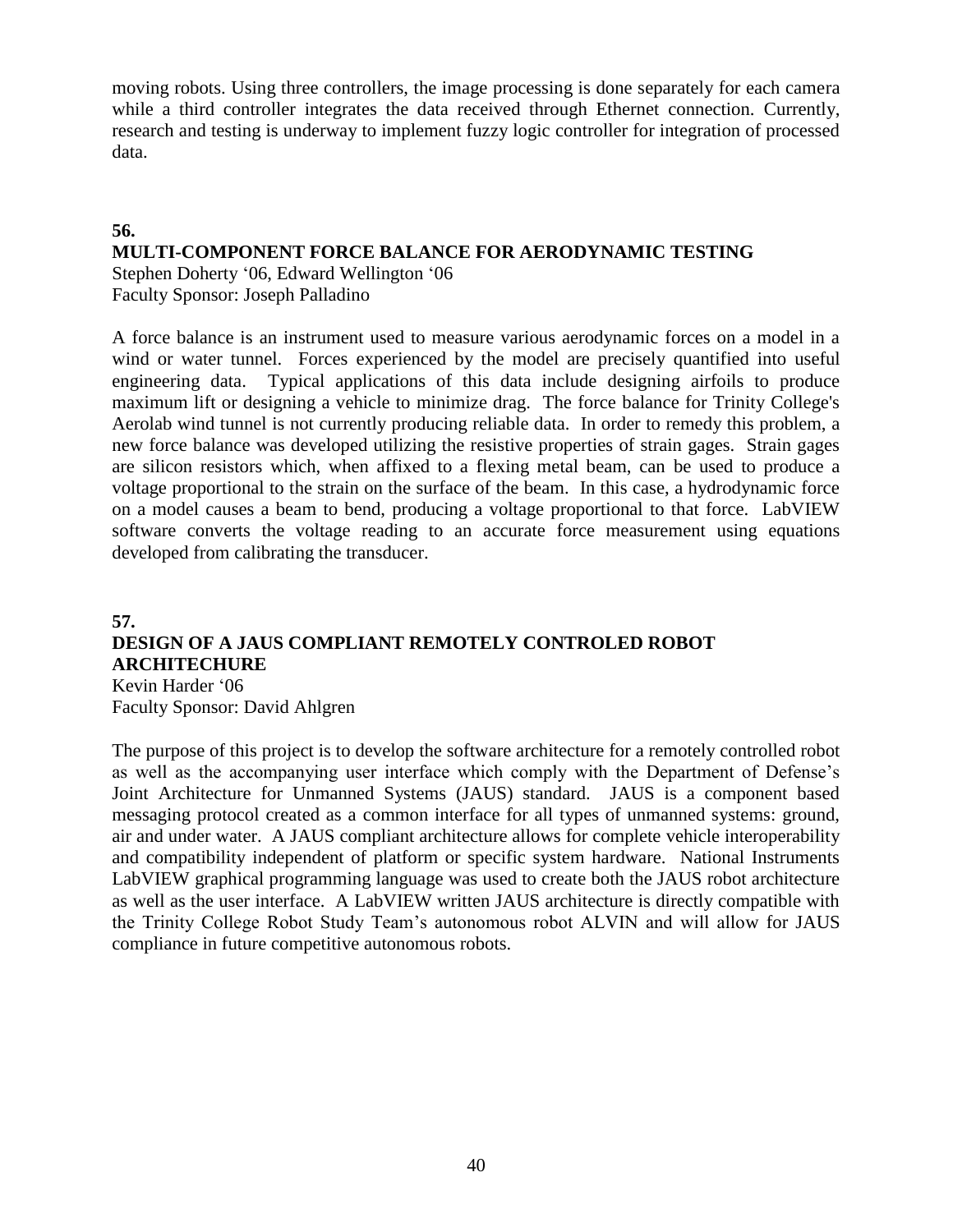#### **58. TRINTIY COLLEGE PARKING STRUCTURE** Walter Hartnett '06 Faculty Sponsor: John Mertens David Woodard

Trinity College is in the process of constructing a new large sports facility off New Britain Avenue on the edge of the campus. Although there are currently enough parking spaces available for the level of traffic on campus, it is expected that once completed, this new facility will generate increased congestion because of its size and location; so, there will be a need for more parking. This project addresses the perceived need for more parking with a theoretical design and analysis of an on-campus parking structure. It will highlight structural system selection, factors affecting design, and associated design elements.

#### **59. DESIGN OF A VOCAL TUNER** Emily Hubert '06 Faculty Sponsor: David Ahlgren

A vocal tuner is a device which singers use to find the correct pitch of the note they are singing. The tuner informs the user how far away the frequency they are singing is from the closest musical note frequency. The vocal tuner can be used in vocal training, pitch recognition, and to find the starting note of a piece. The vocal tuner needs to be portable and accurate over the range of the human voice. The vocal tuner consists of a microphone, amplifier circuit, microcontroller, and LCD display. The input signal of the vocal tuner comes in through a microphone. Since the signal from the microphone is not large enough it is sent through an amplifier circuit. The signal then goes into the A/D converter of the microcontroller. The microcontroller does calculations, including Fourier transform, to find the frequency of the sung note. The microcontroller then compares this frequency to a table of known musical note frequencies. The microcontroller selects the closest musical note frequency and finds the difference between the sung and musical note frequencies. This information is then sent to the LCD display. The display shows the user the frequency they sang, the closest musical note letter and its frequency, and if they need to adjust their pitch higher or lower.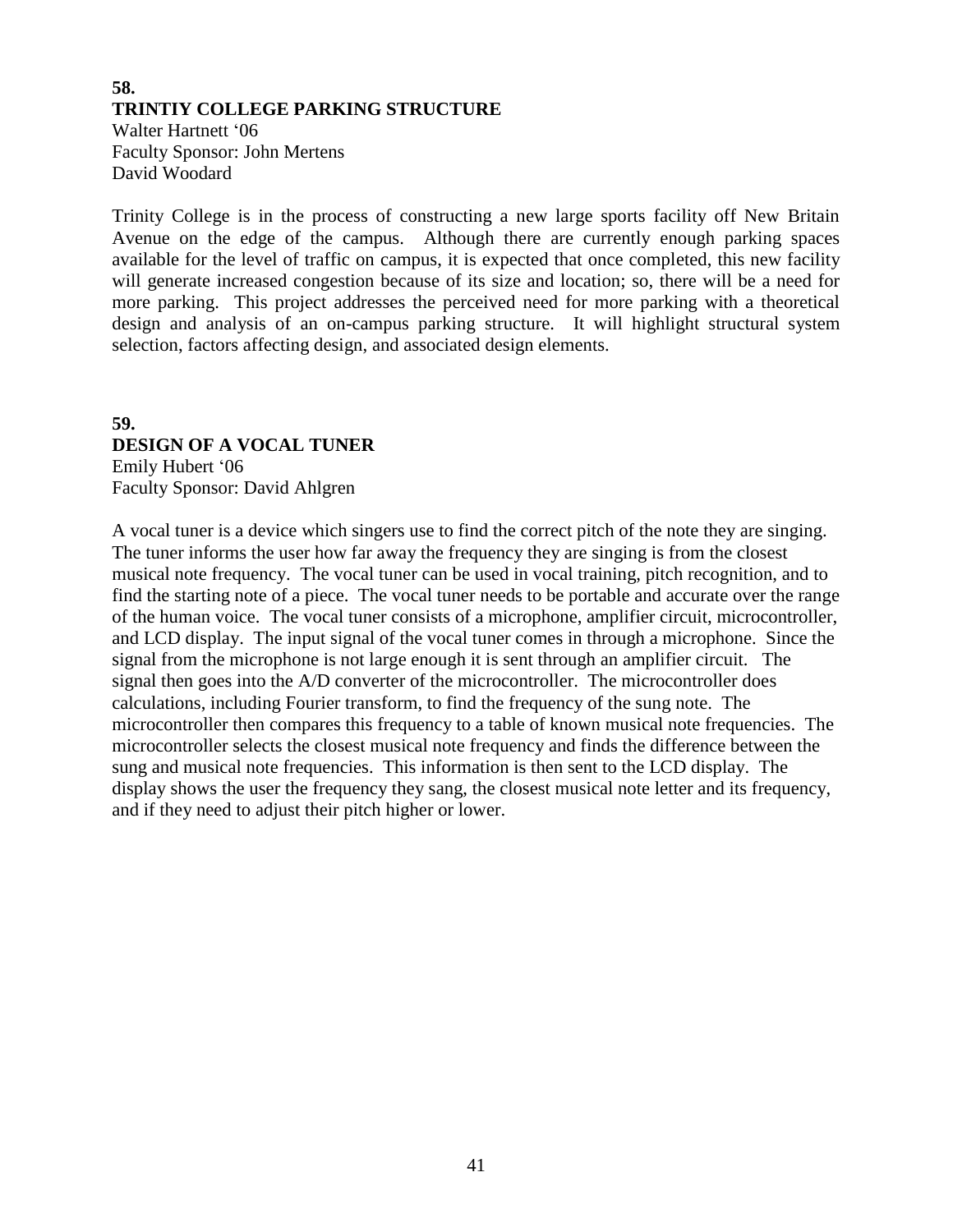## **60. IMPEDANCE DEFINED FLOW IN ARTERIAL SYSTEMS**

Casper Livie '06 Faculty Sponsor: Joseph Palladino

A fluid-filled loop of two dissimilar tubes yields one-way steady flow in the absence of valves, termed impedance defined flow (IDF). IDF is possibly an important perfusion mechanism in the cardiovascular system and may explain how the mechanism in the human fetal circulation system prior to valve formation functions. Further, IDF may also be the underlying principle of cardiopulmonary resuscitation. The principle of impedance is defined as the resistance of a medium to the transmission of a wave, and depends on the frequency components of the transmitted wave. In addition, when two mediums connect that have different impedances, a wave passing through that intersection will partially reflect in an amount based on the relative values of these impedances. In the context of a senior project Michelle S. Bovard conducted a study titled "Quantifying Impedance Defined Flow" in 2004. The goal of this undertaking was to quantify this phenomenon. Bovard constructed the circular loop using PMMA acrylic tubing for the rigid half and Tygon vinyl for the elastic section. To ensure reproducibility, Bovard utilized an AC electro mechanical solenoid powered by an optical relay to compress the elastic section of the tube. The flow was measured via image capture using a digital camera and National Instruments LabVIEW software. Flow markers were used to detect net flow. The experiment conducted this semester elaborated on this previously completed study. A DC motor compressing the tube through translational motion replaced the previously used solenoid. This measure ensured that the behavior of IDF under a sinusoidal compression condition could be investigated. Further, this project combined all components of the experiment into an integrated control system. Thus, impulse and behavior of the system were controlled and monitored by a single computer system using LabVIEW.

#### **61.**

#### **DESIGN OF AN AUTONOMOUS WALKING ROBOT**

Allison Mathis '07, Peter Dacey '07, Nabil Imam '06, Kumud Nepal '08, Sagar Bhandari '08, Michael Teesdale '08 Faculty Sponsor: David Ahlgren

In the field of robotics and automated motion in general, the primary mode of movement is wheels, as they are fairly simple to control in most applications. Nonetheless, legged, or walking robots, have a definite future as they must function in human society, the majority of which is not set up to accommodate the unconstrained wheel-based motion.

When live organisms, such as quadrupeds turn a corner, they are able to bend their body into the turn, and move in an arc, rather than making an axis turn. However, this sort of motion is extremely difficult to attain with any sort of reasonable speed in robotics. The frame of the body is static, and must remain so to handle the forces being applied during motion. The robot, Walker, Texas Ranger, was designed to change the axis of its motion not by a slow shift in the direction of its front, but by changing the location of its legs, to make a 90 degree turn without ever changing the position of the body in relation to the path. The theoretical design suggests that this would be a practical method to change the direction of motion of a robot; however, the physical limitations of the system meant that there were considerable setbacks in developing the artificial intelligence algorithms. Future work will be directed towards constructing the mechanical frame to support intelligence systems.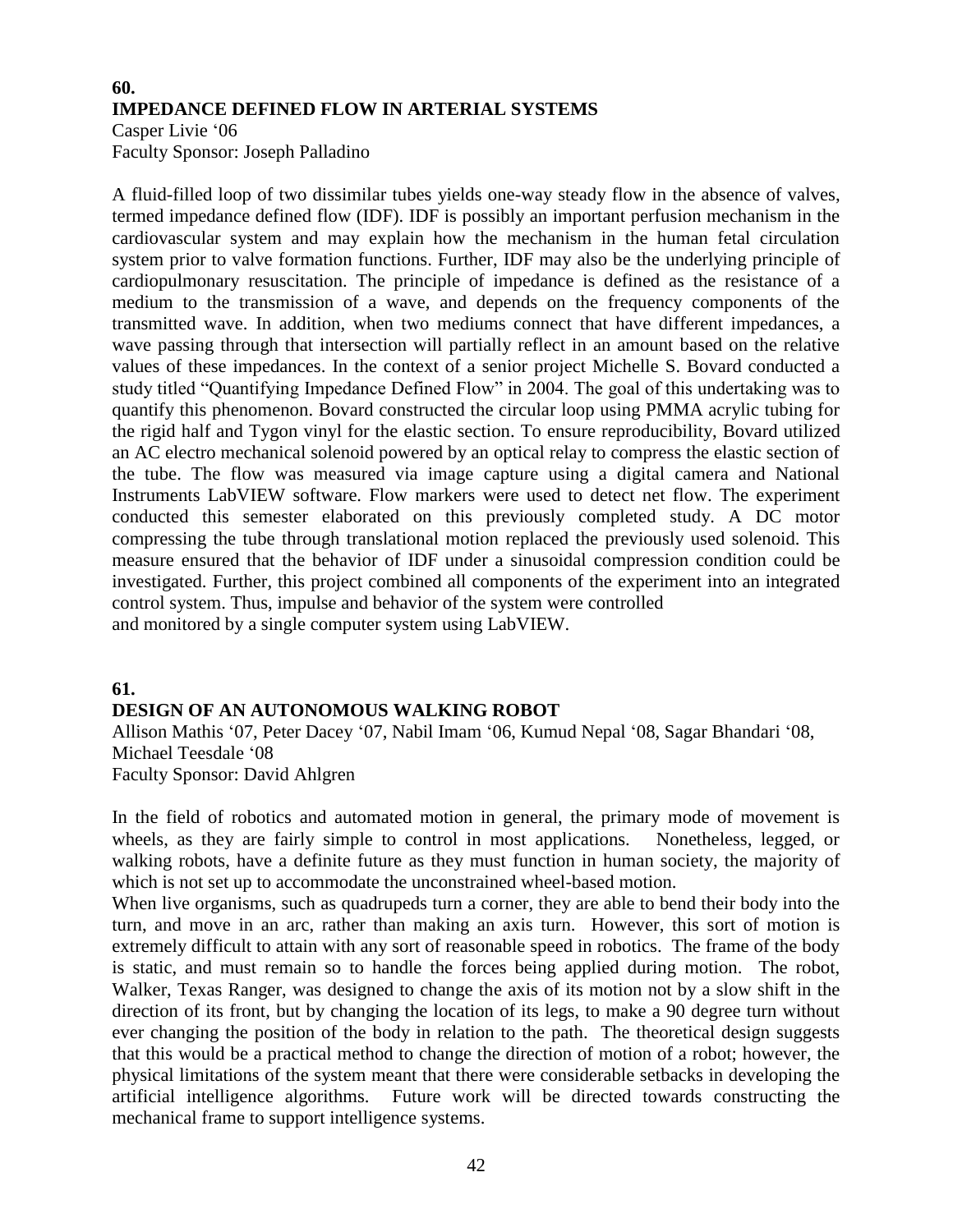## **62. DESIGN OF A DYNAMIC EXHAUST SYSTEM AND INERTIAL DYNAMOMETER**

Thomas Menke '06, Sebastian Rubbo '06 Faculty Sponsor: John Mertens

The standard form of an exhaust system for an internal combustion engine is essentially a rigid pipe. Performance of an engine can be optimized by being able to optimize its performance throughout its entire operating range, however this standard form does not allow for this complete optimization. A dynamic system, on the other hand, has the potential to change its characteristics during operation in order to maximize the engine's performance throughout its operating range (RPM range, warmup phase, varying ambient conditions, etc.). Due to the scale and accessibility of the engine, a motorcycle was chosen as the base of the project. The dynamic exhaust was tested on the motorcycle during several operation conditions.

In order to observe the gain in performance such a system creates, a method of measuring the engine's performance is necessary. A dynamometer was also designed and built in order to measure the torque and horsepower that the engine outputs. Due to the constraints surrounding the project (particularly the budget of \$400), the design was chosen to be that of an inertial dynamometer. Since the testing with the dynamometer needs to simulate real road conditions, the motorcycle needs to accelerate the roller of the dynamometer at the same rate that it would accelerate on the road. By plotting the angular velocity of the roller against time, one can derive angular acceleration, torque, and horsepower. The testing then allows for the effects of the dynamic exhaust system to be observed, and thus the performance of the engine can be optimized.

#### **63.**

## **MATHEMATICAL MODELING OF AN ACTIVE NEURAL NETWORK USING MATLAB AND SIMULINK**

Kristin Nassar '06, Katrina Voorhees '06 Faculty Sponsor: Harry Blaise

This project utilized Matlab in conjunction with SIMULINK to design an active mathematical model for a neural network with synaptic channels. A current stimulus within the soma of the first neuron triggers the flow of Na+ and K+ creating a visible change in voltage within the membrane which can be viewed traveling along the axon into the axonal boutons. This change in voltage takes the characteristic shape of an action potential. Innovations within this model allow for the visualization of potassium and sodium flow resulting in the action potential as well as the controlled release of neurotransmitters within the synaptic boutons. Three neuron models were combined in series creating a network. The stimulus current within the soma of the first neuron travels down the first neuron and into the second and third neurons modeling signal propagation. The propagation of this signal was compared to signal propagation in hippocampal neurons of freely moving rats.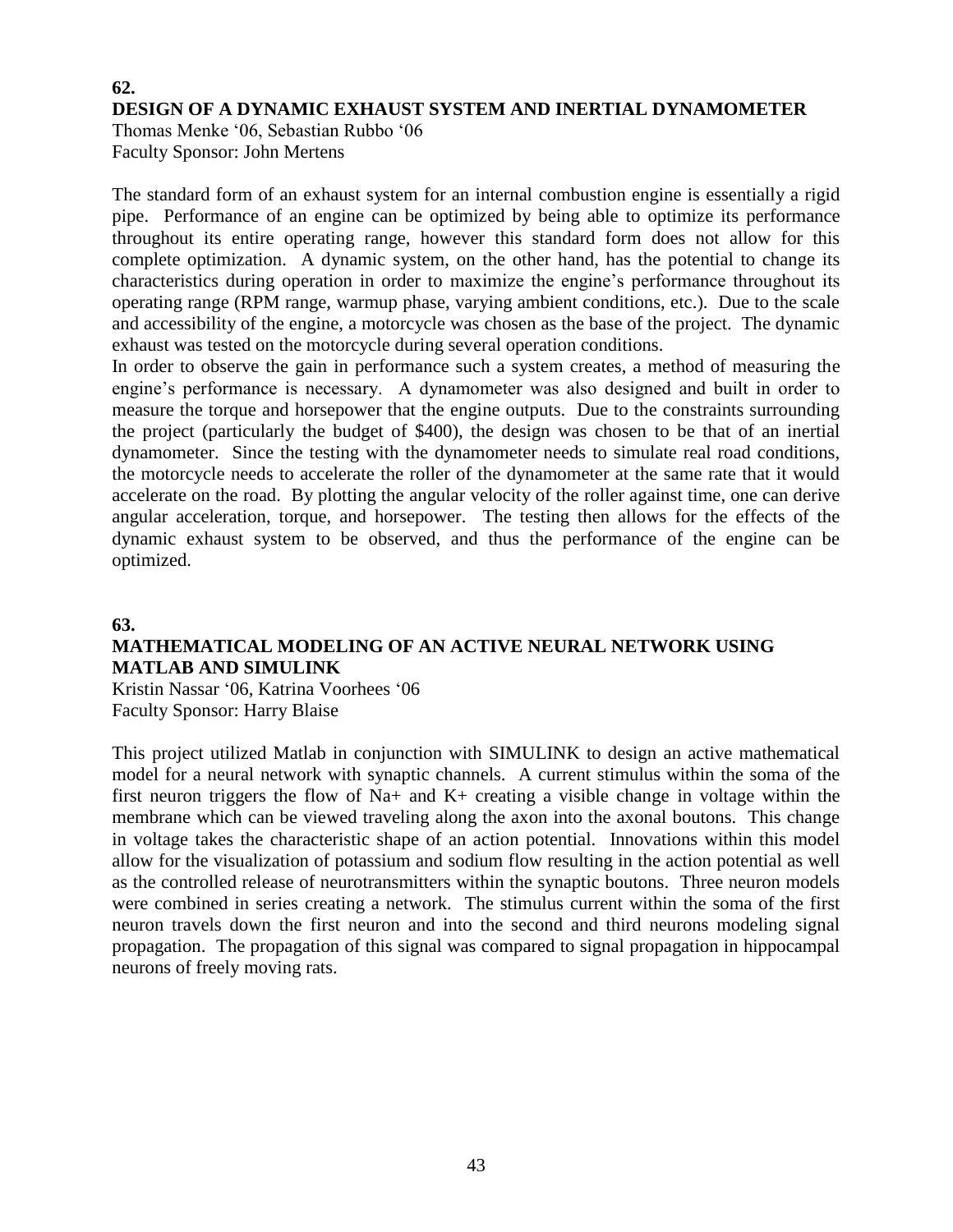### **64. DESIGN OF A COLORIMETER**

Maria Restrepo '06 Faculty Sponsor: David Ahlgren

A digital colorimeter was designed to capture a color in the real environment and return its Red Green Blue (RGB) values. The device is portable, inexpensive and it is ideal for designers, photographers, art directors or any user interested color reproduction. The main components of the design are: an image sensor from Omnivision Company (OV6620), and a Microchip's PICmicro® microcontroller. The image sensor captures the color and returns the RGB values of every pixel in the picture. The microcontroller configures the image sensor and records the captured color's pixel information. An algorithm was implemented to sort, calculate and calibrate the RGB values of the color. The colorimeter was designed to communicate with a computer using a serial port and the system includes an interface to allow the user to download the image files to their computer. The reproducibility of the color depends highly on color management and color calibration. These techniques make the color displayed on the computer monitor an accurate representation of the previously recorded color.

#### **65.**

## **DESIGN AND PRELIMINARY VIBRATION ANALYSIS OF A SMALL SCALE STATIONARY SERVO-FLAP DUAL BLADE ROTOR**

Cal Sargent '06 Faculty Sponsor: Taikang Ning Jon Wei PhD , Kaman Aerospace

Since their conception, helicopters have become among the most capable and useful aircraft available to both civilians and military personnel. Their unique ability to take off and land vertically, to hover above ground, and to perform a variety of different maneuvers is what sets them apart from fixed wing aircraft. Unfortunately, along with these unique flying capabilities come a variety of complex aerodynamic problems: a high decibel level, high power requirements and a significant vibration problem. These vibrations are directly linked to the quick deterioration and short life-span of many of a helicopters numerous pieces. One very promising aid in the reduction of vibrations is the use of a servo-actuated flaps placed at approximately ¾ the full length of the blade. The problems associated with the delineation of the mechanisms involved in the generation of helicopter vibrations have existed for decades. A better understanding of these mechanisms will expedite and improve the design of, and flight tests performed by helicopters. In this research project, a small scale, stationary, servo-flap dual blade rotor system is to be built to examine the lateral and vertical vibrations experienced at a helicopter's center gravity using an array of uni-axial accelerometers. Though this is the primary goal of this project, the system will also be adaptable to configurations that facilitate any number of other helicopter blade related experiments and tests.

The linear relationship between multiple harmonics of 1/rev will be studied using a National Instruments data acquisition system, LabView and MATLAB. Vibrations measured at various points on the base structure will provide useful information pertinent to both the specific mechanical structure of the servo rotor as well as the scale model itself. The validity of such information derived can be used to assist helicopter design and repair for better performance.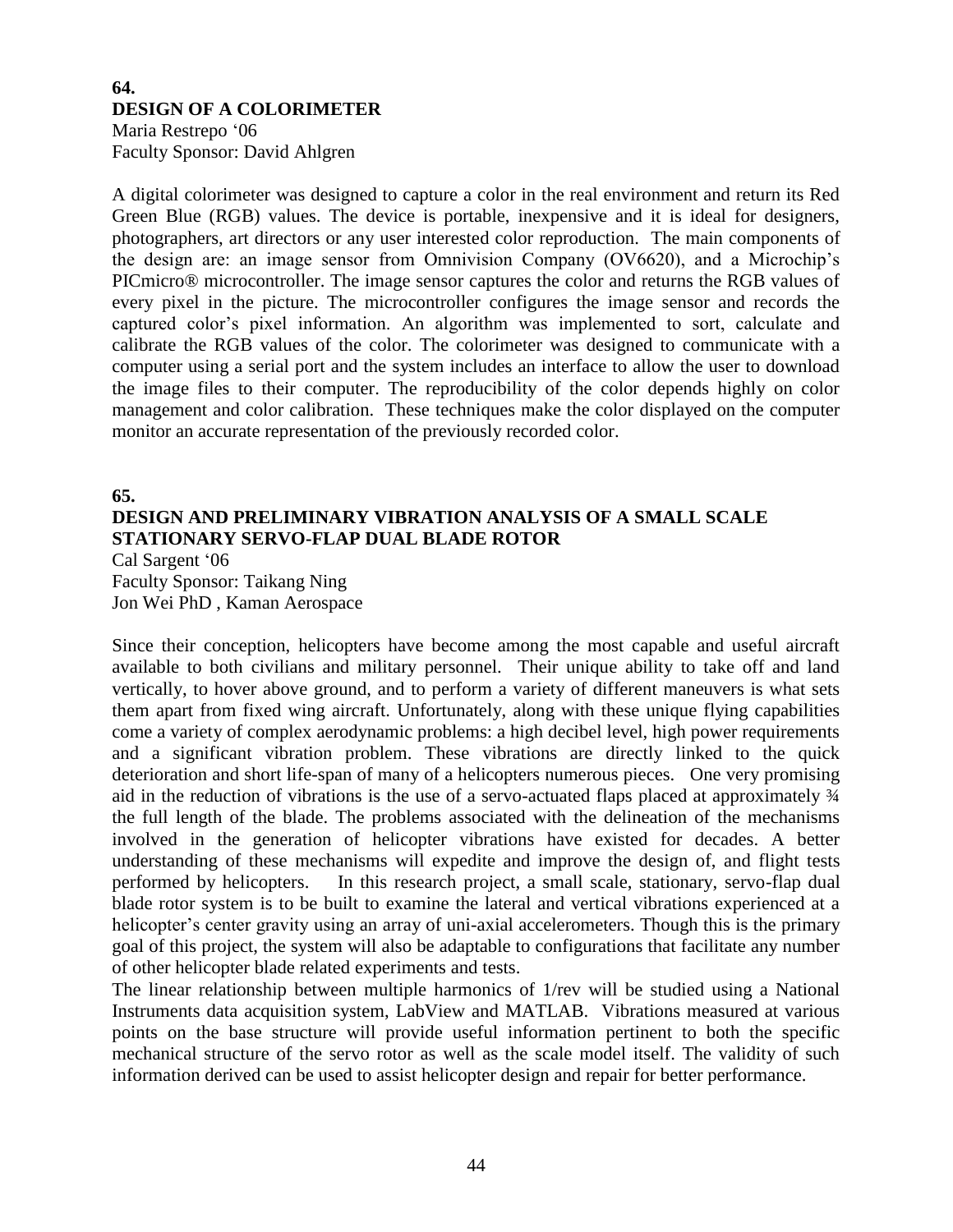## **66. RF COMMUNICATION SYSTEM FOR A HEART RATE MONITOR**

Reg Schonborn '06 Faculty Sponsor: David Ahlgren

In order to wirelessly transmit an athlete's heart rate to a remote computer, a communication system will be designed and built using a Radio Frequency (RF) transmitter and receiver.

A direct relationship exists between the heart rate and exertion levels of an athlete during physical exercise. Available heart rate monitors are designed mainly for athletes and personal training purposes. These heart rate monitors consist of a chest belt transmitter and a wrist watch receiver. The chest belt transmitter generates an electromagnetic pulse every time the heart beats. The wrist watch receives the pulse and displays the heart rate in beats per minute. Since available heart rate monitors are mainly for personal use, the maximum transmission range between the chest belt transmitter and the wrist watch is approximately 3 ft.

This design project will increase the transmission range to a minimum of 40 ft using an RF transceiver system. The objective of increasing the operating range is to display an athlete's heart rate in real time on a remote computer during a match situation. The specific range of 40 ft was selected based on the fact that the final goal of this project will be to study a squash player's heart rate during a match. Since all the heart rate information will be recorded and analyzed on a remote computer in this system, one will be able to inform spectators of the exact physical condition of athletes during matches. This heart rate monitor device will be ideal for real time off-court/off-field analysis of the physical condition of athletes during sport events and matches.

#### **67.**

#### **DEVELOPMENT OF A FAMILY OF FITTINGS FOR A MULTI USE AEROSPACE INSTRUMENTATION SEALING METHOD**

Christopher Sherman '06

Faculty Sponsor: John Mertens

Vernon Goodrich, Pratt & Whitney, Systems Engineering & Validation

In the process of developing a new or upgraded aircraft engine, many engines undergo testing to assure requirements are met. In many cases, this is done using instrumentation to measure pressure, temperature, stress, strain, thrust, fuel consumption, etc. Such data is used to validate engineering models. Instrumentation also poses many challenges, among them assuring the instrumentation does not create situations that will interrupt a test. One of the situations that can and does interrupt testing is oil leakage due to inadequate or faulty sealing of instrumentation as it passes from an oil-wetted area into a non-oil-wetted area. Hot gas path flow into a bearing compartment is another issue; depending on the delta pressure, one or the other may occur with a potential for fire. There is a need for an improved method of sealing instrumentation as it passes from an oil-wetted area into a non-oil-wetted area. While the majority of these issues are found inside the engine, the same principles and methods can be applied to components on the outside such as external oil tubes. Through this design project, the development of a family of fittings for a multi use aerospace instrumentation sealing method, a preferred solution was to be derived, tested, analyzed, and implemented to address this important issue. Several design constraints and requirements had to be met such as the sealing method needed to be inexpensive, easily installed, as well as dependable. After exploring several different sealing options, an optimal configuration was found by using a specially designed metal gasket seal with a Swagelok brazed to a specially designed clamp. Thus far, this design has met all of the design constraints and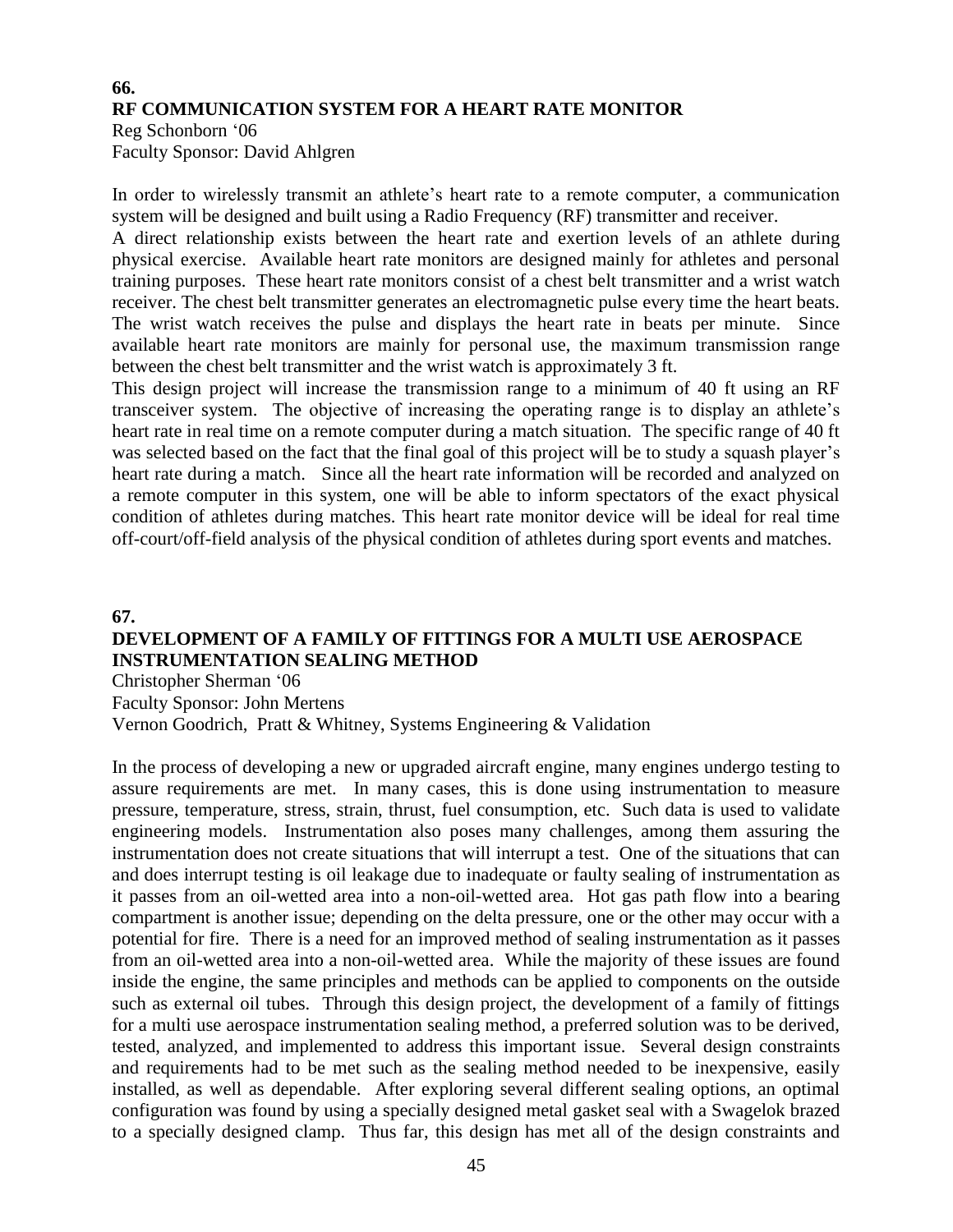requirements. Testing of this design under the given pressure, temperature, and vibration conditions is the next step in validating this design.

#### **68. RESEARCH ABSTRACT FOR ROBOTICS**

Michael Teesdale '09, Kumud Nepal '09 Faculty Sponsor: David Ahlgren

In order to make a walking robot, a good leg design was needed, as well as computer code and sensors. The robot design chosen for research used a combination of motors, gears and servos that were all attached to metal dowels which essentially were the legs. When set in motion the motors and gears moved the dowels in such a way that the robot was propelled forwards, while the servos functioned as a mechanism for turning the legs sideways to navigate corners. The robot was programmed using Interactive C. In addition, the robot used several sensors such as the sharp sensor (a sensor that determines distance from an object using reflected light), touch sensors, and an infrared light sensor. Another type of sensor that can be used in future projects is the CMUcam (Carnegie Mellon University camera). Currently research is being conducted on how to integrate the CMU camera into such a design. The outlook of the CMUcam looks promising since the camera is extremely flexible in its function. For example, it can be used to track motion, track different colors, and other useful functions. The goals of this project were to create a walking robot that could compete in Trinity's annual fire fighting competition. The outcome of the competition show there are problems with the mechanical leg design of the robot, and the coding. The leg design problem was due to the motors being extremely difficult to attach to the gears, the motor shafts were made of plastic and could not be soldered onto the metal gear shafts, thus when the motors turned the glue would fall off. The programming problem was due to servo motors that were incorrectly configured. Overall the project was a success because despite the mechanical shortcomings the robot succeeded in walking.

#### **69.**

#### **TORQUE AND HORSEPOWER**

O'Rayan Velarde '09 Faculty Sponsor: Joseph Palladino

Automobiles change speed via acceleration arising from torque generated by their internal combustion engines. Radio-controlled model cars are driven by electrical forces that can also be measured in terms of torque. Combining torque and velocity gives power, typically measured in horsepower. The goal of this project was to build an inertial dynamometer to measure horsepower produced at the wheels of a radio-controlled model car. A 2  $\frac{1}{2}$  inch diameter aluminum cylinder, with steel axles at each end, was mounted on a 24'' x 153/4'' rectangular base to serve as the inertial dynamometer. The latter was coupled to a rotary variable differential transformer which gives a voltage output proportional to rotational position. Differentiation of this signal gives angular velocity and acceleration. The model car's rear wheels are placed on the roller, and the vehicle is accelerated over a set period of time. Torque of the engine is calculated through the equation T=I<sup>\*</sup> $\alpha$  where I is the known moment of inertia of the dynamometer and  $\alpha$  is the angular acceleration of the cylinder. Power is torque multiplied by angular velocity. A computer program provides an interface to the equipment and gives power produced in horsepower units. This research project is a mean for measuring the horsepower of a radiocontrolled model car in a cost-efficient manner.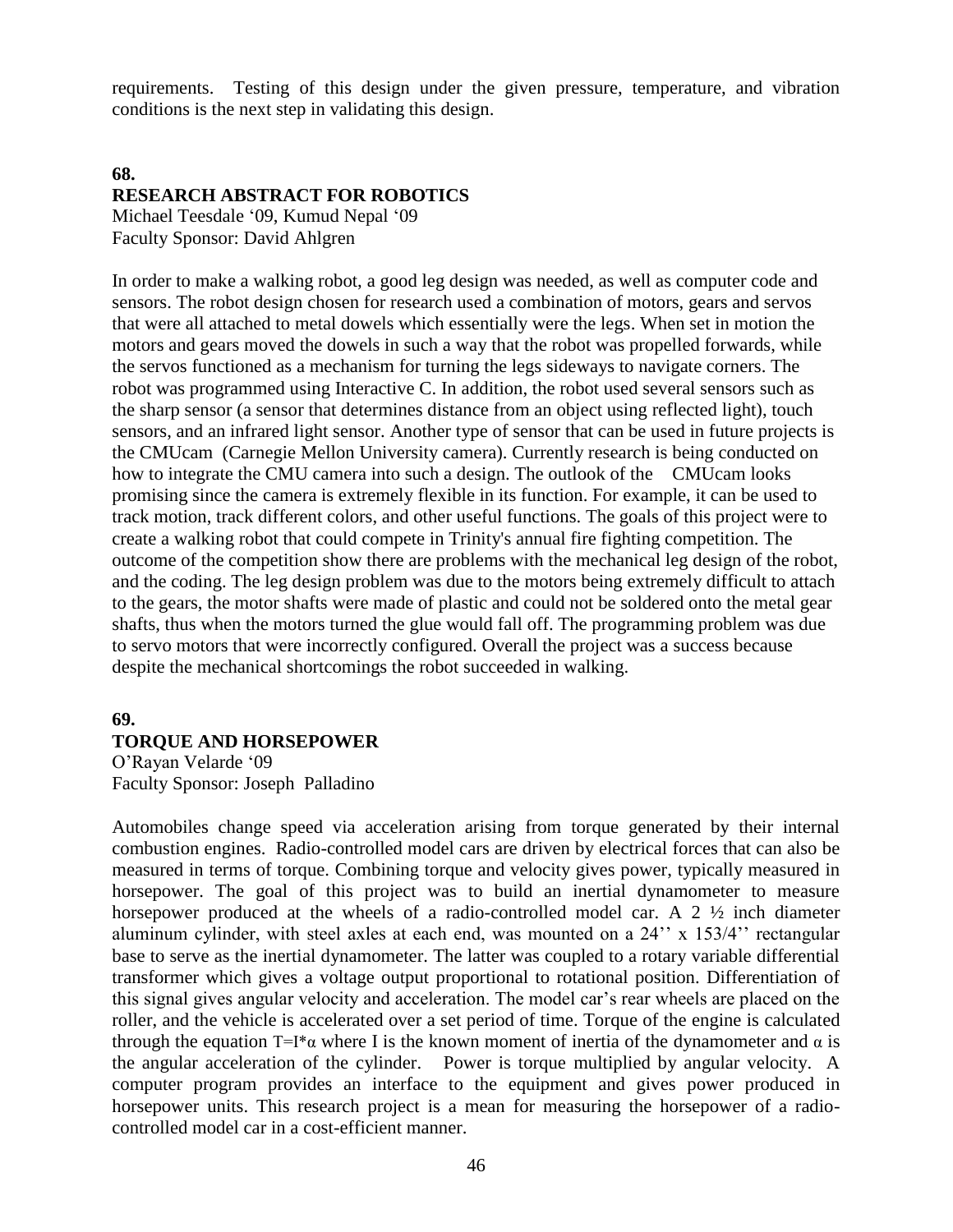# **ENVIRONMENTAL SCIENCE**

#### **70.**

#### **LOSS ON IGNITION ANALYSIS OF A CORE SAMPLE FROM MUDGE POND IN SHARON, CT**

Paul Baumgartner '06, Emil Crystal-Ornelas '07 Faculty Sponsors: Jonathan Gourley, Christoph Geiss

A loss on ignition analysis was performed on a core sample (MUD 04) from Mudge Pond in Litchfield County, Connecticut. This analysis was performed to determine the cores composition of water, organics, and inorganic carbonates which can give evidence to past environmental conditions of the pond. First, a stratigraphic column was constructed of the 833 cm long core to determine major sediment boundaries and major sediment types present. The dominant sediment present in this sample was clay with areas of silt (422 and 609.5 cm) sand (669, 675, 694cm) and shells (298, 348, and 422cm). From this column the areas from which 20 samples for LOI were determined. Loss of ignition analysis was then performed as described in Deane (1974). The percentage of lost components during each bake was then calculated as a percentage of the original sample. Percent water composition showed a decreasing trend with core depth. This was likely due to the fact that sediment at the top of the core was closer to a water source (the pond) and was therefore more saturated. As depth increased organic matter fluctuated representing natural changes in biological productivity of the pond over time. At a depth of 609.5 cm there is a spike (0.11%) of organics. This spike also occurred at the depth at which the sediment was observed to be dark-yellowish-brown silt. Inorganic carbonates had an overall increasing trend with depth with major increases observed in the samples taken between 200 and 500 cm. The samples taken from this depth all had a percentage of inorganic carbonates over 0.08% in contrast to the other 14 samples which had a percentage of inorganic carbonates of less than 0.07%. This observed trend of increased inorganic carbonates in the range of depths between 200 and 500cm was likely the result of the large amounts of invertebrate shells (inorganic carbonates) that were physically observable in three of the sample areas, (298, 348, 422cm).

#### **71.**

### **TIRE RUBBER LEACHATE INHIBITS SNAIL (***PHYSA HETEROSTROPHA SAY***) GROWTH AND REPRODUCTION**

Mosammat Fatema '06 Faculty Sponsor: Alison Draper

Tires deteriorate over time from exposure to physical and chemical stresses and the particles that are released leach toxic chemicals into the environment. These chemicals leach into surface water and aquatic organisms are thus exposed. This project was undertaken to explore the effects of tire rubber leachate on snail (*Physa heterostropha Say*) growth and reproduction. Ten snails per concentration, 4-4.5 months of age, matched for length were exposed to tire rubber leachate: 0%, 15%, 30%, 50%, 75%, and 100%. The experiment was performed at room temperature  $(\sim 20^{\circ}$ C) for seventy three days, and media was changed weekly. The length, weight, number of egg packets and the number of eggs were counted weekly. The results show less growth in snails exposed to higher leachate concentrations. Additionally, snails produced more egg packets per snail in the lower leachate concentrations and fewer egg packets as concentration increased.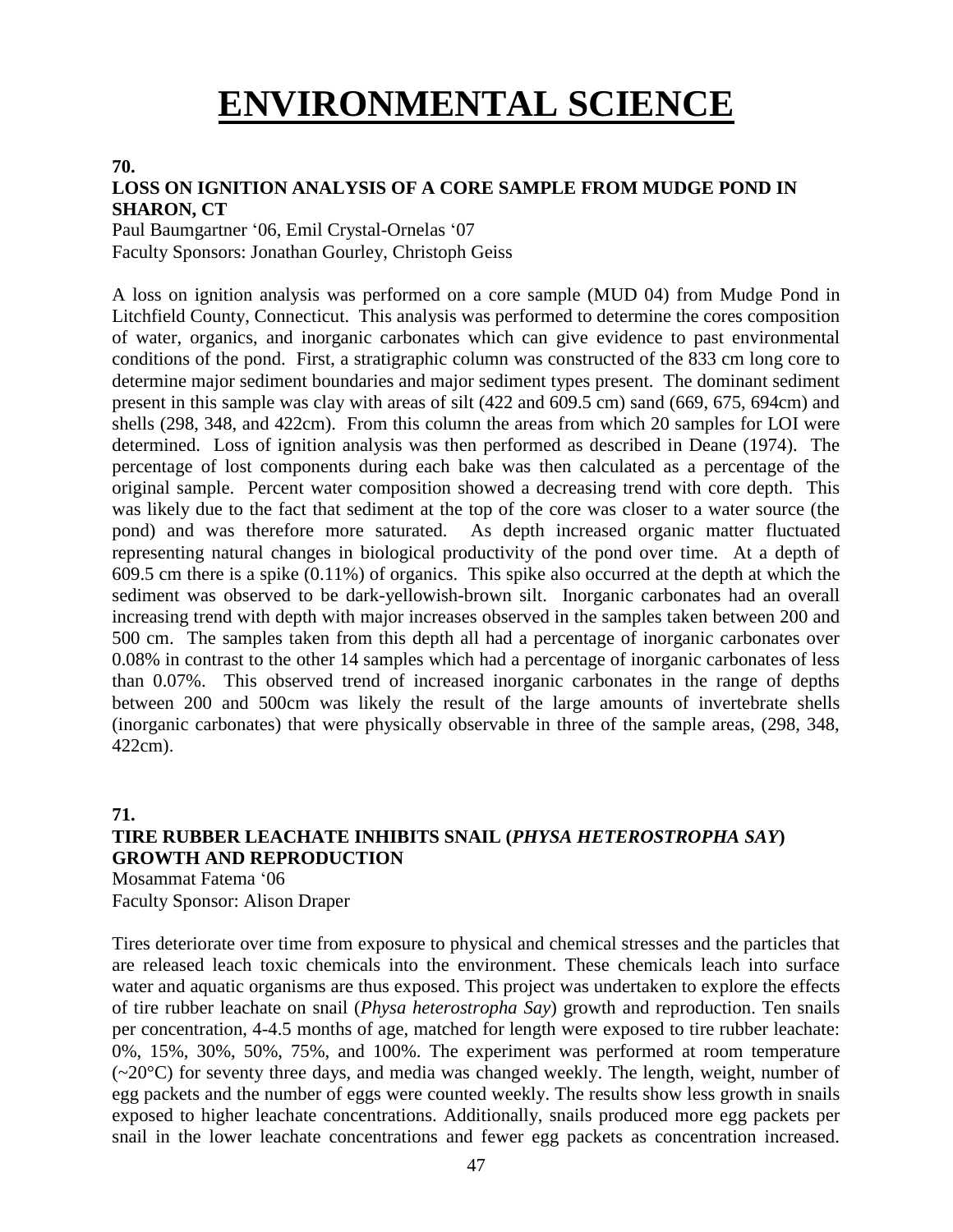Finally, egg production was higher in the lower leachate concentrations compared to the higher concentrations. Interestingly, when snails were allowed to re-equilibrate in hard water, egg production in the high leachate-exposed snails resumed. Generally snails have a high pollution tolerance and the results of this study reflect that snails grew and reproduced better in slightly polluted water. However, the results showed that high concentrations of tire rubber leachate suppressed snail growth and reproduction.

#### **72. INVESTIGATION OF PINGO SCARS IN WETHERSFIELD, CT** Courtney Hugo '08 Faculty Sponsor: Christoph Geiss

This study intends to observe the geological and geophysical features of surface depressions in the Wethersfield Woods in order to determine their origin, specifically the possibility that they are pingos and may be relevant to regional paleoclimate reconstructions. Pingos are mounds of sediment-covered ice that form during extremely cold climates, which might have occurred in Connecticut as late as 12,000 years ago. At the end of the last glaciation the ice in these mounds melted and caused the thawed layer to sink and be surrounded by elevated berms of sediment. The depressions were mapped using GPS and ArcGIS. Our map shows 43 depressions of varying sizes and with rounded features. No specific placement pattern is visible implying that they were not created by men and may be pingos. Comparisons to other pingo fields, analyses of the elevations of the berms surrounding the depressions and their depths, as well as core samples of sediment will be used to further clarify the possibility that they are true pingos.

#### **73.**

### **X-RAY DIFFRACTION ANALYSIS OF MUD-04-F FROM MUDGE POND, SHARON, CT**

Courtney Hugo '08, Zachary Spielman '08 Faculty Sponsor: Jonathan Gourley

The purpose of this study was to identify the mineral sediments in the core MUD 04 from Mudge Pond in Sharon, CT. The mineralogy and deposition of sediments can help to make inferences about local and global climate changes. The placement of sediments can give clues as to the past physical and biochemical processes within the lake. We used XRD to identify trends in the mineralogy of the sediments. The core was 835.5 cm long and was composed of mainly clay with some thin layers of silt, sand, and shells. The XRD results showed that the most notable trace minerals in the clay were predominantly quartz and calcite through out the entire core, with traces of bornite and hematite in the top three hundred centimeters. The x-ray analysis showed that in the layers that contained shells calcite was the mineral with the highest concentration. These trends can help to reconstruct the environmental history of the lake during the time period of deposition.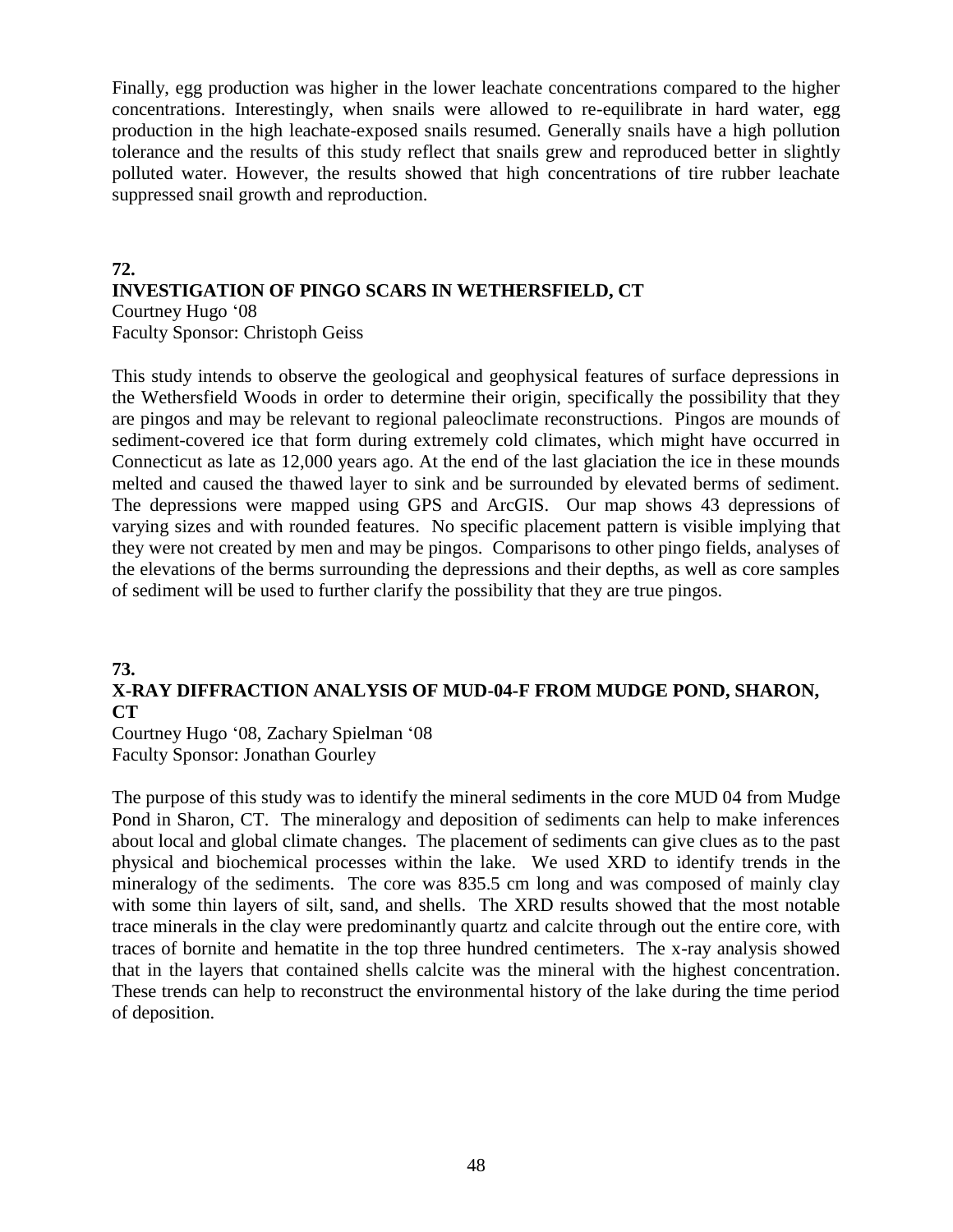#### **74. TOXICITY OF HISTAMINE ANTAGONISTS ON AQUATIC ORGANISMS** Nikki LaBella '06

Faculty Sponsor: Alison Draper

Pharmaceutical contamination of surface water has become an increasing concern due to the potential negative implications for aquatic organisms and human health. The design of once-aday pharmaceuticals to enhance compliance has resulted in drugs that resist breakdown in wastewater treatment systems and thus, release pharmaceuticals into surface water. Because some of the most commonly prescribed pharmaceuticals are the histamine antagonists, the following drugs were used in toxicity tests: cimetidine, famotidine, nizatidine, ranitidine, astemizole, rompheniramine, diphenhydramine, fexofenadine, hydroxyzine, loratadine, promethazine, and pyrilamine. The toxicity of these drugs was examined on *Selenastrum capricornutum*, *Lemna minor*, *Ceriodaphnia dubia*, *Daphnia magna*, and *Pimephales promelas*, all cultured according to Standard Methods. Exposures were performed using 10 ppb of each drug in the appropriate medium. A two week static assay was performed on *S. capricornutum* and growth was no different in exposed cultures than in control cultures. In a 96 hr static assay, *L. minor* also exhibited little difference in growth when exposed to drugs compared with the control. A 48 hr static assay was conducted on *C. dubia* and *D. magna* and there was no difference in the mortality rate in treated organisms compared to controls. *P. promelas* underwent a 96 hr static renewal assay in which the drugs also had little effect on the mortality rate. Based on this research, detrimental effects from histamine antagonists at these low, environmentally relevant concentrations are improbable, but environmental effects may be observed with higher concentrations or more susceptible organisms.

## **75. LOSS OF OPEN SPACE IN WETHERSFIELD, CT**  James Gary Moffat '08

Faculty Sponsor: Christoph Geiss

The loss of urban green space over the last 30 years is a significant environmental issue that continues to occur to this day. Urban sprawl carries severe environmental consequences. Land that was once dedicated solely to farming or remained an untouched forest is now being used for mega mansions and neighborhood developments. The local watersheds, wetlands, and ecosystems are being significantly altered in order to build another neighborhood in a once uninhabited land. The goal of this project is to illustrate how much land was lost in Wethersfield, Connecticut over the period of its heaviest development. Using ArcMap, a geographic analysis program, we put together aerial photos of the region roughly every decade and determined whether each land parcel in the town was open space. Through the use of ArcMap we were able to create several working maps that sufficiently illustrated the loss of urban green spaces in Wethersfield. The loss of open spaces in Wethersfield was large as illustrated by our final maps. We conclude that it is vital for the Wethersfield town council to continue to fight for open spaces in their town. The development of the few remaining open spaces would significantly stress the surrounding ecosystem and watershed.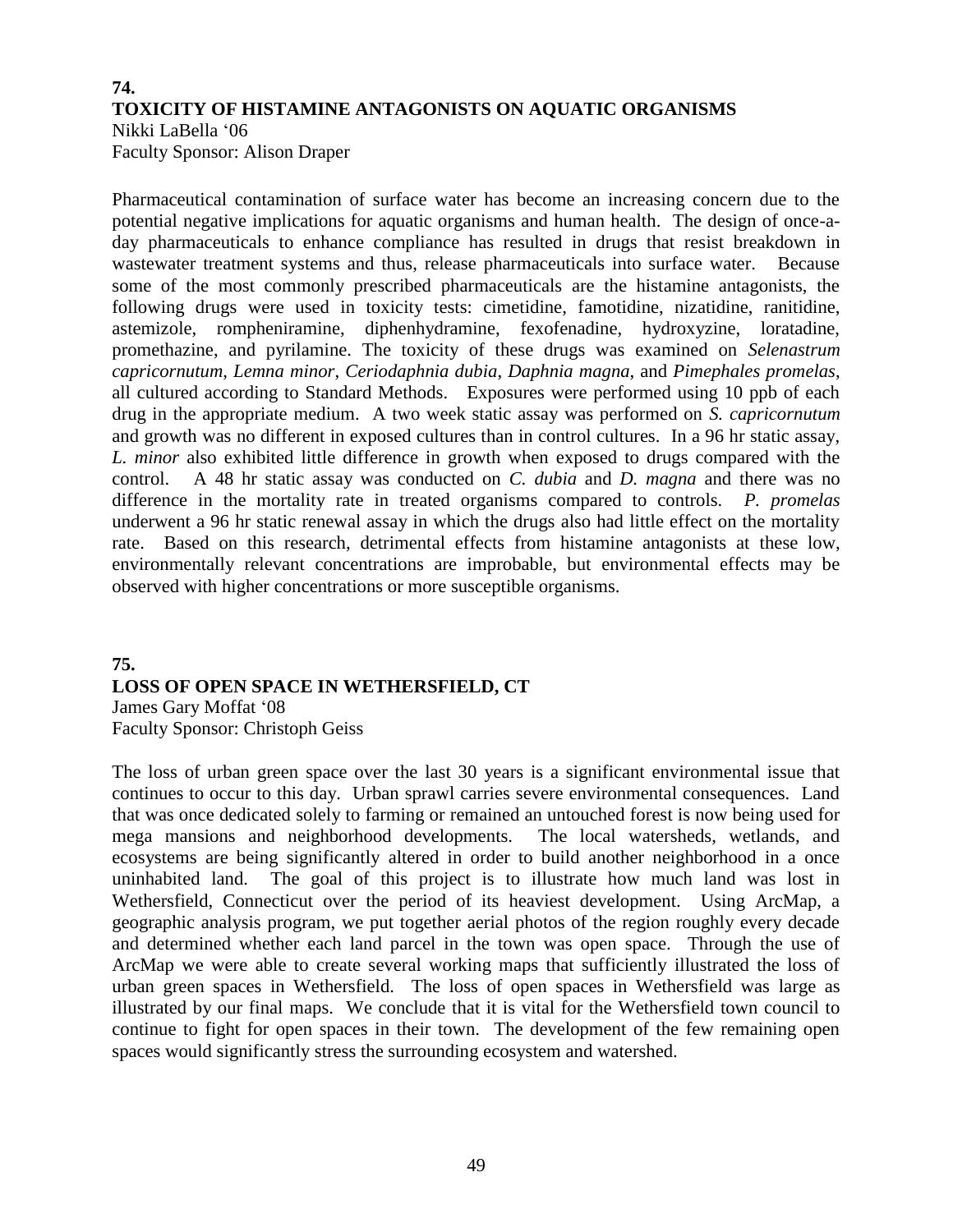#### **76. ARM SAMPLING DETERMINES THE HISTORIC MAGNETIC LEVELS IN SOIL AT A POND IN NORTHWESTERN CT**

Michael Ottariano '07, William Strong '06 Faculty Sponsors: Jonathan Gourley, Christoph Geiss

We tested the magnetic properties of a sediment core from Mudge Pond, Sharon, CT, in 2004. Using data from a previous study on magnetic susceptibility, combined with our data, we tested levels of magnetic remanence (ARM), finding small magnetite, maghemite, and hematite minerals within the core. It was clear from visual analysis of the core sample that variations of sedimentary composition were present. Near the surface of the pond the sediment contained small black particles, which suggested the presence of rich organic matter. Also near the surface, there was very little magnetism, which could be an indication that organic materials hold little or no magnetic properties. Close to five meters down there was a significant increase in the magnetic properties of the core sample where high levels of iron minerals were detected using the magnetic susceptibility test. It was clear that towards the bottom of the core magnetism increased and must be a result of a change in geologic conditions of the area.

#### **77.**

## **INVESTIGATION INTO THE DYNAMICS OF FINFISH FISHERY IN SOUTH CAICOS** Kelly Rice '06

Faculty Sponsor: William Church Aaron Henderson, School for Field Studies

Although commercial pressure on the finfish fishery in South Caicos is currently minimal, increases in demand and economical favorability are making it important to further understand the complexities and intensity of the finfish fishery. A total of 49 fishermen surveys were standardized and conducted at the two main fish docks in Cockburn Harbor, South Caicos. The baseline data collected with these surveys includes engine sizes and locations fished. Furthermore, it was found that only 19% of fishermen surveyed included finfish as part of their targeted species with only 4% targeting finfish alone. It was also found that 100% of the finfish catch remains within the Turks and Caicos Islands with more than 50% never leaving South Caicos. Less than one quarter of fishermen surveyed reported their fishing efforts as intentional with 16% reporting their catch as bycatch in lobster traps. Of those surveyed with finfish catches 66% used the Hawaiian sling as gear for harvest. This study suggests that the finfish industry is dominated by subsistence and opportunistic efforts, however, there remains a large potential for growth. It is recommended that the information collected in this research be used as baseline data and continued researched be conducted to monitor the growth and health of the finfish fishery in South Caicos.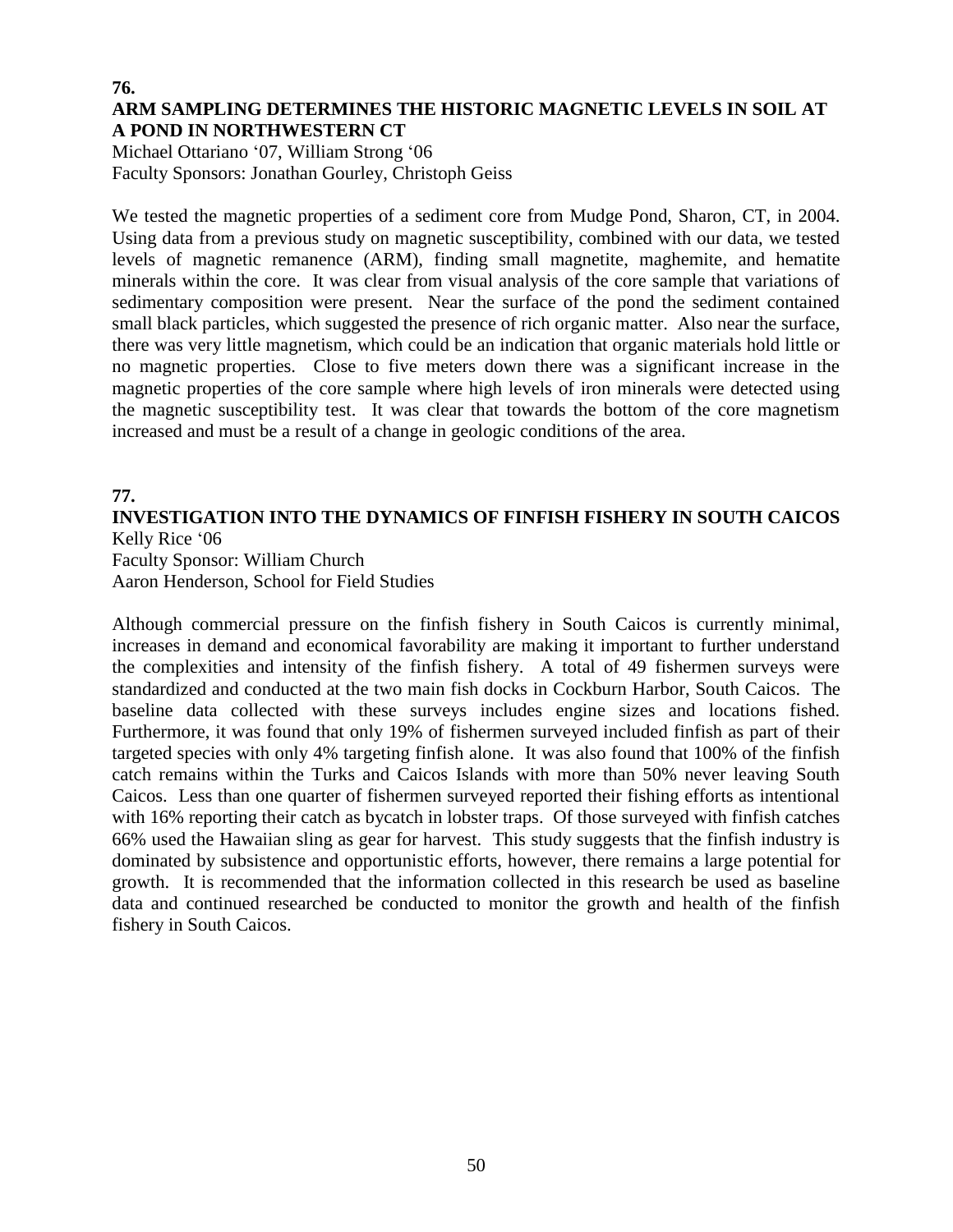#### **78. PETROGRAPHIC ANALYSIS OF LAKE CORE FROM MUDGE POND, SHARON CT**

Michelle Smith '08, Lorenzo Bellard '07 Faculty Sponsors: Christoph Geiss, Jonathan Gourley

In an effort to understand greater the prior climate of Connecticut twenty samples from one sediment core (Core MUD 04-F), taken from Mudge Pond, Sharon, CT in 2004. The percentages of four key components: organic matter, organisms (diatoms), carbonates, and quartz and feldspar were estimated. A petrographic microscope was used to examine the prepared slides. Each slide was prepared by selecting specific samples from the core at varied depths mixing it with one drop of distilled water on a microscope slide and dried out on a hot plate. A correlation between the composition of the samples and the depth from which the sample were taken was found. The shallow depths contained a greater composition of organics and organisms (diatoms) and at the deeper positions there was a greater composition of carbonates, quartz and feldspar.

#### **79.**

## **A PALEOMAGNETIC ANALYSIS OF FIDDLER LAKE, WIND RIVER RANGE, WYOMING**

Jacques Swanepoel '07 Faculty Sponsor: Christoph Geiss

A paleomagnetic study was conducted on a sediment core taken from Fiddler Lake, Wind River range, Wyoming. A total of 106 samples spanning approximately 6000 years of continuous sedimentation were analyzed for changes in the direction of the earth's magnetic field. Since the sediment cores were unoriented with respect to geographic North, this study is limited to the reconstruction of variations in inclination. The results from Fiddler Lake were compared to a similar paleomagnetic study done on nearby Louis Lake in order to establish the reliability of the paleomagnetic records from both sites. In an attempt to date our magnetic record comparisons were made with studies performed on Fish Lake (Oregon) and Lake St. Croix (Minnesota) but our record is too short to obtain a high-quality estimation of where Fiddler Lake fits in. Samples from the top of the core were to weakly magnetized to obtain accurate measurements with our magnetometer. Further measurements will be required to make an accurate comparison from lake to lake and to ultimately determine the age of Fiddler Lake.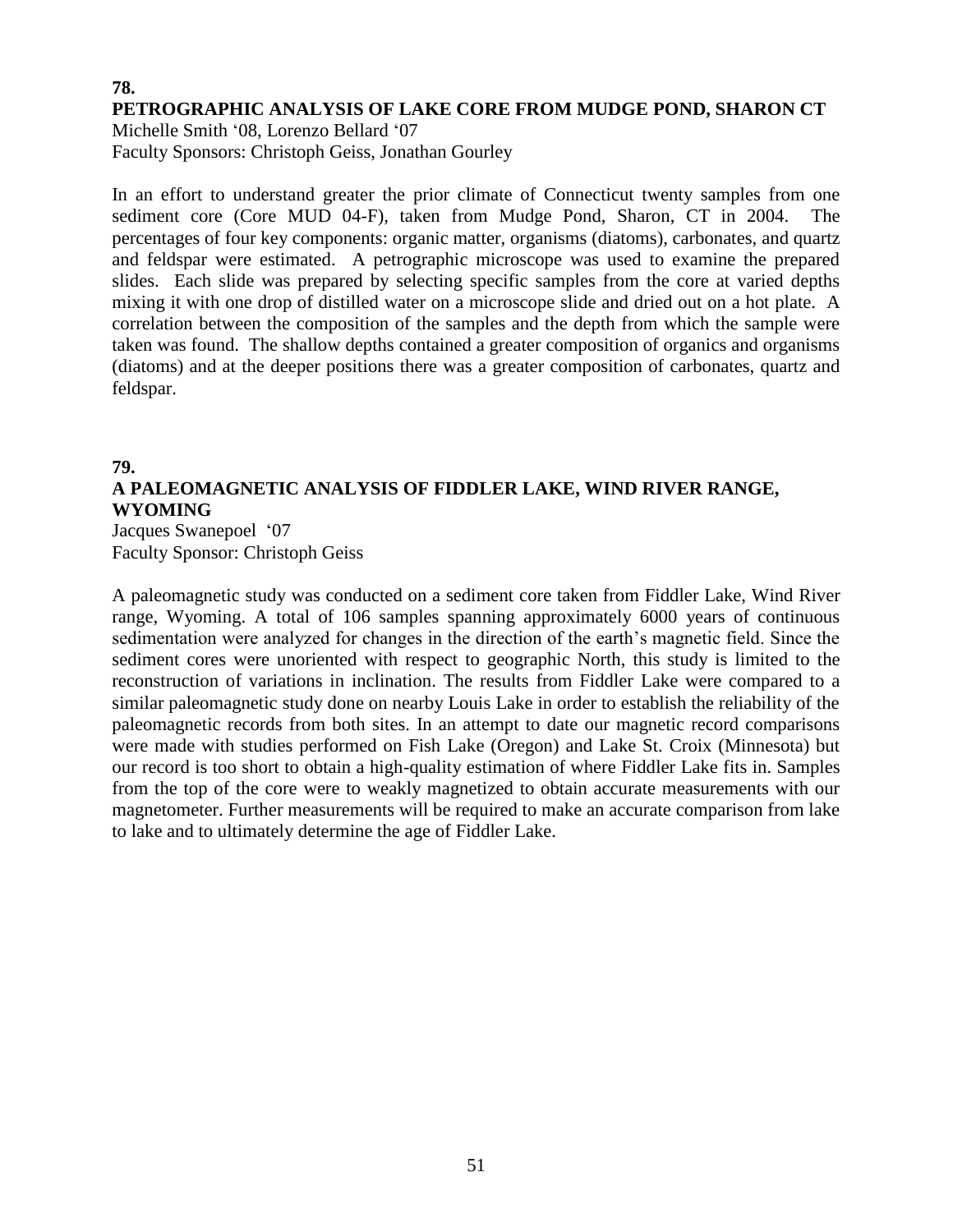## **HEALTH FELLOWS**

#### **80.**

#### **THE GEOGRAPHIC DISTRIBUTION OF MILD-SEVERE PERSISTENT PEDIATRIC ASTHMA IN HARTFORD PATIENTS OF THE CONNECTICUT CHILDREN'S MEDICAL CENTER**

Scott Dale '07

Faculty Sponsor: Laurel Baldwin-Ragaven

Karen Daigle MD, Pulmonary Medicine, Connecticut Children's Medical Center

High rates of asthma within the city of Hartford have been correlated with low household income and being of Hispanic descent. The goals of this study were to further understand the distribution of asthma within Hartford, and to assess whether the Connecticut Children's Medical Center (CCMC) Pulmonary Clinic sees a representative sample of patients from the local community. The geographic distribution of children with mild-severe, persistent asthma who live in Hartford and visit CCMC was analyzed for possible patterns. Distribution was based on the child's primary residence and location of school. Analysis was conducted using ArcGIS mapping software. The study involved two parts. The first was a retrospective chart review of cases with the inclusion criteria:  $\langle$  age 18 years; office visit to the Pediatric Pulmonology Clinic in 2005; mild-severe, persistent asthma as defined by the National Asthma Education and Prevention Program; primary residence in the city of Hartford. The sample size was 200 patients. The following demographic and clinical data were extracted: date of birth, gender, race/ethnicity, asthma severity, duration of symptoms, health insurance plan, census tract of primary residence. In the second part of the study, information about school location and attendance was obtained via a written questionnaire. The questionnaire was offered to a subset of the cases identified by chart review who meet the following inclusion criteria: school-aged (5-18 years); attend the Pediatric Pulmonary clinic in spring of 2006. This part of the study is ongoing due to a lack of significant numbers of responses. The distribution of asthma cases per school will be analyzed for possible patterns, hopefully reflecting the distribution of cases across different areas of the city.

#### **81.**

#### **THE CORRELATION OF BLOOD PRESSURE ELEVATION TO SEVERITY OF ILLNESS IN CHILDREN WITH GUILLAIN-BARRÉ SYNDROME**

Carrie Edwards '08

Faculty Sponsor: Sarah Raskin

Francis DiMario MD, Director, Department of Neurology, Connecticut Children's Medical **Center** 

Acute inflammatory demyelinating polyneuropathy, more commonly known as Guillain-Barré syndrome (GBS), is a neurologic disease that affects the peripheral nervous system through demyelination of both motor and sensory nerves. It presents most often due to previous infectious illness, such as Epstein-Barr virus, febrile gastrointestinal illness, or upper respiratory illness. GBS is suspected to be an acquired, immune-mediated disease with an incidence in adults of 0.4 to 1.7 per 100,000 and in children  $(\langle 18 \rangle)$  of approximately 0.5 to 1.5 per 100,000. The clinical presentation of GBS is symmetric weakness and decreased reflexes (hyporeflexia or areflexia) as well as sensory disturbances. During the course of the illness there can be many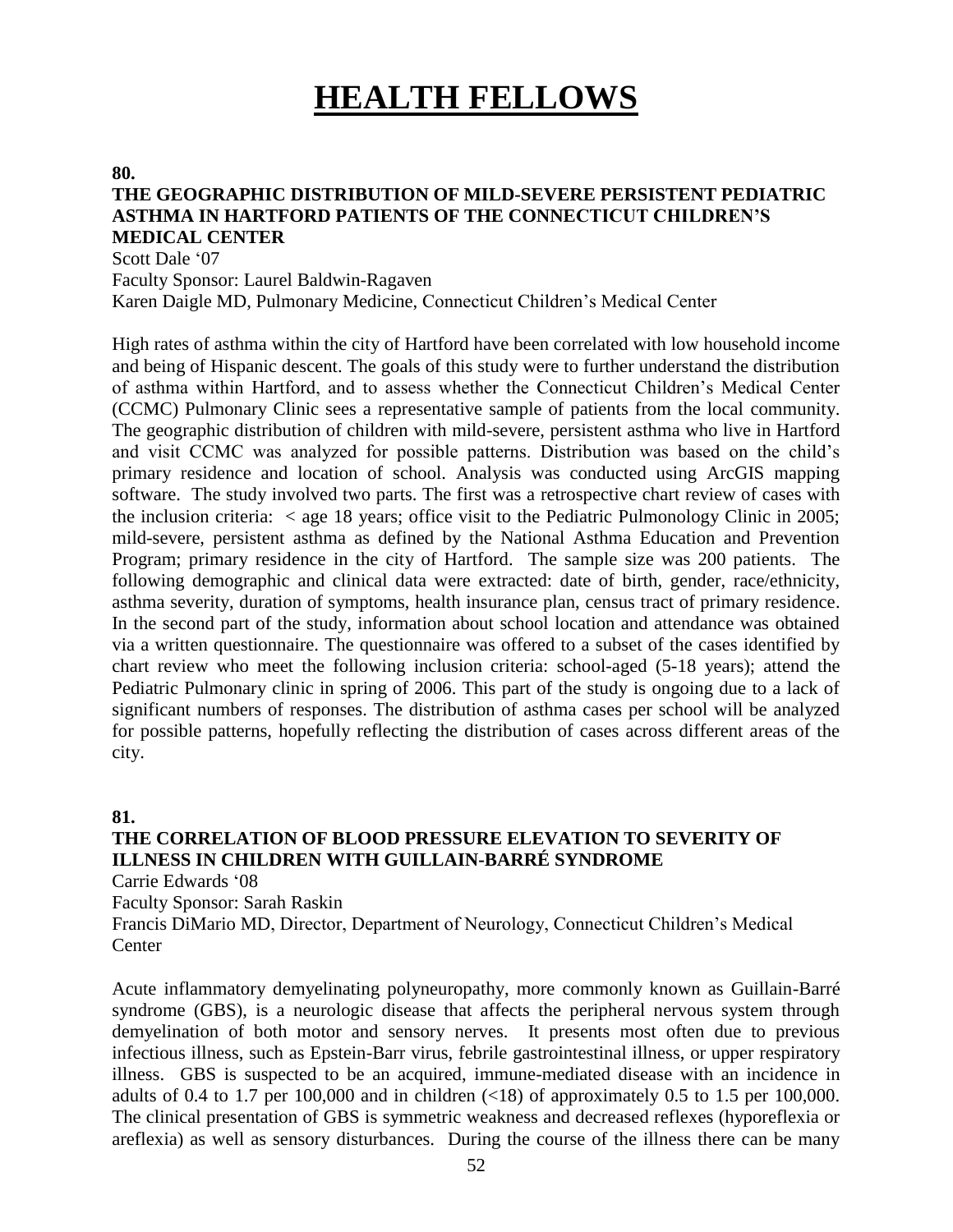complications, due to both paralysis and autonomic nervous system dysfunction. Hypertension, or elevated blood pressure, has been found to be a prevalent complication in adults with GBS; 22% to 61% of adult patients with GBS had an occurrence of hypertension. One study on a group of 30 children with GBS found that 66.7% experienced hypertension. A preliminary positive correlation of hypertension to severity of Guillain-Barré in children has been suggested. In this study, we are determining whether there is a correlation between blood pressure and severity of Guillain-Barré syndrome in children. We postulated that blood pressure can serve as a prognostic indicator for the severity of the course of the illness. Knowing what the prognosis of the child will be ahead of time, allows patients, parents, and doctors to anticipate such drastic symptoms of GBS. Methods: We performed a retrospective chart review of 24 children who were hospitalized at Connecticut Children's Medical Center for Guillain-Barré syndrome. We recorded daily blood pressure as well as other relevant clinical data, such as autonomic nervous system dysfunctions and length of hospital.

#### **82.**

## **QUALITY OF LIFE IN THE FIRST YEAR FOLLOWING DIAGNOSIS OF PEDIATRIC INFLAMMATORY BOWEL DISEASE: EFFECT OF A POSITIVE FAMILY HISTORY**

Abigail Garrity '07

Faculty Sponsor: Laurel Baldwin-Ragaven

Jeffrey Hyams MD, Department of Gastroenterology, Connecticut Children's Medical Center

Background and Aims: There are little data on health related quality of life (HRQOL) in children with inflammatory bowel disease (IBD). The aim of this study is to evaluate changes in HRQOL in a cohort of newly diagnosed children over the year following diagnosis and to determine whether a family history of IBD has an influence on outcome. Methods: Data from a prospective, multi-center observational registry recording clinical, laboratory, and humanistic outcomes in newly diagnosed children between the ages of nine and 16 with IBD were examined to identify study subjects. IMPACT-35, a previously validated health related quality of life (HRQOL) measurement, was used to record HRQOL at diagnosis and at one year. Notation was made of the presence or absence of IBD in a parent or sibling of the proband. Results: 206 subjects met inclusion criteria (mean age 12.65, 46.4% female). 13.6% had a parent or sibling with IBD. Total IMPACT-35 scores and individual domain scores did not differ at diagnosis and one year after diagnosis between groups. At diagnosis, children with a family history of IBD were more worried about flare ups and felt worse than children without a family history of IBD. Children with a family history were also less bothered by taking medicines. Most notably, children with a family history of IBD did not improve on the worry score one year after diagnosis. Discussion: Although there were few differences between children with a family history of IBD and those without, children with a positive family history were more worried. These findings have may important implications for treatment and intervention strategies in children with a family history of IBD. Further investigation of the influence of a family history of IBD on quality of life in children with IBD should be done using a larger sample size.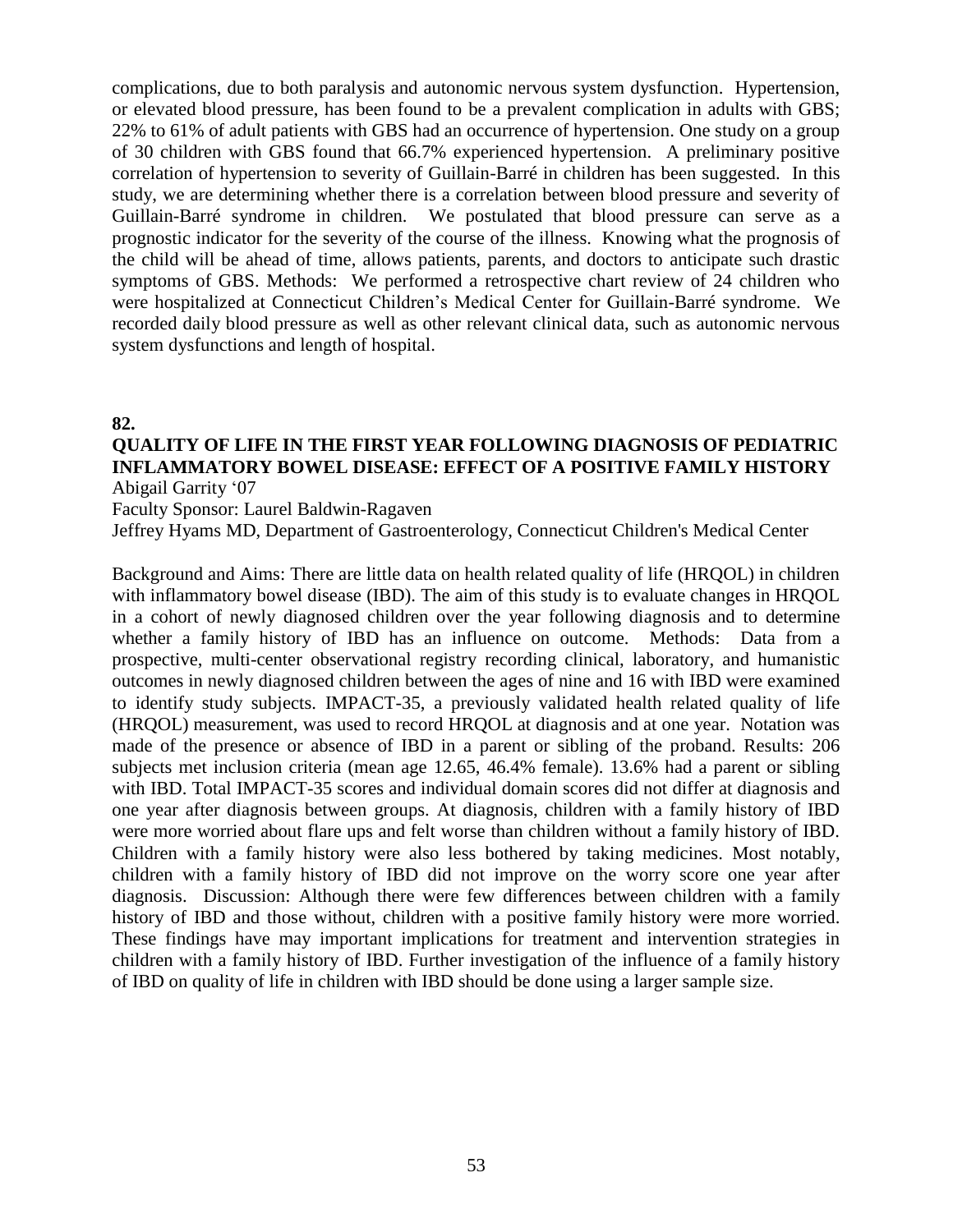#### **83. AMYGDALA ACTIVATION DURING UNCERTAINTY IN FEAR CONDITIONING** Becket Greten-Harrison '07, Seth Shipman, Institute of Living Faculty Sponsor: Sarah Raskin

Robert Astur Ph.D., Principal investigator, Institute of Living

Amygdala activation in the limbic system is critical for the development of fearful behavior. The amygdala is first activated to induce fearful behavior and is then deactivated once anxious behavior has been learned (Buchel, 2000). Amygdala activation has been observed in brain imaging studies and by examining skin conductance response (SCR) to threat conditions using electrical shock. It was of interest to examine whether a stimulus that did not always predict a shock would illicit a greater fear response than one that would predict a shock 100% of the time. In this fear conditioning protocol, subjects are shown a series of three different shapes in three phases, a baseline phase, acquisition phase, and extinction phase. In all three phases, SCR and electrocardiogram are recorded. Shocks are administered during the acquisition phase, (one shape shocks 100% of the time, one 50% of the time, and one 0% of the time), and it is determined if the subject has conditioned to the shock if SCR response increases when a shock shape is presented during the extinction phase. Functional magnetic resonance imaging (fMRI) data are also collected to determine whether significant activation occurs in the amygdala when the shapes predicting shock are displayed. Preliminary results indicate that subjects show a significant SCR response following the shocks as well as the shapes predicting the shock 100% of the time. Additional analyses are underway to determine whether the amygdala is activating during these conditions, and whether the shape predicting shocks 50% of the time results in greater or less SCR than the other shapes. It is hypothesized that the shape that shocks half the time will illicit the greatest fear response from the subject because of the uncertainty of whether the shock will come followed by the 100% shape and then the 0% shape.

#### **84.**

#### **MOTIVATING FACTORS BEHIND THE DECISION TO MOVE INTO ASSISTED LIVING: A SURVEY OF CONNECTICUT ASSISTED LIVING RESIDENTS**  Jacquelyn Harvey '06 Faculty Sponsor: Sarah Raskin

Patrick Coll MD, University of Connecticut Medical Center

Reports by the Assisted Living Federation of America (ALFA) and the State of Connecticut housing authority indicate that the purpose of Assisted Living facilities (ALF) is residential. The American Geriatrics Society reported that ALFs must focus on the medical model of housing as opposed to purely residential. In an effort to gauge the consumer's perspective on the conflicting reports of the primary goals of ALFs, a comprehensive survey including questions focusing on the motivating factors behind the decision to move into an ALF using a five-point Likert scale was distributed. The surveys were distributed to 250 ALF residents in Connecticut along with prepaid return envelopes after an initial pilot survey of 5 ALF residents. With the permission of each ALF, the surveys were delivered directly to the mailboxes of individual residents. Return responses were addressed to the University of Connecticut's Center on Aging for collection. The data was analyzed using the Statistical Package for Social Sciences (SPSS). T-tests were run to compare the opinions of several groups of residents, including male v. female, under 85 v. over 85 years of age, and previous experience v. no previous experience in with ALFs. Results of this study are currently pending.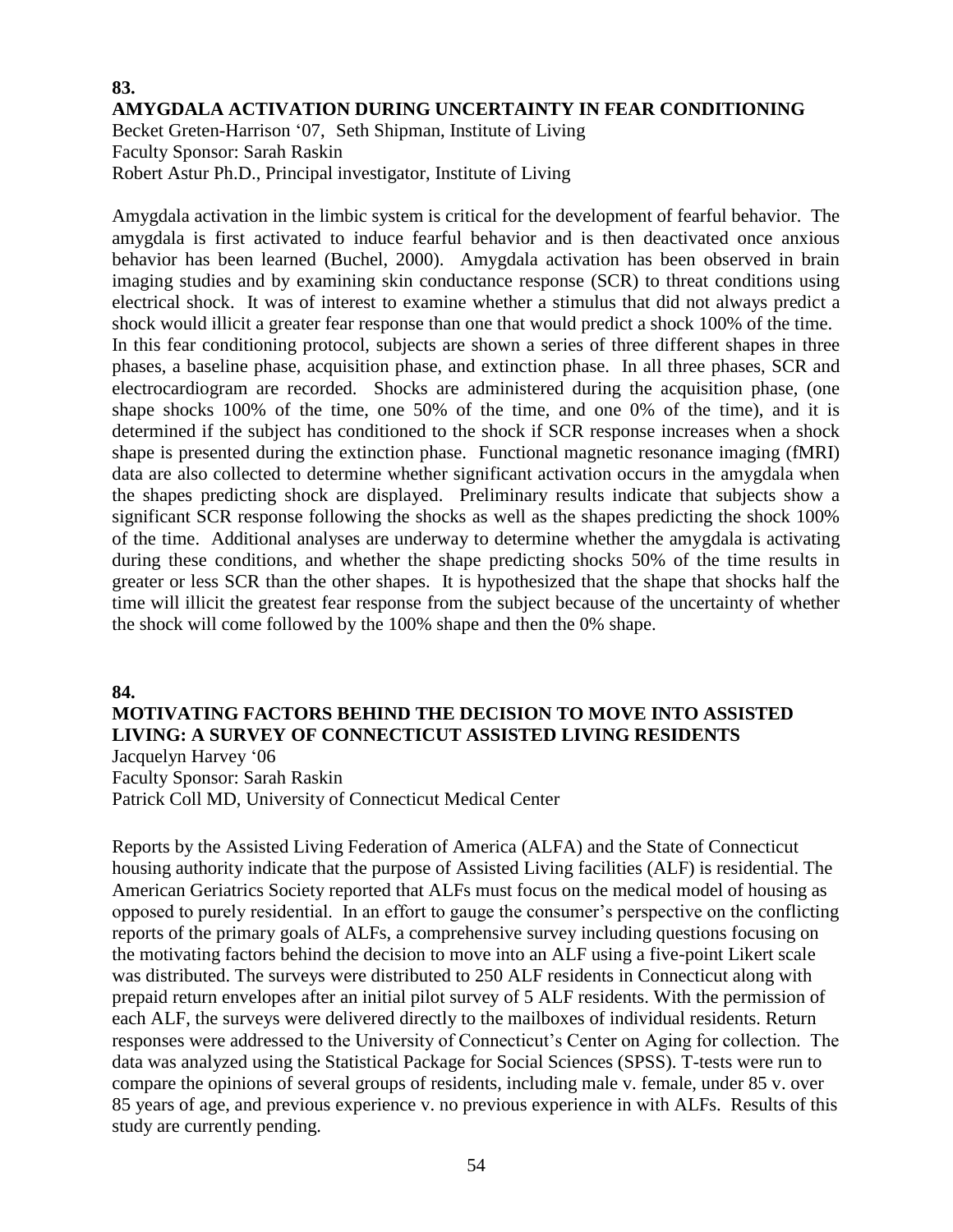#### **85. FACTORS CONTRIBUTING TO POST-PARTUM HYPOTHERMIA IN VERY LOW BIRTH WEIGHT (VLBW) INFANTS**

Todd Morrison '07

Faculty Sponsor: Laurel Baldwin-Ragaven

James Hagadorn MD MS, Department of Neonatology, Connecticut Children's Medical Center

Background: Hypothermia is a common and potentially serious problem in newborn VLBW (<1500 g) infants admitted to the Neonatal Intensive Care Unit (NICU). These infants are at a higher risk for developing hypothermia due to their physical and metabolic limitations. Other factors may also potentially contribute to rapid heat loss during the initial moments of life.

Objective: The purpose of this study is to identify clinical factors predisposing VLBW infants to hypothermia on Connecticut Children's Medical Center (CCMC) NICU admission.

Methods: In this retrospective study, the medical records of a two-year cohort of VLBW infants admitted to the CCMC NICU were reviewed. It was hypothesized that post-partum hypothermia in VLBW infants was a non-random outcome of delivery associated with identifiable and potentially modifiable clinical factors. The data collected included clinical factors immediately pertinent to temperature control (i.e., infant demographics, resuscitation measures used, and the duration of time between delivery and admission to NICU). The data was described by means of univariate and multivariate regression analyses using commercial statistical software. Clinical factors independently associated with admission hypothermia were identified, adjusting for the effects of biological confounders such as birthweight and gestational age.

Results: The results of this study outline the degree to which admission hypothermia in VLBW infants is a problem in the CCMC NICU, suggest modifications to the immediate post-partum care of VLBW infants that may reduce admission hypothermia and provide baseline information regarding the incidence of post-partum hypothermia that will allow subsequent documentation of improvement.

#### **86.**

## **RELATIONSHIP BETWEEN OBSESSIVE BELIEFS IN OCD AND TREATMENT OUTCOME**

Karen E. Mulak '06 Faculty Sponsor: Sarah Raskin David Tolin PhD, Anxiety Disorders Center, Institute of Living/Hartford Hospital

The cognitive-behavioral model of obsessive-compulsive disorder (OCD) posits that maladaptive beliefs elicit anxiety and compulsive behaviors. The model further suggests that cognitive behavioral therapy (CBT), incorporating exposure and response prevention, acts by reducing the strength of obsessional beliefs. Therefore, a reduction in the strength of obsessive beliefs should correlate with a reduction in compulsive behavior, and thus OCD severity.

The present study will consist of an archival review of adult OCD outpatients (N=44) who received CBT for OCD at an outpatient anxiety clinic. Analyses will test the relationship between obsessions and compulsions by looking at whether changes from pre- to post-treatment in strength of obsessional beliefs as measured by the Obsessional Beliefs Questionnaire (OBQ; OCCWG, 2001, 2003) relate to changes in OCD symptom severity and other measures of illness, as measured by the Yale-Brown Obsessive-Compulsive Scale, Clinician's Global Impression, and Sheehan Disability Scale. We predict that reductions in OBQ scores will correlate positively with reduction in the severity measures, consistent with the cognitive-behavioral model of OCD. Additionally, the study will look at whether obsessional belief type, determined by the OBQ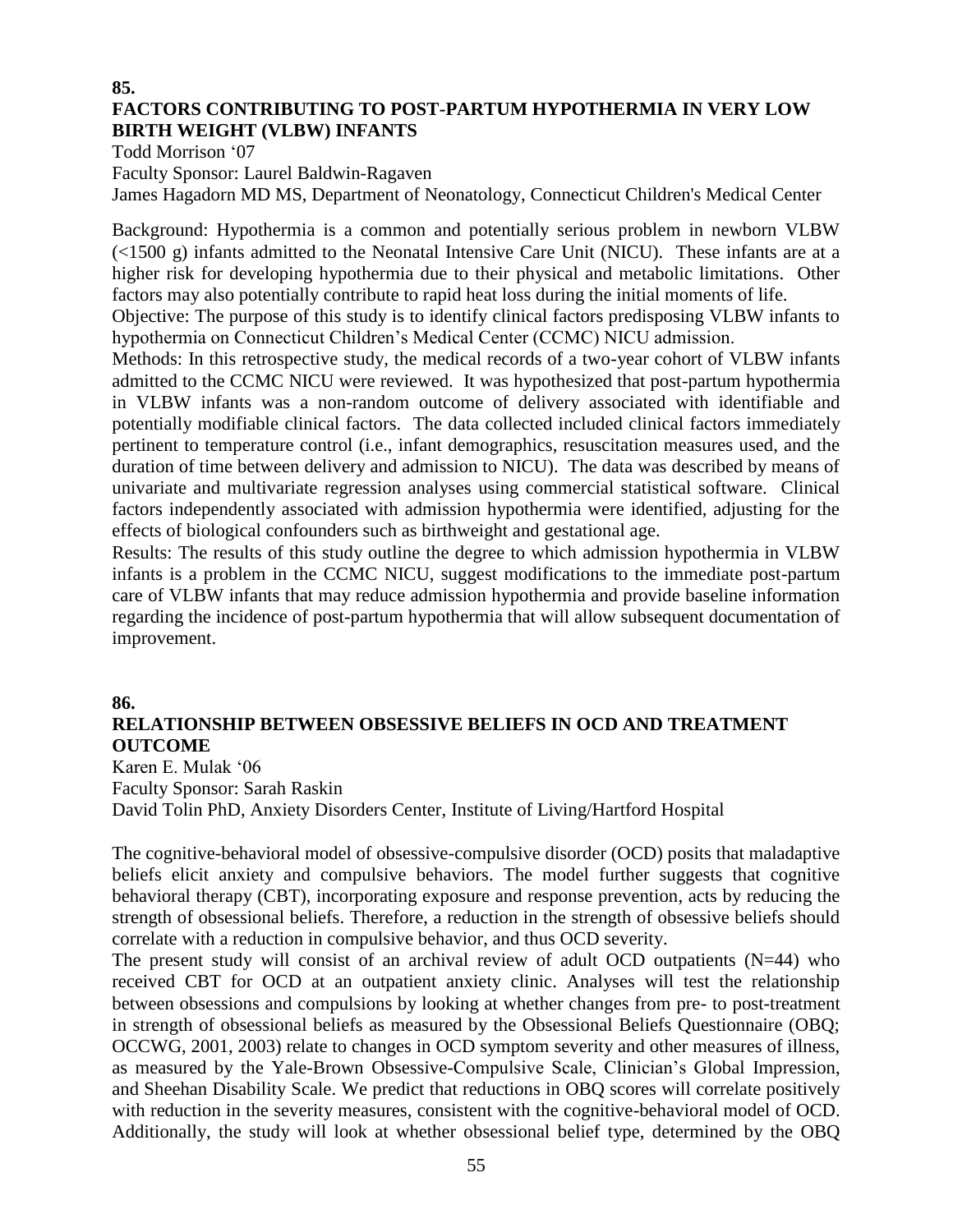subscales, predicts CBT treatment outcome, measured by pre- and post-treatment changes in YBOCS score, controlling for pre-treatment severity. We hypothesize that patients who endorse exaggerated beliefs about threat will show a greater decrease in YBOCS scores, whereas patients endorsing perfectionist beliefs will show an attenuated treatment response.

Obsessive Compulsive Cognitions Working Group\* (2001). Development and initial validation of the Obsessive Beliefs Questionnaire (OBQ) and the Interpretation of Intrusions Inventory (III). Behaviour Research & Therapy. 39, 987-1006\* co-coordinator.

Obsessive Compulsive Cognitions Working Group (2003). Psychometric Validation of the Obsessive Beliefs Questionnaire and the Interpretation of Intrusions Inventory: PartI.Behaviour Research and Therapy, 41, 863-878.

**87.**

### **CHILDHOOD COUNSELING OF VITAMINS AND MINERALS: HOW WELL DO CONNECTICUT'S PEDIATRICIANS, FAMILY PRACTITIONERS AND NURSE PRACTITIONERS FOLLOW CURRENT RECOMMENDATIONS?**

Sara Thiede '06

Faculty Sponsor: Laurel Baldwin-Ragaven Hugh Silk MD, UConn School of Medicine

Vitamins and minerals are essential to the health of an growing children. Most family physicians (FM's), pediatricians (ped's), and nurse practitioners (NP's) are knowledgeable about recommending fluoride and calcium for their pediatric patients. Calcium is vital for bone strength and linear growth, as well as the proper functioning of nerves and muscles. Fluoride is important for dental health. Inadequacy of vitamin D prevents proper calcium absorbed in the intestine, and bones development in children. The American Academy of Pediatrics (AAP) has recently recommended Vitamin D supplementation. The current level of Vitamin D counseling by family physicians, pediatricians and nurse practitioners in Connecticut is not well known. In this study, I worked with two physicians from the University of Connecticut, Dr. Hugh Silk and Dr. Thomas Trojian. We hypothesize that that there is a difference in the rate of counseling of Vitamin D supplementation between FM's and ped's, as well as a difference between NP's and MD's. A self-reporting survey was sent to pediatric primary care providers in the state of Connecticut to evaluate the frequency of assessment of vitamin and mineral consumption, as well as the accuracy of counseling regarding supplementation. Our analysis specifically examines the frequency and accuracy of Vitamin D counseling by pediatricians, family practitioners and nurse practitioners in Connecticut. To date, 284 completed surveys have been returned. Of those who responded, 134 are FM'S, 112 are ped's, and 38 are NP's. Initial analysis indicates statistically significant correlations between the type of practice and the frequency of counseling on Vitamin D. The initial results of the means of the self-reported survey indicate that FM's self report the lowest rating of importance of Vitamin D. A full analysis of the results is being completed.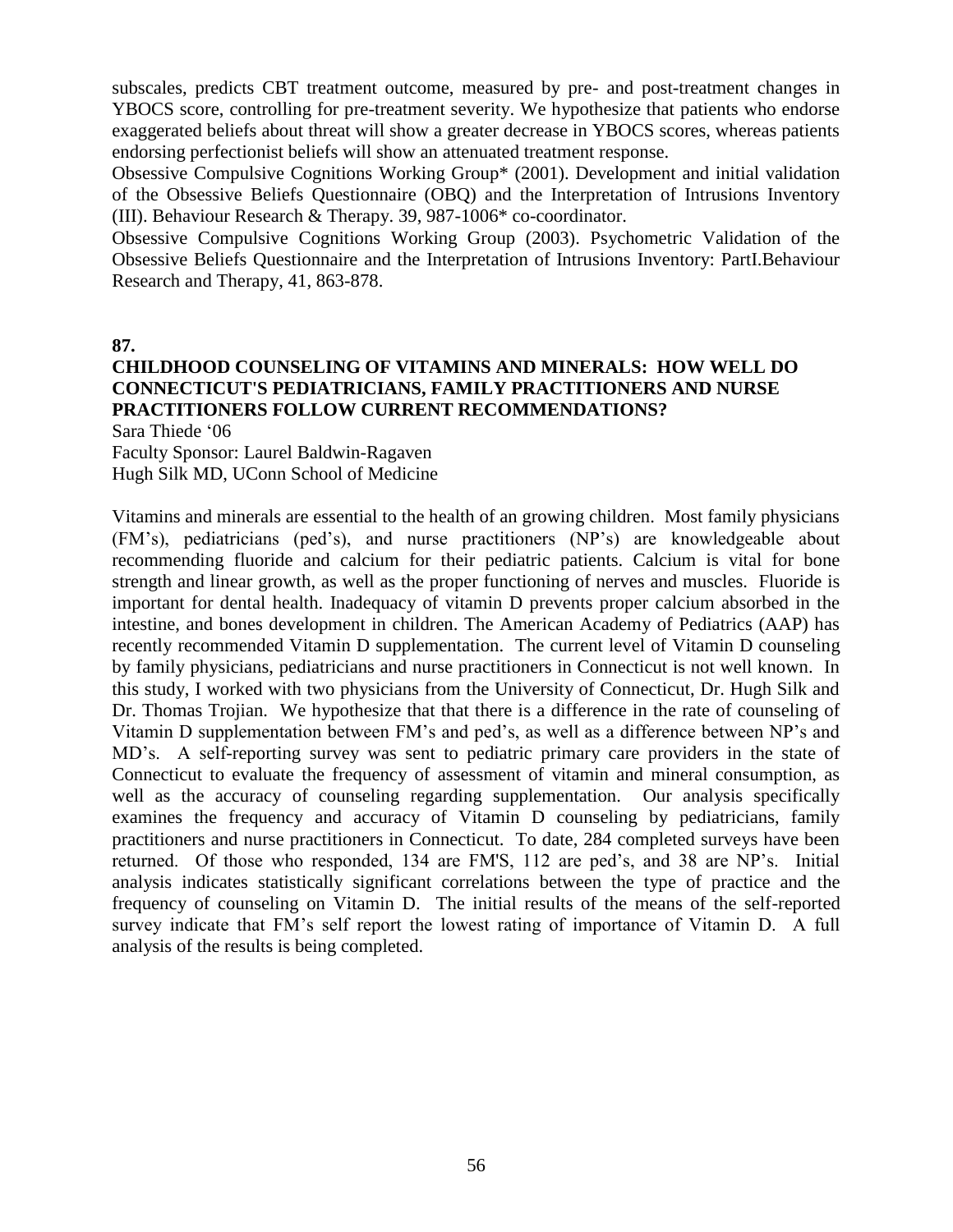# **MATHEMATICS**

#### **88. THREE COUNTRY ARMS RACE**

Douglas Goodman '06, Jacob Becker '06 Faculty Sponsor: Philip Brown

This is a mathematical model for three countries in an arms race, derived from the Richardson arms race model for two countries. It will specifically explore the different possible combinations of fear, restraint, goodwill and grievances between all three countries simultaneously. Each case will result in multiple 3-D trajectories, contingent upon differing initial conditions, which will be plotted and solved numerically.

**89.**

## **LOCATION MODEL: AN ANALYSIS OF STRATEGIC PLACEMENT OF DAIRY QUEENS IN CANCUN, MEXICO**

Jennifer Kern '07 Faculty Sponsor: Philip Brown

Dairy Queen would like to extend its operations to several resorts in Cancun, Mexico. Ideally, Dairy Queen would build miniature ice-cream shops in resort lobbies. This would make for easy access from both the street and the beach. The resorts are located along a beach that is 1 kilometer long with 5,500 evenly distributed vacationers. The sun is terribly hot (a scorching 98 degrees!) and every person would like to buy an ice-cream cone as long is as it does not cost more than 44 pesos (US \$4). The transportation cost (buying flip-flops to get across the hot sand) will amount to 55 pesos (US \$5) for every one kilometer the vacationer has to walk. It costs Dairy Queen 8 pesos (US \$.75) to make an ice-cream cone and 3,863 pesos (US \$350) per day to operate each shop regardless of the number of ice-cream cones sold.

A location model will be used in determining how many Dairy Queens should be opened along a boardwalk in Cancun, Mexico. It will determine their specific location, most efficient price and the profits earned.

## **90. MONTE CARLO SIMULATION OF THE NBA LOTTERY DRAFT** Jaclyn Kupper '06, Matthew Anderson '08

Faculty Sponsor: Philip Brown

Using Monte Carlo Simulation, this project will replicate the NBA draft lottery. The lottery is currently set up so of the fourteen non-playoff teams, the worst team has the best chance (25%) of getting the first pick and the best team has the least chance (0.5%) of receiving the first pick. Using one thousand numbers, intervals will be established with lengths consistent with the ability of each team. When a number, produced by a random number generator, falls in a particular team's interval, they get next pick. This is continued until all the players are chosen.

The poster will explain the draft procedure and include a flow chart for the computer program and model a typical simulation.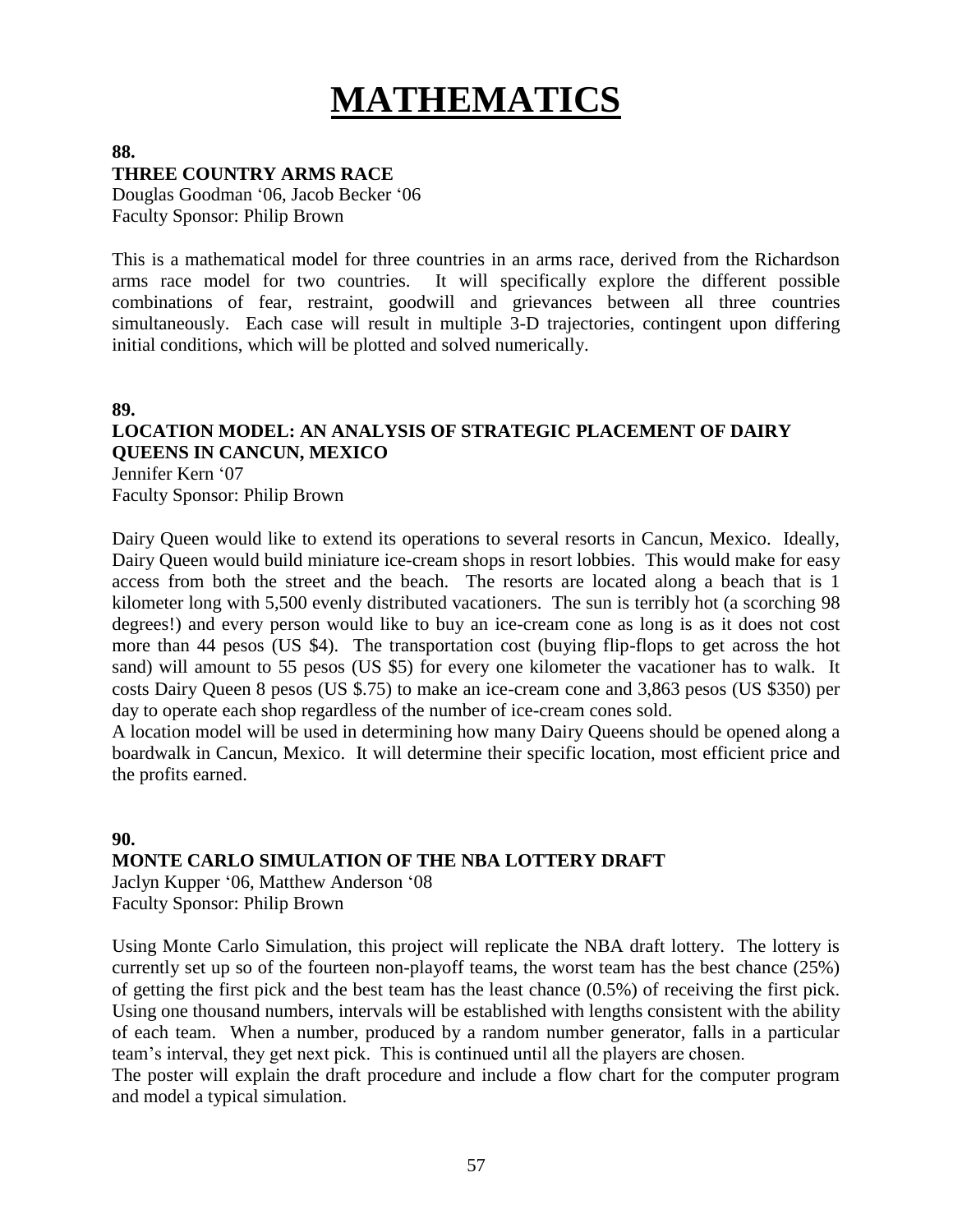#### **91. EASTER ISLAND PREDATOR-PREY MODEL**

Yang Liu '08 Faculty Sponsor: Philip Brown

We are making a poster project presenting a predator-prey model of Easter Island like the Lotka-Volterra predator-prey model. In this model, people are the predator and the resources that they use are the prey. The growth of humans depends on the prey and humans cannot survive without the prey thus leading to cycles of famine. The population boom and destruction of resources led to the eventual demise of the people on Easter Island. Our model will show this cycle.

## **92. AREA FIRE MODEL**

Matthew Miller '09 Faculty Sponsor: Philip Brown

Mathematical models have proved an effective tool in analyzing, and in some cases predicting, the outcome of an arms conflict. A model for conventional warfare typically involves the assumption that the loss of one country's soldiers is proportional to the number of soldiers in its enemy's army, such that, for countries x and y:

$$
\frac{dx}{dt} = -ay \qquad \qquad \frac{dy}{dt} = -bx
$$

 and direct fighting between soldiers in contemporary warfare has adopted a particular pattern. This system of differential equations can be solved to determine the outcome of such a conflict. This model, known as the direct fire model, follows an assumption of conventional warfare, meaning that each enemy knows the other's position. Modern combat has dramatically changed, Recent conflicts have been characterized by guerilla warfare, where the weaker enemy resorts to unorthodox methods of fighting in order to contend with a superior enemy. For purposes of this model, in guerilla warfare, one enemy is unaware of the position of the other, consequently decreasing the probability (with each shot) that they will kill the opposing force. Therefore, the equation for loss of soldiers over time for one country  $(x)$  remains the same, while the other  $(y)$ is affected by the interactions of soldiers, such that:

$$
\frac{dx}{dt} = -ay \qquad \qquad \frac{dy}{dt} = -bxy
$$

 was used to understand the difficulty America had in the Vietnam War, and will be used to The resulting analysis of this system of differential equations will indicate that guerilla war tactics are effective until the opposing (conventional) force x has ten times the force of y. When many guerilla soldiers are fighting there is a higher chance that they will be killed. This model analyze the present conflict in Iraq.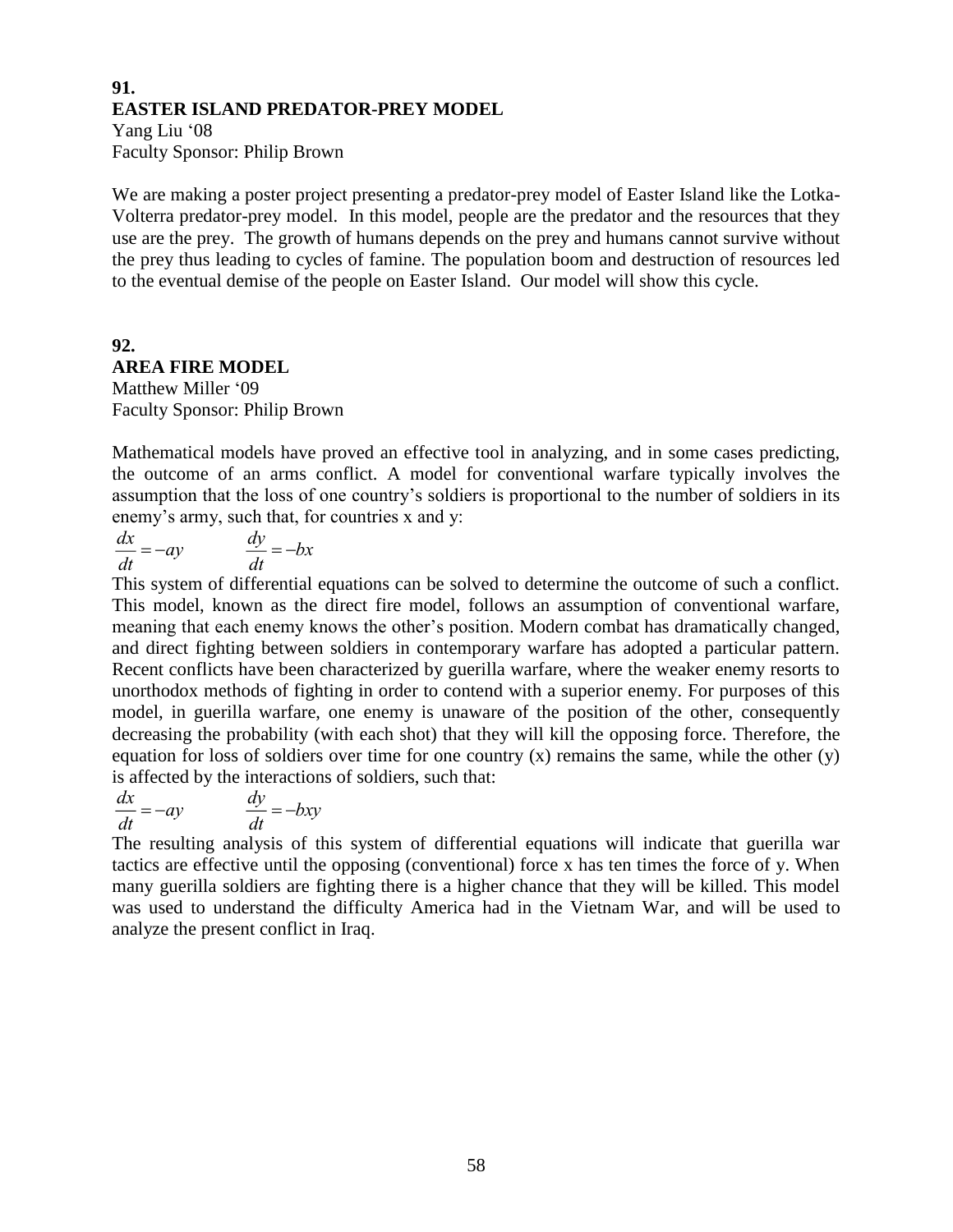# **NEUROSCIENCE**

#### **93.**

#### **EFFECTS OF NEONATAL ISOLATION ON BIDIRECTIONAL PLASTICITY IN THE BASOLATERAL AMYGDALA - DENTATE GYRUS SYNAPSE OF FREELY MOVING RATS**

Urey Chow '09, Kaitlin Haines '09 Faculty Sponsor: Harry Blaise

Neonatal isolation, a known emotional stressor, has been shown to impact memory processes by altering levels of synaptic plasticity in the hippocampus. Synaptic plasticity, which is measured by the changes in neuronal activity, is defined as bidirectional, incurring long term potentiation (LTP) in the positive direction and long term depression (LTD) in the negative direction. LTP can be defined as an increase in neuronal activity and synaptic strength, whereas LTD can be referred to as a decrease in synaptic strength. The basolateral amygdala (BLA) and dentate gyrus (DG) are two structures in the brain that have been linked to both emotion and learning and memory. Their interactions are thought to represent the neural mechanisms linking emotion to memory. In order to assess the effects of neonatal isolation on bidirectional synaptic plasticity in the BLA, neonates, ages 2 through 9 days, were isolated from their mothers in white noise chambers for one hour each day and then permitted to mature under standard conditions. Between 70-120 days of ages, animals underwent surgery to implant stimulating, recording, and ground electrodes in the BLA, dentate gyrus, and contralateral parietal cortex, respectively. After a one-week recovery period, the animals were stimulated with either a 100-pulse, 5-Hz burst stimulation to induce LTP, or a 900-pulse, 1-Hz sustained stimulation to induce LTD. Preliminary results indicate that there is an increase in synaptic strength of isolated compared to non-isolated animals, suggesting that neonatal isolation increases LTP in the BLA and DG. Conclusive results regarding LTD have not yet been obtained.

**94.**

#### **VISION, HEARING, AND TOUCH BASED ON SIGNAL & TACTILE TRANSDUCTION PATHWAYS ACTIVATED BY AUDITORY & VISUAL SIGNALS FROM THE ENVIRONMENT**

Vashon Donique '06 Faculty Sponsor: Sarah Raskin

These sensory systems function similarly to the signal-transduction pathways for many hormones. For vision, perhaps the best understood of the senses, two classes of photoreceptor cells exist: cones, which respond to bright lights and colors, and rods, which respond only to dim light. The photoreceptor in rods is rhodopsin, a 7TM receptor that is a complex of the protein opsin and the chromophore 11-cis-retinal. Absorption of light by 11-cis-retinal changes its structure into that of all-trans-retinal, setting in motion a signal-transduction pathway that leads to the breakdown of cGMP, to membrane hyperpolarization, and to a nerve impulse. Color vision is mediated by three discrete 7TM photoreceptors that utilize 11-cis-retinal as a chromophore and absorb light in the blue, green, and red parts of the spectrum. The instantaneous receptors for hearing are found in the hair cells of the cochleae, which contain bundles of stereocilia. When the stereocilia move in response to sound waves, cation channels will open or close, depending on the direction of movement. The mechanical motion of the cilia is converted into current flow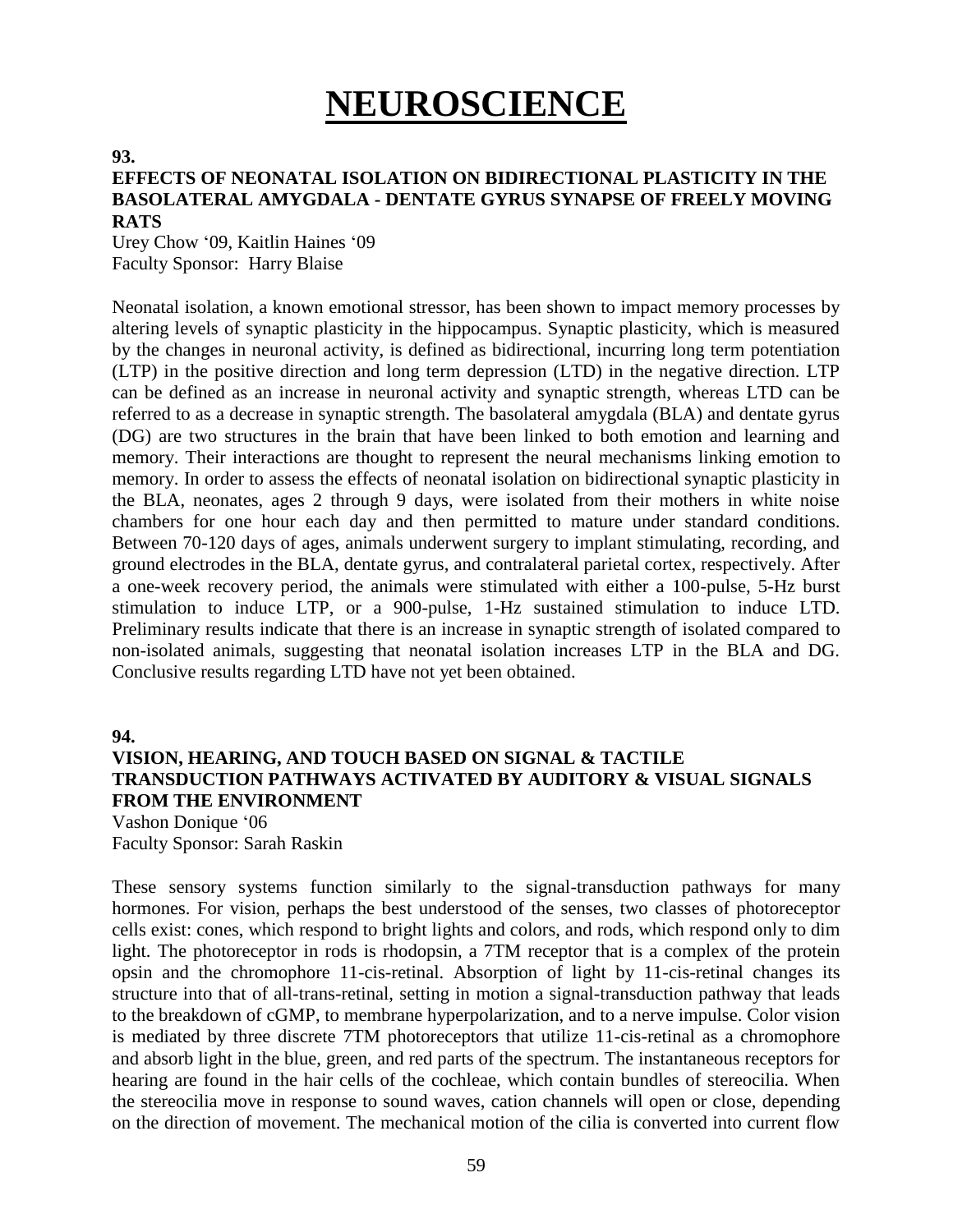and then into a nerve impulse. Touch, detected by the skin, senses pressure, temperature, and pain. Specialized nerve cells called nociceptors transmit signals that are interpreted in the brain as pain. A receptor responsible for the perception of pain has been isolated on the basis of its ability to bind capsaicin, the molecule responsible for the hot taste of spicy food. The capsaicin receptor, also called VR1, functions as a cation channel that initiates a nerve impulse.

#### **95.**

#### **THE EFFECTS OF NEONATAL ISOLATION ON BIDIRECTIONAL PLASTICITY OF THE BASOLATERAL AMYGDALA-DENTATE GYRUS PATHWAY IN FREELY BEHAVING RATS** Emily Dorward '06

Faculty Sponsor: Harry Blaise

Previous studies have shown synaptic plasticity in the basolateral amygdala-dentate gyrus pathway, whereby electrical stimulation of the basolateral amygdala (BLA) induced field potentials in the dentate gyrus (DG) in freely behaving animals. The BLA is known to be involved in emotion and the DG, as a part of the hippocampus, to be responsible for learning and memory. Together, this pathway is thought to link emotion with memory. To examine the effect of neonatal isolation of the BLA-DG pathway on bidirectional synaptic plasticity, the changes in long-term potentiation (LTP) and long-term depression (LTD) will be measured between a control group of non-handled animals and an isolated group which will undergo neonatal isolation. Neonatal isolation, a known stressor, is thought to increase the ability of neurons to receive and respond to synaptic inputs. The isolated rats will be separated from their mother and siblings from postnatal days 2 through 9 for an hour each day and then allowed to grow to adulthood. The control group will not be subjected to any isolation protocol. After implantation of electrodes in the BLA and DG in animals between 70 and 90 days of age, LTP will be induced in the DG by application of a 100-pulse, 5-Hz stimulation (theta burst stimulation) and LTD will be induced by application of a sustained 900-pulse, 1-Hz stimulation to the basolateral amygdala in freely behaving animals. As stress is known to increase plasticity in the amygdala, it is expected that bidirectional plasticity in both LTP and LTD in the BLA and DG will increase. This comparison between the induction of LTP and LTP in the BLA-DG pathway in isolation and control groups will help to explain the neural mechanisms connecting emotion (in the amygdala) and memory formation (in the hippocampus) and the effects that stress has on this system.

#### **96. BRAIN MAP ANALYSIS OF THE RELATIONSHIP BETWEEN POST-TRAUMATIC STRESS DISORDER, ALCOHOLISM, AND SCHIZOPHRENIA** Emily Dorward '06

Faculty Sponsor: Dan Lloyd

Previous studies have demonstrated that post-traumatic stress disorder and alcoholism often are found concurrently in patients. Furthermore, schizophrenia has been linked to both of these disorders through stress, as schizophrenia is thought to contain both a genetic and environmental component brought out through early childhood stressors. Currently, though only behavioral and clinical studies have yet confirmed these similarities, it is thought that particular brain areas such as the amygdala may play similar roles in these diseases. The amygdala is involved in emotion,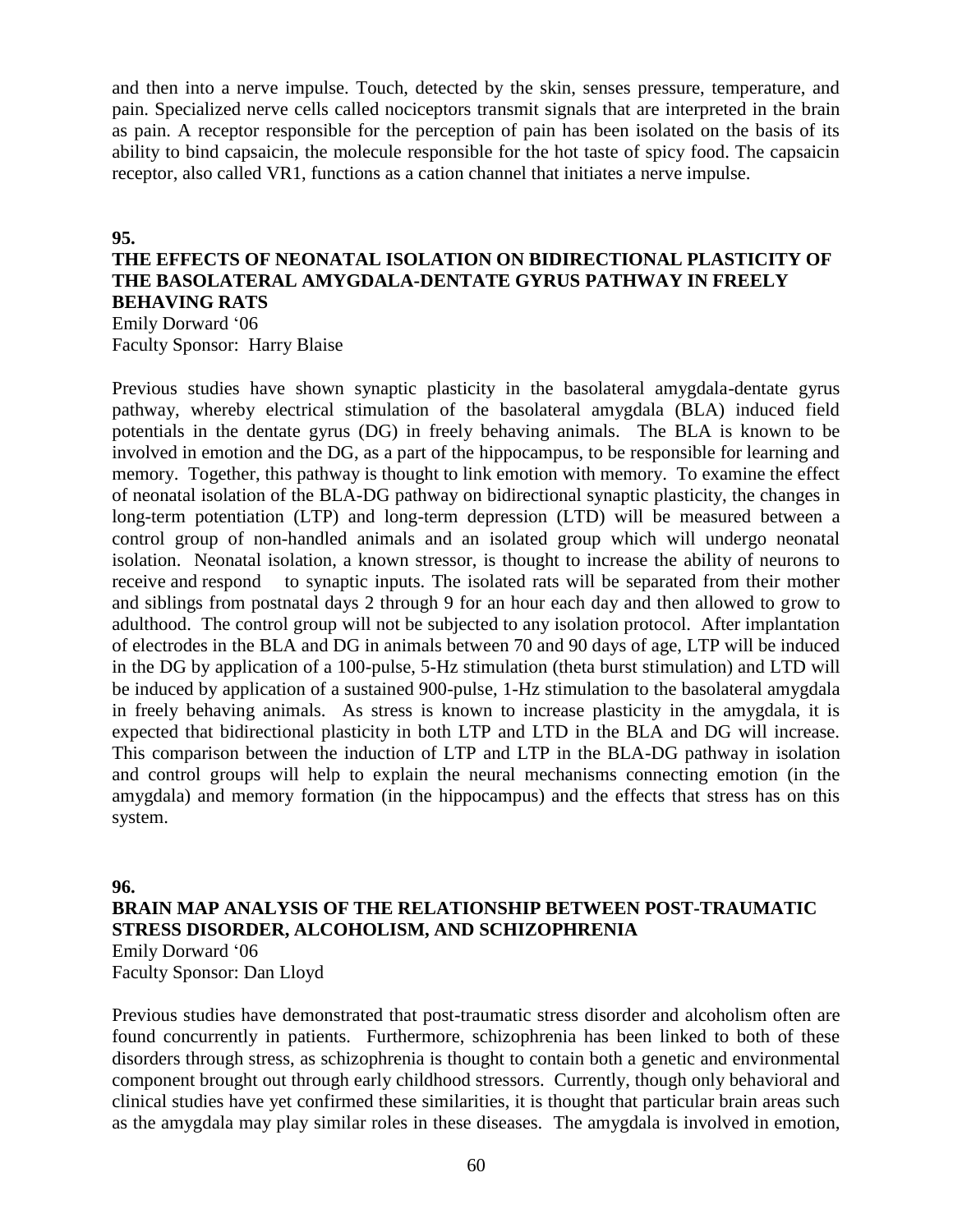and more specifically emotion retention and memory tagging, and has demonstrated significant plasticity as a result of stress. This study will, using an online Brain Map database (www.brainmap.org) and other archives of brain data, compare and contrast the differences in brain activity of patients with these disorders as compared to controls in the performance of working memory tasks. We hope to demonstrate the relationship between post-traumatic stress disorder, alcoholism, and schizophrenia based on the brain images resulting from the working memory task studies.

#### **97. ERRORS, ALCOHOL, AND TEMPORALITY** Alexander Fredell '07 Faculty Sponsor: Dan Lloyd

The nature of this research will center on the examination of error recognition and its evolution and development through adaptive human responses. Past research has called the specific response the error-related negativity (ERN) which has been defined as: "occurring between 50 and 100 ms after the commission of a speeded motor response that the subject immediately realizes to be in  $error<sup>1</sup>$ ."

Data for experimentation was from a research experiment at Olin Neuropsychiatric Research Center (Hartford, Connecticut). The Olin research was a driving study that examined the affect on the brain under conditions of alcohol intoxication (all participants performed the driving simulation inside of an FMRI scanner).

Data for analysis involved three sober sessions and three drunken sessions. Each session had three one minute and thirty second driving subsections (9 sessions of driving per condition). During each driving session participants were to follow all road laws, including speed and traffic laws. Participant's willingness to follow traffic laws was output into a behavioral file, which was used to find specific occurrences during which the ERN might be apparent. The specific response, which has become called the over-compensation response (OCS), occurred whenever a participant crossed a passenger side line, then over-corrected and hit the driver side line. The OCS, in this case, is the exact motor response needed for the ERN to take place. The ERN was then traced to physical structures of the brain and examined in relation to behavior to give a time course of the ERN. The ERN was then examined with relation to retention (memory of past) and protention (predictive of future outcomes) within the Husserlian framework of temporality.

<sup>1</sup> Luu, P; Tucker D.M.; Makeig S.; Clinical Neurophysiology 115 (2004) 1821–1835

#### **98. ANALYSIS OF PRACTICE ON BRAIN ACTIVITY AND PERFOMANCE IN SIMULATED DRIVING TASK**

Josh Gaston '09 Faculty Sponsor: Dan Lloyd

The old adage says that practice makes perfect, and as William James noted, "if practice did not make perfect, nor habit economize the expense of nervous and muscular energy, (man) would therefore be in a sorry plight." Everyday experience demonstrates that the more times that tasks are practiced and performed, it undoubtedly results in the easier performance of these tasks, and also in increased performance of them. Yet, James's statement that practice economizes nervous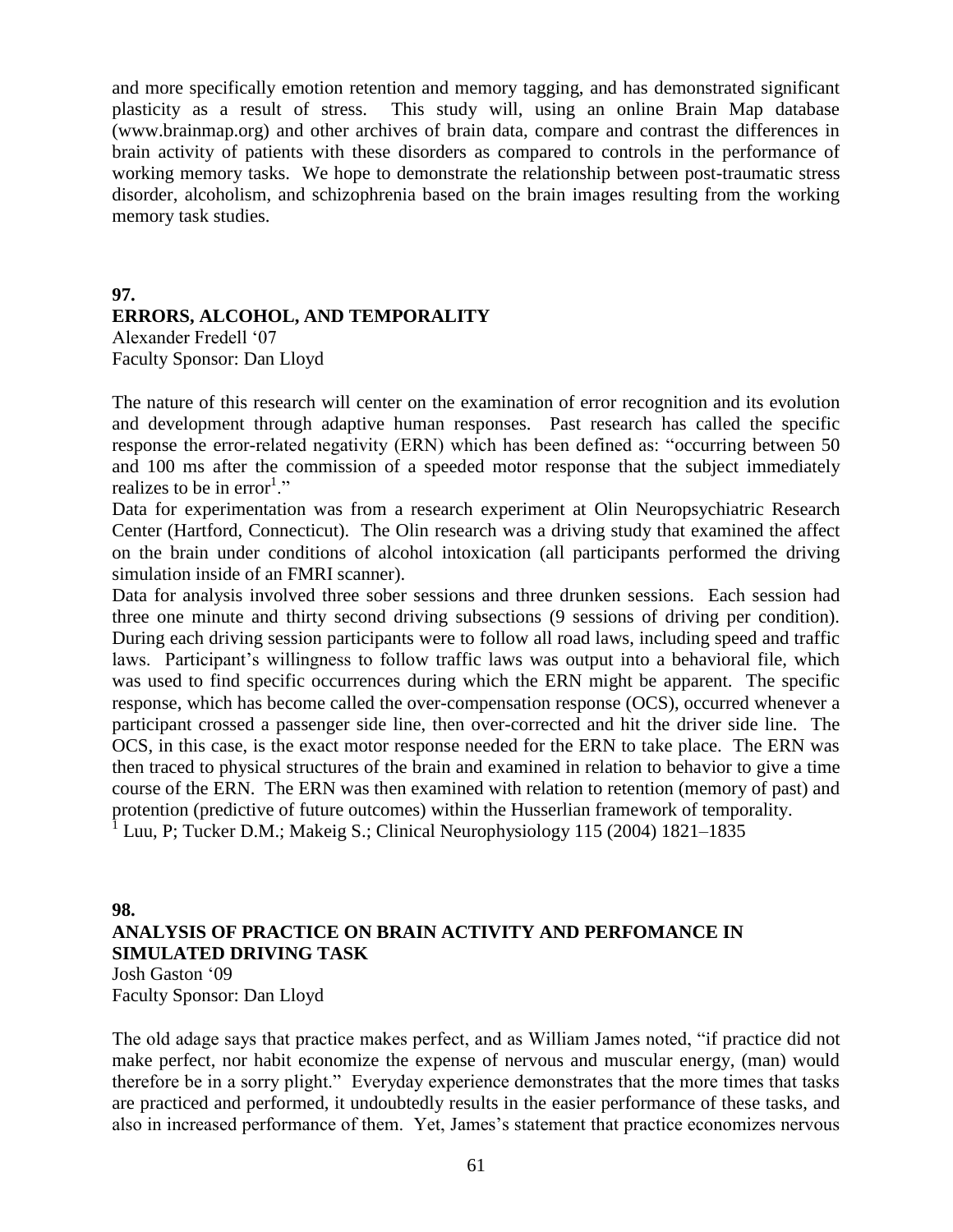energy implies that the better and easier performance of a task that result from practice are themselves a result of decreased activity in the brain. Given the counterintuitive notion that decreased brain activity results in better and easier performance of a task, an effort was put forth to determine the precise effects of practice on the performance of a task as well as on the capacity to which different brain areas are used in practiced tasks compared to new ones.

Subjects were placed within an fMRI brain scanner with a steering apparatus in reach. At first they were instructed to do nothing other than focus on a fixation cross. Next, they were told to watch a computer simulated roadway from the perspective a car traveling down it. Finally, they were instructed to drive the simulated car, obeying normal traffic laws. This cycle was then repeated two more times. The fMRI brain scans taken during the performance of the driving task were then compared along the basis of the first, second and third run. Work was then done analyzing the different areas of the brain, searching for increased or decreased brain activity that had a high correlation with whether a task was being performed for the first, second or third time.

#### **99.**

#### **ANALYSIS OF BRAIN ACTIVITY IN DRUNK & SOBER DRIVING**

Elijah Heckstall '08, Owen Cahill '08 Faculty Sponsor: Dan Lloyd

Problems can occur when an individual drinks and gets behind the wheel. Alcohol affects your judgment and motor skills so in an fMRI study, our particular subject was put into a driving simulator in which he drove the course in a sober condition and a drunk one (individual was brought to a blood alcohol level of 0.10). To complete the analysis we constructed a few images of the brain during the driving phases of the tasks from each condition. Intensity of blood flow shows which areas of the brain are more active. We'll form a comparison between the two phases by using a subtraction method of an average image during the driving phase while sober, taken away from the average image of the drunk phase. This will answer the question this study is aimed at: what is the difference in the areas of the brain used during driving when sober and intoxicated. Alcohol inhibits and slows many functions and we predicted that different areas of the brain compensate for the drunkenness. Further analysis could determine why certain areas are likely to contribute to the process of driving while drunk and the level of mistakes/ breaking of certain road rules could be compared to function of certain brain regions.

**100. DRIVING TO DISTRACTION: THE NEUROLOGICAL EFFECT OF A BLINKING LIGHT ON DRIVING MISTAKES IN fMRI**  Alexandra Hoffmann '08 Faculty Sponsor: Dan Lloyd

Driving is a task that requires a great deal of attention, and recently much awareness has been raised to the importance of focusing on the road and not on distractions such as cell phones. In order to determine the instance of mistakes caused by distractions while driving, a subject performed a driving simulation task in a functional magnetic resonance image scanner. During the driving task, the subject was also instructed to press a button on the steering wheel when a light on the dashboard came on. This light served as a distraction to the driver, requiring attention to be paid to the dashboard as well as to the road. The number of mistakes made over a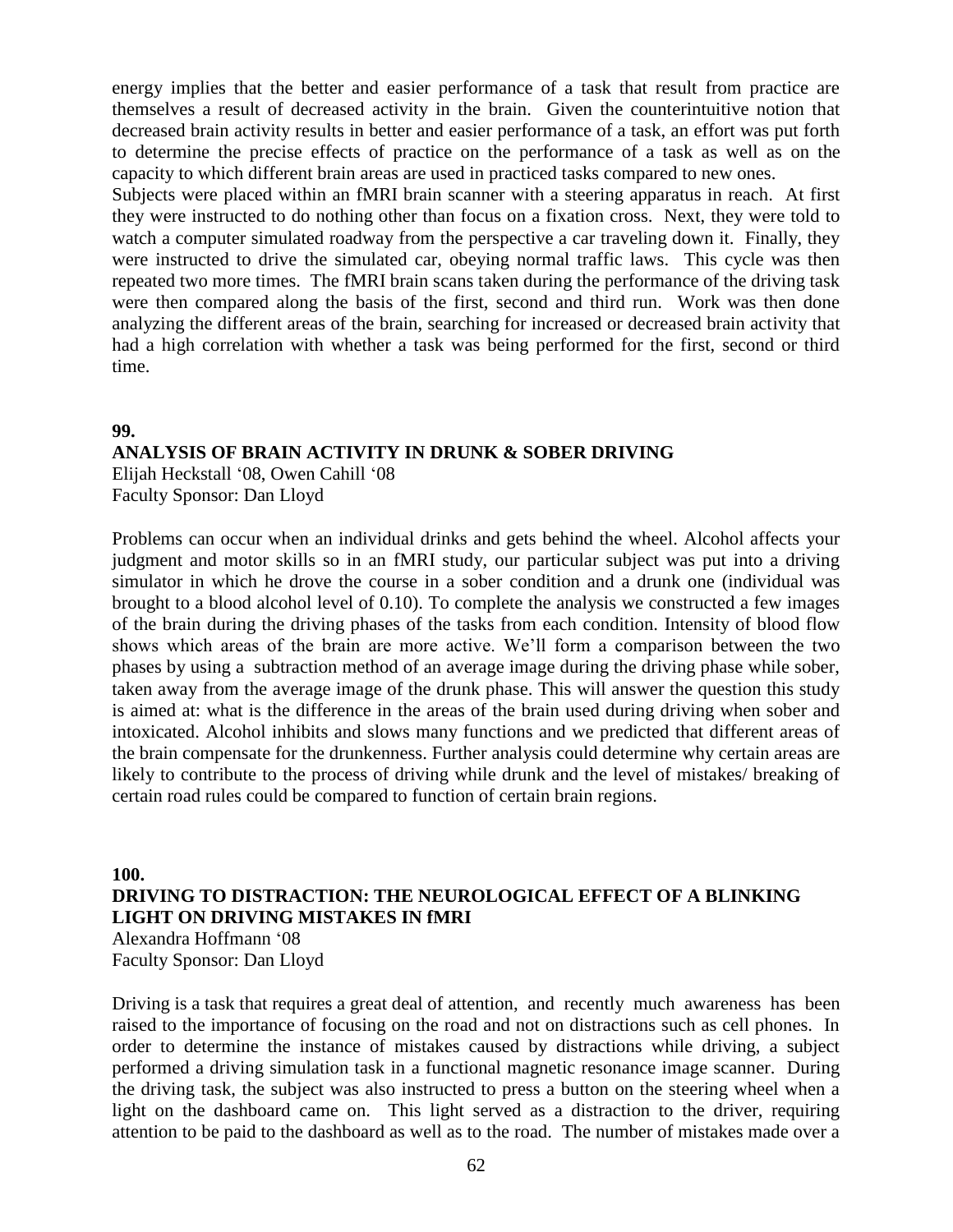series of four driving runs while the dashboard light was on was compared to the number of mistakes made while the light was off. Mistakes were defined as movement over the white line on the right side of the road, the yellow center line, and the white line on the far left side of the road. The images taken by the fMRI scanner during the light-on mistakes and the images taken during the light-off mistakes were separately compared to the scans taken during the driving task when no mistakes were being made. Both the comparison of the mistakes and the comparison of the fMRI scans were used to determine a correlation between distraction and driving mistakes.

#### **101.**

#### **THE EFFECTS OF DEPRESSION ON NEUROCOGNTION IN PATIENTS WITH SCHIZOPHRENIA**

Elizabeth Jones '06 Faculty Sponsors: Susan Masino, Sarah Raskin Matthew Kurtz PhD, Institute of Living

Schizophrenia has a profound impact on neurocognition and community functioning. It is estimated that 70% of patients with schizophrenia have neurocognitive deficits (Palmer et al., 1997) and 70-80% of patients with schizophrenia are unemployed at any one time (Rupp & Keith, 1999). It has also been estimated that about 25% of patients with schizophrenia also meet criteria of the Diagonstic and Statistic Manual of Mental Disorders (DSM-IV) for depression (Siris, 1994). However it remains unclear the degree to which observed neurocognitive in this disorder can be linked to co-occurring depression. At the Institute of Living in Hartford, CT over 70 patients were administered the Beck Depression Inventory to assess level of depression. Based on these results, these patients were divided into low/high categories of depression and a battery of neurocognitive tests, including tests of verbal and visual memory, attention, problem solving, language and motor ability, were administered. Patients with low levels of depression were compared to those with a high level of depression. Preliminary data analysis does not support that our original hypothesis that patients with schizophrenia with co-occurring depression will show more profound deficits in neurocognitive compared to those without depression. In fact patients with co-occurring depression performed better on tests of memory and attention. There was no data that suggested any correlation between depression and executive function or motor ability. An alternate hypothesis is that patients who perform better on neuropsychological tests are more aware of the gravity of their situation causing self-reported depression.

#### **102.**

#### **DECONSTRUCTING SPATIAL NAVIGATION IN AN EVENT-RELATED fMRI VIRTUAL MORRIS WATER MAZE TASK**

Juli Martha '06

Faculty Sponsor: Sarah Raskin

Robert Astur PhD, Olin Neuropsychiatry Research Center, Institute of Living

The involvement of the hippocampus (HPC) in spatial memory has been well documented. Deteriorated performance in spatial memory tasks results from hippocampal insult (Astur RS, 2002). However, measures of spatial memory can vary greatly. Rodent tasks tend to require allocentric memory whereas human tasks tend to require egocentric memory (Astur RS, 2001). The Morris water task (MWT), which is a spatial navigation task, is known as one of the most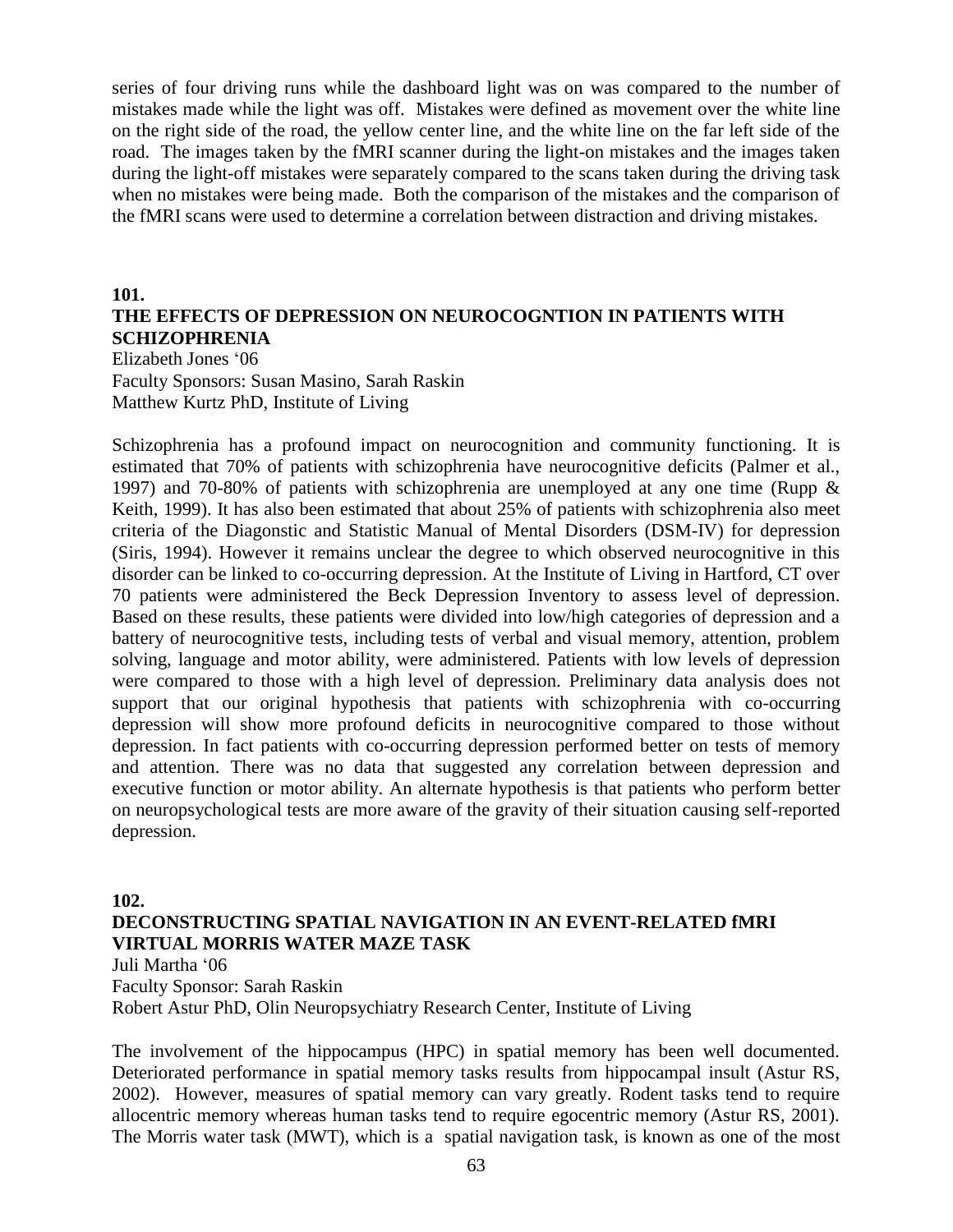reliable and specific measures of spatial memory ability in rodents, requiring the usage of visual cues to navigate though an opaque pool of water to a hidden platform. Robert Astur, Ph.D. (Olin Neuropsychiatry Research Center) developed a joystick-operated virtual reality Morris water task (vMWT) in order to make comparable spatial memory observations in human subjects and to further elucidate the neuroanatomical involvement in spatial memory through fMRI analysis.

It is unclear whether the entire vMWT is equally sensitive and specific in assessing spatial memory and HPC involvement. Spatial navigation is a complex behavior, where the HPC is one of a network of brain areas involved (McGuire EA *et al.,* 1998). In this experiment, the vMWT was divided into two time-controlled segments: PAN, where subjects used pre-learned visual cues to orient themselves towards the "platform" goal and NAVIGATE, where subjects propelled themselves along a known path towards the already identified platform goal.

Twenty healthy controls (10 male) completed the task. Subjects received pre-scanner training in the vMWT and performed with 92.65% accuracy while in the Siemens Allegra 3 Tesla scanner, indicating efficient spatial processing. SPM software was used to examine brain activation in each of the two segments, revealing significantly greater bilateral HPC activation in the first PAN segment. These data suggest that visual cue orientation to a goal preferentially activates the HPC, rather than the subsequent goal-directed movement.

#### **103.**

#### **NEUROSCIENTIFIC INVESTIGATION OF PHENOMENOLOGICAL TEMPORALITY** John Meyer '07

Faculty Sponsor: Dan Lloyd

Both neuroscience and philosophy are involved in the investigation of human consciousness, though often pursuing it in very different ways. In this experiment the two are joined, and philosophy, namely phenomenology, is used as a guide for the neuroscientific investigation of consciousness. Phenomenology states that as time passes the "now" continually sinks into the past and is replaced with a new "now" and with it comes new sensation and experience. Though there is only one instant's worth of sensation presented at a time, human consciousness is experienced as a continual flow; like the passing of individual frames of a film is experienced as a moving picture. According to phenomenology, the perception of the now is interpreted in context of what has already past, and in anticipation of what is coming. This retention and protention is a requirement for a continuous experience. If this philosophical theory is true, than the "now" brain must include a record of the past and a prediction the future. Neuroscientific tools can be used to examine such a phenomenon. Using fMRI data analyzed with Independent Component Analysis and a trained neural network it is possible to extract this record from each brain scan and to determine which past and future brainstates are most represented in the "now" brain. This study will investigate the temporal structure of experience using fMRI data collected during a driving paradigm.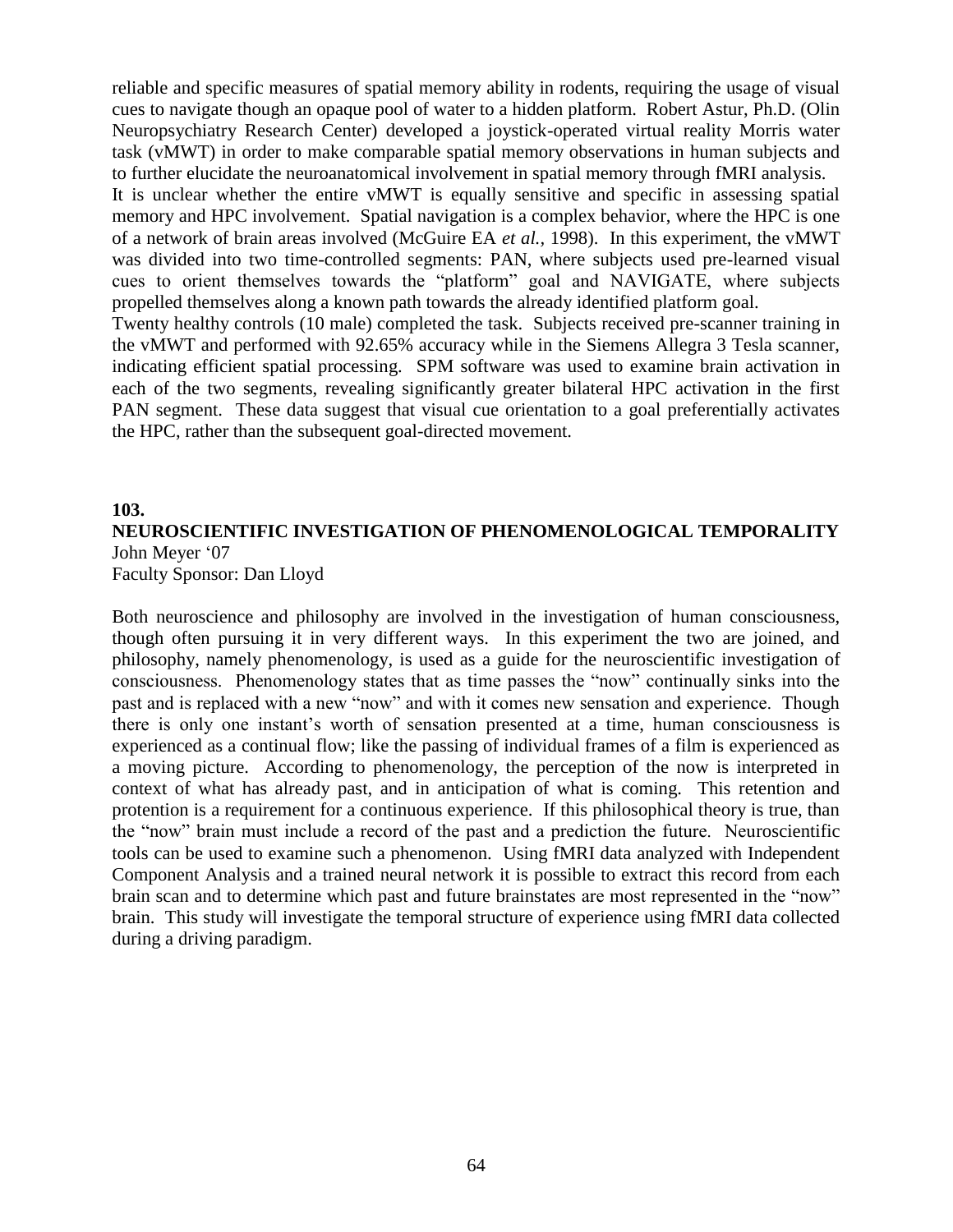#### **104. THE NEUROPROTECTIVE EFFECTS OF CHRONIC ADENOSINE A1 ANTAGONISM** Reid Offringa '06

Faculty Sponsor: William Church

It has been shown that the chances of developing Parkinson's disease decrease in individuals who drink coffee. In addition, this correlation is known to be dependent on the average, daily dose of coffee. What could be the mechanism of neuroprotection which results from a lifetime of coffee use? Caffeine is an antagonist at both the adenosine A1 and A2a receptors, but few studies have examined the neuroprotection involved in A1 antagonism. The prevailing neuroprotective paradigm is that acute antagonism at the adenosine A2a receptor is what saves the brain from Parkinson's disease. This study examines the up regulation of the adenosine A1 receptor, and examines its neuroprotection. SH-SY5Y cells were grown in DMEM:F12 media with 10% fetal bovine serum, and seeded into 24-well plates at a ratio of 1:24. The cells were allowed to come to confluence and treated DPCPX or caffeine for ten days. After coming to confluence, we exposed the cells to MPP+ and cell viability was assessed using the MTT assay. We expect to see neuroprotective effects from antagonist induced A1 receptor upregulation.

#### **105.**

## **RECONCILING MITOSIS AND NEURITE GROWTH: A STUDY INTO SH-SY5Y DEVELOPMENTAL PATTERNS**

Reid Offringa '06 Faculty Sponsor: William Church

SH-SY5Y cells are cloned human hybridoma cells which possess peculiar growing patterns. Typically, neurite growth is induced using a combination of retinoic acid and brain derived neurotrophic factor, which traps the cell line in the G1 phase of development. Without this antimitotic cocktail, the blastoma cells are limited in the way that they can develop their processes. We visually examined the SH-SY5Y cells without any G1 trapping treatment to find how a connected, neuritic cell divides. Our findings show that the cells grow in a form resembling a fried egg, with differentiated cells surrounding a blob of cells without visually distinguishable boundaries. Cells were seen budding off of the central blob and extending neurites onto the floor of the plate. Connected cells were photographed dividing along the axis of their neuritic extensions, and the processes were grown perpendicular to the newly formed cell membrane. It is not known if neurites which grew parallel to the new boundary membrane were lost or never present. This visual examination has implications for how neuronal stem cells may grow, and how a neuron with brain connections may divide.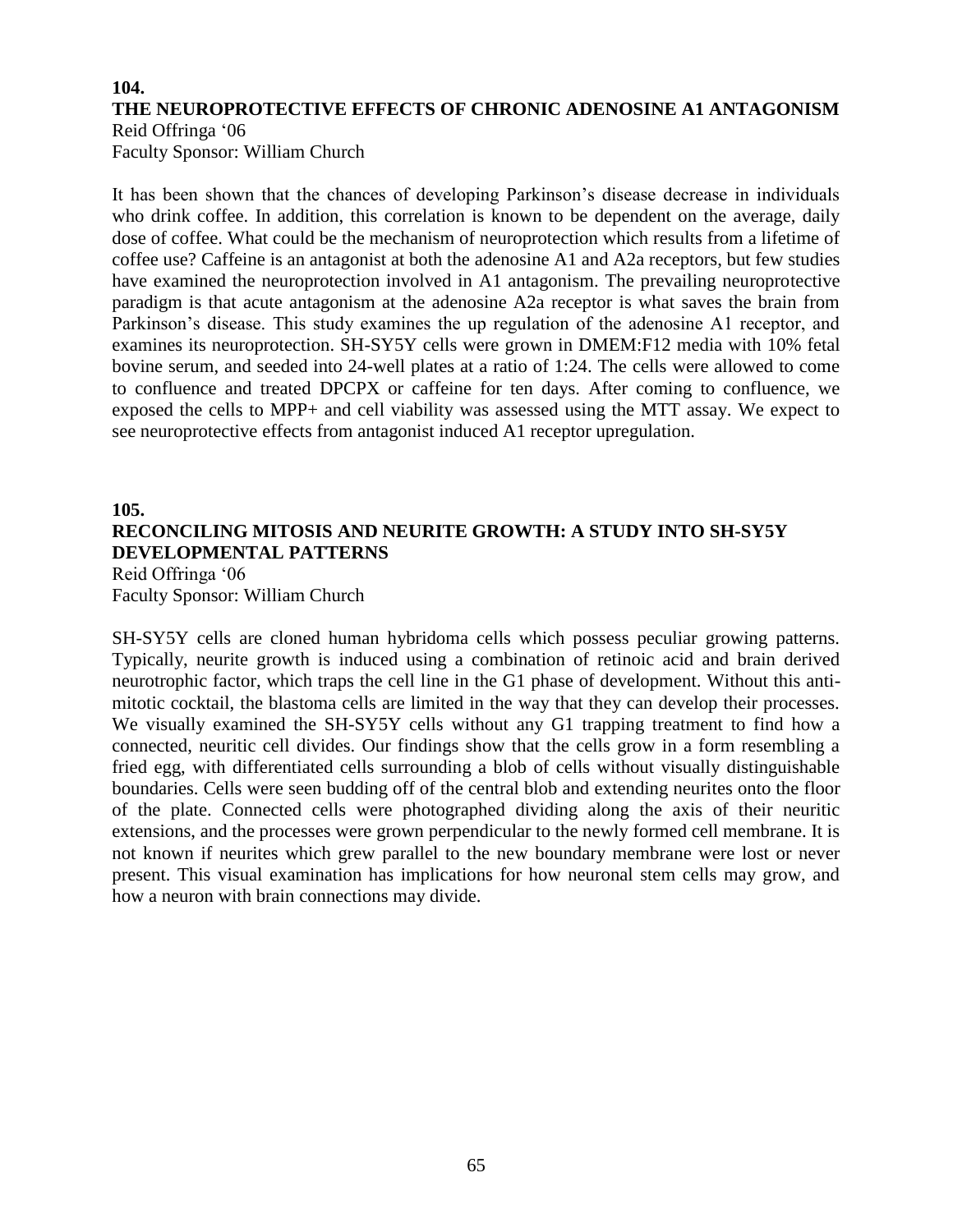#### **106. BI-DIRECTIONAL SYNAPTIC PLASTICITY IN FREELY BEHAVING ADENOSINE A1 RECEPTOR- DEFICIENT MICE**

Natalie Phouyaphone '06 Faculty Sponsors: Harry Blaise, Susan Masino

Adenosine is a nucleoside known for modulating neuronal activity. Activation of adenosine receptors by adenosine generally leads to inhibitory effects on glutamatergic pathways. This inhibition is mediated by A1 receptors (A1R) which are found abundantly in the hippocampus, an area associated with learning and memory. There are two types of processes that may offer neuronal understanding of the mechanisms underlying learning and memory, and these are known as long-term potentiation (LTP) and long-term depression (LTD). LTP and LTD are phenomena that relate to a long term increase or decrease in synaptic efficacy, respectively. It has been found that there is a bi-directional transition from LTD to LTP and that is dependent on the stimulation frequency of the glutamatergic pathway.

The goals of this study are to investigate whether this same bi-directional transition profile exist in A1R-deficient mice, and thus to assess the potential role of adenosine in learning and memory. Microelectrodes were chronically implanted, and after recovery, different stimulation frequencies of electrical impulses were applied to perforant pathway in the hippocampus and the resulting change in synaptic efficacy was quantified. We examined three genetically altered groups of mice: KO (absence of A1R gene), heterozygotes (half of A1R gene) and wildtype (presence of full A1R gene). Due to the inhibitory nature of A1R, the KO group exhibited a transition in synaptic plasticity at a lower frequency than the heterozygote and wildtype group, while the heterozygote group wild demonstrated the transition at a lower frequency than the wildtype group.

#### **107.**

#### **THE ROLES PLAYED BY ADENOSINE A<sup>1</sup> AND A2A RECEPTORS IN THE EFFECT OF TEMPERATURE ON ADENOSINE-MEDIATED SYNAPTIC TRANSMISSION** Laura Pomeroy '09

Faculty Sponsor: Susan Masino

Adenosine regulates synaptic transmission and excitability in the brain. The dominant adenosine response in the hippocampus as well as many regions of the brain is inhibitory, which is due to the dominant effect of the adenosine  $A_1$  receptor. However, temperature affects the influence of endogenous adenosine and corresponding synaptic responses in the brain. Previous studies suggest that the influence of adenosine is a U-shaped function across the temperature range where hippocampal slice recordings typically occur, with the smallest influence at 33°C, a significantly larger influence at 25ºC and 37ºC, and the greatest magnitude of adenosine influence at 25ºC. The shape of this function suggests that there is some other factor affecting adenosine influence besides temperature. In this study, 400  $\mu$ m transverse hippocampal slices were obtained from 4-to-6-week-old male Sprague-Dawley rats. Extracellular electrophysiological recordings, with both stimulating and recording electrodes in the CA1 region of the hippocampus along the Schaffer Collateral pathway, were performed on the slices at the specific temperatures of 25ºC, 29ºC, 33ºC, and 37ºC. The slices were baselined and superfused with antagonists specific to the  $A_1$  and  $A_{2A}$  receptors. These studies were performed with the intention of discovering the specific influence of each receptor subtype on synaptic transmission at different temperatures. These data suggest that the adenosine  $A_1$  receptor has the most impact at the higher temperatures tested. The inhibitory influence of this receptor at higher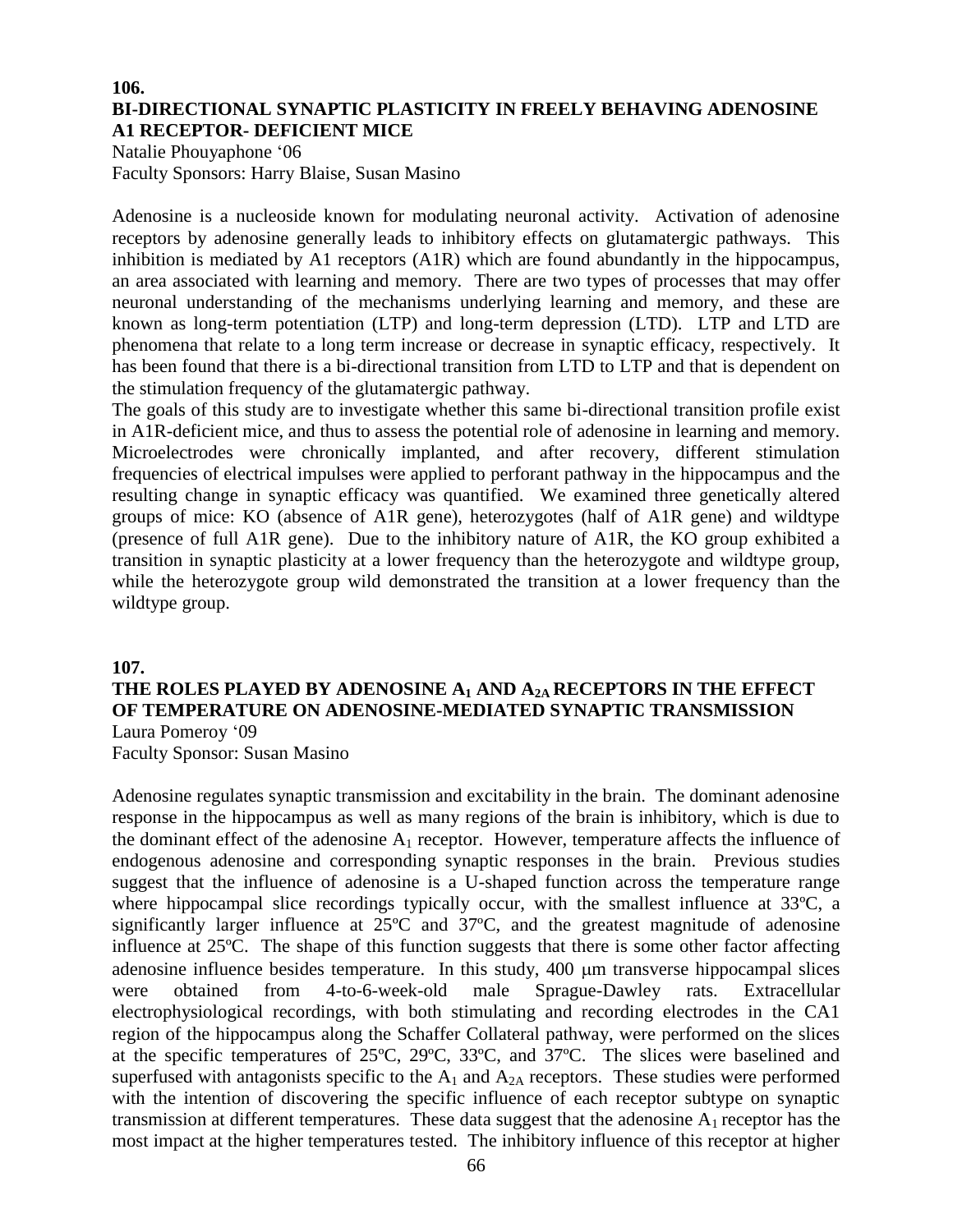temperatures may explain why fever or a hot environment can promote sleep. This information is pertinent in understanding how the temperature at which experiments are conducted affects influence of adenosine and how this may impact results. It will provide more information upon which scientists can base their choice of recording techniques, and help relate them to behavioral phenomena.

#### **108.**

#### **TEMPERATURE DEPENDANT MODULATION OF SYNAPTIC TRANSMISSION: THE ROLE OF ADENOSINE A<sup>1</sup> AND A2A RECEPTOR POTENTIATION**

Charles Psoinos '06 Faculty Sponsor: Susan Masino

Adenosine is present throughout the human body, both as part of cellular energy cycles and as a signaling molecule. It plays an important role in regulating the excitability of the brain and is known to be as a sleep-promoter, pain-reliever, and seizure reducer. Because of these properties, understanding the regulation and actions of adenosine may hold important clinical implications. Adenosine exerts its influence on the central nervous system through several receptor subtypes. We will be looking directly into the relationship between two of these subtypes, the adenosine A1 and adenosine A2a receptors, which have opposing effects on neuronal excitability (inhibitory and excitatory, respectively). Preliminary trials have shown that adenosine is regulated by temperature. The aim of this study is to further understand the relationship between temperature of adenosine and the regulation of adenosine receptor activity in the nervous system. Using extracellular electrophysiological recordings from hippocampal slices (Schaffer Collateral pathway) from 4-5 week old Sprague-Dawley rats we looked further into this phenomenon taking recordings at the specific temperatures of 25ºC, 33ºC, and 37ºC and applying adenosine receptor antagonists. These results show that the effect of the adenosine A1 receptor is dominant at 33ºC, whereas the A2a receptor subtype is activated at other temperatures above and below 33ºC. Understanding the relationship between adenosine and its receptors, both in vivo and in hippocampal slice preparations, may help design further strategies to regulate brain excitability through these specific receptor subtypes.

#### **109.**

## **QUANTITATION OF URIC ACID IN ALLOPURINOL-TREATED CELL CULTURES VIA HIGH-PERFORMANCE LIQUID CHROMATOGRAPHY**

Jeffrey Sullivan '07 Faculty Sponsor: William Church

It is thought that allopurinol prevents the formation of uric acid by acting as a competitive inhibitor of xanthine oxidase. In order to test this hypothesis in a simplified cell culture system, ventral mesencephalon cells of mice were treated with allopurinol and analyzed for uric acid content by HPLC. Quantitation was carried out with the use of a calibration curve. Results suggested a 2-6% inhibition of uric acid over a span of 1-7 days of treatment. Going forward, the experiment will be repeated using a stronger allopurinol treatment to determine the degree of proportionality between allopurinol exposure and uric acid inhibition.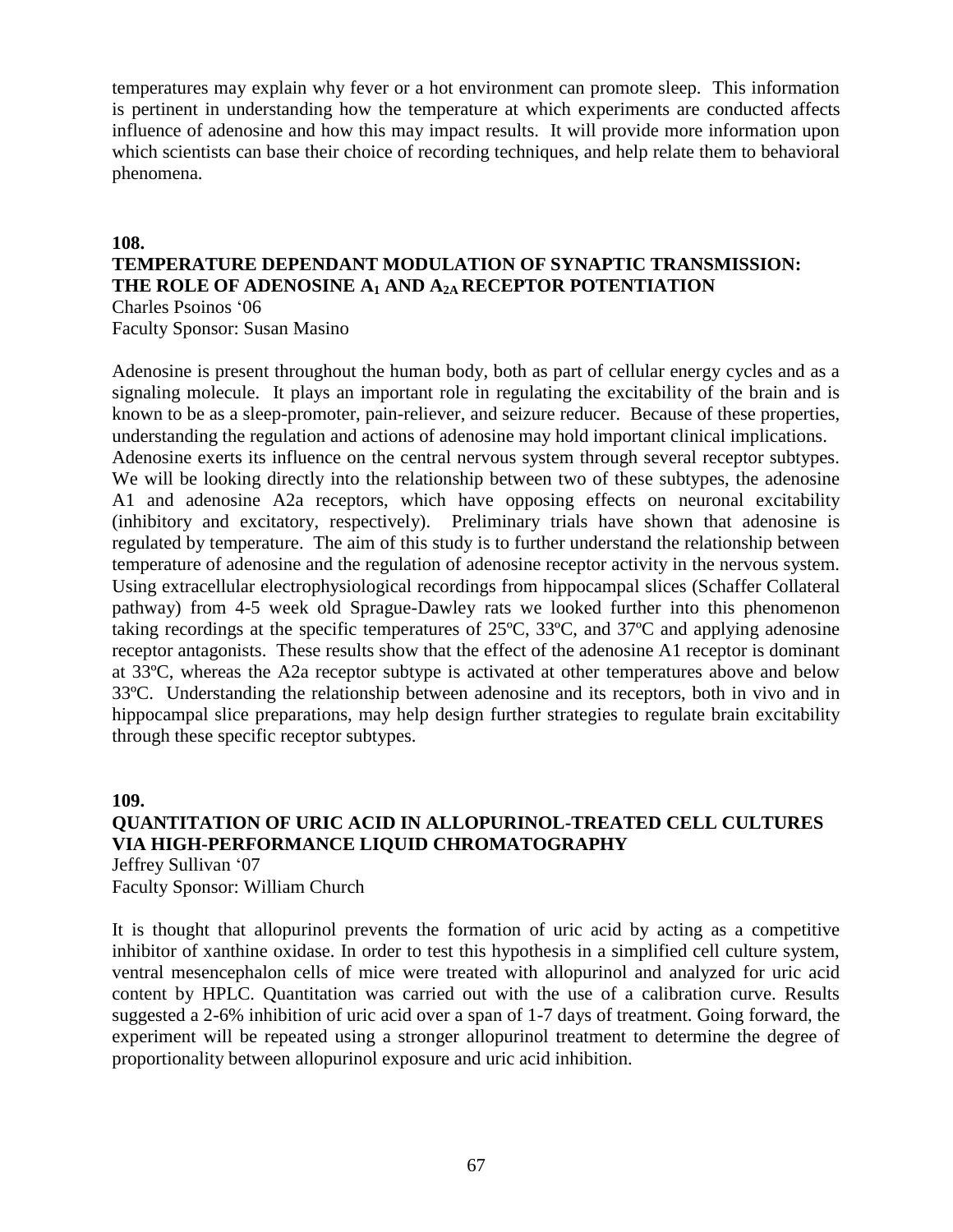#### **110. ANALYSIS OF HOW A FIXATION PERIOD EFFECTS TEMPORALITY** Tyler Triggs '09

Faculty Sponsor: Dan Lloyd

Temporality is the concept of the mind's retention and protention of passing time. Events occur in the 'now' moment, and drift into short term memory retention. Also through experience and anticipation one can anticipate future events or outcomes, which is called protention. My analysis focuses on a study that monitored brain activity while a subject performed three different activities: driving a virtual car, watching from the passenger's seat, and staring at a white '+' on a black background (which is called 'fixation'). It is my hypothesis that one of the effects of the fixation period is to disrupt the mental temporality of the subject. The experiment runs the three activities back to back in a pattern for about ten minutes. In one scanning session three ten minute cycles are recorded for averaging. The fixation period comes right before the drive section and right after the observe section of the scan, and serves to clear the mind in order to get more consistent results each time through.

The resulting image of measuring temporality is a graph that measures the protention and retention at the specific selected period. In order to judge if the fixation period does dampen the protention of the next drive period, I will scan three sections of the fixation period. The first section will consist of a portion of the tail end of the previous observe section, and will continue into the beginning of the fixation section. The second section will cover the middle of the fixation period, and lastly the third will run from the middle of the fixation into the beginning of the drive sequence. The results show a dampened protention in the middle section of the fixation period; which show that the fixation period did interrupt the protention of the coming driving sequence.

#### **111. TEMPORAL PROTENTION DURING DRIVING STUDY**  Cristina Wheeler Castillo '08 Faculty Sponsor: Dan Lloyd

This experiment investigates the neurophenomenology of mental engagement and learning during a driving test simulation. Utilizing preprocessed fMRI data, the protention and retention structure of each brain image is determinable. During the driving portion of the tests, the first few seconds of each trial should depict comparable levels of brain activity which subsequently diminish in proceeding trials. In an effort to determine change in activity levels, the first five seconds of each of the three driving trials pertaining to a single run were compared using temporal analysis and spm contrast methods. These were also compared to two proceeding runs. Results suggest a decrease in protention as the trials occur, and also a decrease in activity levels in certain brain areas. Two possible explanations include that the subject engages less in the driving task as time goes on, resulting in temporally lower brain activity. The second explanation concludes that the while driving, a technique is learned throughout the separate runs and therefore, the protention decreases over time because the subject is more familiar with the course and the simulation.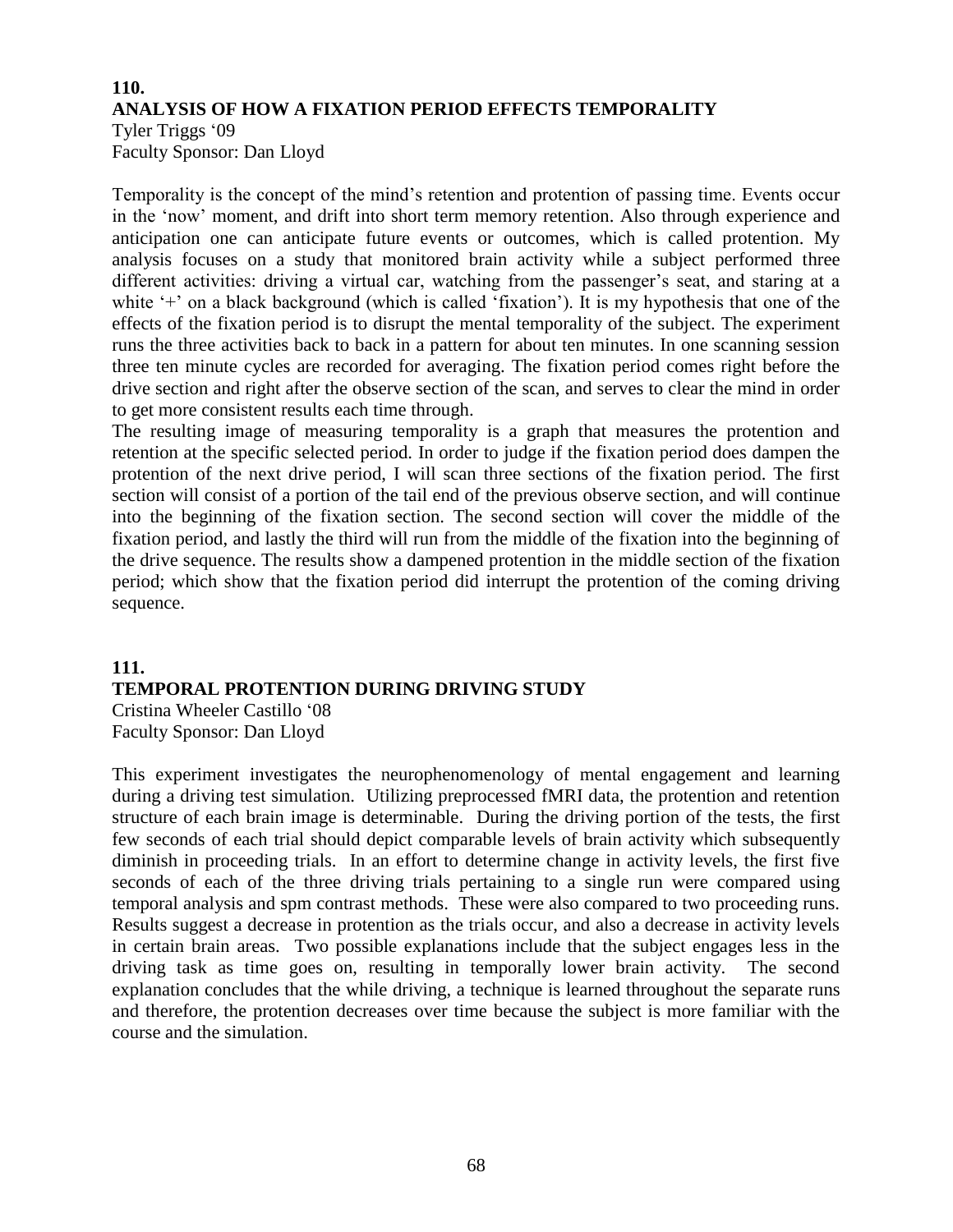#### **112. MEASUREMENT OF PROSPECTIVE MEMORY** Miriam Zichlin '06 Faculty Sponsors: Sarah Raskin, Dan Lloyd

The majority of individuals who suffer from brain injury experience a deficiency in a type of memory called prospective memory. Prospective memory can be defined as the ability to remember what we must do in the future, such as pick up a gallon of milk on the way home from work. Patients with prospective memory deficits can incur problems relating to planning, memory, attention or concentration. These problems can cause patients to seem forgetful and unable to complete daily tasks, such as remembering to lock their doors or even eat! Prospective memory is currently evaluated through many different kinds of tests such as the Memory for Intentions Screening Test (MIST) and a target recognition task. These two, seemingly different tests, both claim to measure prospective memory. In order to determine whether they do both measure the same construct, both tests will be administered to 20 patients over a 10 week period. The results of these tests will be compared to see which correlates most strongly with a measure of prospective memory in daily life whether or not a discrepancy is found. If neuropsycologists use the results of these tests as a basis for their work, it is necessary that all tests claiming to measure prospective memory correlate to one another. It is hypothesized that the MIST test and the target recognition task do not have correlating results. It is further hypothesized that the MIST test results vary more substantially with injury, while the target recognition task will not. Both test results will be compared to the degree of brain injury measured by psychological histories. The hope of this study is to be able to create a more even playing field to enable scientists to have a clearer view of what prospective memory is, and what tests truly measure it.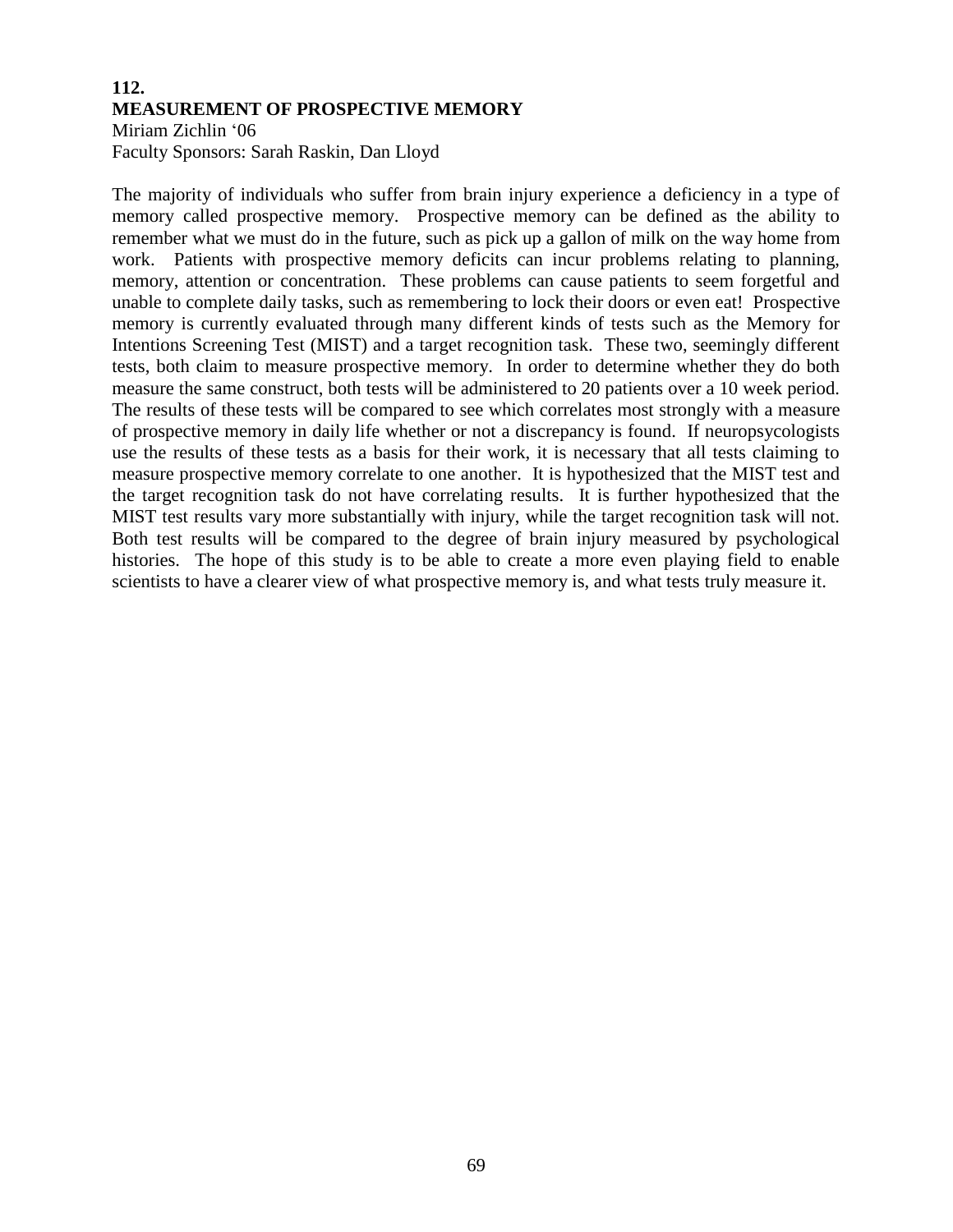# **PHYSICS**

#### **113. SEISMIC REFRACTION STUDY OF THE TRINITY COLLEGE CAMPUS**

Emily Allen '08, Bryan Crabtree '06, Margaux Morrison '06 Faculty Sponsor: Christoph Geiss

Seismic refraction studies are conducted on a regular basis to investigate the makeup of the Earth. By measuring the velocities of seismic waves through the ground we can determine the depth, density and angle of the underlying layers, which can be interpreted in terms of composition and rock type. By comparing these three characteristics of the underlying layers, it can be determined what type of elements these layers are composed of. Basalt rocks have been found both on Zion Street and Summit Street on the Trinity College campus, despite their elevation difference. The presence of these rocks indicates that the denser underlying layer of the crust is angled downward from the west to the east side of campus. Seismic refraction studies have been conducted on both the upper and lower levels of the Trinity Campus in order to track the depth of this underlying layer. The seismic refraction studies were done using a series of geophones which tracked the vertical movement of both the primary and secondary seismic waves. Initial seismic wave velocity readings of these two portions of campus, the rugby field and the main quad, indicate that because there is a difference in their wave arrival time, there must be a difference in depth between the west and east ends of each study. By determining the makeup and layout of the layers of the Earth's crust, a better understanding of the topography of specific location is possible.

#### **114. CHARACTERIZATION OF PACVD DIAMOND FILMS** Matthew Bermudez '09

Faculty Sponsors: Barbara Walden, Ann Lehman

The unique properties of diamond have long been known, and significant study has been done to investigate these properties in diamond films. Diamond film coating is applicable in countless fields because of the hardness, thermal conductivity, and inertness of the crystal. In order to fully take advantage of these properties, diamond growth will have to be more versatile than it is now. When growing films of greater than a few microns in thickness, intrinsic stresses develop, reducing the strength and integrity of the film. These features are closely related to the manner in which the crystals are grown, and onto what type of surface. In the nineteen-eighties, a method called chemical vapor deposition was applied to the manufacture of thin diamond films. Plasmaassisted Chemical Vapor Deposition (PACVD) has been used recently to grow thin films of the crystal with structure on the order of nanometers. Different growth conditions yield different film structures, and thus different levels of stress. Films have been prepared under different plasma temperatures, pressures, and from different mixtures of gasses.

Scanning electron microscope images of the films have shown a variety of surface features that indicate the different conditions under which they are formed. This study will link the different film features to their original deposition conditions. The next step in our research will be Raman spectroscopy on the films. It provides a characteristic signature for carbon materials, and thus is used to evaluate the micro and nanostructural properties of CVD diamond films. Shifts and changes in size and shape of the peaks in the spectrum generated by the diamond indicate flaws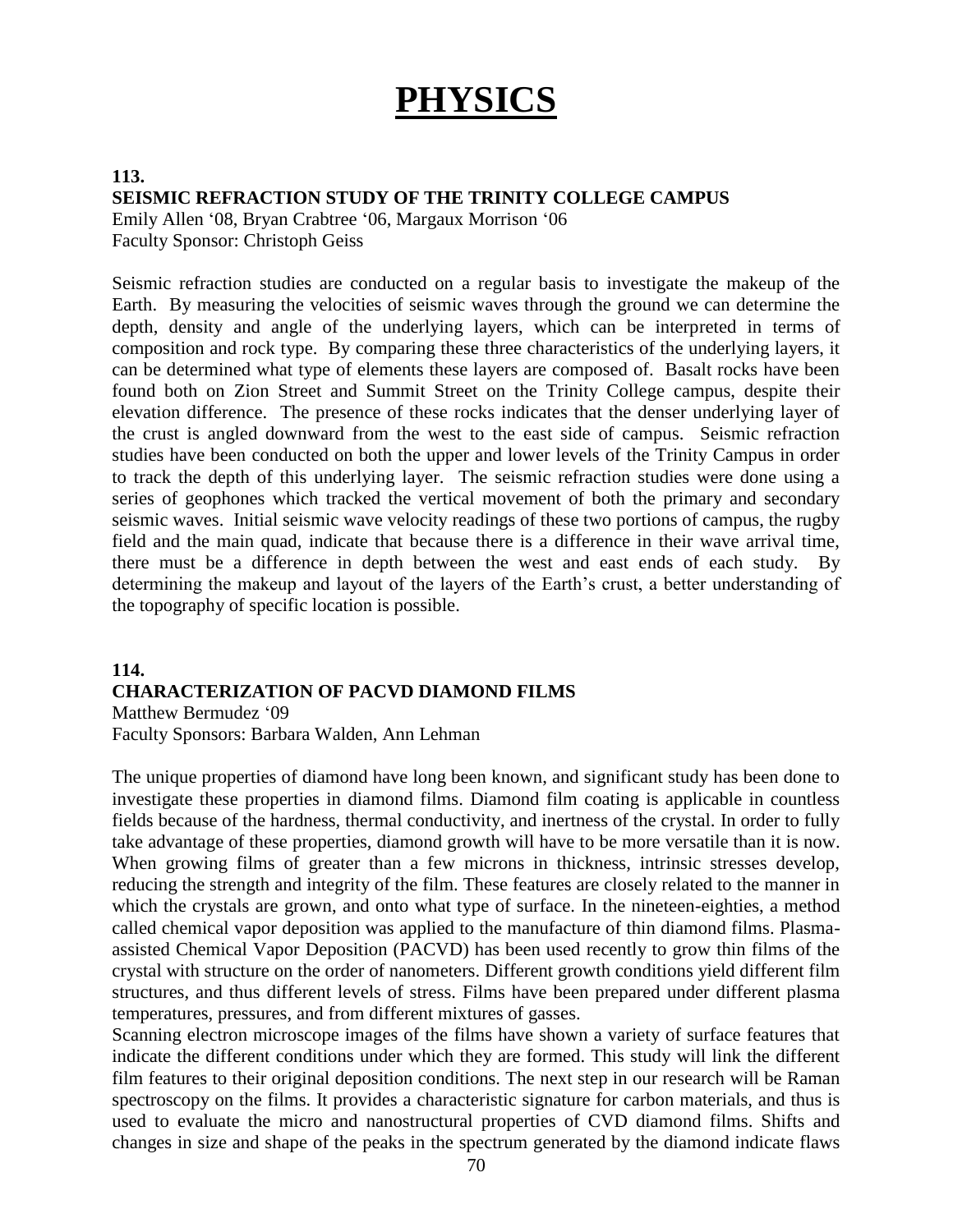and stresses. These spectrums, along with the visual data from the microscopy, will help to further characterize films based on their deposition conditions.

## **115. OPTICAL PUMPING** Bryan Crabtree '06

Faculty Sponsors: Barbara Walden, Wayne Strange

Optical Pumping is a method used to push atoms away from thermodynamic equilibrium in order to see the different energy levels of an atom. This produces the phenomenon of Zeeman splitting, which is called the Zeeman effect. Zeeman splitting occurs when a group of atoms are placed in a very low magnetic field. The Zeeman effect is when the S1/2 and P1/2 get subdivided into 8 different sublevels. These sublevels are differentiated by the angular momentum of the atom. The Zeeman effect was observed by shooting circularly polarized light through a cell containing two different rubidium isotopes with a detector on the other side. At the two different resonance frequencies where the Zeeman effect occurs the atoms absorb the light instead of it passing through to the detector. The Zeeman effect was examined both linearly and quadratically. The transient effect was also examined when the radio frequency was no longer stable. From the data obtained a conclusion about how the nuclear spin and angular momentum characterize the different energy levels of an atom.

#### **116. QUANTIFICATION OF ULTRA-FINE MAGNETIC GRAINS IN SOILS** Tamara Machac '06 Faculty Sponsor: Christoph Geiss

Our research investigates an alternative inexpensive, fast and sensitive method initially developed by Horst Worm (1999) to quantify the abundance of very small magnetic grains (diameter smaller that 20 nm) near the SP-SSD boundary in natural soil samples and relates these abundances to modern climate in the Midwestern US.

The amount of these ultrafine magnetic grains in soils is thought to vary with changes in climate, especially precipitation. By comparing the physical properties of modern soils and older, buried soils we intend to shed light on past climatic changes. We designed a small field coil that can produce a magnetic field between approximately 100 to 6000 A/m. Using this simple device, we expose samples to a magnetic field for about 0.02s, by dropping the sample through the vertically oriented coil. Exposure to the same magnetic field for longer time periods is possible by placing the sample in the pipe for the specified amount of time. We measure the magnetic remanence of the samples after we expose the samples to the coil's magnetic field for first 0.02, and then two seconds, using a JR6 Spinner Magnetometer. Then, we calculated the normalized difference ((IRM2s-IRMpulse)/IRM2s) of the two remanence measurements to estimate the abundance of ultrafine magnetic particles.

We have found that in general, the abundance of ultrafine magnetic (SP) particles increases dramatically for soils in the upper soil horizons, and then decreases with depth. Also, their abundance is generally greater in soils that formed under humid climatic conditions. However, the correlation between SP particles and climate is not particularly strong. SP-abundance is unlikely to yield a useful climatic proxy.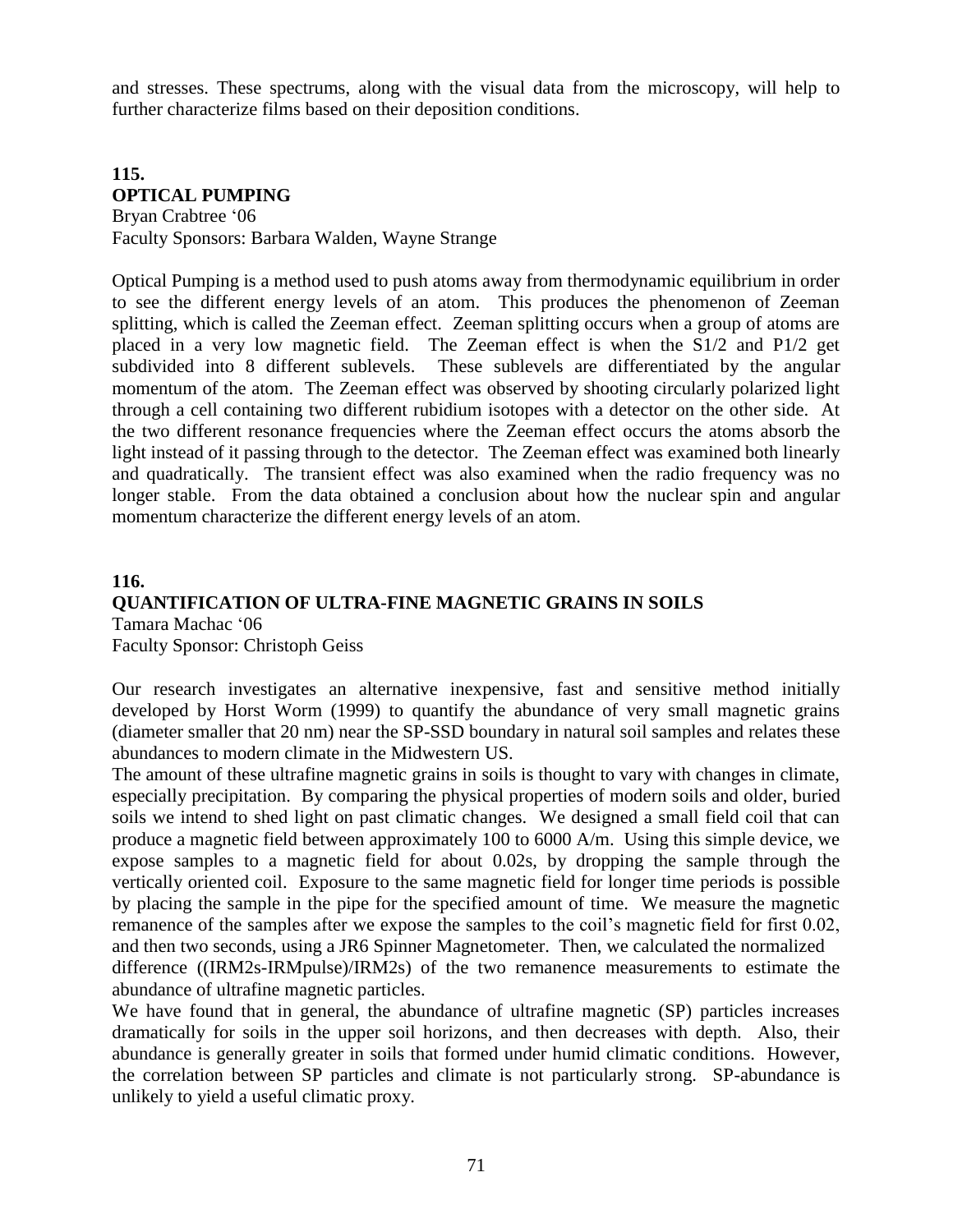# **117. THE FRAGMENTATION OF RUPERT'S TEARS** Margaux Morrison '06 Faculty Sponsor: Mark Silverman

Many rigid structures in nature can be described by a fractal distribution. As icebergs crash into one another the pieces created by this collision are not random, but can be classified into groups of different sizes. The number of pieces in each size bin increase by a power of ten as the bin goes up, thus creating a fractal distribution. Rupert's Tears are glass tear drops under high stress due to the tension in the interior of the drop. By breaking the tail off the drop, it will explode immediately. Because Rupert's Tears are a mode of glass, the distribution of their fragments may not be the same for crystalline materials. In order to characterize their distribution, samples of Rupert's Tears were made by dropping molten glass into cold water. The tails of the tears were then broken off and the fragments were collected. By sifting the resulting pieces, they were put into different categories according to size. With the use of a microscope, the tiny pieces were counted and a log plot of frequency versus size was made. From this plot one can study the nature of the fragmentation process and, in particular, whether it is scale invariant (i.e. behaves like a fractal).

#### **118.**

## **SELF-ORGANIZED CRITICALITY IN CELLULAR AUTOMATON AS A POSSIBLE MODEL FOR EVOLUTION** Bao Pham '06

Faculty Sponsor: Mark Silverman

The Theory of Self-Organized Criticality (SOC) describes nature as a complex dynamic system, perched at a poised critical state. This state is characterized by scale free behaviors in which small disturbances can cause responses, call avalanches, of all sizes. A complex system becomes critical without forcing from any outside agents. The critical state comes into existence as a consequence of interactions among individual elements of the system. In other word, the critical state is self-organized. The key mathematical characteristic of SOC is the power laws relation, which is characterized by the line on the double logarithmic plot. SOC appears in a range of biological, earth and human systems. One interesting model that was observed to be critical is the 'Game of Life' developed by John Conway. This computer game is a cellular automaton, made up of a square lattice system with a specific set of rules that govern the state of each square. Earlier studies found that realizations of the game organize into the critical state from which scale-free structure emerged. The power law was applicable for both the distribution of 'clusters' of size s and the distribution of durations of perturbations. In this study we looked at previous research carried out on the Game of Life. We found that the rules established in this game were critical within a large length scale. We extended the study by creating our own cellular automaton on a hexagonal lattice governed by a unique set of rules. We hope that by studying the dynamics of cellular automata we will gain some insight into the dynamics of a society of living organisms and how these systems evolve.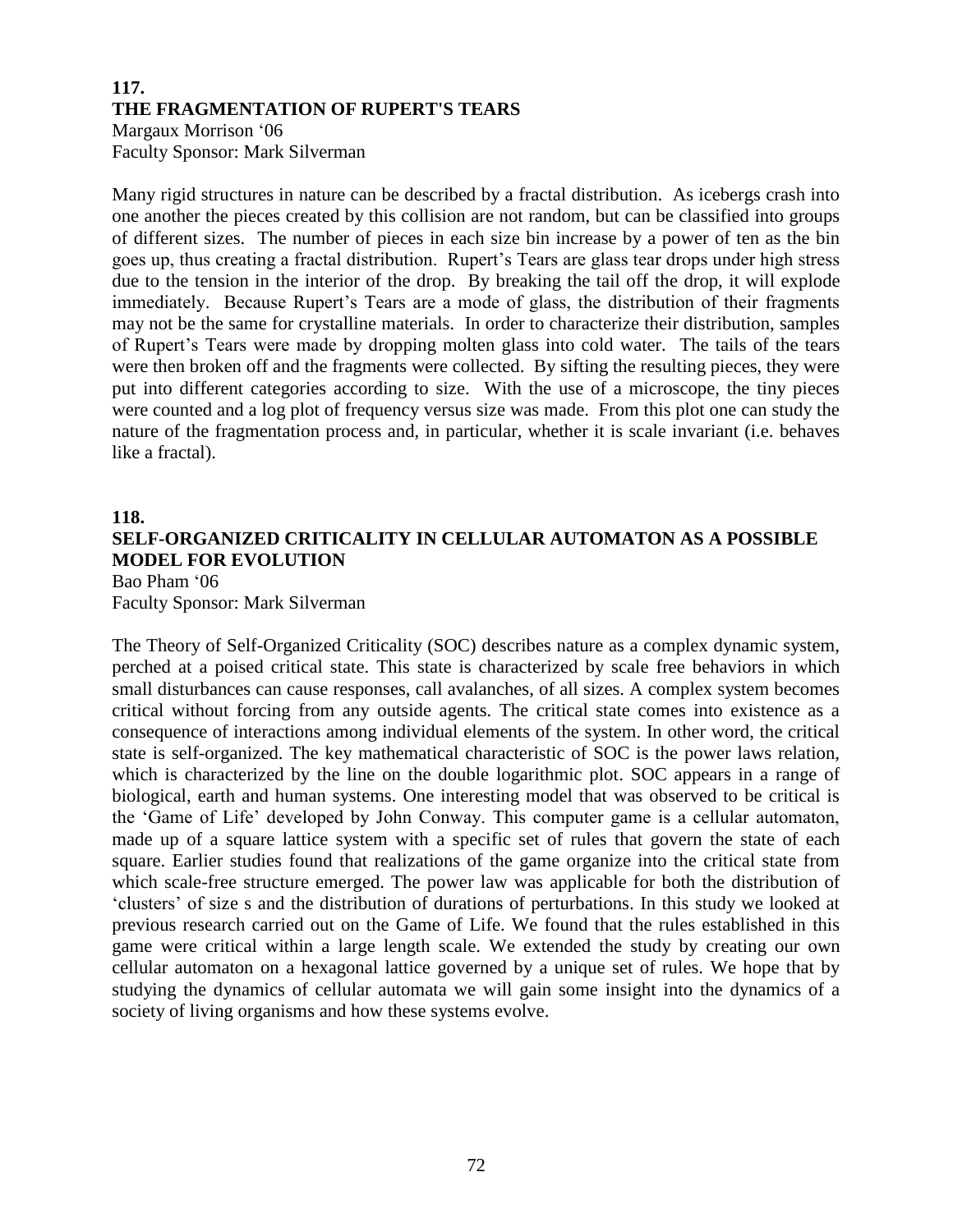#### **119. DETERMINING THE MAGNETIC MINERALOGY OF BASALT SAMPLES FROM SUMMIT STREET**

Ryo Saotome '08, Russell Adler '08 Faculty Sponsor: Christoph Geiss

The aim of this project is to determine the main magnetic mineral present in the basalt flow located under Summit Street. In order to do this we subjected a rock sample from this basalt flow to a series of ARM and isothermal remnant magnetization measurements under different conditions and temperatures. The acquisition curve we acquired from these measurements indicated that our sample was mostly a low-coercivity ferromagnetic mineral. In order to figure out which one, we measured its Curie temperature. We found it to be 580C which is near the known value for magnetite. Furthermore, we performed a series of low-temperature demagnetization experiments. These experiments indicated that our sample loses its magnetic remanence when cycled through the Verwey transition, another characteristic property of magnetite. Based on these results, we can say with high confidence that the main magnetic mineral present in the basalt flow under Summit Street is magnetite. Further tests are necessary on a heated sample to see if the magnetic properties of rocks from the basalt flow changes when heat is applied to it. The culmination of this project should lead to a better understanding of the geological makeup of the Trinity Campus on a firsthand basis.

#### **120.**

# **ANALYSIS OF MCCOOK GROUND TEMPERATURE**

Valentina Zhelyazkova '08, Tamara Machac '06 Faculty Sponsor: Christoph Geiss

In this research we examine how the daily surface temperature changes affect the temperature at various depths in the soil.

We obtained data using temperature sensors to record the temperature in fifteen minute intervals at three different depths in the soil near the McCook building for a total period of eight weeks. We generated several mathematical models that describe changes in temperature with depth and time and determined which one correlates best with the empirical results. One of possible models is the heat conduction equation, which predicts the penetration of external heat into the Earth for a sinusoidal surface temperature variation. However, we think that the use of the complementary error function model will present a better approximation to the actual temperature distributions at various depths. In this model, we divided the total depth into small increments. Then, we calculated the expected temperature for the following day at a certain depth using as input, the current day's temperature of the soil cells lying directly above and below. In our final model, we obtain the temperature at a certain depth for the next day, by averaging the temperature of the soil cells lying directly below and above. We expect this simple model to resemble the complementary error function model.

In our analysis, we found that in a total probe depth of 0.4 m, fluctuations of daily surface temperature greatly affected the upper horizons in a short period of time. However, it takes several days for surface temperature variations to penetrate to the lowermost layers of a soil profile.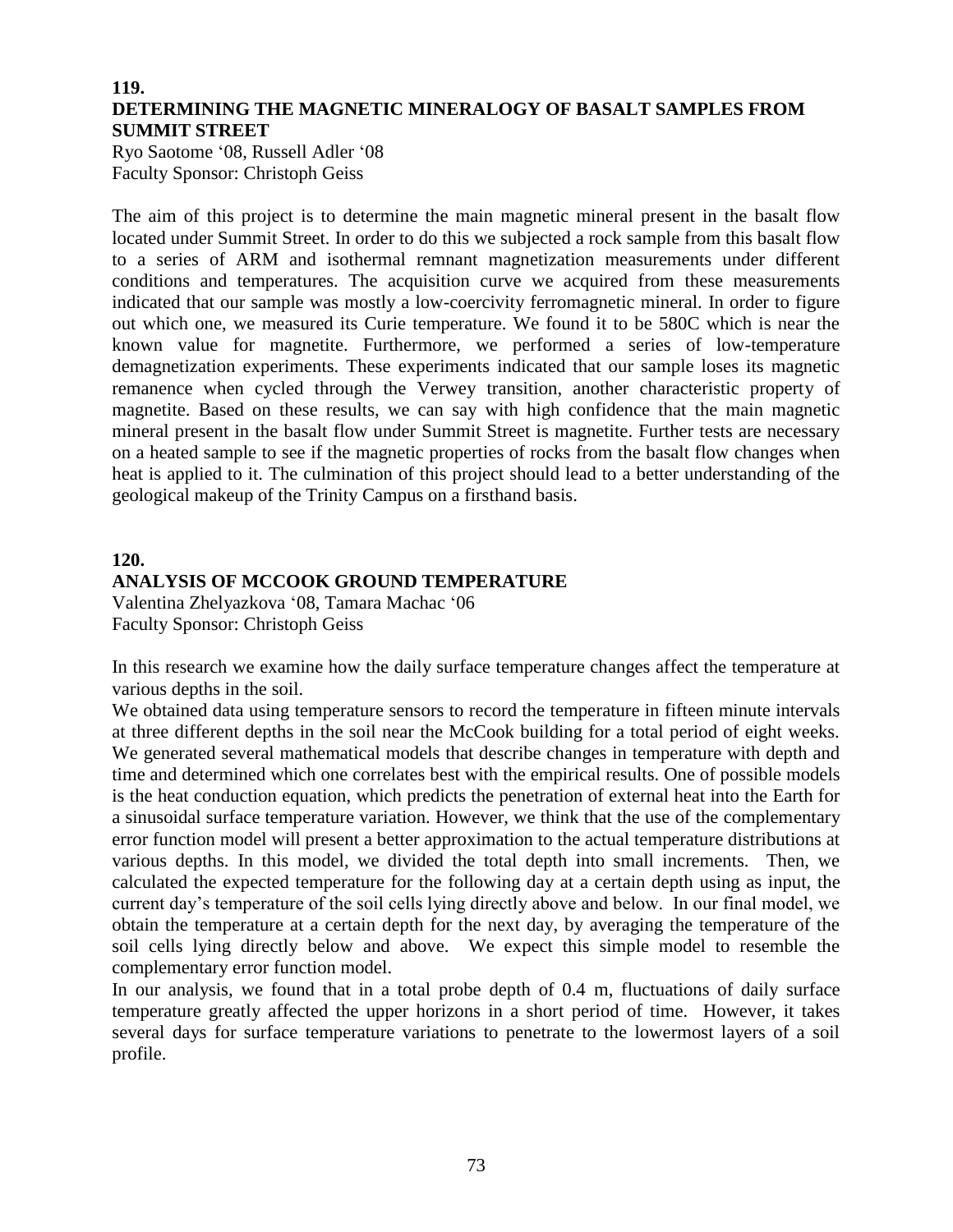# **PSYCHOLOGY**

#### **121.**

# **EFFECTS OF PARENT ACADEMIC VALUES AND BELIEFS ON THE RACIAL ACADEMIC ACHIEVEMENT GAP IN MIDDLE AND HIGH SCHOOL STUDENTS**

Katherine Berkenbush '06

Faculty Sponsor: David Reuman

Past research has focused on many family and school factors which account for the academic achievement gap between White, Black, Hispanic, and Asian students. Of primary importance to this study are the effects parents have on their children through parent efficacy beliefs and family academic values, which include aspirations and beliefs of the importance of education for the future. Parent values both directly and indirectly affect their children's values, which in turn impact effort and achievement in classes and on standardized tests. I predict that racial differences in academic values can account for some aspects of the racial academic achievement gap. Middle school and high school students, along with a subset of their parents from a suburban school district, were administered surveys, measuring academic values, and the responses were linked to state-administered standardized test scores and class grades. Implications of the results for reducing the racial achievement gap will be discussed.

#### **122.**

#### **THE INTERRELATIONSHIPS AMONG PERFECTIONISM, DEPRESSION, AND SOCIAL ANXIETY: A LONGITUDINAL STUDY** Alexander Bruce '06

Faculty Sponsor: David Reuman

The present study investigated possible longitudinal relationships among perfectionism, depression, and social anxiety. Based on previous research, it was predicted that self-oriented perfectionism would significantly predict depression over time, and that socially prescribed perfectionism would contribute to subsequent social anxiety (Hewitt, Flett, & Ediger, 1996; Schlenker & Leary, 1982). A sample ( $N = 118$ ) of Trinity College students, the majority of whom were freshmen and sophomores, completed the Multidimensional Perfectionism Scale (MPS; Hewitt, Flett, Turnbull-Donovan, & Mikail, 1991), the short version of the Center for Epidemiologic Studies Depression Scale (CES-D; Cole, Rabin, Smith, & Kaufman, 2004), and the Social Phobia and Anxiety Inventory (SPAI; Turner, Beidel, Dancu, & Stanley, 1989) at two separate times with an average interval of 35 days. Multiple regression analyses indicated that self-oriented perfectionism and depression at Wave 1 significantly predicted increases in social anxiety at Wave 2, whereas socially prescribed perfectionism at Wave 1 did not predict subsequent social anxiety. No significant predictors of Wave 2 depression were identified, net of initial levels of depression. The findings raise the possibilities that self-oriented perfectionism and depression may each have a stronger effect on subsequent anxiety than socially prescribed perfectionism, and that self-oriented perfectionism may not play as strong a role in depression as previously thought.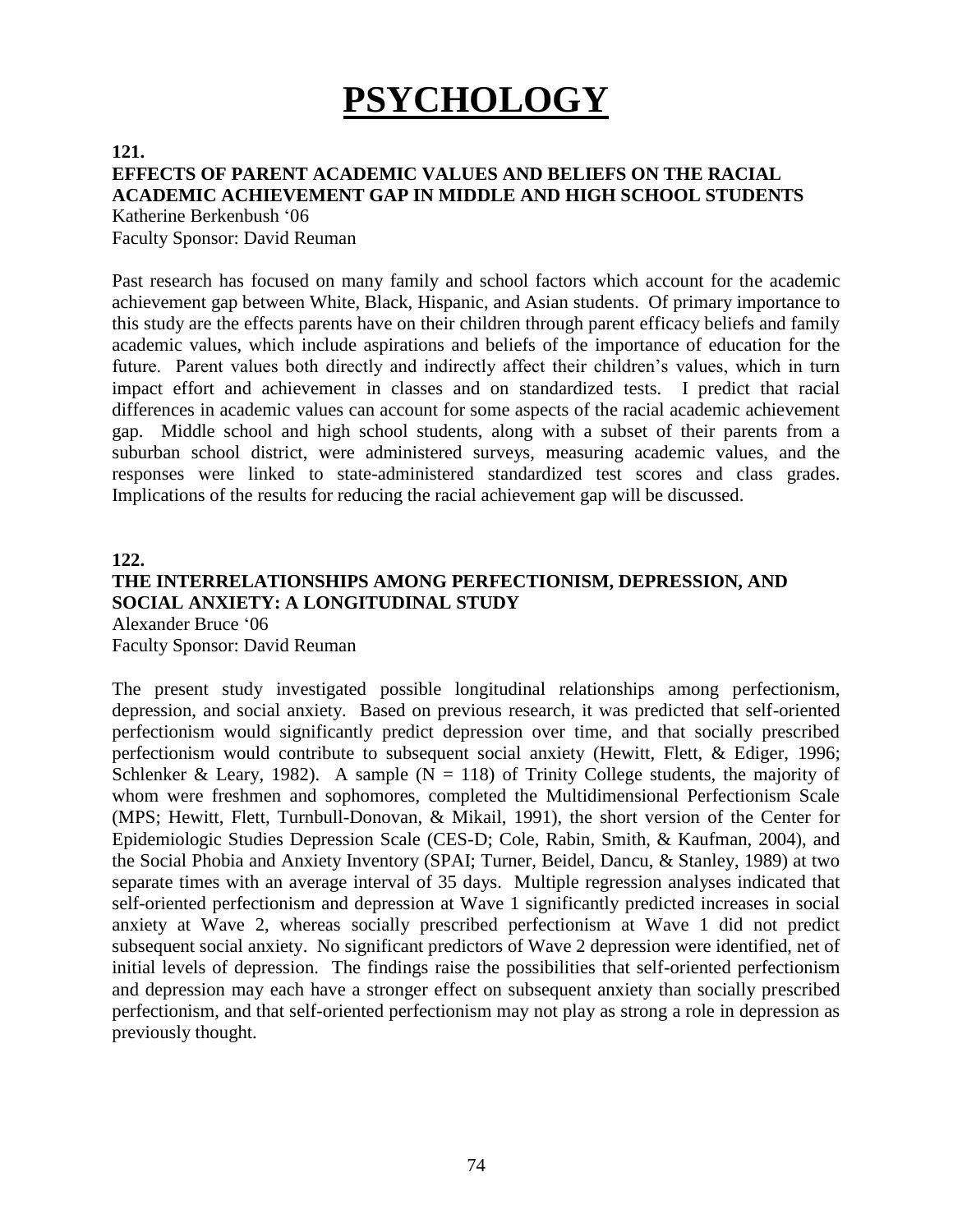## **123. TRINITY COLLEGE STUDENTS AND THEIR VIEWS ON HOMOSEXUALITY: SOCIAL CONSTRUCTIONISM VS. ESSENTIALISM**

Joanna Confalone '06, Alexandra Miller '07, Christine Grant '08 Faculty Sponsor: Dina Anselmi

Individual disposition and behavior are established by two influences: biology and culture. Two theories have been proposed to describe the factors that determine an individual's characteristics. Social constructionism proposes that an individual's characteristics are shaped by society's cultural norms and values. Essentialism, on the other hand, suggests that genetics and innate characteristics are responsible for the differences among individuals. We predict that college students tend to take a social constructionist view when assigning responsibility to individual characteristics. They tend to believe that culture is the primary force that drives behavior and determines characteristics. However, we feel that college students will not have this social constructionist viewpoint in regards to homosexuality. We hypothesize that Trinity college students, regardless of their demographics, will maintain an essentialist view of homosexuality. Also, more masculine students will have a social constructionist view of this topic. In order to illustrate our hypothesis, we designed a study surveying 50 Trinity College students on their views towards homosexuality and the issues pertaining to it.

#### **124.**

# **SENSORY INTEGRATION DYSFUNCTION IN CHILDREN WITH AND WITHOUT AUTISM**

Kwame Dance '06 Faculty Sponsors: Dina Anselmi, Randy Lee

Although most children with Sensory Integration Disorder (SID) are classified as either having Autism, Obsessive Compulsive Disorder (OCD), or Attention Deficit Hyperactive Disorder (ADHD), some children do not possess other defining characteristics of any other disorder. This study investigated the relationship between Sensory Integration Disorder and Autism in children ages 4 to 16. The study examined both the sensory similarities and differences, and early environmental differences between children with Autism and children classified as having SID. This comparison was measured using the Sensory Integration Questionnaire, a 52-item scale that measures parents' reports of their children's sensory difficulties. To supplement this questionnaire and provide qualitative details about the child's early environment, parents were administered eight interview questions aimed at gaining information about their children's sensory history. Based on previous research, and my own observation of children with sensory integration problems with and without autism, I hypothesized children with autism would experience more tactile (touch), attention/behavioral, muscle tone, and coordination difficulties; while SID children would exhibit more difficulty with, motor, vision, audition, and olfaction. I also hypothesized there would be a correlation between problems in early environment and SID. A two-factor ANOVA was conducted on the eight sensory categories measured in the Sensorymotor History Questionnaire. Contrary to my hypothesis results indicated a significantly higher level of attention and behavior problems in SID children. The relationship between early environmental problems and SID children was measured using a Chi-squared analysis to determine if there was a correlation between type of early environmental problem and the disorder the child developed. No significant correlation was found.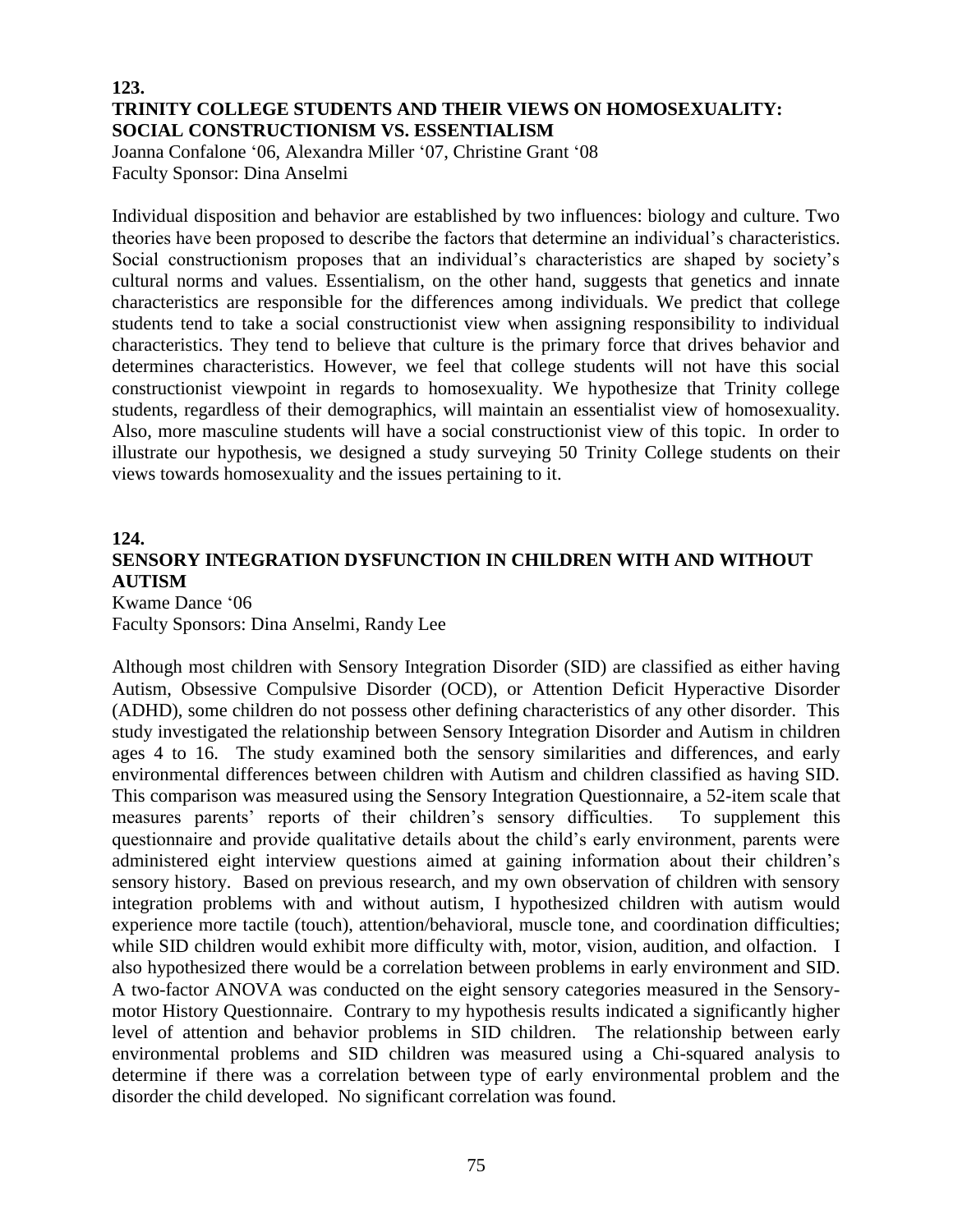# **125. EFFECTS OF PARENTAL INVOLVEMENT ON THE ACHIEVEMENT GAP** Katherine DellaSelva '06 Faculty Sponsor: David Reuman

It has been well documented that many school and home factors have influenced and contributed to the racial achievement gap in the United States. Parental involvement is one of these factors that has been shown to have a large impact on a students' educational achievement. This study looked at the influence of parental involvement on the achievement gap in a suburban Connecticut town. Both students and parents were surveyed with questions referring to the parent's involvement in homework, course selection, and extracurricular involvement, among other activities. It's hypothesized that there would be less parental involvement for students of color than their peers, and that they will subsequently have achieved less academically. The implications of this study can be used to guide and create policies or programs to help target and lessen the achievement gap.

# **126.**

# **EFFECT OF SEX ON CLASS PARTICIPATION IN COLLEGE STUDENTS**

Lesya Gaynor '08, Stephanie Gonzalez '08, Alexandra Puleo '08, Elena Wetmore '06 Faculty Sponsor: Dina Anselmi

In a study of the connection between sex and participation in the classroom, Crombie, Pyke, Silverthorn, Jones and Piccinin (2003), found that males were more likely than females to participate in class discussions. Their research also revealed that students' perceptions of their own activity levels were generally consistent with the observed participation. In a study of discussion-based courses at Trinity College, we sought to determine whether males or females were more likely to participate voluntarily in discussions. Classes were audio recorded for a total of two and a half hours each, and the sex of speakers and length of comments were recorded. Questionnaires were handed out to the students in the recorded classes to determine self perception of participation levels. We hypothesized that males would participate more frequently and speak for longer periods of time than females, because they are more confident in the classroom. We also predicted that both sexes of students would evaluate themselves as having higher levels of participation than actually observed.

# **127.**

#### **GENDER ROLE BEHAVIOR IN TELEVISION SERIES**

Jonathan Grabowski '07, Tyler Simmons '07, Jessica Piervicenti '07, Jane Shiverick '08 Faculty Sponsor: Dina Anselmi

Popular television can be seen as a reflection of a society's contemporary views and values. Given that gender role norms have been progressively changing in recent decades, it seems logical that the scripts for television series' would reflect this progression; contrary to this reasoning, male and female characters in TV shows still seem to embody outdated gender stereotypes. Attempting to identify a trend of gender inequality in popular television series, a content analysis of primetime commercial network television series across three decades was conducted. The Bales' Interaction Process Analysis was used to identify the behaviors and interactions of male and female characters. We hypothesized that female characters would exhibit more emotional behavior than males. Conversely, we expected that males would exhibit more task-orienting behavior than females.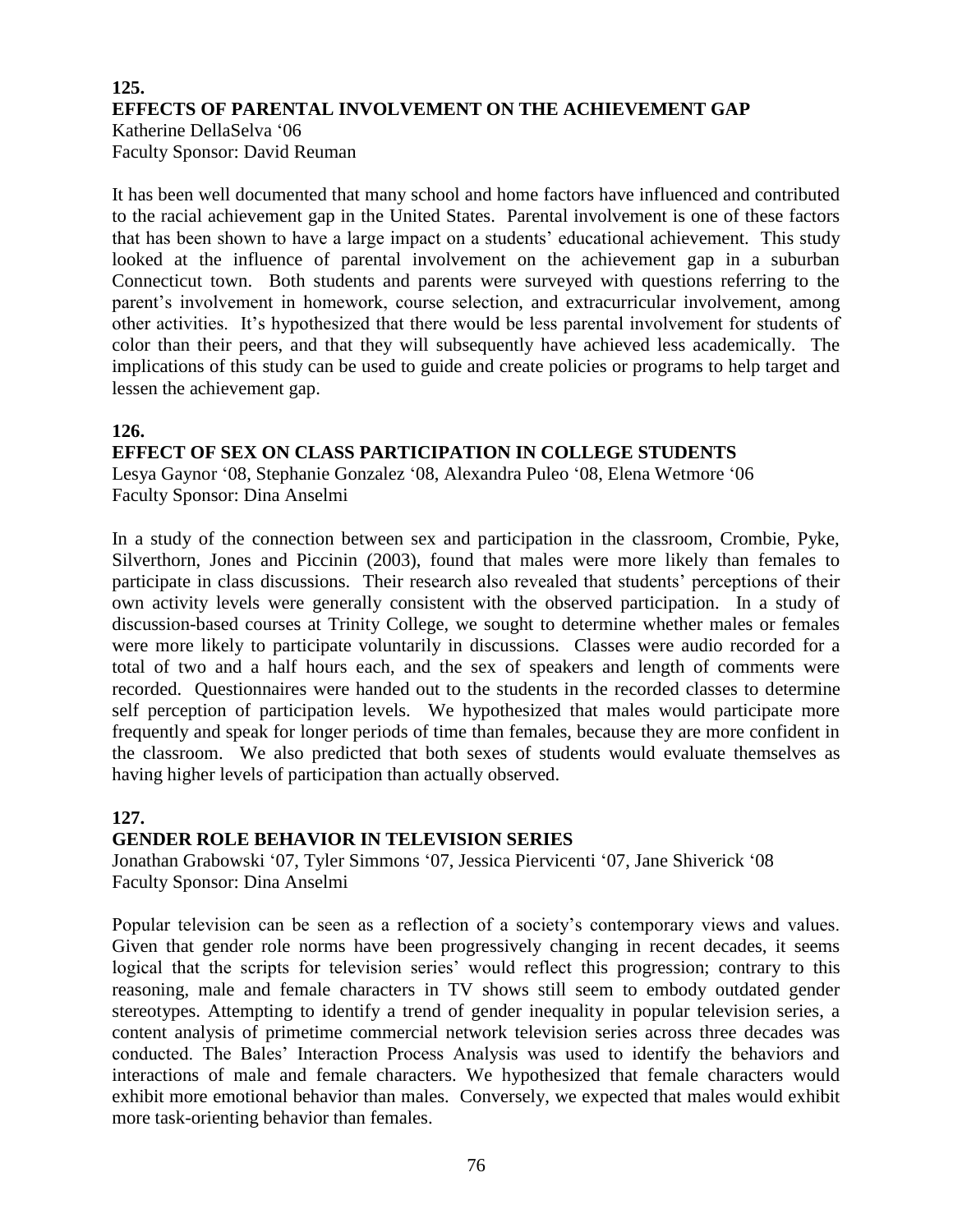# **128. RACE, PERCEPTIONS OF RACIAL CLIMATE, AND THE ACHIEVEMENT GAP** Elizabeth Gutterson '06 Faculty Sponsor: David Reuman

Increasing diversity of the student population in today's school systems has brought to attention an important problem: Some children are noticeably lagging behind their classmates in a variety of disciplines and, to the dismay of educators and school administrators, are not catching up as they progress through the grades. The achievement gap is found regardless of socioeconomic status and exists mainly between majority (mainly White) and minority (mainly African-American and Hispanic) students. While many reasons for this achievement gap have been presented, it is likely that both family and school factors are involved. The present study seeks to further examine one of these factors: namely, the inter-racial climate at school, to see if and how it affects different races and contributes to the achievement gap. In order to measure the inter-racial climate of a classroom, Green, Adams and Turner (1988) developed a scale based on Allport's contact theory and conditions. It is widely acknowledged that the presence or absence of these specific conditions affects the inter-racial climate in the classroom. A random sample of 7th and 11th graders in the Twainville public school system were given a questionnaire in which they responded to questions regarding the inter-racial climate at school. Results will be used to gain a better understanding of the race gap in achievement and what can be done to help close the gap.

#### **129.**

#### **MARRIAGE AND CAREER ASPIRATIONS OF TRINITY COLLEGE STUDENTS** Katharine Hancock '06, Sarah Purvis '06, Tina MacDonald '06, Max Weisz '07 Faculty Sponsor: Dina Anselmi

Gender differences in career and marriage aspirations of current undergraduate students were examined, specifically whether men or women would be more likely to choose to stay at home and raise children instead of pursuing a professional career. An online survey was distributed to 58 Trinity College non-IDP undergraduates, consisting of 16 males and 42 females. Attitudes were measured using a 38-item scale modified from a previous study conducted by Smith at Trinity College in 1983. Based on Smith's (1983) research, we hypothesized that women would be more likely to report marriage as more important vs. career, while men would be more likely to report career vs. marriage. We also predicted that in the future, women would be more likely than men to see themselves doing housework, volunteering, or part-time work outside the home. It was also hypothesized that women with a spouse and/or children would be more likely to make certain sacrifices (e.g.: taking time off of work to care for children, entertaining clients/associates) and less willing to make other sacrifices (e.g.: relocate, work weekends, stay at work overtime, bring unfinished work home, attend further school for work, and travel for job) to their own career vs. men. Women would also be more willing than men to make these sacrifices to help their spouses' career. Regarding type of marriage or long-term relationship, we predicted women would prefer equal decision-making between spouses, while men would show greater preference for a husband/male dominant relationship. We predicted that participants would be more likely to choose preference for roles similar to those of their parents. Finally, these results were compared to Smith's (1983) findings to determine whether there are generational changes for Trinity College students in career and marriage aspirations.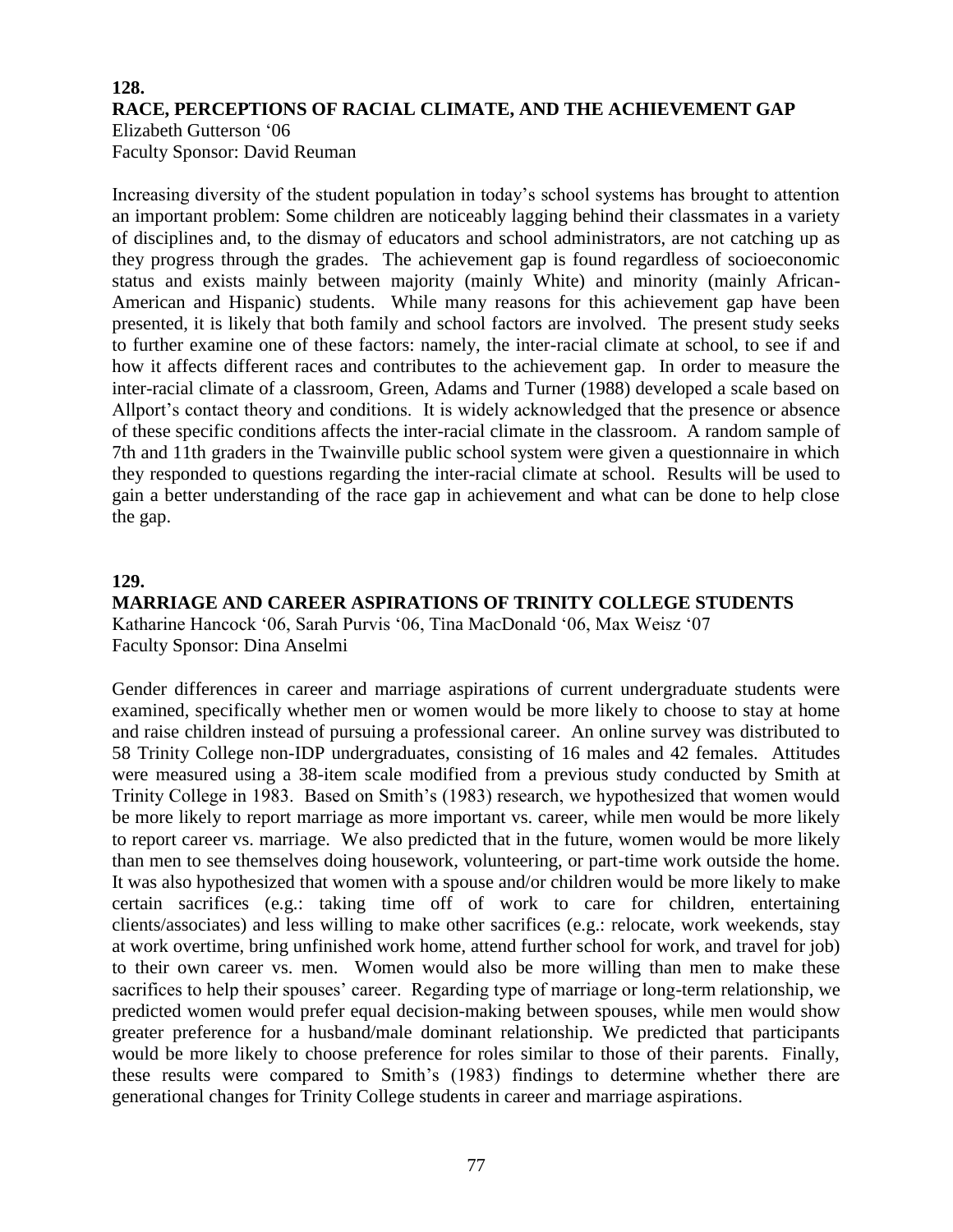### **130. EFFECT OF PESTICIDE EXPOSURE ON NEUROPSYCHOLOGICAL FUNCTIONING OF FOREIGN-BORN FARMWORKERS**

Jesse Hansen '06, Lauren Farrer '08 Faculty Sponsor: Sarah Raskin

Many farm workers are exposed to chronically high levels of pesticide exposure. Often, both nationally and internationally, migrant farm worker's exposure to harmful pesticides is underreported, and high percentages of these workers experience negative symptoms and illness as a result. Among these illnesses, pesticide exposure has been demonstrated to result in a variety of neuropsychological defects in agricultural workers. With the incidence of chronic low-level pesticide-related intoxication in the agriculture workers worldwide as high as 25 million per year, it is necessary to research and understand the neuropsychological effects of pesticide exposure in this underserved population. This purpose of this study was to examine the occurrence of and relationship between low-level exposure to organophosphate pesticides and neuropsychological dysfunction in agricultural workers in the absence of any previous history of acute chemical exposure. It was hypothesized that farm workers with a higher lifetime exposure to organophosphates would perform significantly worse on measures of neuropsychological functioning than minimally exposed control subjects. A group of foreign-born farm workers at Imperial Nurseries, a local ornamental plant nursery in Granby, CT, were recruited to participate in the study. Trinity College B&G staff was also recruited as control subjects. Each subject was tested in two sessions: an interview-based questionnaire (The Farmworker's Health Study Questionnaire) was administered to determine exposure, followed by a computer-based neurobehavioral test that included measures of attention and memory (Behavioral Assessment and Research System). Results are pending.

# **131.**

# **FAMILY COMMUNICATION AND HAPPINESS**

Paul Jarboe '07, Kate McEachern '07, Erin Michelson '06, Christine Myksin '07 Faculty Sponsor: Dina Anselmi

This study investigated whether students' happiness levels change throughouttheir years at Trinity College in relationship to family contact and quality of home life. In this study, happiness was measured using the Oxford Happiness Questionnaire (Hills & Argyle, 2002). The frequency of family contact and quality of parental relationships were measured using a modified version of the Parent Adolescent Communication Scale (Barns & Olsen, 1985). The survey was sent to 200 Trinity College students via email. We investigated happiness levels in relation to family contact concerning variables such as race, class year standing and gender. It was predicted that students with better relationships with family members would have higher levels of happiness at school than those with lower levels. It also was predicted that there would be no gender differences in relation to happiness or quality of familial relationships, but that females would communicate with family members more often than males. It was expected that the happiness levels of students would be higher for upperclassmen than it would be for underclassmen, and that class year would have no influence on the quality of familial relationships. Finally, it was predicted that communication with family members would be higher for underclassmen than it would be for upperclassmen.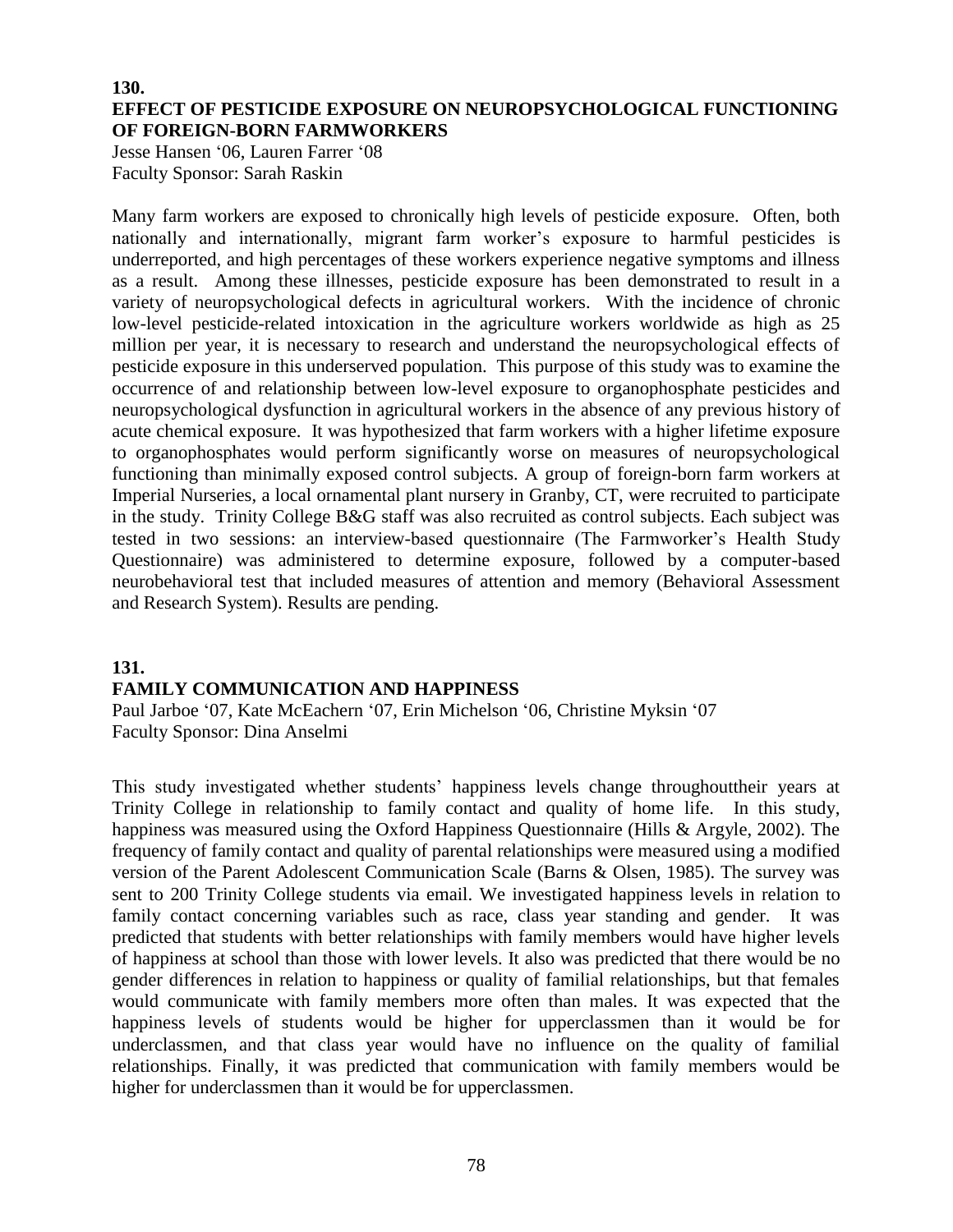# **132. BODY PERCEPTION IN ANIMISTIC AND SCIENTIFIC CULTURES** Lindsey Jordan '06

Faculty Sponsor: Randy Lee

People in different societies perceive their bodies in unique ways due to differences in cultural norms, values and the surrounding environment. Past research indicates that body perception develops through internalization of societal ideals involving how one should experience the self (Miller, 2005). The purpose of this study was to examine body perception through scientific and animistic worldviews in order to understand the motivations and implications of placing significant cultural value in body image. This discussion is constructed through the lens of the ecological psychology model, or ecopsychology. Ecopsychology develops on the relationship between organism and environment. Developed by Kurt Lewin in 1936, it studies the relationship between humans and nature and operates under the premise that the mental health of earth's inhabitants has a direct relationship with the environment's health. It was predicted that cultures that value body image would have a higher prevalence of negative self reflection and disordered eating than cultures that perceive the body on a vitalistic level. Body perception was further explored by examining bodily relation to spirit as well as the impulse to control, compartmentalize, and objectify the body and the environment.

# **133.**

**GENDER ROLES AND RELATIONSHIPS: A CROSS-CULTURAL COMPARISON** Lindsey Jordan '06, Lilia Vazova '06, Matthew Krant '06, Kelly Mearns '08 Faculty Sponsor: Dina Anselmi

Research suggests that boys and girls are socialized into their respective gender roles and moreover that they learn styles of relating to one another through the process of imitation. (Firestone, Firestone, Catlett, 2006). Consequently, family and societal values play an important role in determining the gender role values that children develop. These values play out in their own relationships in childhood and as they approach adolescence and adulthood. Concepts of masculinity and femininity vary from culture to culture and may have different meanings depending on societal values. This study investigated the role between gender roles, culture and relationships in Trinity College students. We predicted that students would model their gender roles in relationships after the values of their family and local society. Further, we predicted that Bulgarian students would have a significantly more conservative view of gender roles than American students.

#### **134.**

# **ASSESSING THE RELATIONSHIP BETWEEN SEXUAL RECIDIVISM, HARE PSYCHOPATHY CHECKLIST-REVISED, AND STATIC-99** Hoa Lam '06

Faculty Sponsor: Barbara Chapman

Assessing factors involved in sexual recidivism is extremely important due to the danger sexual offenders present to the community. Several actuarial risk scales are available to predict recidivism rates of sexual offenders. This study analyzed two widely used assessment scales, the Hare Psychopathy Checklist-Revised (PCL-R) and Static-99. This study examined the relationships between these assessment scales, sexual recidivism, number of sentencing dates,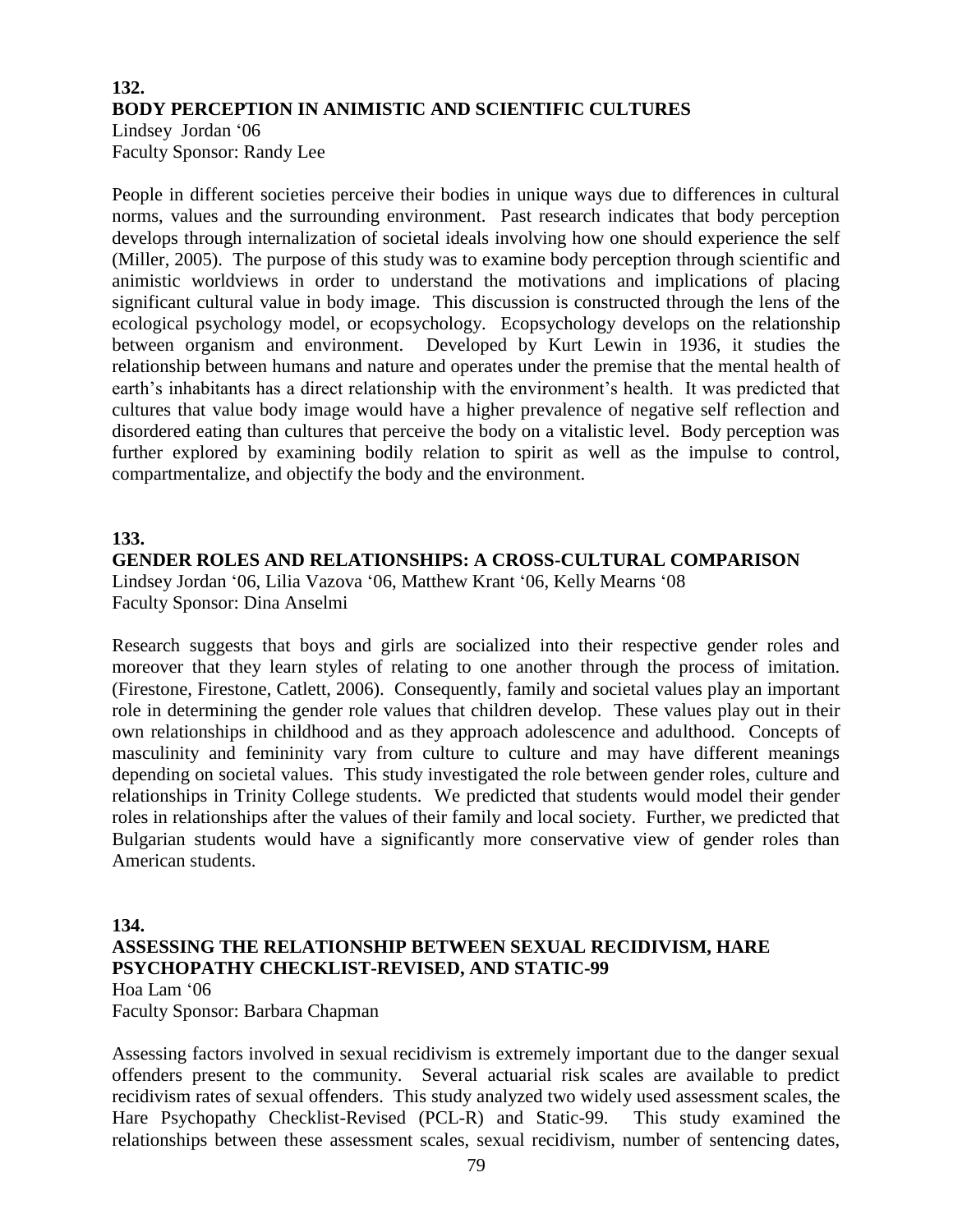and age at first sexual offense. Information was gathered from 200 male sexual offenders who were interviewed and evaluated for Sexual Violent Predator status, out-patient status, or prison entry in the California Bay Area. The onset ages for the men ranged from 11-62 years old ( $M =$  $27.79$ ,  $SD = 10.44$ ). Statistical analyses indicated that non-recidivists had lower PCL-R scores than recidivists. Results also showed that individuals with higher PCL-R scores and recidivists were more disposed to start offending at a younger age. Child molesters were found to be less selfish, more remorseless, and less egocentric than rapists/mixed offenders. Finally, there was a positive correlation between PCL-R and Static-99 scores. These findings may help to develop new policies and interventions to reduce sexual recidivism.

**135.**

# **HOW DEEP IS YOUR TAN? THE ROLE OF HEALTH AND APPEARANCE BELIEFS, RISK-TAKING PROPENSITY, AND SELF-ESTEEM IN ARTIFICIAL TANNING BEHAVIOR AMONG COLLEGE STUDENTS**

Tina MacDonald '06

Faculty Sponsor: Randolph Lee

Skin cancer has become an undeclared epidemic, as medical reports have indicated a startling increase in cases of basal, squamous, and malignant melanoma in recent years. This increase can be attributed to high-risk behaviors such as sunbathing and tanning salon use. Despite the recognized harmful consequences of tanning, however, people continue to sunbathe and use tanning salons. Why do individuals partake in such self-harming behavior? This study investigates this question by examining the roles of health- and appearance-related beliefs, risktaking behavior, and self-esteem in college students in relation to tanning salon frequency (TSF). Tanning affects physical appearance, and past research has established a strong relationship between low self-esteem and negative body image (Goldenberg & Shackelford, 2005). A negative correlation between self-esteem and tanning behavior was therefore predicted. Excessive exposure to UV rays is considered a high-risk behavior, and it was hypothesized that high-risk propensity would be positively correlated with tanning. Zuckerman's Sensation Seeking Scale was administered to measure risk-taking behavior and the Rosenberg Self-Esteem Test to measure self-esteem level. Subjects were also asked to indicate their agreement with various health- or appearance-related beliefs associated with tanning. There was no significant correlation between TSF and both self-esteem and risk-taking behavior. There was a significant gender difference in TSF, as females tanned more than males. Overall, the two statements that were the greatest predictors of TSF were a health-related belief ("I see harm in going to tanning salons") and an appearance-related belief ("When I am tan, I feel more attractive"). This suggests that high TSF is found primarily in females and is motivated by appearance-enhancing motivations, but can be deterred by health concerns. The results and their implications in forming an effective intervention to decrease TSF are discussed.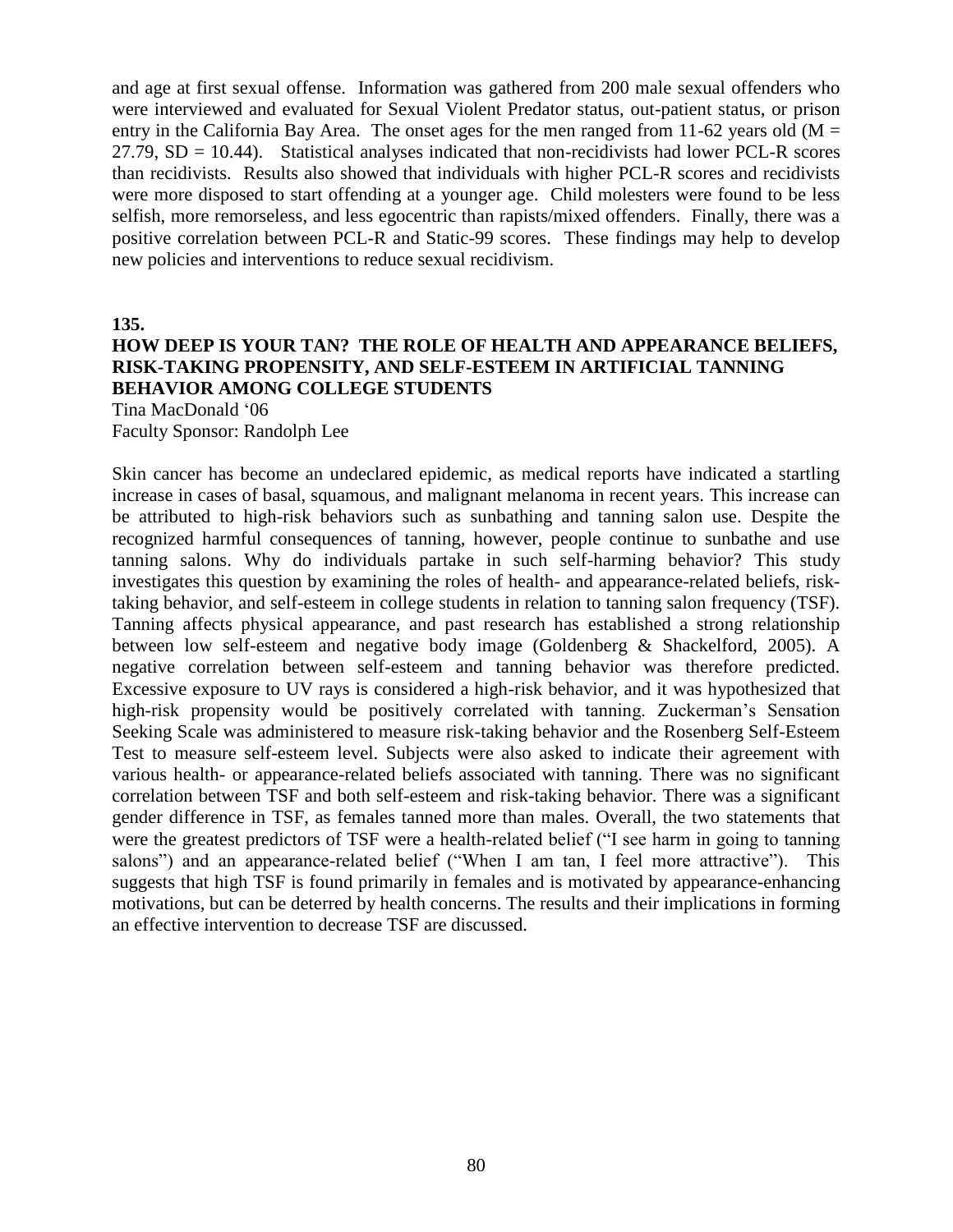# **136. SEXUAL ATTITUDES ACROSS GENERATIONS** Elizabeth Maynard '07, Melanie Levy '07, Stacy Hills '07 Faculty Sponsor: Dina Anselmi

The use of contraceptives is a controversial practice that has been debated in our society for decades. The debate is further fueled by the issue of sexual education in schools. Contraceptives have developed and advanced in recent decades and there are more options available then ever before; abortion, condoms, and the morning after pill all fall in this category. These forms of birth control are becoming more readily accessible to each successive generation. With these changes, however, controversy arises due to conflicting views between generations. Our study investigates whether there are generational differences in views on sexual behavior, education, and contraceptives in American culture. To look at attitudes across generations, 110 Trinity Students and 100 Trinity Faculty were chosen at random to participate. They were asked to complete an anonymous online survey that measured their attitudes about of sex education and the use of contraceptives. We expect to find that the older generation composed of faculty members have a more conservative attitude on the use of contraceptives and sexual education. We also anticipate the younger generation composed of students to have a more liberal attitude towards these issues, and that they will be less likely to view educating adolescents about contraceptives as inappropriate.

#### **137.**

# **ASSESSING THE RACE ACHIEVEMENT GAP: THE RELATIONSHIP BETWEEN PARENTS' EDUCATIONAL ASPIRATIONS, CHILDREN'S EDUCATIONAL ASPIRATIONS, AND PRO-ACADEMIC PEER NORMS** Molly McGuinness '06

Faculty Sponsor: Dina Anselmi

The race achievement gap in schools is an unresolved crisis in need of further examination. Past research suggests that both home and school factors play important roles in racial differences in academic success. This study assessed the significance that parents' educational aspirations and values, adolescents' educational aspirations, and the relative influence of peers' educational attitudes had on racial disparities in academic achievement. Previous studies suggest that parents' beliefs on educational attainment were strong predictors of their children's beliefs of their future educational outcomes. A stratified random sample of local White, Asian, African-American, and Hispanic high school adolescents and a subset of their parents were given a survey assessing these domains. The implications for the effects these measures have on the race achievement gap will be discussed.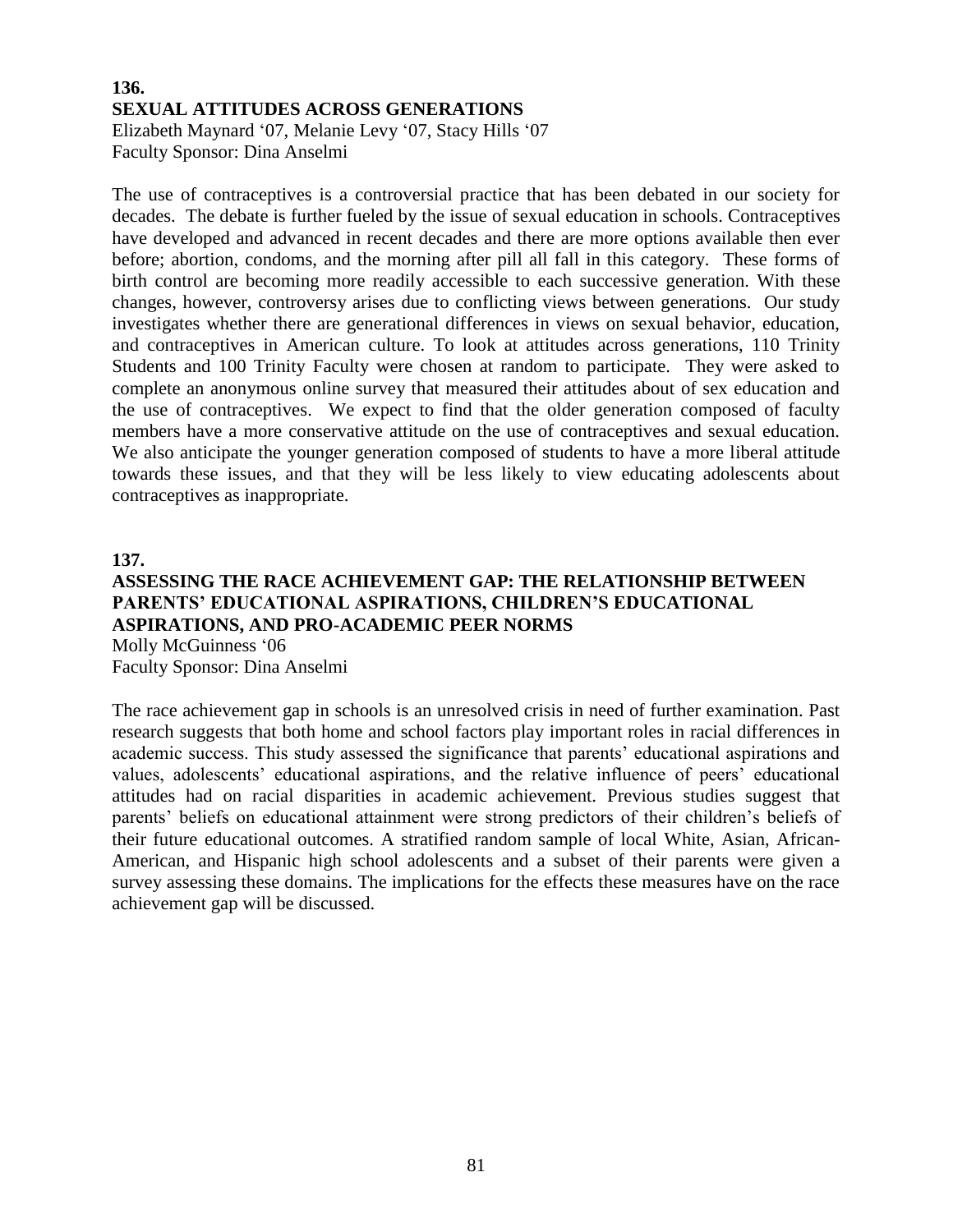#### **138. MUSICAL RHYTHM, EMOTION, AND HEART RATE VARIABILITY: COHERENT HEART RATE VARIABILITY (HRV) PATTERNS INDICATE POSITIVE EMOTIONAL STATES AFTER EXPOSURE TO REGGAE** Jennifer Mingrino '07

Faculty Sponsor: Randolph Lee

Rhythm is an essential part of the beating of our hearts, the growth of a plant, or the tapping of a drum. For centuries, people have used music as a healing tool, but only recently began empirically exploring the potential role that music has in our autonomic physiology and the organizing effect it has on human brain activity and emotional states. Western musical genres rooted in traditional African music aesthetic, Reggae, in particular, are heavily steeped in rhythm. The current study hypothesized that exposure to the consistent stimulus that rhythm (most notably in the drumbeats) provides will generate a coherent HRV pattern, thus a positive emotional effect will result. Additionally, it is the prediction of the present study that those individuals with a positive response to the music correlate with certain personality characteristics on preliminary tests of personality and emotional reactivity. Participants  $(N=7)$  took a 12question music survey, the 16 Personality Factor Questionnaire, and Gough & Helibrun's Adjective Checklist. Each subject listened to two selections of music (Mendiani Rhythm & Roots Reggae) and one non-musical selection (ocean waves crashing on shore). Using raw ECG data and a time-domain analysis of heart rates researchers calculated the HRV of each participant. R-R intervals calculated and graphed over time were determined "coherent" or "incoherent" in their general paths. Literature has shown that a coherent HRV pattern is indicative of alpha brain wave activity, which denotes a relaxed and positive emotional state. Results are predicted to show that HRV coherence results from exposure to Reggae, thus causing synchronization in ANS and a positive emotional state. This evidence has implications for music therapy especially for those suffering from depression, stress, anxiety, Parkinson's, and Alzheimer's.

**139.**

#### **ADOLESCENTS AND THEIR PARENTS VIEWS ON CHILDREN'S RIGHTS, ADOLESCENT DECISION-MAKING AND PARENTING STYLE**

Elizabeth Reichert '06, Naralys Estevez '06 Faculty Sponsor: Dina Anselmi

During adolescence, children begin to feel the need for independence. Many times discrepancies exist among parental and adolescent conceptions of their rights to make autonomous decisions. The UN Convention on the Rights of the Child (CRC) was created to protect and empower children and the rights they are entitled to, which include: provision, protection, and participation rights. These rights can be separated into two larger categories: nurturance orientation and selfdetermination orientation. The nurturance orientation is society's provision and protection of rights that are beneficial to the child and the self-determination orientation is society's protection and provision of rights that allow children to have some control over their own lives (Ruck, 1994). Research on children's rights has shown that parents of older children are more likely to support self-determination rights than parents of younger children (Ruck, Peterson-Dadali & Day, 2002). Previous studies have shown that in families with older adolescents, the children are permitted to make more independent decisions (Bosma, et al., 1996). Furthermore, views of parental jurisdiction versus adolescent authority tend to differ based on specific types of issues (Smetana, 1988, 1994, 1995). The goal of the current study was to investigate the relationship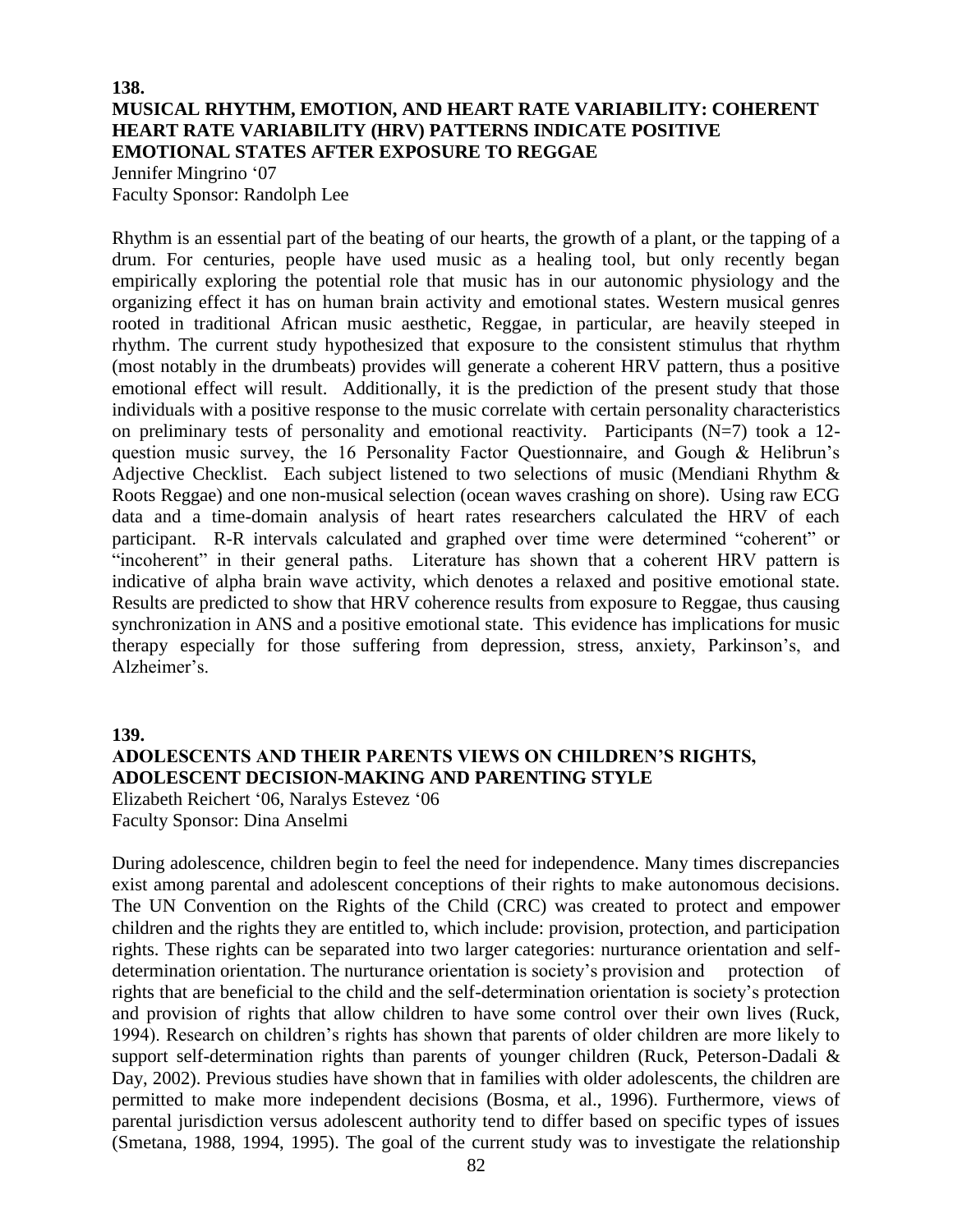between attitudes towards children's rights, parenting style, and decision-making practices in adolescents and their parents. This study aimed to examine whether or not parents' and children's perception of decision making changes with increasing age. Participants included eighth graders and eleventh graders from an urban school and their parents. Each participant completed four separate questionnaires and demographic information. We hypothesized that parents of eleventh grade students would allow their adolescents to make more independent decisions than parents of eighth grade students. In addition, we predicted that adolescents and their parents would be equally supportive of nurturance rights but that adolescents would be more supportive of self-determination rights than their parents.

#### **140.**

#### **GENDER, SEX, AND ALTRUISM**

Steven Schmidt '08, Megan Fallon '08, Kelly Howard '08 Faculty Sponsor: Dina Anselmi

American society tends to foster over-generalized stereotypes by assigning feminine behaviors and attitudes to women and masculine behaviors and attitudes to men based on cultural norms. In general, altruistic behaviors have been more associated with women than men. This is partly due to the fact that women are culturally regarded as nurturing and believed to place the needs of others before their own. Psychological studies have shown that women are indeed more likely to display altruistic behavior in day to day situations. However, past research has focused on anatomical sex and not gender traits such as femininity and masculinity as determining factors of altruism (Eagly & Crowley, 1986). Since not all women fall into the feminine category and not all men fall into the masculine category, one interesting question is whether anatomical sex should not be regarded as the key identifier for altruistic behavior. While there may be a correlation between anatomical sex (female/male) and gender traits (femininity/masculinity), this study analyzes whether the gender traits of individuals are a stronger predictor of altruistic and helping attitudes and behaviors.

# **141. INFLUENCE OF STEREOTYPE THREAT AND FAMILY ACADEMIC VALUES ON THE RACE GAP IN ACHIEVEMENT**

Alyssa Shuman '06 Faculty Sponsor: David Reuman, Dina Anselmi

A racial gap in achievement has existed in the United States for decades, where White and Asian-American students achieve substantially higher than Black and Hispanic students on standardized tests. The present study focuses on school and home factors that may influence the race gap in achievement. Local 7th and 11th grade students, within a single, suburban public school district, as well as their parents, were surveyed in order to assess how strongly stereotype threat and family academic values would influence the achievement gap. Hopefully the findings of this study will have important implications that will help to reduce the race gap in achievement, as well as promote higher levels of achievement across all races.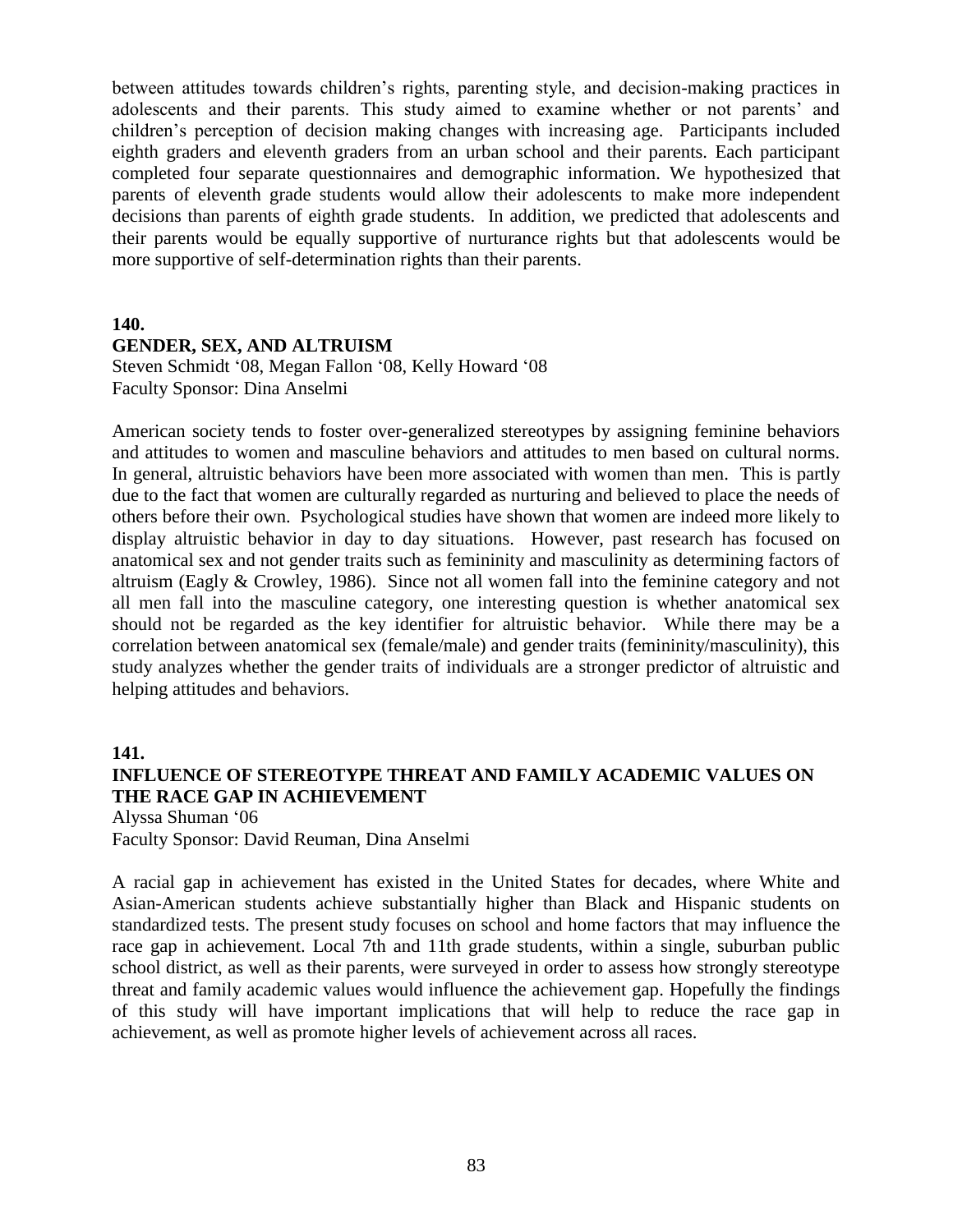# **142. STUDENT IDEAS ABOUT THEIR OWN AND THEIR PARENT'S VIEWS REGARDING INTER-RELIGIOUS, INTER-RACIAL, AND SAME-SEX DATING AND MARRIAGE**

Samantha Strauss '06, Sydney Meckler '08, Marissa Zanno '08 Faculty Sponsor: Dina Anselmi

This study investigates the views that students have about themselves and their parents regarding inter-religious, inter-racial, and same-sex dating and marriage. A random sample of students was given an online survey, which assessed their views about religion, race, and gender in terms of dating and marriage. They were also asked about their parent's views about these same topics. We hypothesized that students will be more tolerant to inter-religious, inter-racial and same sex dating and marriage than their parents. Another hypothesis was that more highly religious students and their parents, as well as minority racial groups, would be more inclined to date and marry within their religion or race. We also hypothesized that people with little religious affiliation would be more tolerant to sexual orientation and would be more likely to date and marry outside their religion and race.

# **143.**

# **THE EFFECTS OF HEALTH, MOBILITY, AND SOCIO-ECONOMIC STATUS FACTORS ON THE RACE GAP IN ACHIEVEMENT** Rebecca Wetzler '06

Faculty Sponsor: David Reuman

Previous research has shown that Black and Hispanic students tend to achieve at significantly lower levels than Asian and White students on standardized tests (Barton, 2003; Rothstein, 2004). The purpose of this study was to examine the influence of health, mobility, and socioeconomic status on the achievement gap, as well as how highly correlated these factors are with race. To test these effects, I administered surveys to 7th and 11th graders at schools in a suburban school district and mailed corresponding questionnaires to parents at home. I used information from these surveys and questionnaires, as well as student grades from transcripts, scores from state-administered achievement tests, and district-gathered information on whether or not the student was eligible for free/ reduced-price lunch. Policy implications of the results will be discussed.

#### **144.**

# **DISSIMILAR EFFECTS OF POSITION AND DIRECTION IN FORWARD AND BACKWARD SERIAL RECALL**

Rachel Nies '06 Faculty Sponsor: Karl Haberlandt

My study examined accuracy as a function of list position and recall direction in serial recall. In serial recall, subjects are presented with a list of items that they must recall in order. The study of serial recall is important because of its application in everyday tasks (ex: recalling a phone number), as well as IN neuropsychological diagnoses. In my task, 103 undergraduate students recalled 7-digit lists in either a forward or backward direction over the course of 120 trials. My results indicated that accuracy was significantly better in forward recall than in backward recall.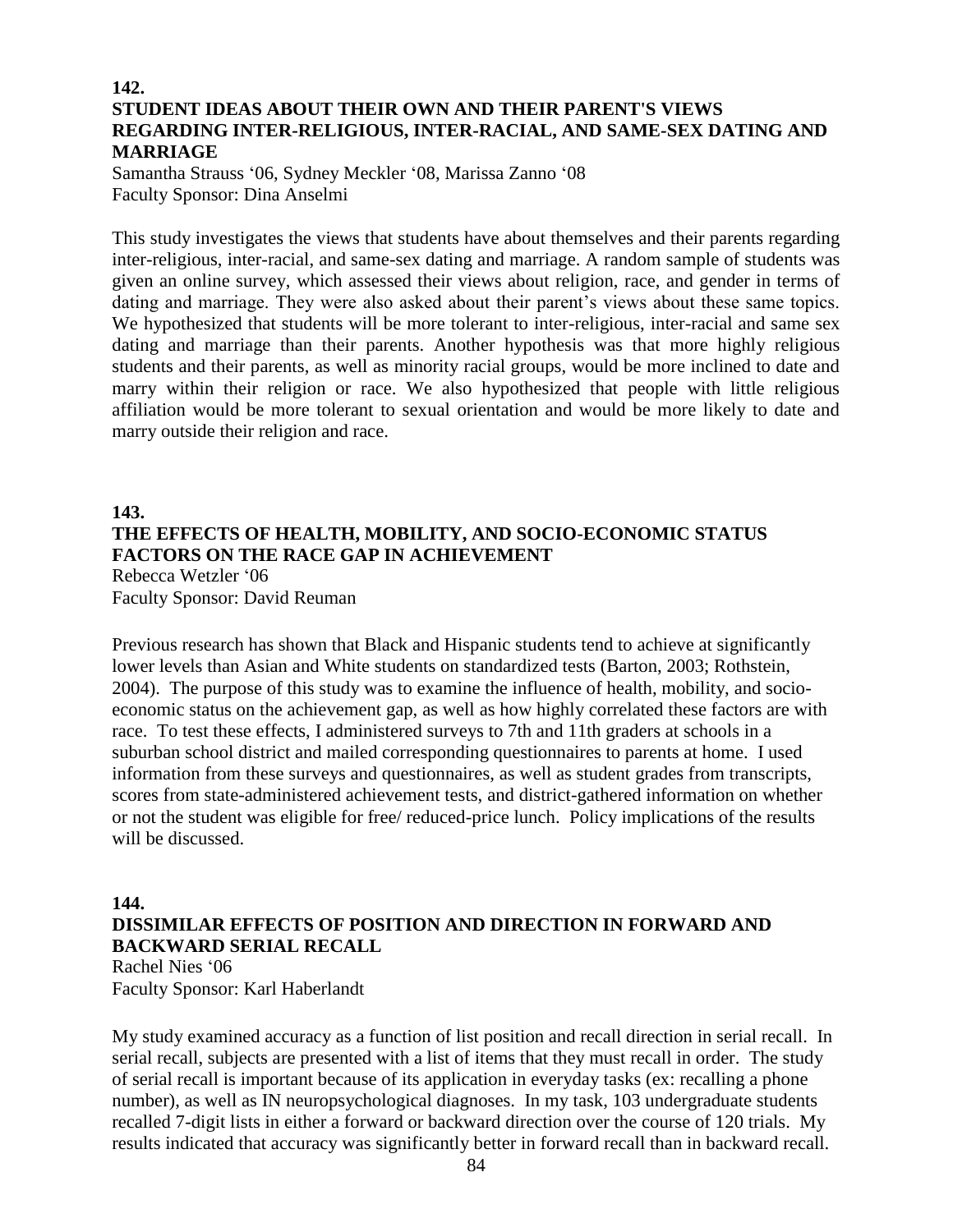In both recall directions, there were primacy effects. The recency effect was small and limited to the final output position. In addition, I observed an interaction between recall direction and list position. Specifically, accuracy declined more steeply as a function of output position in backward recall than in forward recall. My results were consistent with my predictions. Based on the dissimilar accuracy patterns between forward and backward recall, my results implied that different cognitive strategies may be employed depending on the direction of recall.

# **145. SERIAL POSITION EFFECT OF LATENCIES IN DIRECTIONAL RECALL: A LATERAL INHIBITION NETWORK MODEL**

William Chapman '06 Faculty Sponsor: Karl Haberlandt

The serial recall task is a robust and widely used paradigm in memory research. This experiment examines the effects of output position and recall direction on the latency of correct responses in a serial recall task. Examining the latency of correct responses in this task can give insight into the cognitive processes involved with ordered recall. Forward and backward recall directions were studied because they are thought to make use of different processes. Results were interpreted using lateral inhibition network architecture to incorporate the effects of several encoding and output principles thought to most affect the latency of correct responses; primacy, response suppression, response competition, recency, and item inhibition. For this experiment, participants studied 7-digit lists from 0-9 without repetition and were post-cued to report them either forward or backward. The latencies of correct responses exhibited asymmetrical bowshaped trends in both directions with overall slower responding for backward recall. In forward recall the relatively fast responses for early items were attributed to high initial activation predicted by the primacy principle. Slow responses for middle items were attributed to inhibition from response competition. The fastest responses for late items were attributed to reduced inhibition caused by response suppression. In backward recall the relatively fast responses for early items were attributed to the suppression of inappropriate responses by item inhibition. Slow responses for middle items were attributed to decay from recency effects and implicit forward cycling. The fastest responses for late items were attributed to primacy effects and response suppression. Overall slower responding for backward recall was attributed to the combined effects of implicit forward cycling and increased use of executive functions required for item inhibition. The steeper latency peak observed for middle items in backward recall is attributed to the combined effects of implicit forward cycling and mental grouping.

#### **146.**

### **SUBJECT PREFERENCE FOR ANTICIPATION ERRORS IN SERIAL RECALL** Brendan Murray '06 Faculty Sponsor: Karl Haberlandt

Although the serial recall paradigm has been used for many years to examine the different stages of memory processing, little examination has been devoted to the types of recall errors subjects commit. When a subject commits an error, it is typically a transposition: the displacement of a study digit to an incorrect output position. The present study examined the pattern of such transpositions – if subjects were equally likely to transpose digits to earlier and later positions, or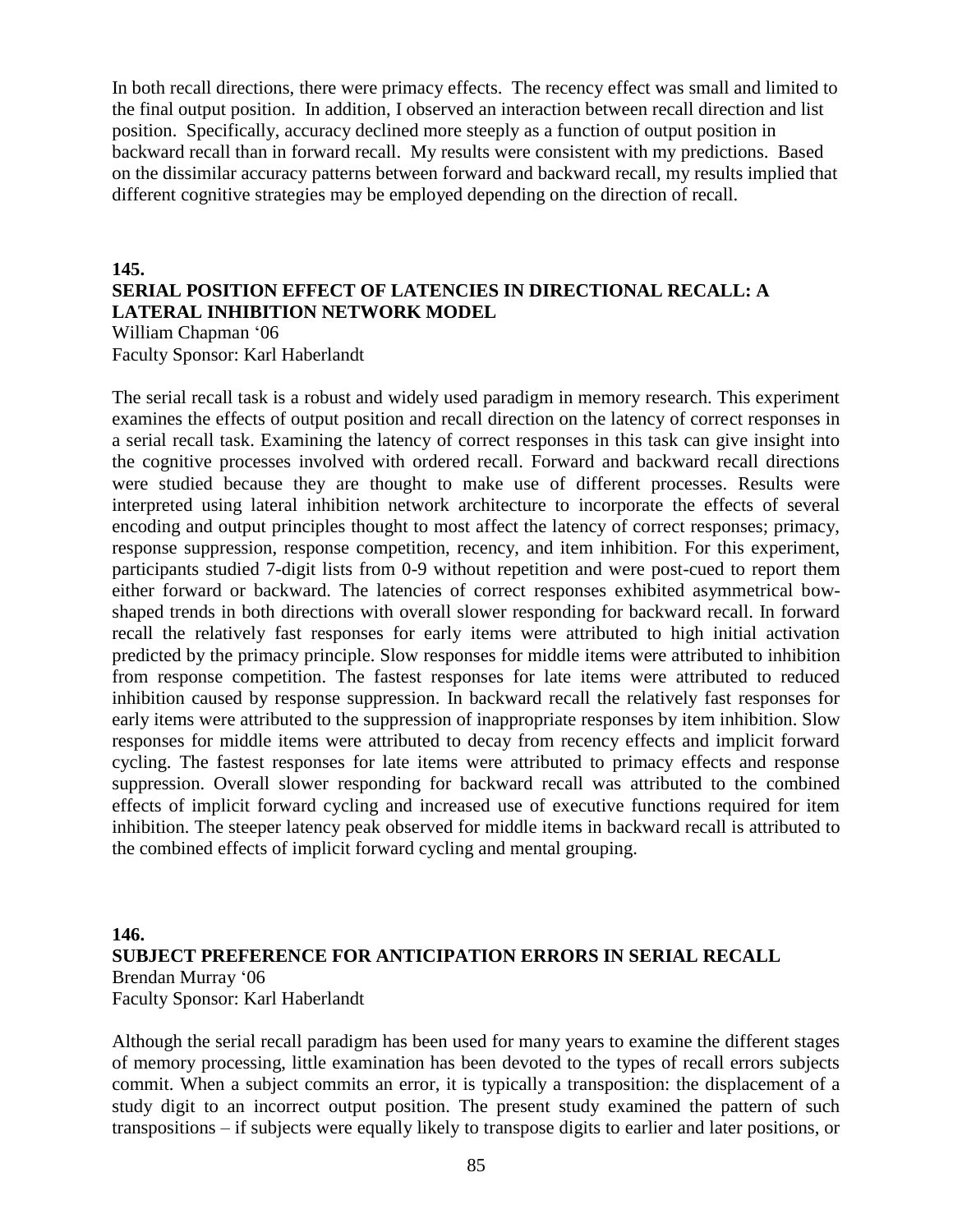if one error was favored over the other. 103 undergraduates from Trinity College participated in the current study. Each student was presented with 120 lists of seven digits, and was post-cued to recall the list in forward or backward order.

The study determined that, regardless of output direction, subjects were most likely to recall items too early rather than too late. These results were consistent with those found by Haberlandt, Thomas, Lawrence, and Krohn (2005), and fit the predictions of the Start-End Model (SEM) presented by Henson (1998). The results were interpreted in light of the SEM, and principles of serial recall suggested by Farrell & Lewandowsky (2004). Specifically, recall performance appeared to be influenced by the principle of item marking. This principle suggests that when items are encoded in memory, they are associated with a list-external context that helps maintain list order. Henson's SEM assumes a method of item marking in which each list item is affected by gravitational "start" and "end" markers, which pull list items towards the start or end of the list. Because early input items tend to be recalled better, the SEM assumes a primacy gradient such that the "start" marker is stronger than the end marker, producing more anticipations. This assumption is consistent with the findings of the present study.

# **147. ITEM STRENGTH AND DISPLACEMENT DEGREE: THE TWO DETERMINANTS OF ERROR RESPONSE TIMES IN SERIAL RECALL**

Lilia Vazova '06

Faculty Sponsor: Karl Haberlandt

I examined serial recall performance to explore what factors influence encoding and retrieval processes in short-term memory. During the encoding phase of serial recall, participants are presented with lists of items, such as digits, letters, or words. During the output phase, they are asked to recall the items in a specific order. In forward recall participants are prompted to retrieve the items in their presentation order, and in backward recall – in their reverse order.

The 103 participants in the experiment memorized lists of 7 digits and were post-cued to recall the digits either forward or backwards, entering their responses one at a time on a keyboard. My research focused on transposition errors. These are items recalled away from their target positions. Transpositions are of two kinds: anticipations and postponements. Anticipations take place when an item is recalled too early; postponements take place when an item is recalled too late.

I examined Latency Displacement Functions (LDFs): error response times as a function of the distance from the correct item position. The results indicated that in both recall directions anticipations were slower than postponements. These differences in response times were more pronounced at small displacements than at large displacements. Furthermore, in both recall directions, response times were fast for errors close to correct item positions and slow for remote errors. I suggested that anticipations are slower than postponements because in both forward and backward recall they include weaker items replacing stronger items in output. The relative strength of items resulted from item inhibition, the primacy gradient (in forward recall), and the input-output interval (in backward recall). For large displacements, the differential effects of these factors were mediated by the displacement degree, hence the smaller differences in response times for remote errors.